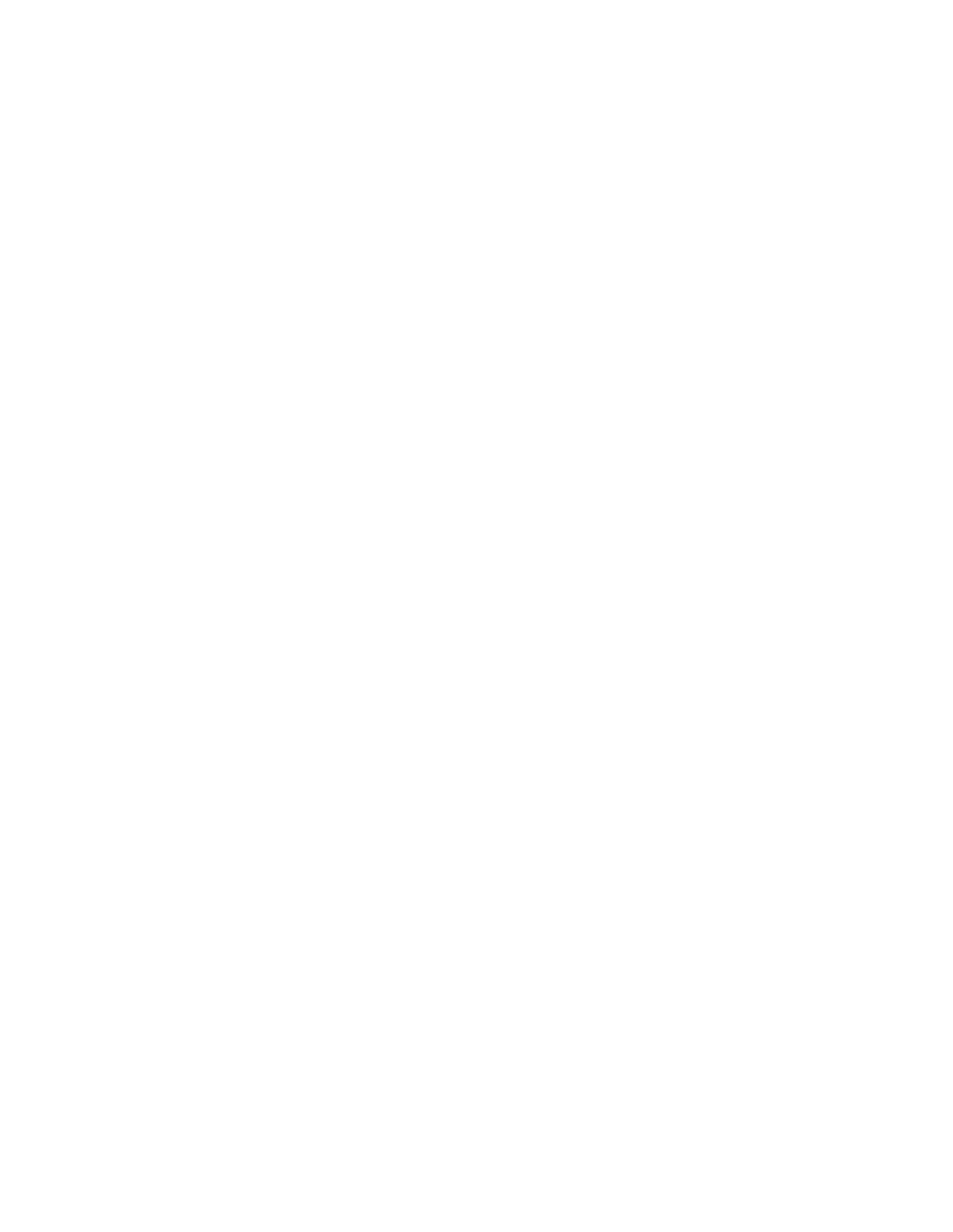# <span id="page-2-0"></span>**ACKNOWLEDGEMENT**

As I come to the end of this study, I will wish to express my sincere gratitude to the people who supported me during this difficult but inspirational process.

I will wish to extend my heartfelt gratitude to my supervisor Magne Frostad for his diligent and insightful guidance throughout the entire writing process.

A special thanks to the entire staff of the CPS, particularly to Lodve Svare and Percy Oware for their guidance and co-ordination throughout my period of study.

I owe gratitude to my colleagues and classmates for their collaboration and understanding during our study period, and to all my friends who encouraged and advised me during the writing process of this thesis. In particular to Adam, Haavard, Mashood, Brahima, Przemek, Moustapha, Randolf and others who have been helpful in one way or the other, but whose names I have not mentioned herein.

My gratitude to Maame for her support and encouragement during this process. And to my entire family, thank you for your endless and tireless support in all the difficult moments.

I remain grateful to God for his goodwill upon my life.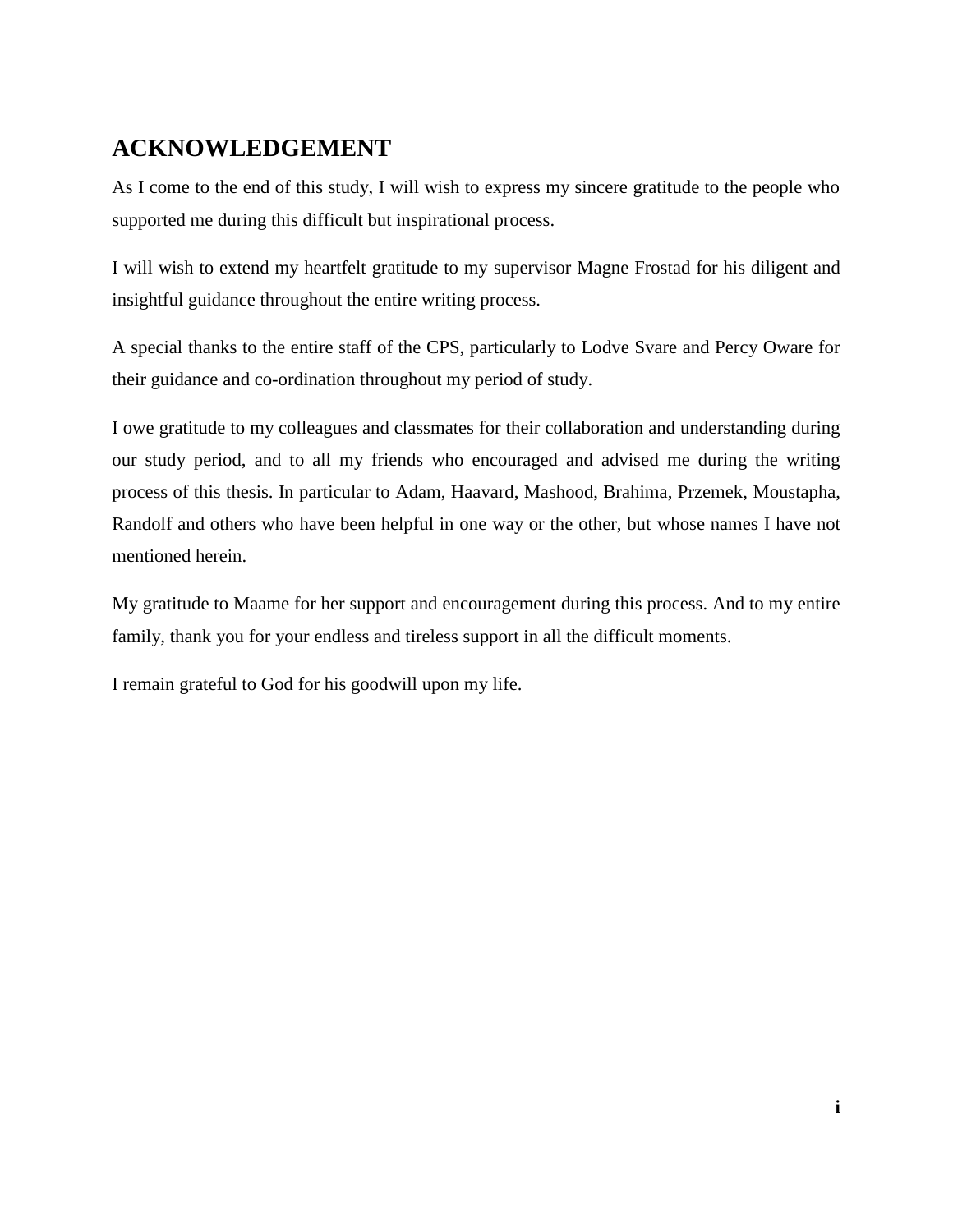# <span id="page-3-0"></span>**TABLE OF CONTENTS**

| CHAPTER IV: A LEX FERENDA VIEW BASED ON THE JUST WAR THEORY AND THE |  |
|---------------------------------------------------------------------|--|
|                                                                     |  |
|                                                                     |  |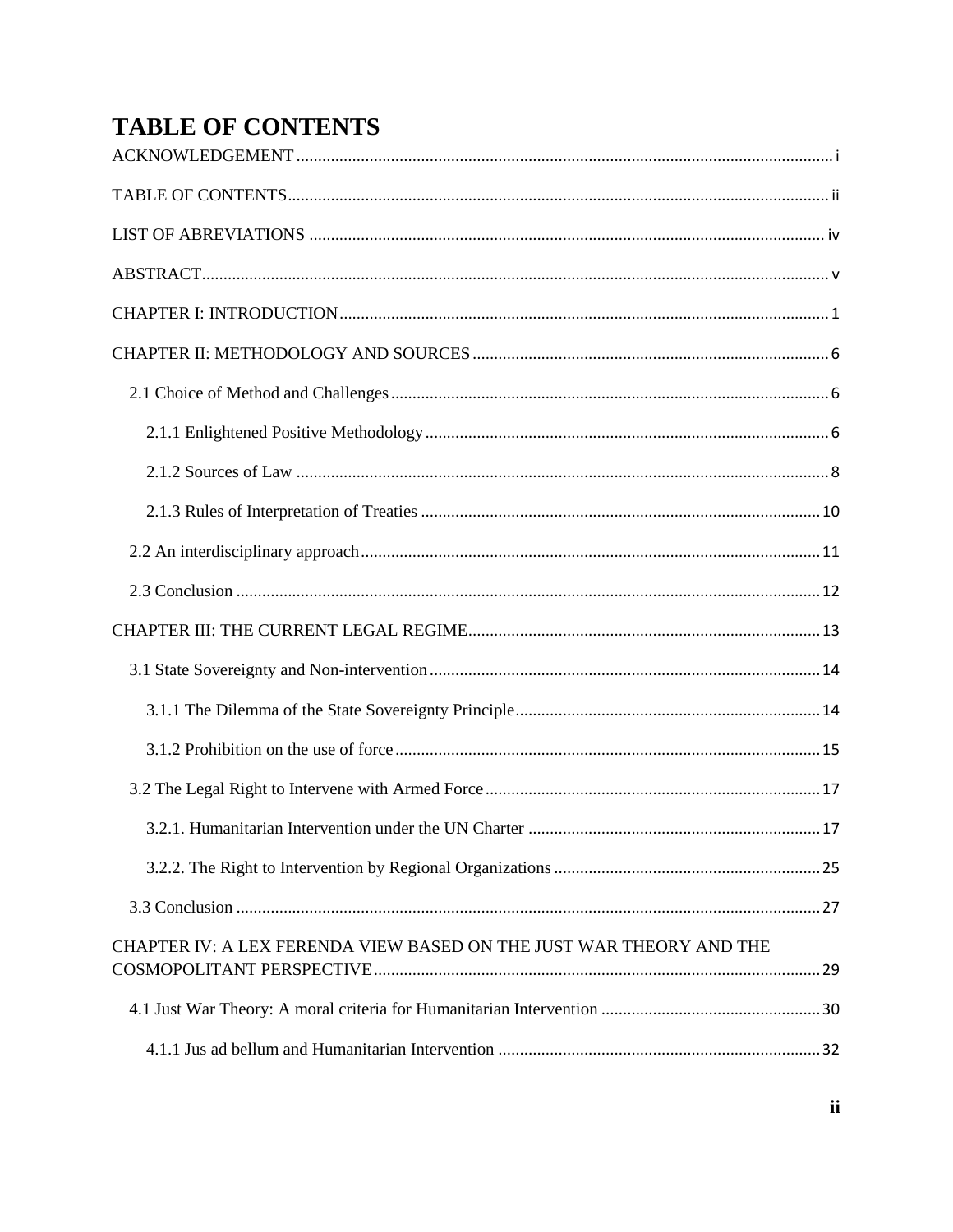| CHAPTER V: THE RESPONSIBILITY TO PROTECT PROJECT: A NEW LEGAL REGIME? 45 |  |
|--------------------------------------------------------------------------|--|
|                                                                          |  |
|                                                                          |  |
|                                                                          |  |
|                                                                          |  |
| 5.3.2                                                                    |  |
|                                                                          |  |
|                                                                          |  |
|                                                                          |  |
|                                                                          |  |
|                                                                          |  |
|                                                                          |  |
|                                                                          |  |
|                                                                          |  |
|                                                                          |  |
|                                                                          |  |
|                                                                          |  |
|                                                                          |  |
|                                                                          |  |
|                                                                          |  |
|                                                                          |  |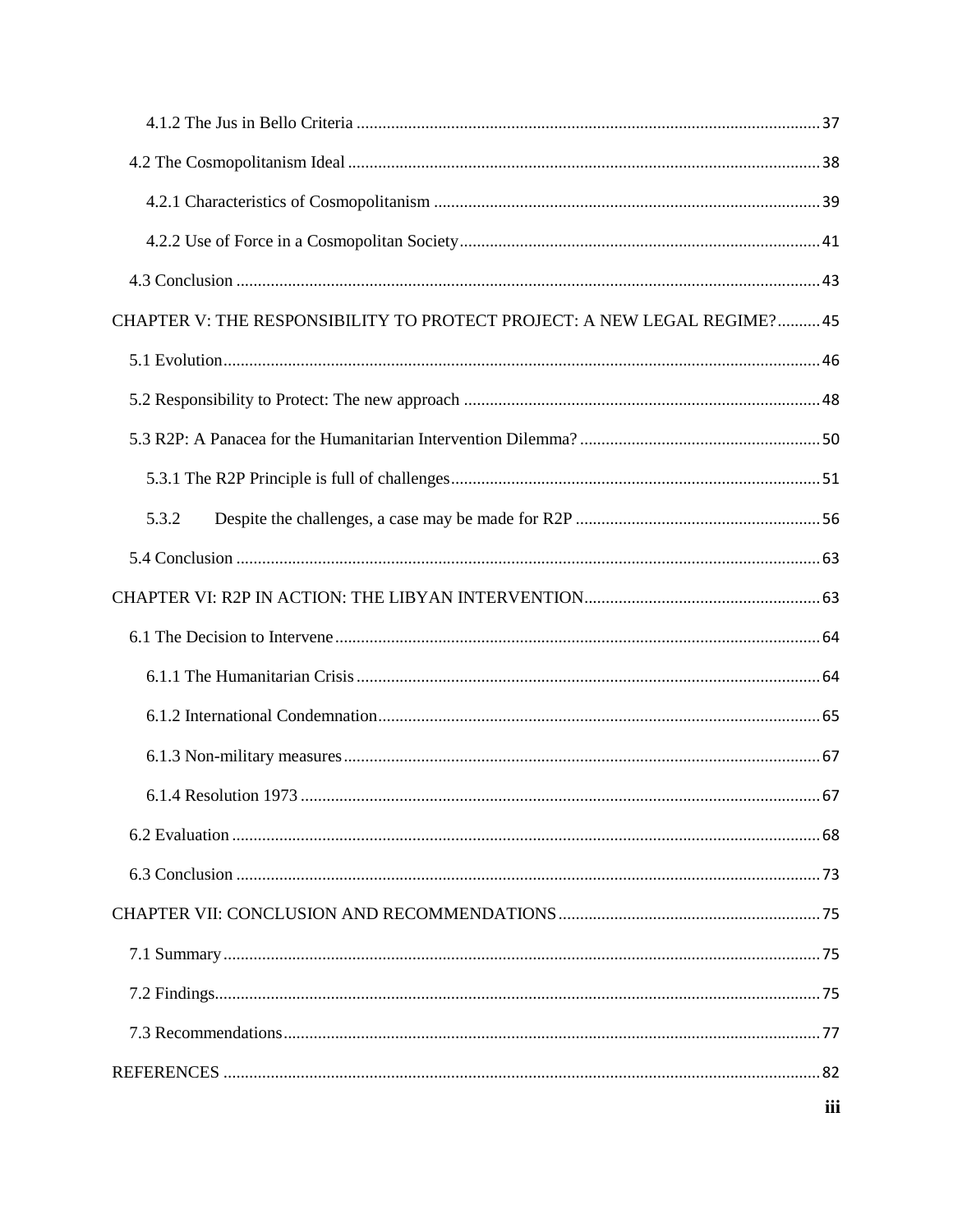## <span id="page-5-0"></span>**LIST OF ABREVIATIONS**

AU: AFRICAN UNION

EU: EUROPEAN UNION

HI: HUMANITARIAN INTERVENTION

ICISS: INTERNATIONAL COMMITTEE FOR INTERVENTION AND STATE **SOVEREIGNTY** 

- ICC: INTERNATIONAL CRIMINAL COURT
- IGO: INTERNATIONAL GOVERNMENTAL ORGANISATION
- IDPs INTERNALLY DISPLACED PERSONS
- ICJ: INTERNATIONAL COURT OF JUSTICE
- JWT: JUST WAR THEORY
- NATO: NORTH ATLANTIC TREATY ORGANISATION
- NGO: NON GOVERNMENTAL ORGANISATION
- RO: REGIONAL ORGANISATION
- R2P: RESPONSIBILITY TO PROTECT
- UN: UNITED NATIONS
- UNSC: UNITED NATIONS SECURITY COUNCIL
- UNGA: UNITED NATIONS GENERAL ASSEMBLY
- UNSG: UNITED NATIONS SECRETARY GENERAL
- UNHCR: UNITED NATIONS HIGH COMMISSION FOR REFUGEES
- VLCT: VIENNA CONVENTION ON THE LAW OF TREATIES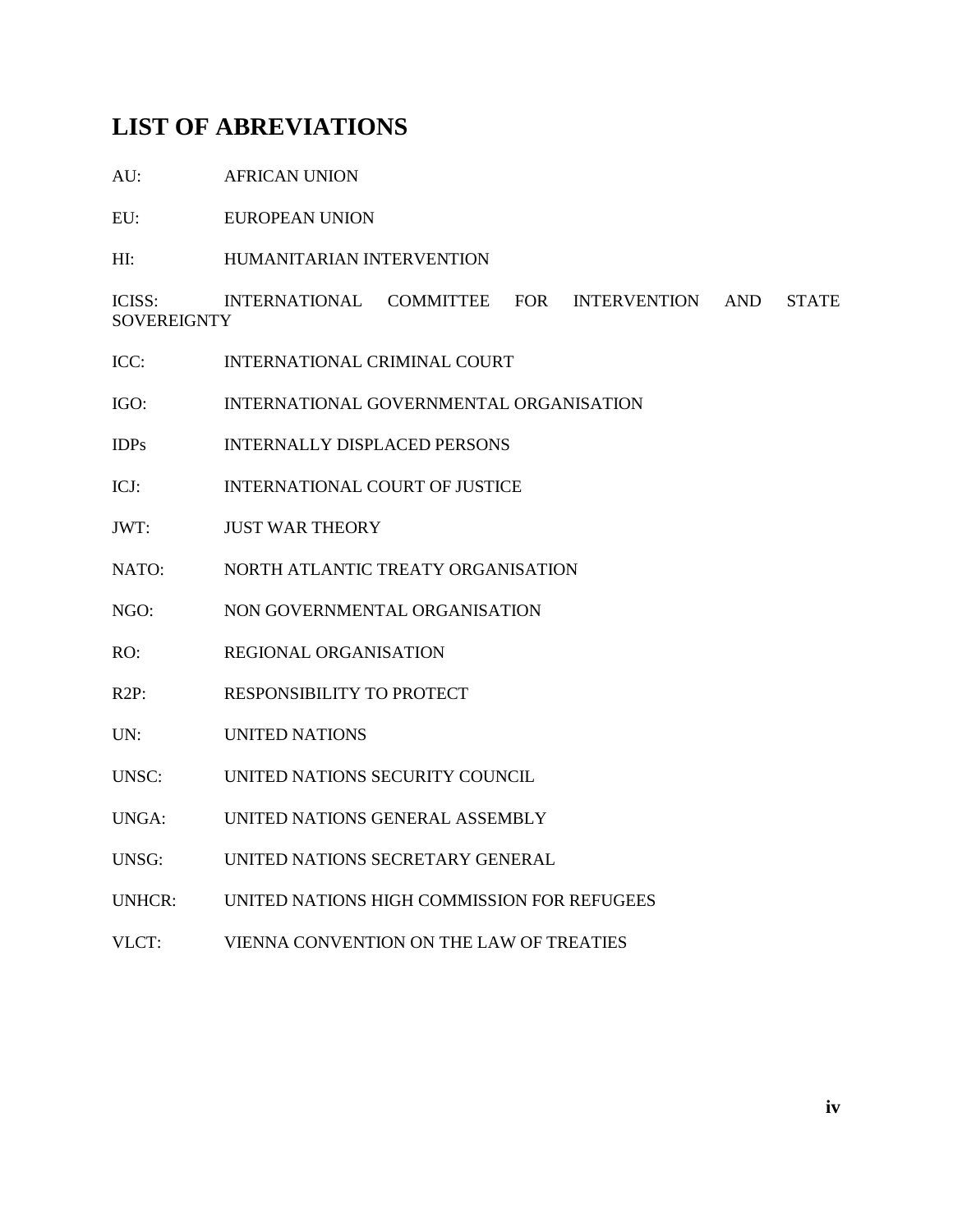## <span id="page-6-0"></span>**ABSTRACT**

The current legal regime for use of armed force and the practice of humanitarian intervention (HI) have posed enormous challenges to international law and international relations, and HI has proven very controversial. This has seen regrettable loss of life and genocidal crimes being committed. This gap in the international legal system has no doubt given weight to the emerging principle of Responsibility to Protect (R2P), which despite the challenges it faces, has made significant strides towards norm building. The growing significance of this principle in the fight to protect civilians during conflicts has given me the courage to attempt a case for a new, consistent and clear legal regime for intervention. After discussing the current legal regime for and practice of humanitarian forceful intervention, I offer a theoretical framework cutting through a cross section of legal, moral, ethical and political theories that espouse the importance of protecting civilians in conflicts and using force when need arises - justly, proportionately and as a last resort. I sum up this part with the new framework of R2P as presented in the 2001 report of the International Committee for Intervention and State Sovereignty (ICISS), and the developments up to the last major UN General Assembly (UNGA) debates in 2009 on R2P. I round up my paper with an assessment of the R2P concept in relation to the most recent case of the Libyan intervention. However, despite the widespread support and the rapid evolution of R2P towards recognition as a legal norm, it still remains non-binding. And its relationship with the principle of non-use of force in Article 2(4) remains unclear. Despite the development and the application of the R2P principle in recent cases, it has not let to a consistent practice, as its application has not yet been up to the aspirations of the standards of the principle. However, in view of the current events of international relations, the incessant threat to, and actual loss of civilian lives in contemporary conflicts, the increasing understanding of human rights reshaping sovereignty and the growing demand for sovereignty as responsibility, one feels obliged to advocate for its legal application.

**Key Words**: *Humanitarian Intervention, Responsibility to Protect, New Legal Regime, Just War Theory, Cosmopolitanism*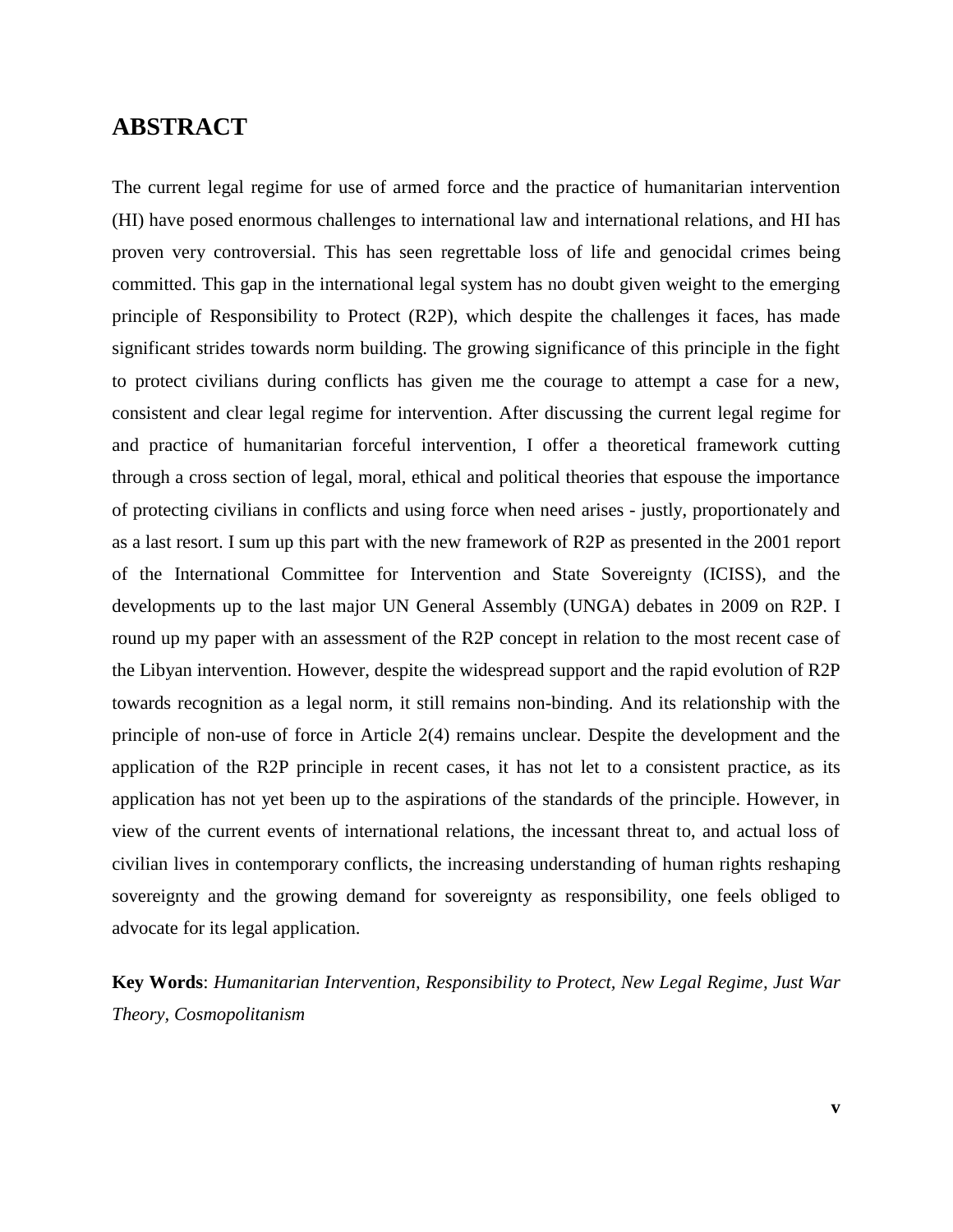## <span id="page-7-0"></span>**CHAPTER I: INTRODUCTION**

The legal status of Humanitarian Intervention (HI) has been quite problematic in the past. There is no express mentioning of the term HI in the UN Charter. By HI in this study I will be referring to the forceful intervention in one state by another state, some major powers or regional arrangements based on a flexible interpretation of Article 2(4) of the Charter or the argument for HI as a possible fourth exception to the principle of non-use of force. However, the right to intervene by use of armed force in situations of threat to international peace and security under the UN Security Council (UNSC) mandate in Chapter VII of the Charter, has been applied in some cases to intervene for humanitarian purposes. Though, the latter has hardly been used as a sufficient legal basis on its own. Nevertheless, strict Charter provisions for the non-use of force and non interference within the domestic affairs of a sovereign state by the UN, Articles 2(4) and (7) respectively, only emphasize the importance given to state sovereignty over the rights of its subjects which may be violated by the state with impunity. There are nevertheless agreed upon exceptions to the principle of non use of force to include: By Invitation, UNSC mandate (Articles 39 and 42) and Self Defense (Article 51). However, the interpretation and application of these provisions have nonetheless been problematic. This is especially so as regards Articles 39 and 42 on UNSC mandate which gives the UNSC the mandate to determine the existence of a threat to and breach of international peace and security, and authorize such measures including use of force. The application of Article 39 in circumstances where there was hardly any actual threat to international peace and security has been contradicting.

However, if for example, a dictator in a state commits massive violations of the rights of its citizens amounting to crimes against humanity or genocide, this may not necessarily be interpreted as a threat to international peace and security, or even if it did so, such a dictator may have strong ties with one of the veto powers at the UNSC leading to a possible veto of any decision to intervene in the said state. Given that such a situation would not amount to self defense since there has been no attack on another state, and such a dictator will not himself call for an intervention, would the citizens of that state be left to perish under the heavy hand of the dictator?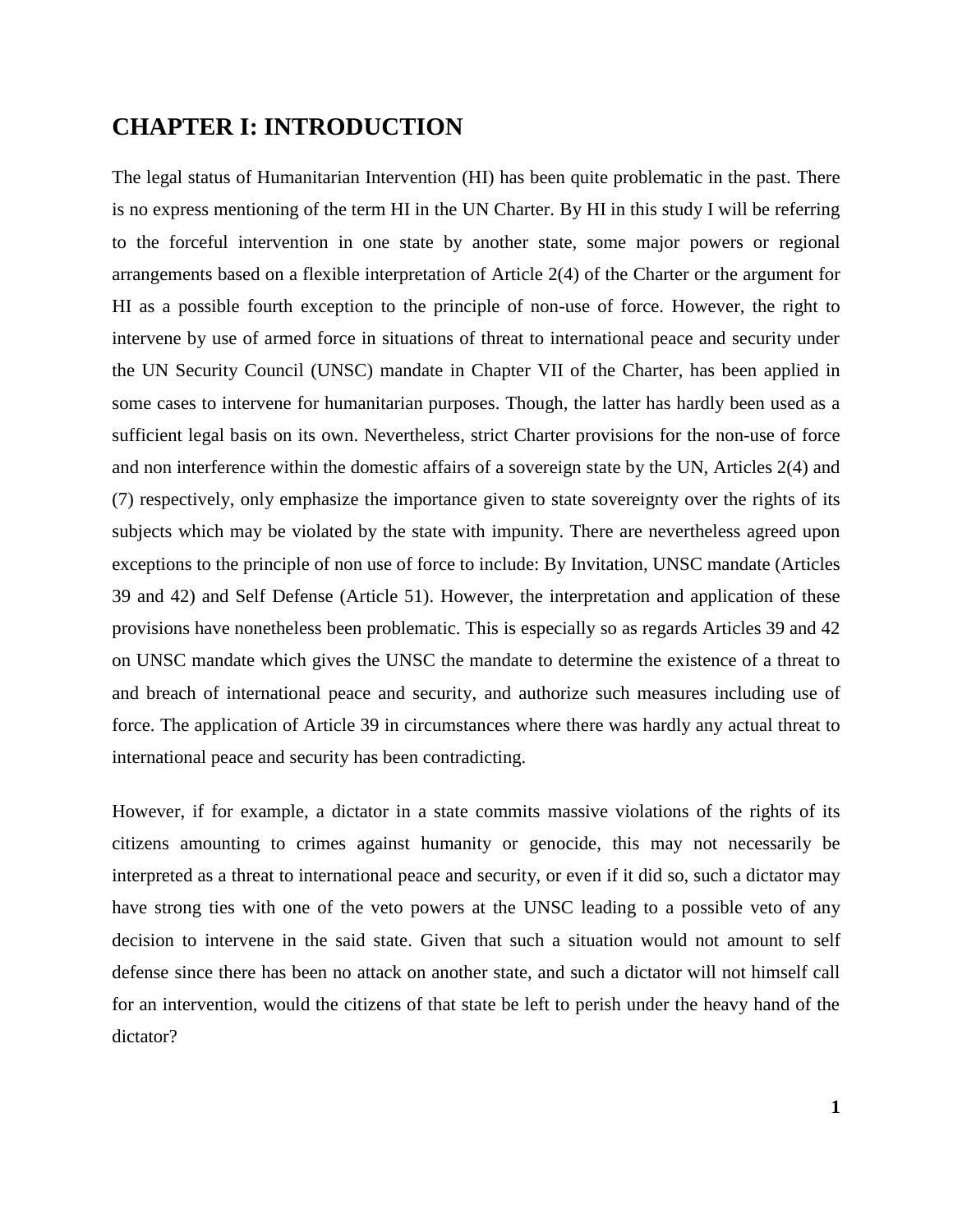Even though it is argued that such a situation can be tackled by the insinuation of a doctrine of HI from a careful interpretation of the Charter provisions<sup>1</sup>, its legal character is not distinct. This has posed enormous challenges especially to traditional legal scholars and positivist legal thinkers. Even the progressive development of the concept of HI under customary international law has been fraught with practical and methodological challenges. For instance there has been limited development of the rules on the use of force for HI by the International Court of Justice (ICJ); state practice in this respect has been blurred; and the stances often taken by the UN"s norm creating bodies (the UN General Assembly (UNGA) and the UNSC) have been conflicting.<sup>2</sup> This lack of clear and consistent legal provision for HI has led to untold sufferings of civilians due to the failure from the international community to protect them from their states" brutality. As there would have been better chances to avoid such gross violations had there been a clear legal provision for such interventions

The emergence of the Responsibility to Protect (R2P) concept gives a window of opportunity to re-visit the HI discourse with a new language. The R2P concept is an emanation from the idea that sovereign states have a responsibility to protect their citizens from gross or massive violations of their rights. The foundation of this principle in international law is based on the report of the International Commission on Intervention and State Sovereignty (ICISS) from 2001 and its reception by states. This principle, it has been argued, could replace the controversial HI principle by re-conceptualizing and adopting a new approach to humanitarian forceful intervention. This is also the reason why I embark on this thesis, to make a case for a new, clearer and more distinct legal regime for forceful intervention based on the new R2P concept. The R2P concept so far remains an emerging norm of international law and its relationship with the principle of non-use of force is thus still problematic. It is still unclear whether it should apply as an independent regime for intervention not covered by the prohibition on use of force in Article 2(4), as a fourth exception to non-use of force, or as a modification of the UNSC mandate.

 1 Spencer Zifcak, *The Responsibility to Protect*, in International Law by Malcolm D. Evans (2010), page 506.

 $<sup>2</sup>$  Ibid., 507.</sup>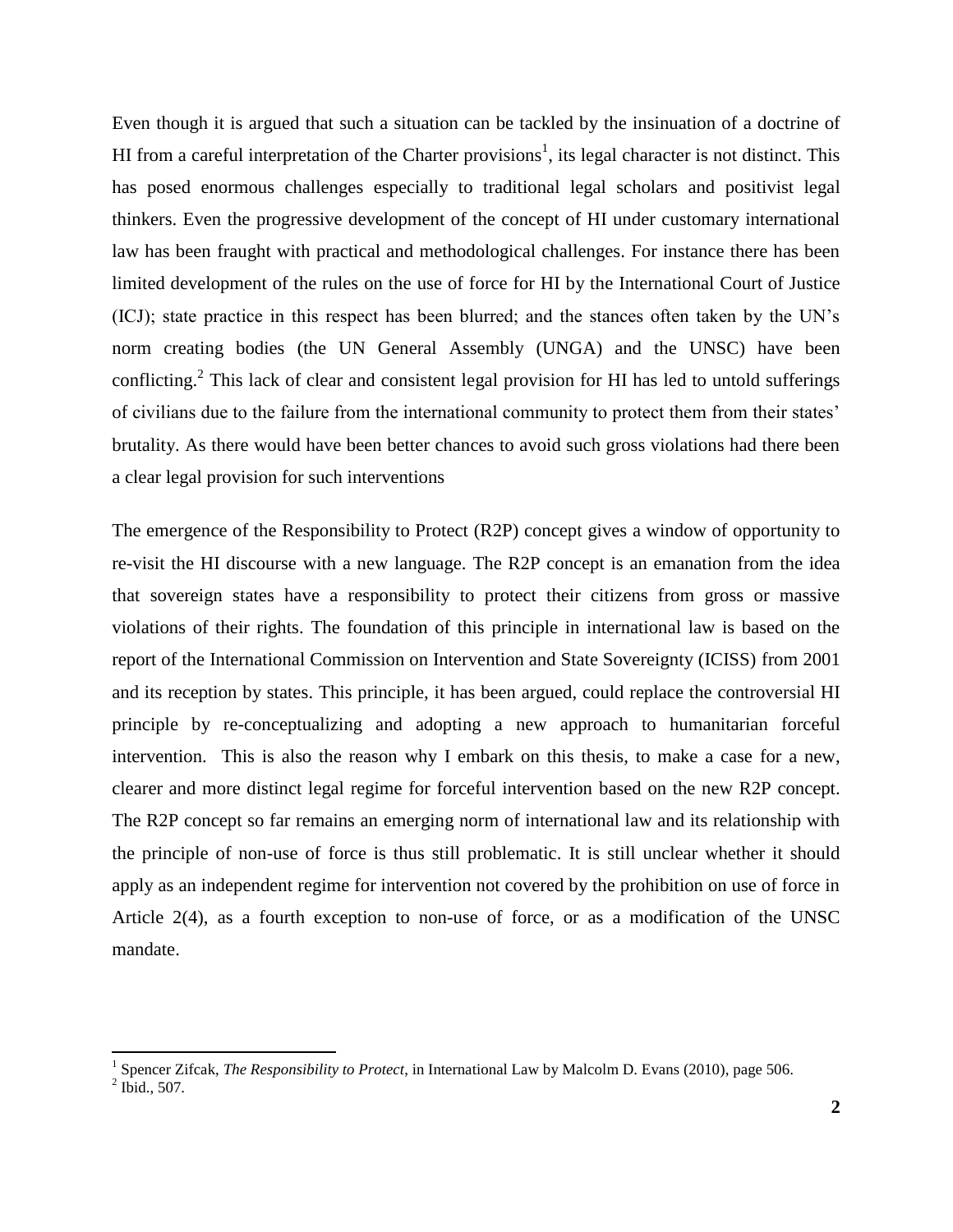The underlying assumption in this study is that the current regime for humanitarian forceful intervention has failed to provide sufficient answers to tackle the problem of humanitarian tragedies that occur within states. And so a new regime is necessary that will meet the changing dynamics of international relations, international human rights and international law, one that is founded on moral and ethical principles of use of armed force. The R2P concept seems to be pointing to the right direction despite the current challenges it faces.

My overall objective in this study is to analyze the controversial doctrine of HI, and the prospects for a new and distinct legal regime through R2P. In so doing I will be examining how the concept of state sovereignty and non-intervention is being progressively diluted to accommodate other norms of international law such as respect and protection of human rights. I will be guided in this process by two overarching questions, namely whether the current regime for HI is still tenable, and if not whether the new structure under R2P is the way ahead. From these main questions will emerge further sub-questions that I will be answering throughout this study namely:

1. Is HI in conformity with international law as traditionally understood?

This preliminary discussion in my thesis will attempt to clarify the legal status of the traditional HI, and its relationship vis a vis the principles of sovereignty, non-intervention and non-use of force. I will equally examine the right to intervene by ROs and their relationship with the UN Charter provisions. Here I will focus on the context of the African Union (AU). Then I will examine the practice of HI using a selected number of case examples. The purpose of this discussion is to illustrate the controversies inherent in the current legal regime and practice of HI. This discussion will be covered in Chapter 3 of my thesis.

2. Does the R2P concept possess sufficient moral, ethical and political foundations to right the wrongs of its predecessor HI?

The R2P concept is founded on the fundamental principles of morality in the resort to armed force for the protection of civilians, and is based on the acknowledgment of the principles of universality, egalitarianism and human rights for all. This question triggers the discussion on the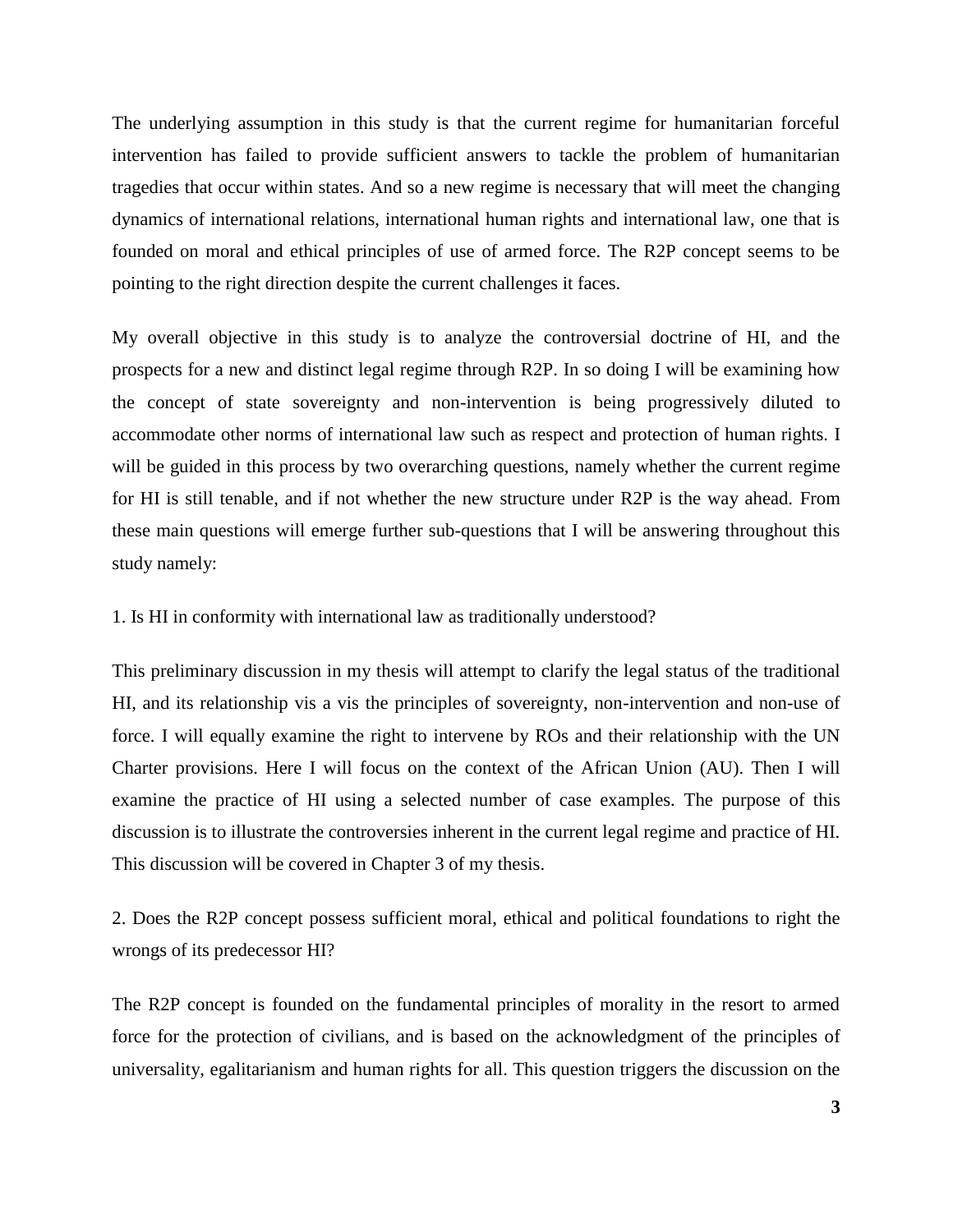theories of just war and cosmopolitanism, embodiments of the R2P principle. This will be covered in Chapter 4 and part of Chapter 5 of my thesis.

#### 3. What is the normative status of the R2P principle?

R2P is an emerging principle of international law. The analysis under this question will track the evolution of R2P from its shared normative understanding towards an international legal norm. Has it acquired yet the status of a legal norm under international law or is it merely accepted as a shared social norm? What is lacking for it to turn into hard law? This will be the bone of contention in Chapter 5 of this study.

#### 4. Has there emerged an effective practice of R2P?

This question seeks to find out whether the R2P principle has been tested in practical terms, whether such practice has reflected the legitimacy and legality requirements, and whether there has been congruence with established rules and shared norms. The Libyan intervention which may be seen as R2P in action as presented in Chapter 6, will serve the purpose of this assessment.

This thesis does not seek to provide an exhaustive study of the doctrine of HI and the new R2P principle. Rather it attempts to answer certain questions as to the legal status of the HI principle and the future prospects for protection of people from gross human rights violations. The case examples of HI in this study are not exhaustive but, one may argue that they illustrate the prevailing controversies surrounding the principle. Equally, I am not going to adopt the integrated R2P approach as presented by the ICISS report, rather, I will be focusing on one of the arms of R2P namely that of responsibility to react or responsibility to protect. However for a better understanding of my study this integrated R2P approach will be given a short explanation in chapter five below before laying more emphasis on my area of concern.

The study is subdivided into seven chapters. After this introduction, chapter II will focus on the methodology applied to address the questions posed. In chapter III, I will tackle the normative principles of sovereignty/non-intervention and non-use of force vis a vis the controversial HI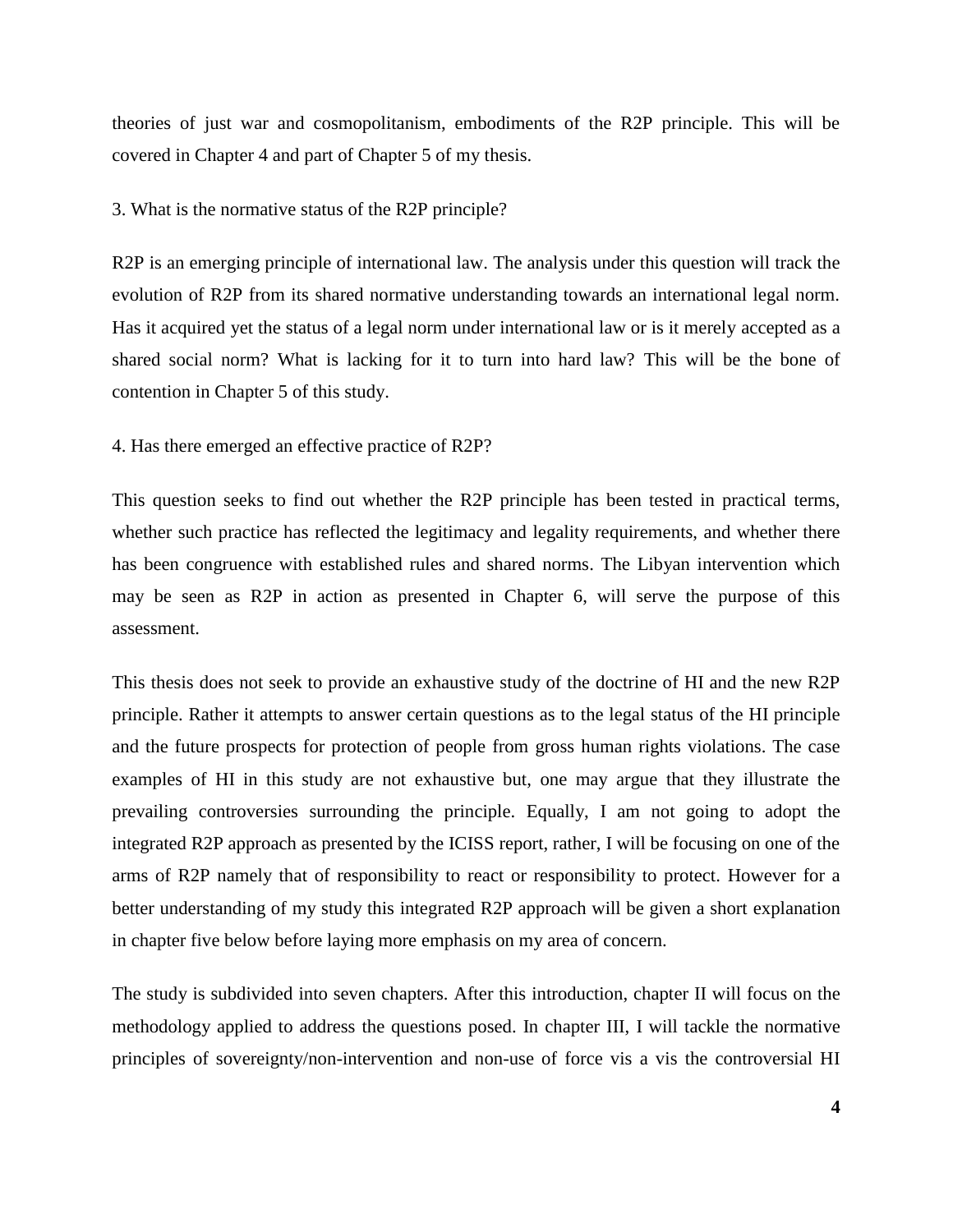doctrine. I will equally examine some case examples of alleged HI to further highlight the controversies surrounding the principle. In chapter IV, I will provide moral, ethical and political arguments for HI as it ought to be, based on the Just War Theory (JWT) and the cosmopolitan perspective. Chapter V will be based on the R2P principle; its evolution, its new approach to intervention, the justifications for the principle and challenges it faces. In chapter VI, I will be looking at R2P in action with the Libyan intervention as case study. Chapter VII will cover my final conclusions and recommendations.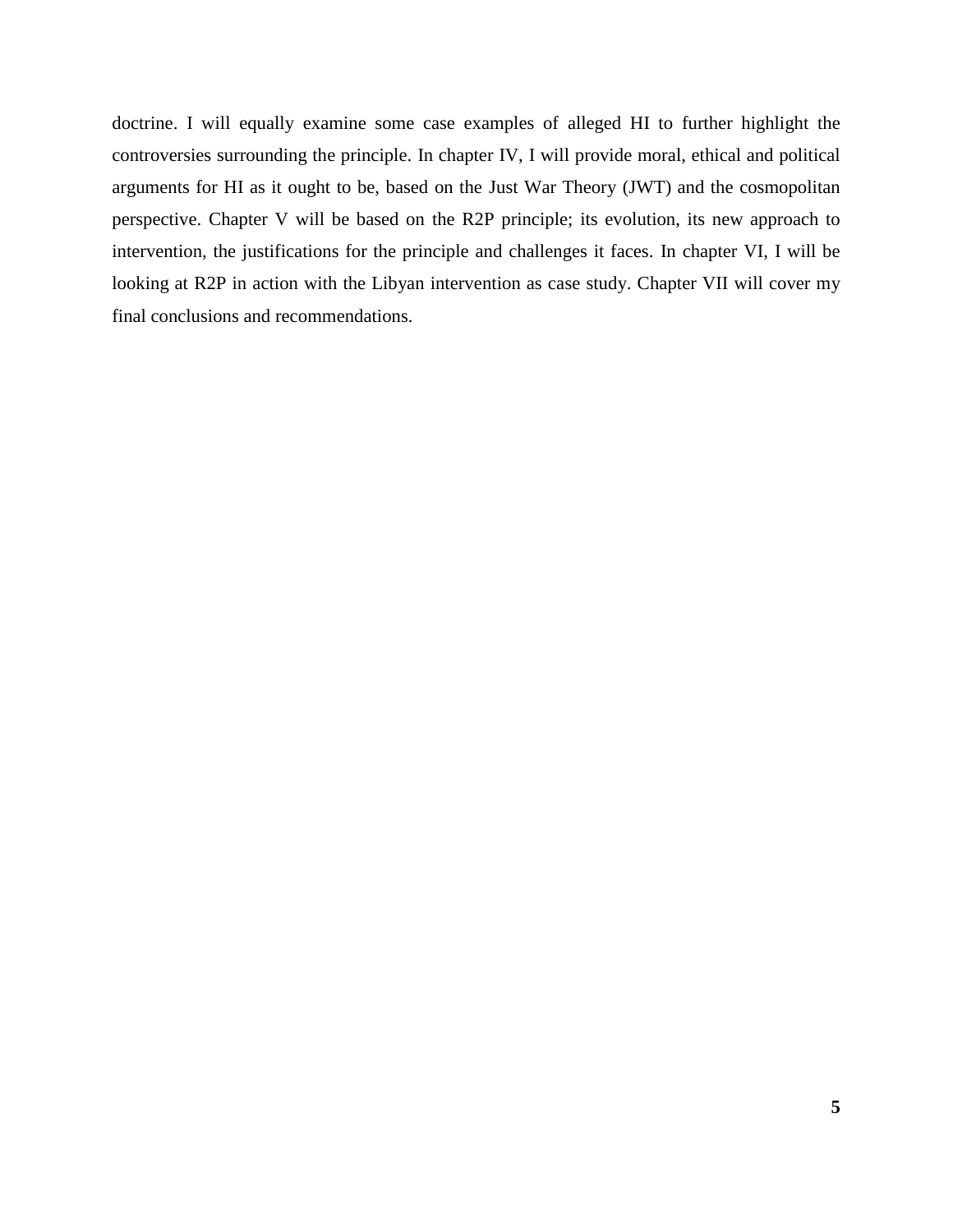## <span id="page-12-0"></span>**CHAPTER II: METHODOLOGY AND SOURCES**

## <span id="page-12-1"></span>**2.1 Choice of Method and Challenges**

The nature of my research questions require me to carry out my analysis within the framework of public international law. However, I will not limit myself strictly to this framework as I will partly apply the pattern of theoretical analysis in political and other social sciences to broaden the scope of my research and provide ideal answers to the questions posed. Moreover, as Oppenheim in 1908 rightfully observed, there is no one right method in international law.<sup>3</sup> However, this does not mean that a choice of method needs not be made. Oppenheim states in this respect that the right method is the one that secures the best results in the light of the topic of investigation and research. $4$  In this chapter, I will be discussing the traditional positivist method and its challenges, the latter being the reason why I will adopt the more progressive form of legal positivism adopted by contemporary legal scholars. I will equally mention in brief the relevance of adopting an interdisciplinary approach to legal, philosophical and political science theories and methods of analysis for my thesis.

## <span id="page-12-2"></span>**2.1.1 Enlightened Positive Methodology**

The central foundation of the positive method of international law is state consent.<sup>5</sup> This theory of law, wherein states are regarded as ends in themselves, could be said to be "an evil, but a necessary evil', as Carty observes that the lawyer or legal scholar has no basis upon which to develop an alternative method.<sup>6</sup> Classic positivists consider that there is only hard law and no soft law. However, this approach to international law based on the possibility of objectivity in law has been criticized as being old fashioned and conservative. It fails to take into consideration the changing realities of our time - from international conflicts to internal violence sometimes pitting the state against its own citizens.<sup>7</sup> This coupled with the inability to incorporate all modes of state consent to be bound at all times has raised questions about the strict positivist

<sup>3</sup> Oppenheim L. *The Science of International Law: Its Tasks and Methods (1908) 2 AJIL 313, 314.*

<sup>4</sup> Ibid., 327.

<sup>5</sup> Roberto Ago, *Positive Law and International Law (1957)* AJIL 691, 698-700.

<sup>6</sup> Anthony Carty*, the Decay of International Law?* (1989), Manchester University Press 108.

<sup>7</sup> Bruno Simma and Andreas L Paulus, *The Responsibility of Individuals for Human Rights Abuses in Internal Conflicts: A Positivist View* (1999) 93 AJIL p. 302.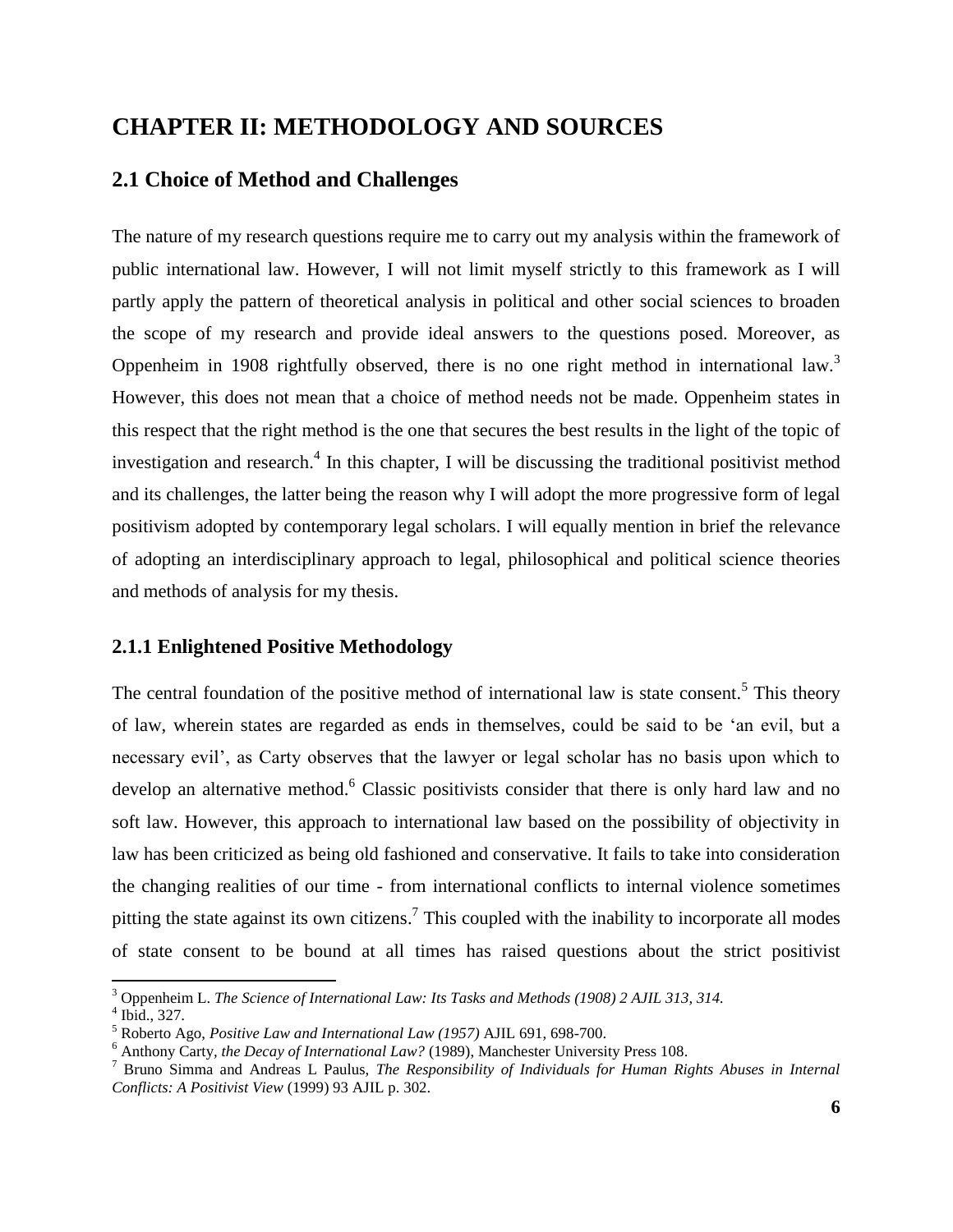methodology of international law. Such criticisms have led modern scholars of legal positivism to reflect on new ways to adapt legal positivism to new developments in international affairs – leading to the development of the modern or enlightened positivist method.<sup>8</sup> This is the methodology that I will adopt in my study. The enlightened positivists consider law not independent from its context, be it socio-political or historical.<sup>9</sup> They equally give value to soft law instruments such as joint statements, declarations, General Assembly Resolutions, etc, as important interpretative tool, $^{10}$  and above all affirm the central position of formal sources of law.

This choice of methodology which reaffirms long established norms of international law and at the same time recognizes the progressive development of the law to meet with modern realities, will imply a lex lata and lex ferenda<sup>11</sup> approach to legal analysis. The choice of this method of legal analysis will necessitate that I indicate at what point I am applying lex lata and lex ferendi respectively. The discussions in chapter three of this study which touches on traditional rules of international law namely, sovereignty, non-intervention and non-use of force, vis a vis the exceptions to the principle of non-use of force under the Charter, will imply a lex lata approach to legal analysis. Chapter IV and V which discusses on the future of HI inspired by the moral and ethical theories of just war and the ideal cosmopolitan world order and drawing on the R2P concept, will imply a lex ferendi approach to legal analysis. Chapter VI on the Libyan intervention wherein there is a blurring of the current law on use of force based on a UNSC mandate with the new R2P doctrine and testing to what extent the Libyan action stretched the lex lata would imply an interaction of lex lata and lex ferendi approaches in this chapter.

As mentioned above, the enlightened positivist method acknowledges the central position of the formal sources of law. And as well as it take cognizance of the presence of interpretative tools such as judicial pronouncements and teachings of qualified publicists, they equally give value to soft law instruments as other important interpretative tools. This necessitates that I at this point examine the sources of law which I will be applying in my dissertation.

 $\overline{a}$ 

<sup>8</sup> Simma and Paulus (1999) p. 305, 306.

<sup>&</sup>lt;sup>9</sup> Ibid., 306.

<sup>&</sup>lt;sup>10</sup> Ibid., 306, 307.

<sup>&</sup>lt;sup>11</sup> The lex lata refers to the law as it is/law which has been made, positive law, while the lex ferenda refers to the law *as it ought to be or law which ought to be made, future law*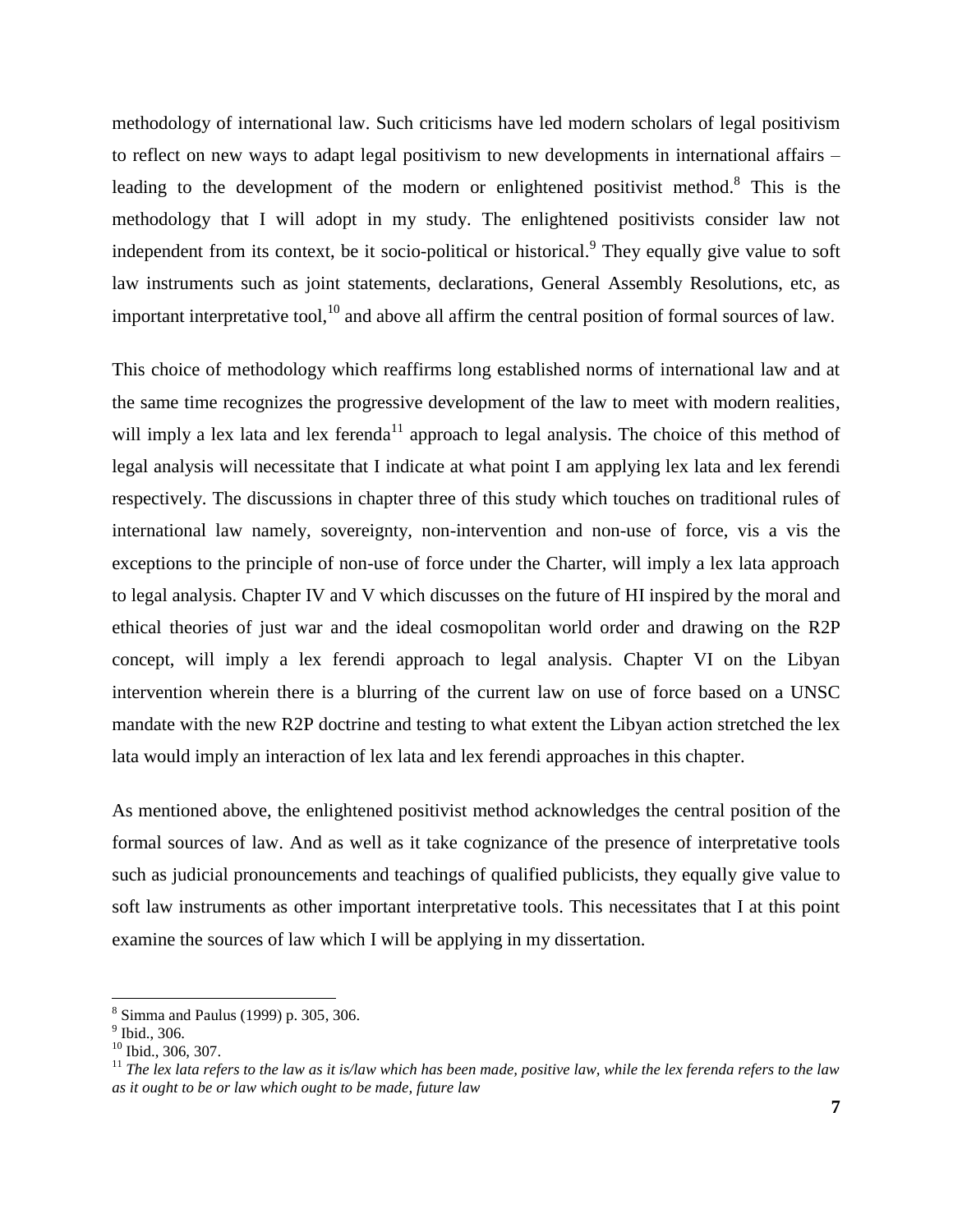## <span id="page-14-0"></span>**2.1.2 Sources of Law**

Sources of international law are the materials and processes out of which the rules and principles regulating the international community are developed.<sup>12</sup> States typically give their consent to be bound by international agreements by ratifying them, and the respect for international agreements results from the principle of pacta sunct servanda meaning that what is agreed to must be respected.<sup>13</sup>

The formal sources of law adopted under positivist international law are the sources listed under Article 38 of the Statute of the International Court of Justice (ICJ) which reflects customary international law.<sup>14</sup> Article 38(1) (a) – (c) mentions treaties (agreements binding upon the parties to it and which must be performed in good faith in accordance with the principle of pacta sunct servanda); customary international law (which presupposes an established practice by states and a psychological element known as opinion juris); and general principles of law, as the formal sources of law, while 38(1) (d) mentions judicial pronouncements and teachings of publicists as means of ascertaining the rules of international law contained in the above mentioned formal sources.<sup>15</sup> Treaties, customary international law and general principles of law will be very vital sources of law for my study. The UN Charter will be the main source of treaty law for this study, but other treaties such as the AU Constitutive Act will also be mentioned, and I will also apply teachings of publicists and judicial pronouncements of the ICJ to show the existence of relevant rules of international law.

However, these sources of international law can be said to be non-exhaustive. This essentially formalist system of sources of law could limit the creativity of legal scholars.<sup>16</sup> Though it could be argued that creativity is bad for predictability, predictability could limit the participatory engagement necessary for a progressive system of international law. The challenges would be to the ambitious researcher in international law who wishes to take into consideration the political, social and historical realities of society and attain ideal solutions based on diverse perspectives

<sup>&</sup>lt;sup>12</sup> Hugh Thirlway, *The Sources of International Law, in International Law* by Malcolm D. Evans (2010), page 96

<sup>&</sup>lt;sup>13</sup> Thirlway (2010) p. 97. Also mentioned in 1969 Vienna Convention Article 26

<sup>14</sup>Girmachew Alemu Aneme, *The Study of the African Union"s Right of Intervention against Genocide, Crimes against Humanity and War Crimes* (Faculty of Law University of Oslo, 2008) p.11.<br><sup>15</sup> Ibid.

Ibid.

<sup>16</sup> Carty (1989) p. 108, 109.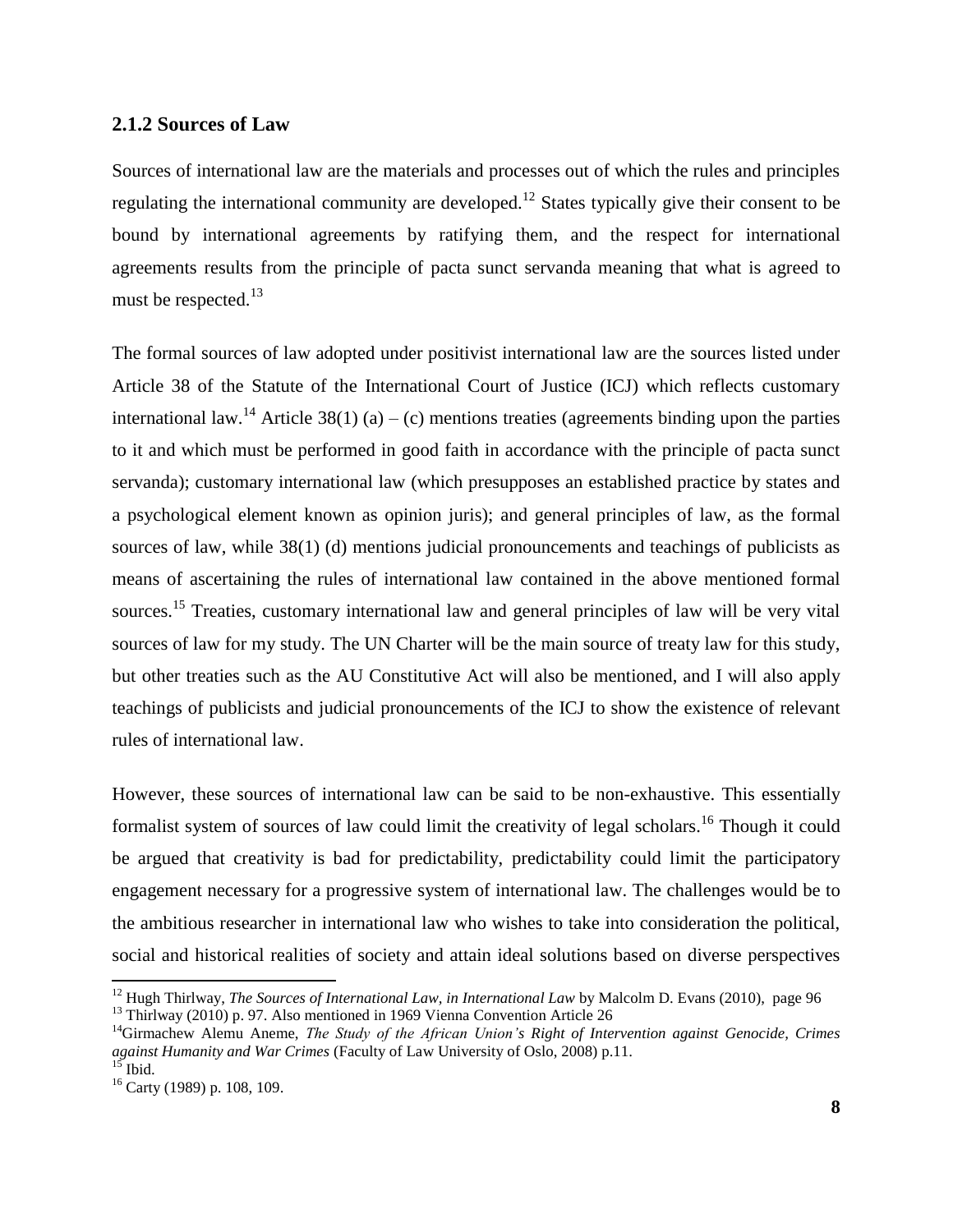and empirical developments. However, as mentioned earlier, contemporary positivists adopt a more flexible approach that gives value to soft law as an important interpretative tool and takes into consideration the socio-political and historical context of law making.

The term "soft law" was coined to describe instruments with non-legally binding effect which are not considered formal sources of international law. They comprise of principles, standards, commitments and general norms governing international relations.<sup>17</sup> Such soft law instruments may include: declarations of intergovernmental conferences; resolutions of the UNGA and other multilateral bodies; codes of conduct, guidelines and recommendations of international organizations, to name a few.<sup>18</sup> Even though soft law is not mentioned as one of the formal sources of international law it may have a legal effect based on "good faith". Equally, its relevance as a constitutive element of international law making and development is now widely appreciated; the Universal Declaration of Human Rights for example has provided the basis for development of several human rights treaties.<sup>19</sup> Soft law may be regarded as evidence of existing law or formative of the 'opinio juris' for law to come.<sup>20</sup> Its non-legally binding and less compelling nature could still considerably influence state practice generating customary law, as states may not be ready to accept binding resolutions at a particular time but may gradually take measures to conform to the sought international standards. Thus soft law can often serve as a compromise between sovereignty and the need to establish rules to govern international relations.<sup>21</sup> Soft law will provide a wide variety of analytical tools in my study. The R2P report that culminated with the Report of the 2004 World Summit, which is the basis upon which I rely in advocating for a new legal regime for intervention, is a soft law instrument. Its noncompelling nature has no doubt contributed to its near global recognition, making it easier for states to digest and understand its content and standards and may gradually lead to its legal recognition.

 $\overline{a}$ 

<sup>&</sup>lt;sup>17</sup> Daniel Thurer, *Soft Law*, Max Planck Encyclopedia of Public International Law [www.mpepil.com](http://www.mpepil.com/) p.6.

<sup>&</sup>lt;sup>18</sup> A.E. Boyle, Some reflections on the relationship between treaties and soft law, ICLQ 1999 P. 2.

 $19$  Thurer, p. 2.

<sup>20</sup>Thirlway (2010), p. 122

 $21$ Thurer, p. 2.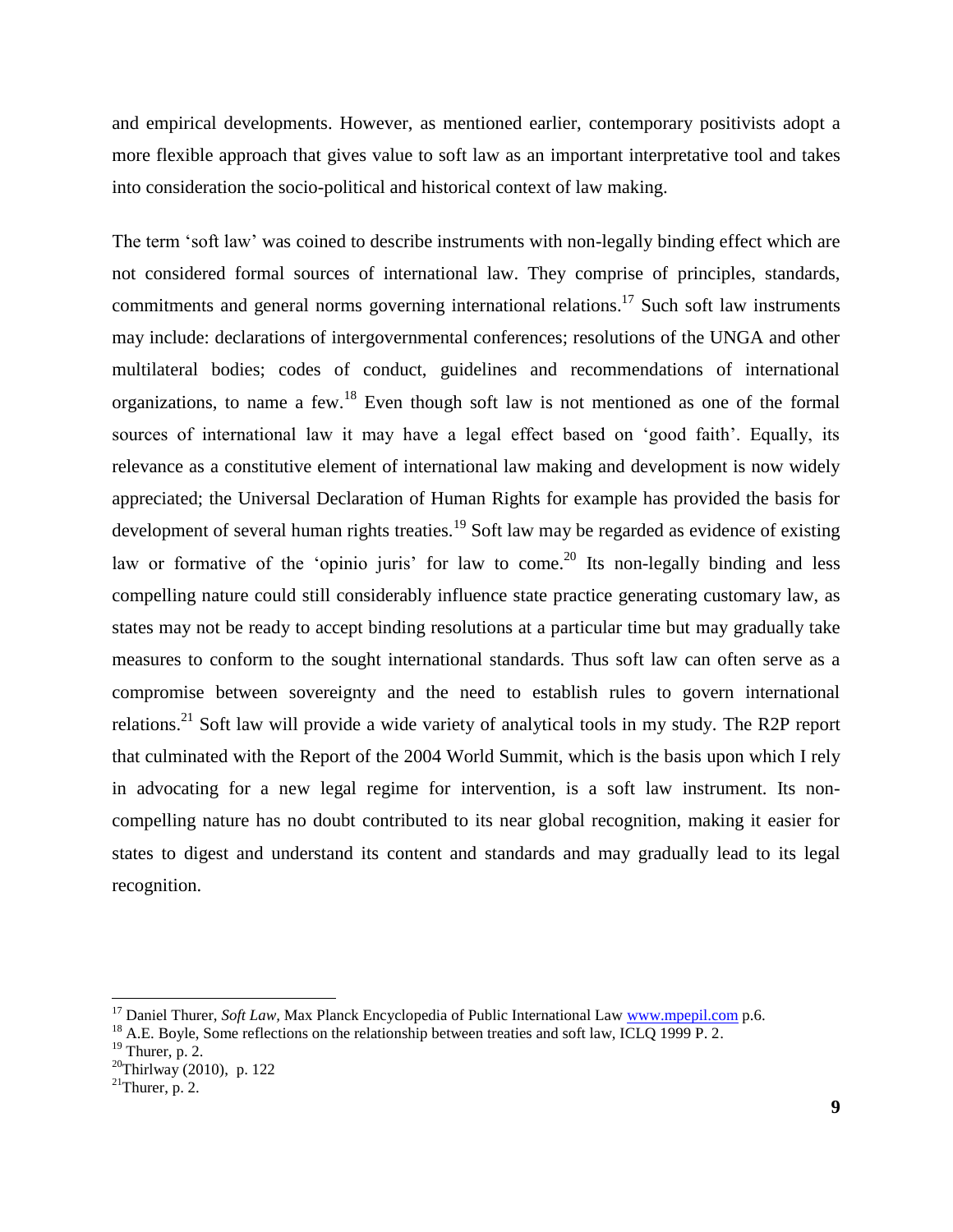## <span id="page-16-0"></span>**2.1.3 Rules of Interpretation of Treaties**

In international law, disputes as to the meaning of some specific treaty provisions often arise. Equally, the growing number of treaties developed to settle strategic issues both at international and regional levels often give rise to questions such as to what extent and under what conditions should a given provision apply. However, this problem was somewhat reduced by the coming into force of the 1969 Vienna Convention on the Law of Treaties (VCLT). This convention meant to give more weight to a literal, systematic and teleological interpretation of treaties (the textual and teleological approach) regarded as an "objective interpretation". This was contrary to the initially favoured subjective approach based on the negotiating history (the preparatory works) of the treaty which considers the intention of the parties as a subjective element distinct from the treaty text.<sup>22</sup> Article 31 (1) which I shall be very useful for my work is to the effect that: *"A treaty shall be interpreted in good faith in accordance with the ordinary meaning to be given to the terms of the treaty in their context and in the light of its object and purpose".<sup>23</sup>*

I will largely adopt the textual and teleological approaches in my work as contained in Article 31 (1) of the VCLT and which reflects customary law as per the 2007 ICJ Judgment in the case between Bosnia and Herzegovina v. Serbia and Montenegro concerning the application of the Convention on the Prevention and Punishment of the Crime of Genocide. In this case, the ICJ reiterated the rules of interpretation, as it held as stated in the provisions of Articles 31 and 32.<sup>24</sup> Article 31 is a vital provision which I will apply in my study whereas the UN Charter is the central treaty for the purpose of this study which will then be subjected to the rules of interpretation. Article 31(1) spells out the textual teleological approaches to treaty interpretation and states that treaties are to be interpreted in good faith according to the ordinary meaning given to the terms of the treaty in their context and in the light of its object and purpose. Article 31(2) goes further to observe that the context for this purpose shall comprise in addition to the text, including its preamble and annexes. Art 31(3) goes further to mention other issues to be taken into account together with the context, e.g. any subsequent practice in the application of the

<sup>22</sup> Antonio Cassese, *International Law* (2005) Oxford University Press, p. 178.

<sup>&</sup>lt;sup>23</sup> VCLT (1969), Article 31 (1).

<sup>&</sup>lt;sup>24</sup> See ICJ Judgment 2007 between Bosnia and Herzegovina v. Serbia and Montenegro para. 160 www.icj-cij.org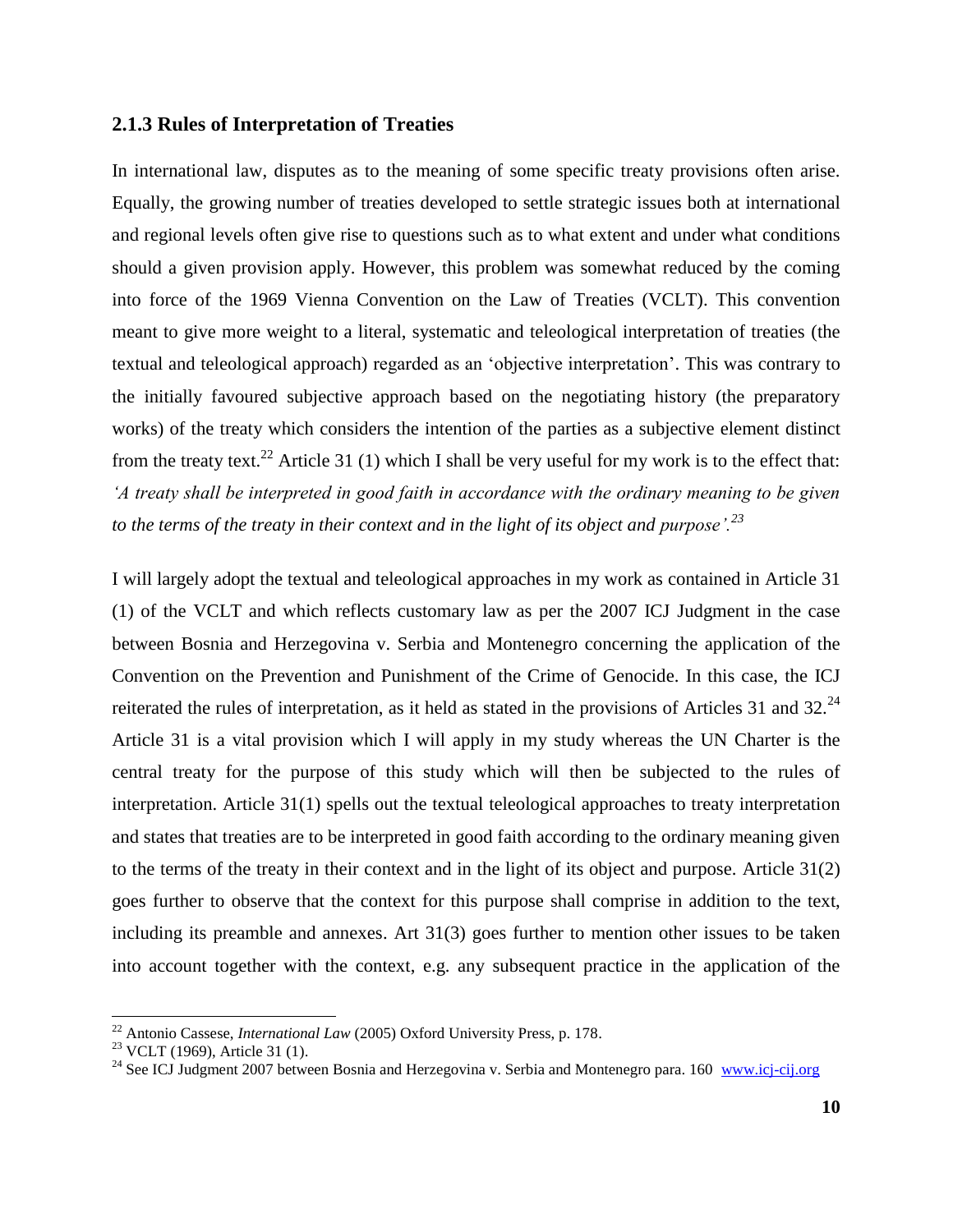treaty which establishes the agreement of the parties regarding its interpretation, and any rules of international law applicable in the relations between the parties. In this respect the 1970 Declaration on Friendly Relations, an instrument that demonstrates the norm clarification capabilities of the UNGA, is evidence of such subsequent practice relating to the interpretation of UN Charter provisions.

The textual approach to treaty interpretation, which considers the treaty text as the authentic expression of the intentions of the parties shall be resorted to in this study for the explanation of the text of treaties used for this study. However where the treaty text for this study is vague, as in the case of Article 2(4) and it's open-ended nature that has attracted varying interpretations, I will resort to the teleological approach which allows for the interpretation of a treaty in line with the objectives and purposes of the treaty in the context spelled out Article 31(2).

Article 32 of VCLT gives room for recourse to the preparatory works of the treaty and the circumstances of its conclusion, but only as a supplementary means of treaty interpretation in order to confirm the meaning resulting from the application of Article 31 or clear some ambiguities and absurd results from its application. It will not be vital for this study.

## <span id="page-17-0"></span>**2.2 An interdisciplinary approach**

The nature of my topic and the objectives I intend to attain warrant me to look beyond the formal sources of international law for the necessary material for my analysis. Moreover, the lex ferenda approach that I adopt in parts of my analysis will call for a projection in different directions that might not be limited to soft law and the elaborate teachings of legal scholars. The broad and open ended nature of the lex ferenda approach of legal analysis would allow me to go on a wide chase for inspiration from different sources namely; legal philosophy, political science and other moral and ethical theories on the topic. The part of this study based on testing the practice of R2P in the recent Libya case will permit me to follow up the day to day progression of events based on media accounts and other sources of information.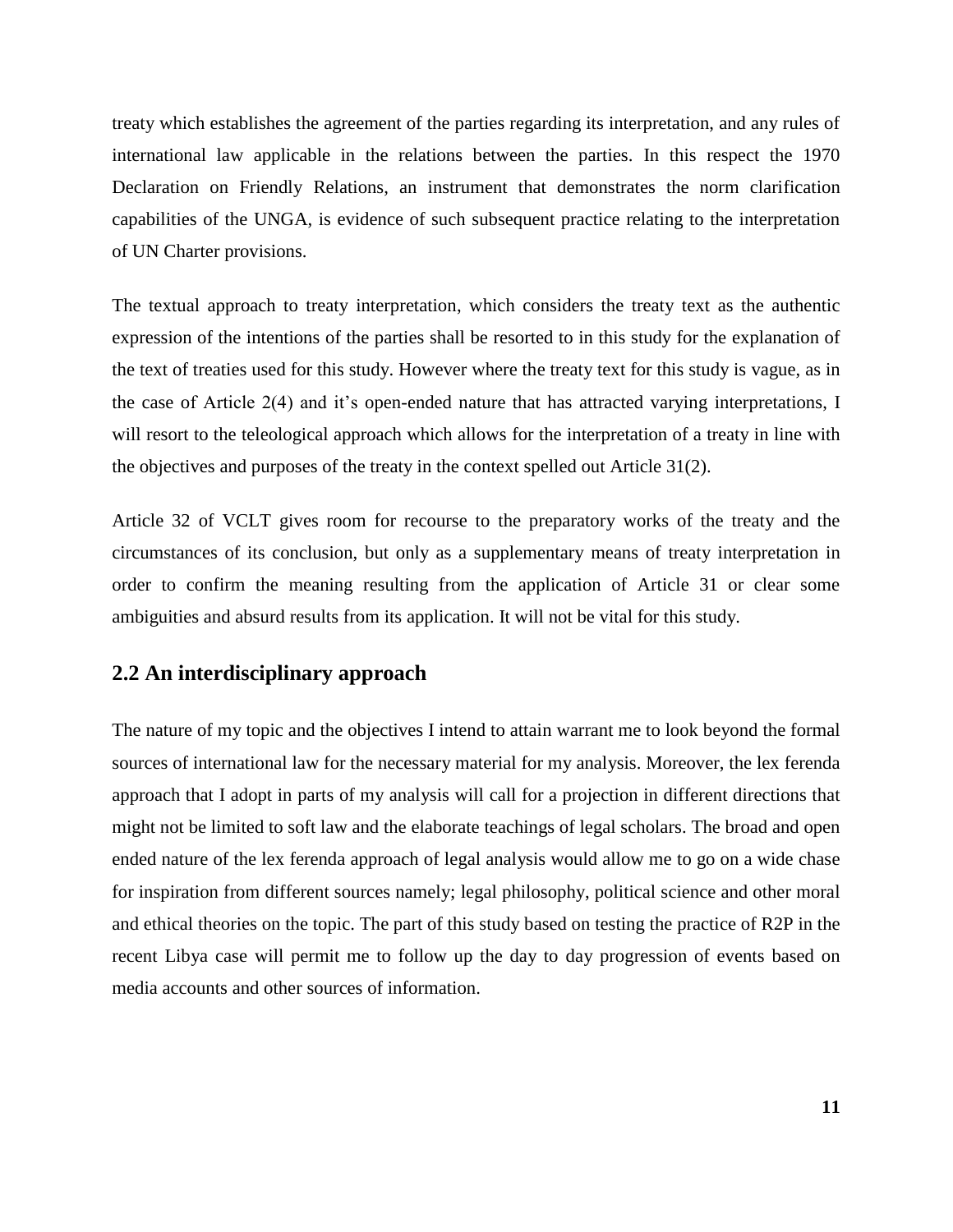## <span id="page-18-0"></span>**2.3 Conclusion**

As seen above, the traditional positivist international law methodology is somewhat limiting. Its strong reliance on hard law and the state as the main subject of international law making gives the individuals who are subjects of the state limited chances in defending their rights against infringements from the supposed guarantor. There is a need for other legal theories or methods to take into consideration the developing concerns about state anarchy and violations of rights of subjects. Equally, the strictly formalist system of sources of law limits creativity and misses empirical trends. However, the enlightened positivist methodology, which I adopt in my thesis, is more accommodative and progressive. As mentioned above, enlightened positivists consider law not to be independent from its historical, political, and sociological contexts, and they consider soft law as a relevant interpretative tool. This flexible approach to legal analysis would be worth venturing, taking into consideration the context of my study. Also, a combination of the legal method and political science theories, though challenging will be relevant in describing the direction in which the law can and should develop.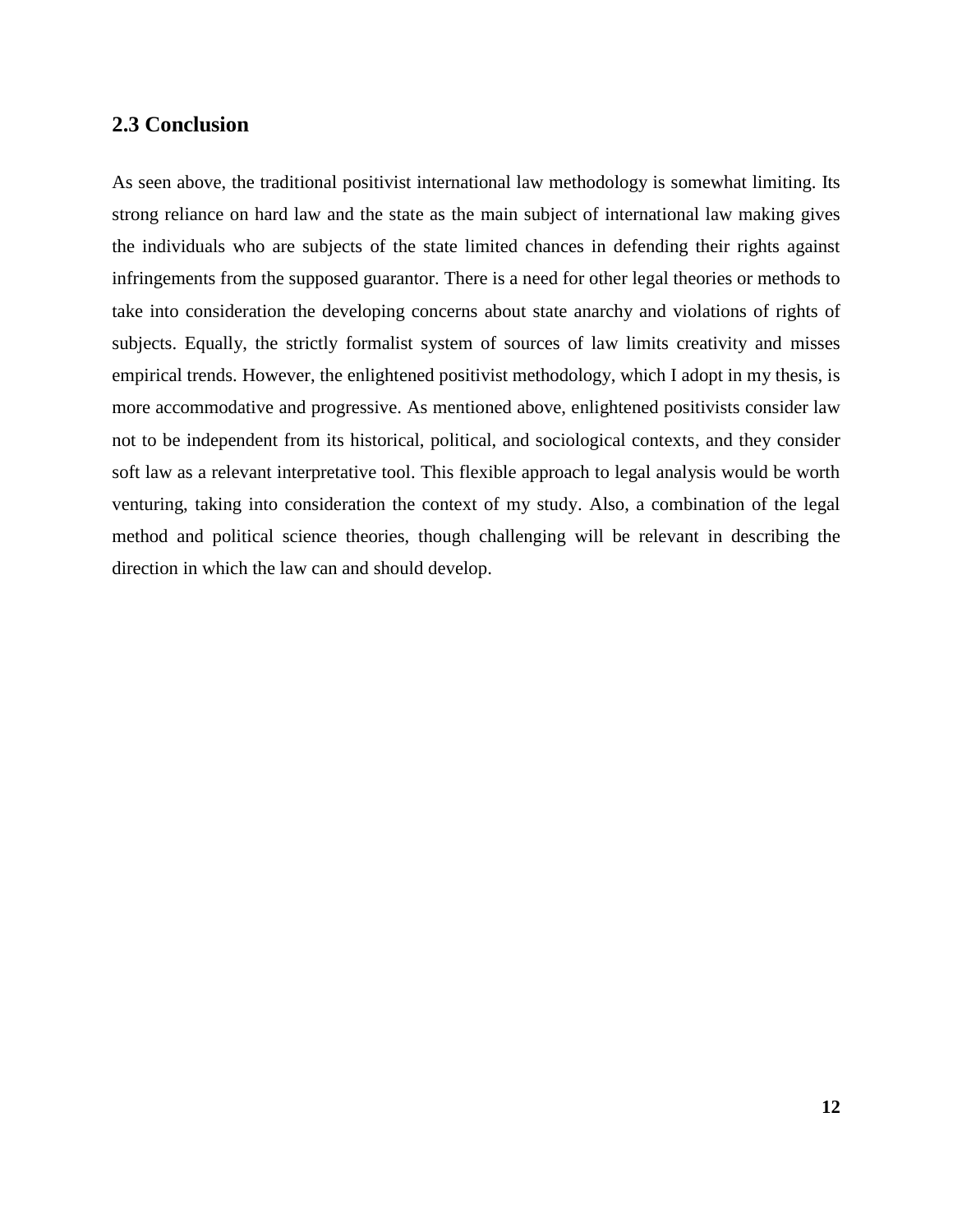## <span id="page-19-0"></span>**CHAPTER III: THE CURRENT LEGAL REGIME**

The current legal regime governing HI has been widely criticized for its weaknesses. HI is not expressly mentioned in the Charter; it has remained one of the most controversial areas of international law as its status remains uncertain and the practice of states has raised protracted debates.<sup>25</sup> The practice of HI has evolved around the variety of legal basis: interpreting Article 2(4) of the Charter so that it does not cover HI, as a fourth exception to the principle of non use of force as provided for in Chapter VII of the Charter, and the occasional controversial application of UNSC mandate under Chapter VII. The UNSC holds wide powers under Chapter VII and its often flexible manner in interpreting this area of the law has led to the use of the latter for purposes of HI.<sup>26</sup> This lack of a distinct and clear provision for intervention has been partly blamed for the inconsistencies and apathy in the exercise of the right to intervene by the international community. Such inconsistencies have been expressed in the legal questions that usually arise when the question for intervention is tabled. Questions such as when is it right to intervene? Who has the ultimate authority to order intervention? Who is obliged to intervene? How such an intervention should be carried out? These are some of the questions that have generated contradictions in the domain of HI. The absence of clear answers to these questions has amongst other things led to the inactions and sometimes belated actions from the international community with the resulting consequences of many losses in civilian lives. And unless clear cut answers are provided for these questions, HI will remain questionable.

This chapter will be subdivided in two main parts. In the first part, I will be looking at the principle of state sovereignty and the dilemma it has created between respecting the core principles of non-intervention and non-use of force, and the need to violate these principles for humanitarian purposes. In the second part I will be examining the legal right to intervene as it is often inferred from Chapter VII of the Charter, i.e. UNSC mandate to intervene in event of threats to or breach of international peace and security, and from other interpretations of the Charter. I will illustrate the controversial and inconsistent application of HI with some case

<sup>&</sup>lt;sup>25</sup> Christine Gray, The Use of Force and the International Legal Order in International Law by Malcolm D. Evans (2006) Oxford University press p. 595.

 $26$  Gray (2006), 606.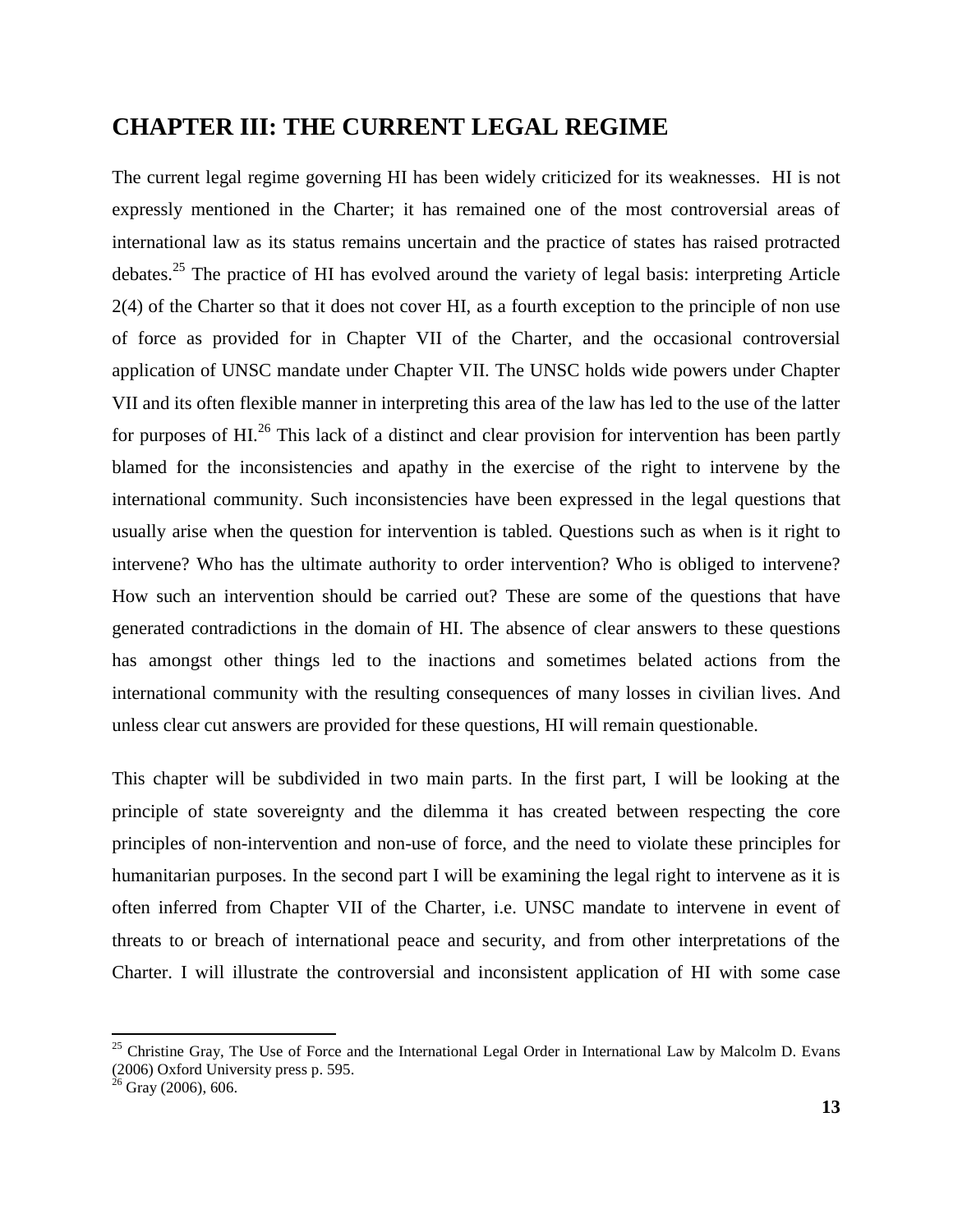examples, before I examine the role of Regional Organizations like the African Union and their relationship with the international regime for intervention.

## <span id="page-20-0"></span>**3.1 State Sovereignty and Non-intervention**

### <span id="page-20-1"></span>**3.1.1 The Dilemma of the State Sovereignty Principle**

The consensus for the existence of an international society of sovereign states has remained predominant in international relations. In this regard, states have been predominantly concerned with defending their interests while equally upholding the institutions of international society.<sup>27</sup> However, the greatest challenge that this notion of international society and state sovereignty has faced in recent times has come from the contemporary ideals of major powers, international and regional organizations, to intervene in the domestic affairs of sovereign states for humanitarian purposes.<sup>28</sup> The acclaimed notion of state sovereignty, as laid down in the Treaty of Westphalia (1648), codified basic principles of territorial integrity, border inviolability and state supremacy.

This notion of state sovereignty has been the premise on which the rules governing international society and international relations have been established and the respect of the principle has been the foundation of international order.<sup>29</sup> Sovereignty in terms of authority has been defined as *"the right to rule over a delimited territory and the population residing within it'.<sup>30</sup> This definition of* sovereignty is not limited to the internal attributes of states, but equally represents the significant standard of behavior among members of the international society and the recognition by the community of states. This form of recognition is important in an international system in which power is distributed in an unequal fashion, as it moderates the existing inequality of power between states.<sup>31</sup>

<sup>27</sup> James Mayall, "Introduction in Mats Berdal and Spyros Economides (eds.) *United Nations Interventionism 1991- 2004* (2007) p. 4.

 $28$  Ayoob, M. (2002) P. 81.

 $^{29}$  Ibid., 81.

 $30$  Ibid., 82.

 $31$  Ibid., 82.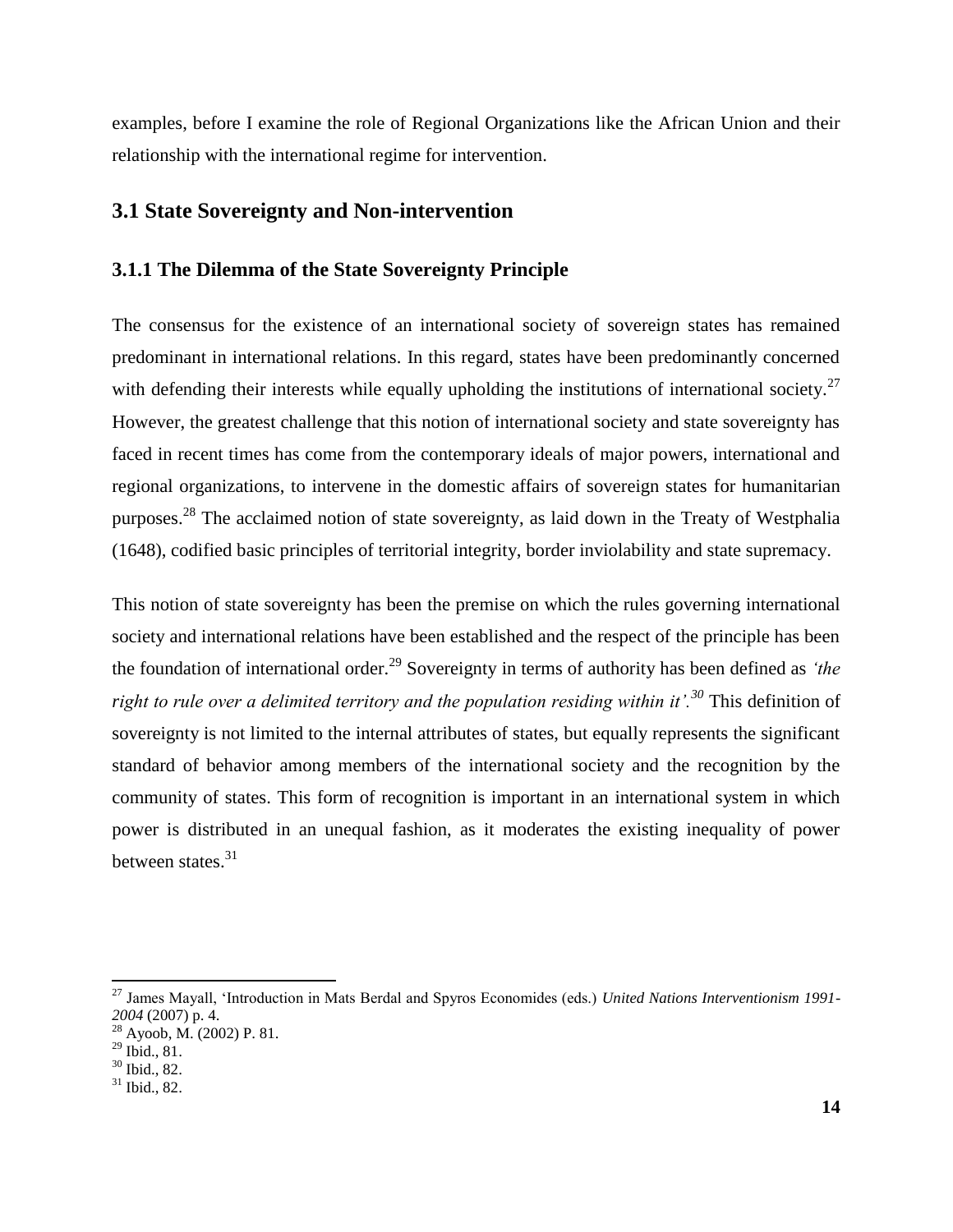Amongst the main goals and purposes of the UN, the maintenance of global peace and security, and the need to develop friendly relations amongst states are crucial.<sup>32</sup> In furtherance of these purposes, the international community after 1945 under the auspices of the UN, developed the cardinal principles now enshrined in Article 2 of the Charter to wit: the sovereign equality of its member States, the prohibition on the threat or use of force and the exclusion of any rights of the UN to interfere in matters essentially within the domestic jurisdiction of a State.<sup>33</sup> Article  $2(7)$ notes however that the latter principle shall not prejudice the application of enforcement measures under chapter VII of the Charter.<sup>34</sup> The principles of sovereignty and non intervention have been and remain central in the attempt by the international community to maintain peaceful coexistence among states and banish war and violence from international relations.<sup>35</sup>These fundamental principles have even gained the status of non-derogatory norms of international  $law.<sup>36</sup>$ 

Despite the normative character of the principles of sovereignty and non-use of force, it is widely acknowledged that a strict adherence to these principles might lead to inaction in the face of massive violations of human rights.<sup>37</sup> This could be what the drafters of the Charter had in mind when introducing the exemption clause in Article 2(7). As a result, possible intervention and the need to respect the sovereignty principle have often come into conflict.

## <span id="page-21-0"></span>**3.1.2 Prohibition on the use of force**

Conventional international law prohibits the use of force against the territorial integrity or political dependence of any state, or in any other manner inconsistent with the purpose of the United Nations, according to Article 2(4) of the Charter. It has gained the status of customary international law, as the International Court of Justice (ICJ), in a case brought by Nicaragua against the USA for unlawful intervention and use of force, held that the principle of non-use of

 $\overline{a}$ 

<sup>&</sup>lt;sup>32</sup> UN Charter Article 1.

<sup>33</sup> Gareis, Sven Bernhard; Johannes Varwick The *United Nations. An Introduction* (2005) Pelgrave Macmillan, London p. 18, 19. See also article 2 of the UN Charter wherein there is a list of other principles of the UN that are of less relevance to my thesis.

<sup>34</sup> UN Charter Article 2(7).

 $35$  Gareis (2005), 20, 21.

<sup>&</sup>lt;sup>36</sup> Shaw, Malcolm M. 'International Law' (2008) Cambridge University Press p 1118.

 $37$  Ibid., 1155.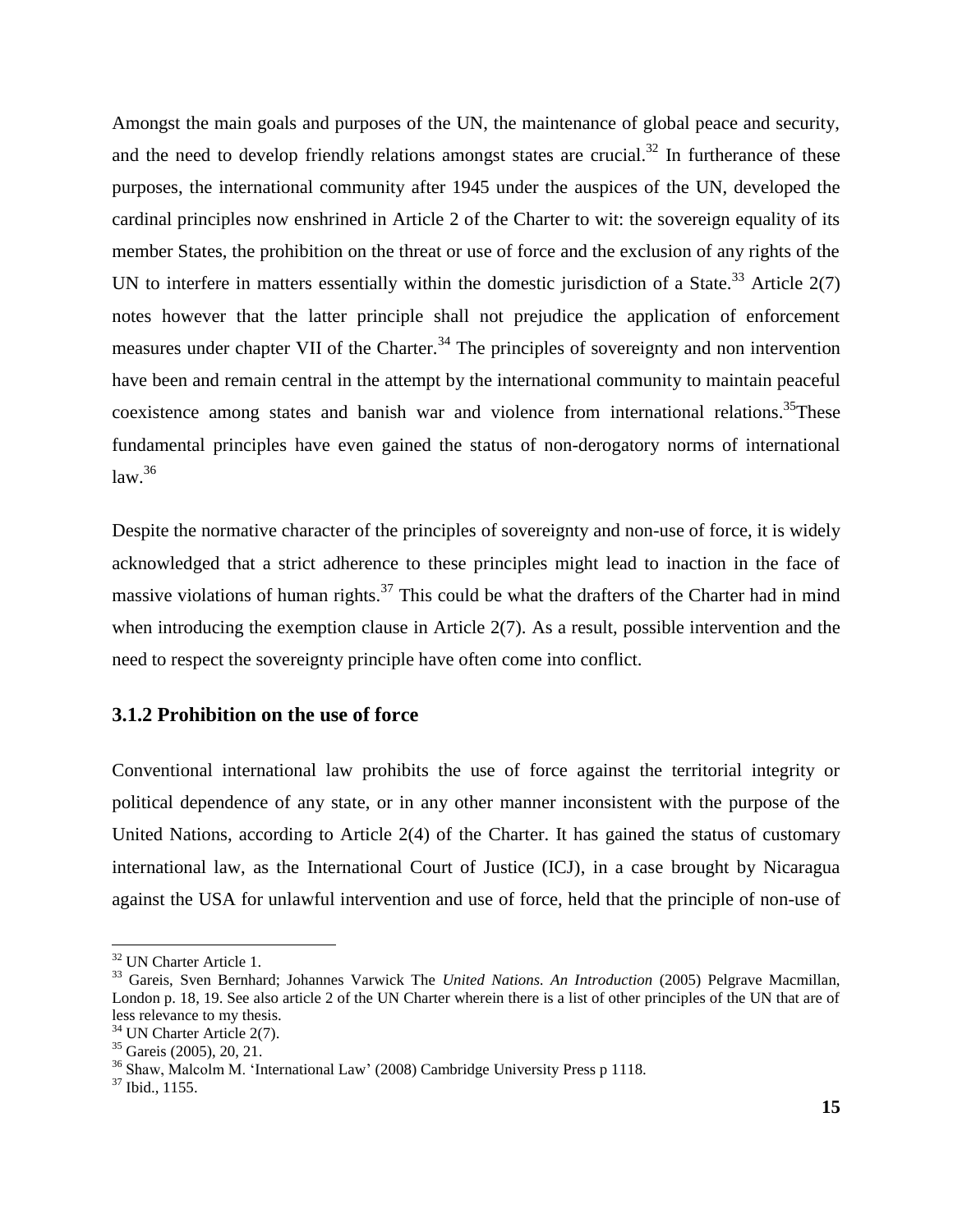force was customary international law and that the USA was in breach thereof.<sup>38</sup> The massive abuse of human rights within a state by the state itself or as a result of ethnic rivalries or other intrastate conflicts, and the states' incapacity or otherwise inability to protect its citizens from such violations, has put to question this part of the non-intervention principle which is the cornerstone of state sovereignty. The post Rwanda and Yugoslavia era has seen a move towards an international consensus to prevent future Rwandas and Bosnia Herzegovinas. The last two decades have seen a rise of interventionism to protect foreign citizens who are victims of a state's violations of their fundamental human rights. As Ayoob observes, there are instances where state institutions collapse and cannot guarantee the protection of the people. In this circumstance, the social contract binding the state and citizens breaks down, and it can be argued that state sovereignty can be said to have ceased to exist.<sup>39</sup> Statements of international figures such as UN Secretary Generals<sup>40</sup>, actions of the UN Security Council under Chapter VII involvement, and multinational coalitions such as NATO, have during the past few decades expressed a rebuttal of the notion of unlimited sovereignty as sacrosanct.<sup>41</sup>

However, there are acceptable exceptions to the principles of sovereignty and non-use of force to wit, by invitation of the concerned state, the Charter provisions self defense, and UNSC authorization.<sup>42</sup> But just like the doctrine of preemptive self defense, the doctrine of HI has been criticized for allowing states to use force in circumstances that differ significantly from the above accepted grounds.<sup>43</sup> This among other factors has resulted in the often lukewarm attitude towards such interventions and the UNSC"s reputation as the watchdog of global peace and security has been questionable. The UN's use of its chapter VII powers in places like Iraq (1991), Somalia (1992) and former Yugoslavia (1992)<sup>44</sup>, though controversial, has nonetheless demonstrated the increasing strategic role of human rights in international relations. I will now examine the right to intervene.

<sup>&</sup>lt;sup>38</sup> Military and Paramilitary Activities in and against Nicaragua (Nicaragua v United States of America), Merits Judgment, ICJ Reports 1986 paras 202-209.

 $39$  Ayoob (2002), 82.

<sup>40</sup> <http://www.un.org/millennium/sg/report/ch0.pdf>

<sup>&</sup>lt;sup>41</sup> Adams Roberts *The Use of Force* in The UN Security Council by David M. Malone (2004) Lynne Rienner Publishers London p. 136-37.

 $42$  UN Charter Chapter VII, for the right to invitation, see also Christine Gray, International Law and the Use of Force (2008) Oxford University Press. P. 81.

<sup>43</sup> Roberts (2004) P. 133.

<sup>&</sup>lt;sup>44</sup> See UNSC Resolutions 688, 794 and 795 respectively.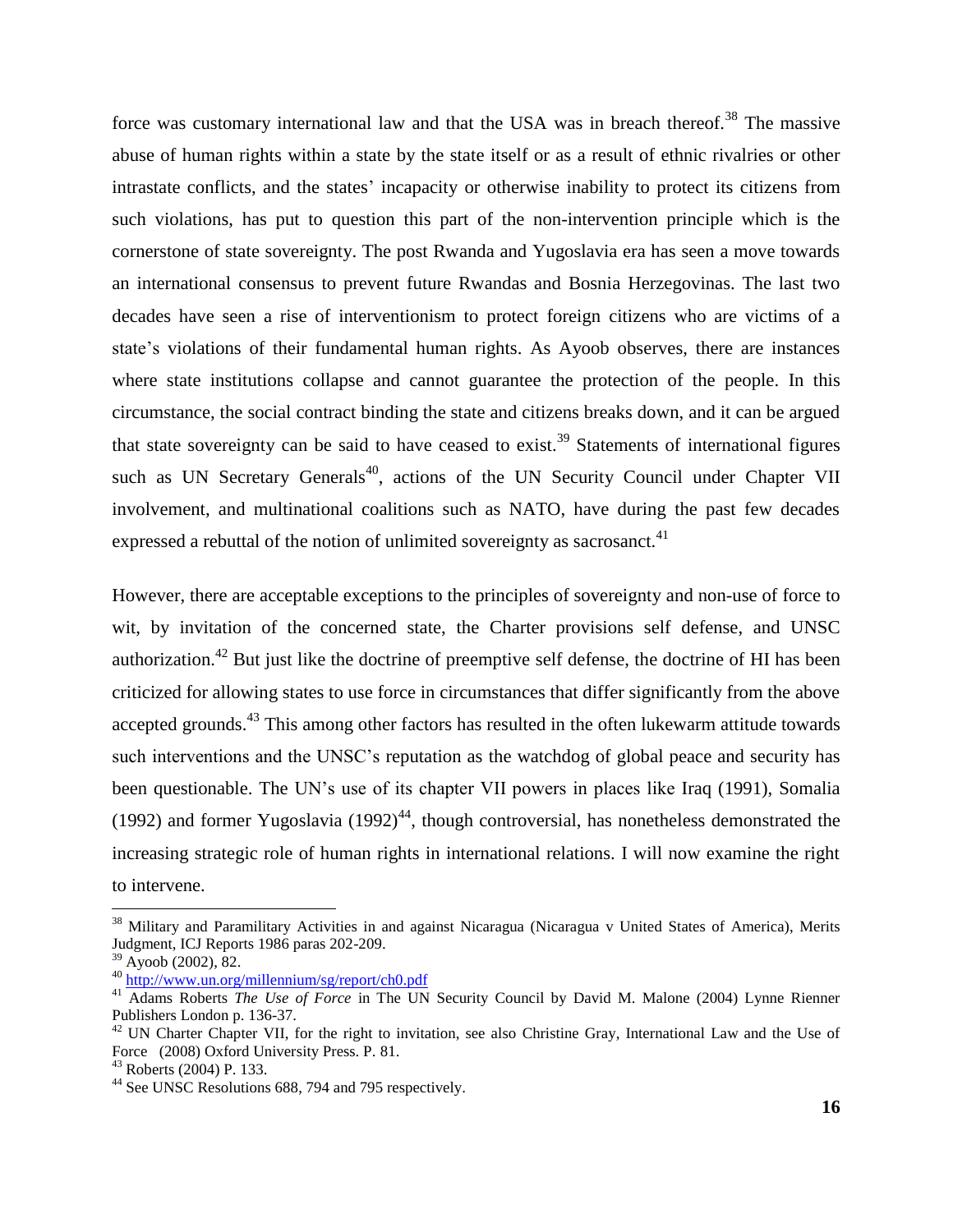## <span id="page-23-0"></span>**3.2 The Legal Right to Intervene with Armed Force**

There are exceptions to the principle of non-intervention and the non-use of force and two of these are contained in Chapter VII of the Charter. The right to self defense in Article 51 is the main exception that gives right to collective or individual response to an armed attack by another state. Another exception is by invitation by the concerned state.<sup>45</sup> Lastly, the collective security mandate of the UNSC to respond to threats to international peace and security spells out in Articles 41 and 42 of the Charter certain measures including the use of armed force. This branch of international law has been subject to widespread controversies and contradictions as to what constitutes self defense on the one hand and the complex UNSC mandate on the other.<sup>46</sup> There have moreover been arguments in favour of HI based on some states' interpretation Article 2(4) of the Charter, an argument that has developed since the interventions in Iraq and Kosovo. Another position voiced has been HI as a possible fourth exception to the provision on non-use of force. This argument favours HI as an autonomous institution distinct from the UNSC mandate to authorize use of force against a threat to or breach of international peace and security.<sup>47</sup> In spelling out the duty of maintaining global peace and security, the Charter in Article 52 equally provides for the UNSC"s role to be supplemented by Regional Organizations (ROs) where necessary. Therefore, it is relevant also to examine the role of ROs.

## <span id="page-23-1"></span>**3.2.1. Humanitarian Intervention under the UN Charter**

Considering the rapid development of human rights as universal principles and the need to protect people from gross violations, states and the international community as a whole are gradually embracing the concept of collective security through the UN Charter provisions under a centralized UNSC supervision. The practice of the UNSC is said to have established a direct link between humanitarian crisis and threat to the peace under Article 39 of the Charter that

<sup>&</sup>lt;sup>45</sup> Gray (2008) p. 81.

<sup>46</sup> Gray (2006) p. 589.

 $47$  Ibid., 594-595.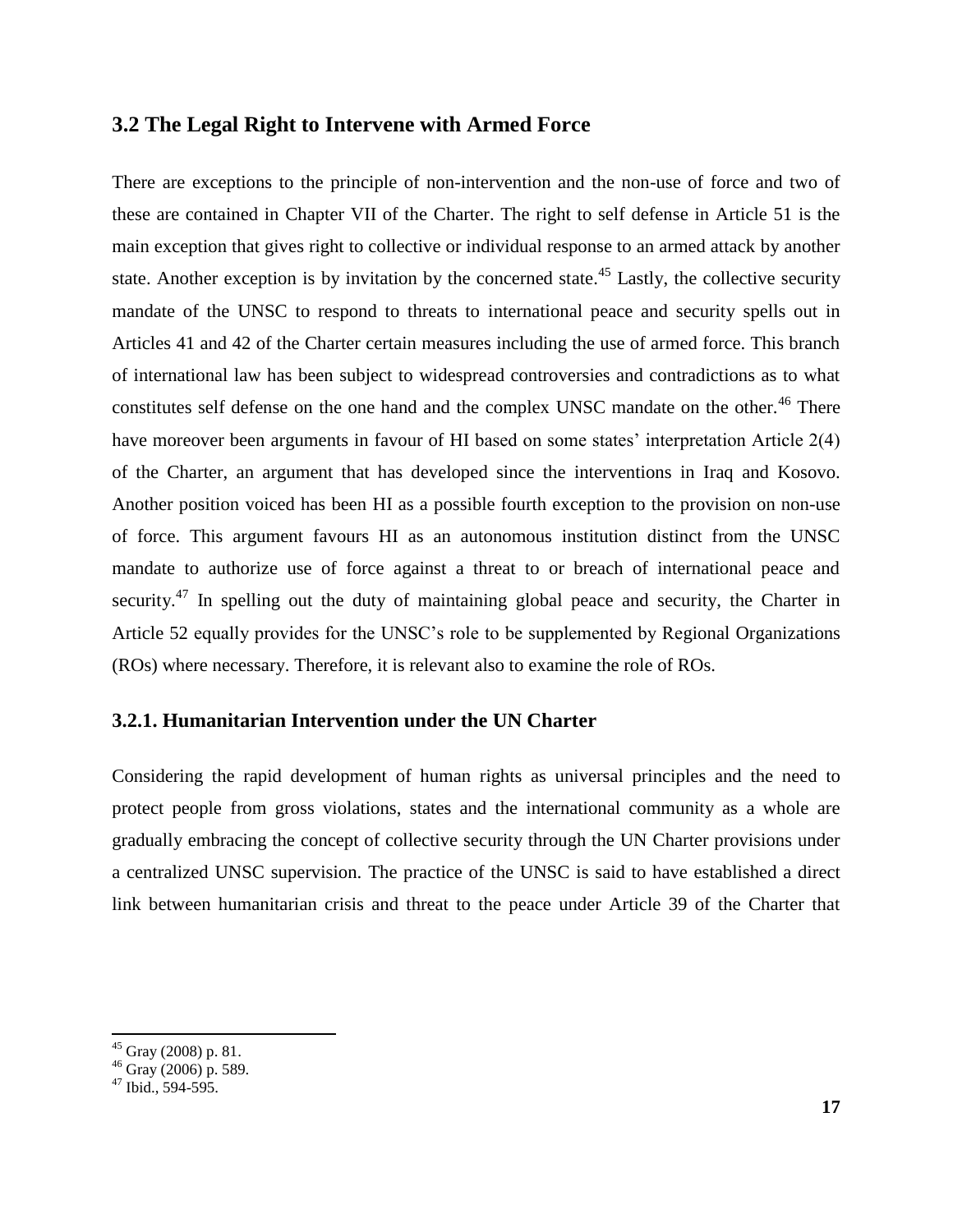triggers UNSC action under that chapter.<sup>48</sup> The relevant provisions of the Charter to such UNSC mandate include Articles 39, 41 and 42 cited below:

Article 39: *"The Security Council shall determine the existence of any threat to the peace, breach of the peace or act of aggression and shall make recommendations, or decide what actions shall be taken in accordance with Articles 41 and 42, to maintain or restore international peace and security"*

Article 41: *"The Security Council may decide what measures not involving the use of armed force are to be employed to give effect to its decisions, and it may call upon the members of the United Nations to apply such measures. These may include complete or partial interruption of economic relations and rail, sea, air, postal telegraphic, radio and other means of communication, and the severance of diplomatic relations"* 

Article 42: *"Should the Security Council consider that the measures provided for in Article 41 would be inadequate or has proved to be inadequate, it may take such action by air, sea or land forces as may be necessary to maintain or restore international peace and security. Such actions may include demonstrations, blockade, and other operations by air, sea or land forces of members of the United Nations"*

It is from the above provisions that the doctrine of HI has often been inferred from the Charter by interpreting certain apparent humanitarian crisis situations as threat to international peace and security even in situations where there is no such threat in the literary sense. Presumably a demonstrable need to extend the threshold of Article 39. As mentioned above, this branch of international law and the doctrine of HI in particular have been subject to a lot of controversy. Such controversies have been blamed partly on the lack of a detailed framework and other structural deficiencies. The post cold war era saw the rise of numerous crises leading to military interventions particularly in states without the consent of their government. Such interventions have either been authorised by the UNSC or a regional organization or they have been unilateral interventions by powerful states with a variety of legal justifications. However, it has been

 $48$  Cassese (2005) p. 347.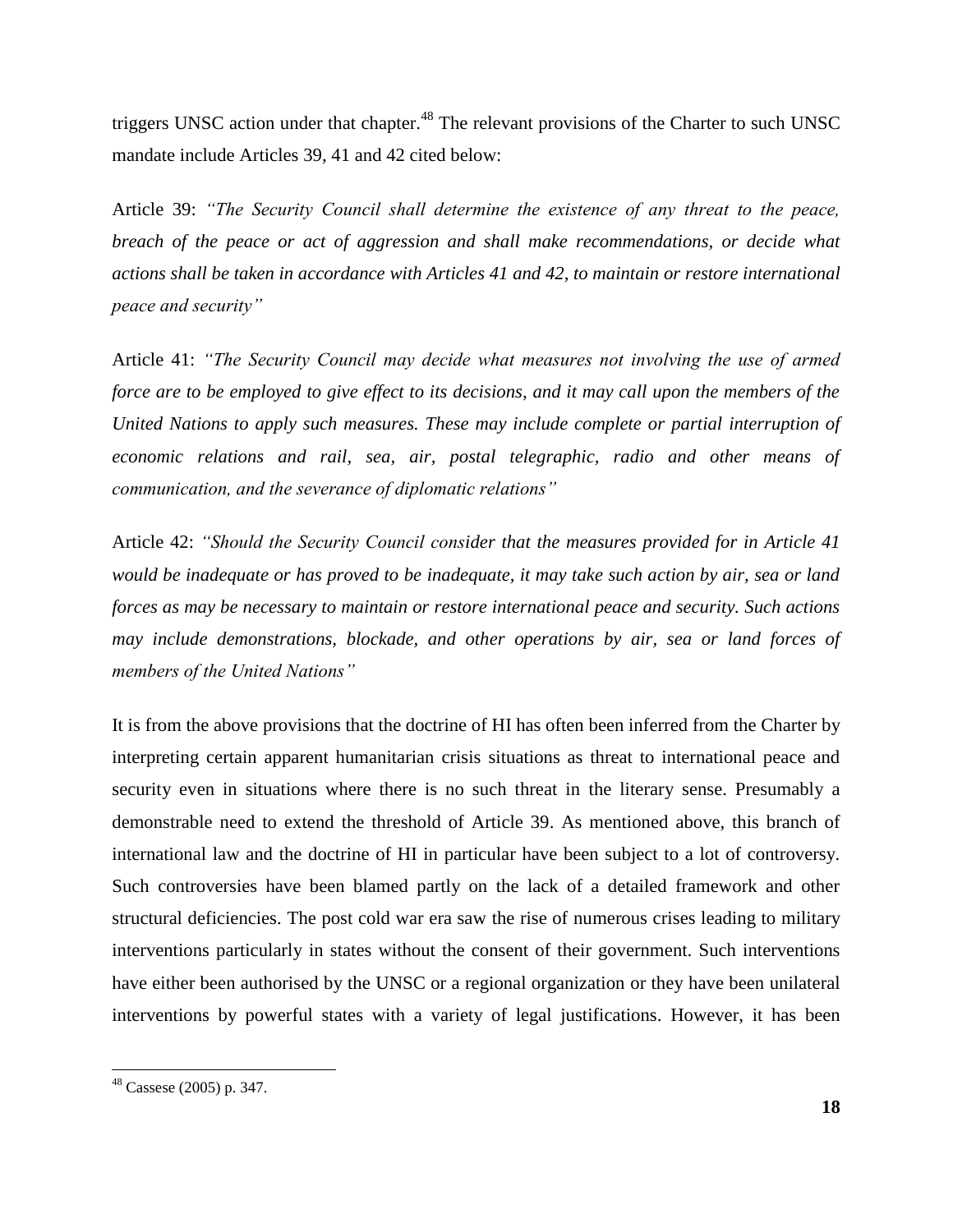observed that such actions have not been restricted and carried out in ways as envisaged in the Charter.<sup>49</sup> Even the actions carried out with a UNSC mandate under chapter VII have not been clear as to establish a right to do more than the text of the UN Charter Chapter VII opens up for. There has often been a controversial link between a humanitarian crisis and a threat to international peace and security despite the absence in some cases of any objective threat. Also, several of these actions have bypassed the central authority of the UNSC and have been justified on varying grounds. Ironically enough, the earlier practice of intervention often relied upon by supporters of HI, was not termed HI as such by the intervening states, as they preferred to rely on the better established right of self-defence. Such cases would be easily related to HI today, but several states at that time didn't think human rights violation should justify use of force.<sup>50</sup> And since they did not claim HI, it is difficult to refer to them as relevant state practice. Such were the 1971 intervention of India to end repression and support self determination in Bangladesh, the 1978 intervention by Vietnam to end the murderous rule of Pol Pot in Cambodia, and the 1979 intervention of Tanzania to end the dictatorship and repression by the Idi Amin regime in Uganda. $51$ 

The UK on its part, in defending its actions in Iraq (1991), developed the doctrine of HI as a separate institution, arguing that Article 2(4) of the Charter has developed over time to meet new situations and that HI without invitation of the country concerned can be justified in cases of extreme humanitarian need.<sup>52</sup> If such an intervention is justifiable in situations of extreme humanitarian need, and does not violate the territorial integrity or political independence of the said state, and is consistent with the purposes of the UN, then it can be justified. But the question that comes to mind here is this: considering such an assertion by the UK, namely that HI was justified in cases of extreme humanitarian need, should an intervention be based on a unilateral decision by one or a coalition of states, or on a multilateral basis based on the UN mandate? Also, is there sufficient state practice to back the UK position? It can be said that such arguments on the implied existence of HI have equally inspired the consideration of HI as a possible fourth exception to the principle of non-use of force in the Charter. Nevertheless, it is difficult to infer

 $49$  Roberts (2004) p.133.

 $50$  Gray (2006) p. 595.

 $51$  Ibid.

 $52$  Ibid.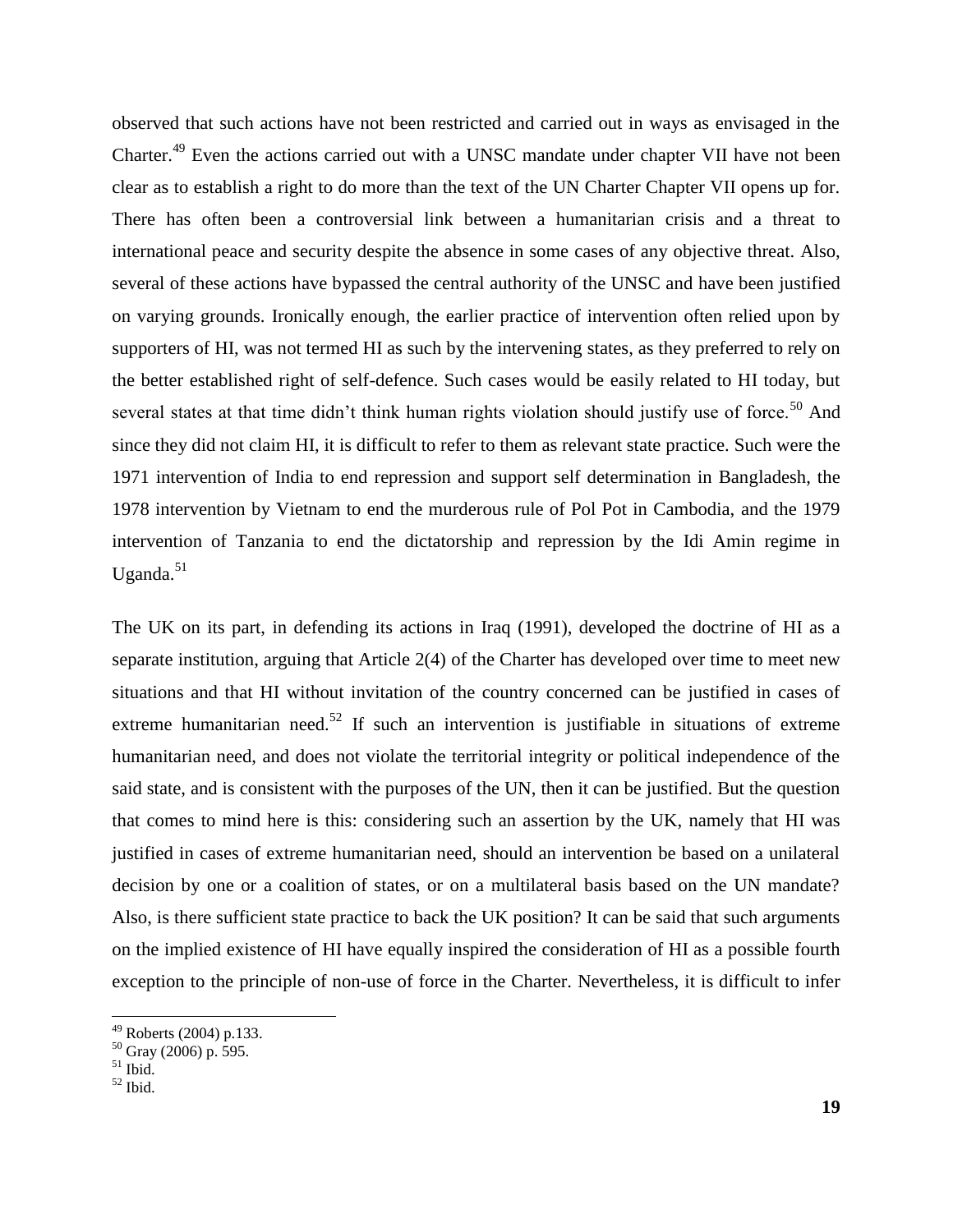HI by any stretch of textual interpretation of the Charter provisions as provided by the VCLT. Equally, the teleological approach based on interpretation of treaties in light of declared or apparent objectives still poses a dilemma. This is in the sense that the purposes and objectives of the UN Charter as expressed both by the preamble and in subsequent agreements relating to the application of the treaty, together with subsequent practice in the application of the treaty, have been more in favour of developing friendly relations amongst states and the non-use of force save in situations provided for by the Charter. And though other purposes and principles of the Charter include the respect and protection of human rights and dignity, HI has remained controversial as the focus seems to have been more on the maintenance of international peace and security. Nevertheless, the quest for an autonomous regime for HI has remained constant since the Iraq and Kosovo intervention and has culminated with the emergence of the R2P concept. This trend in the development and understanding of HI is worth examining in more detail in the following cases:

#### **3.2.1.1 Implied authority to act in Iraq 1991**

The question of HI was debated upon during the 1991 invasion of Iraq. In response to Iraq"s invasion of Kuwait, the UNSC in Resolution 678 by a unanimous vote authorized a US led military force to defend Kuwait against the Iraqi invasion.<sup>53</sup> The Council later imposed a ceasefire in Resolution 687 after Iraq had been driven from Kuwait, but failed to make provisions for the protection of human rights in Iraq.<sup>54</sup> When the Iraqi government turned to repress the Kurds and other ethnic groups, the Council passed another Resolution (688) in April 1991, asking Iraq to end its repression and allow access to humanitarian agencies. Though the Resolution did not provide for use of force, the USA, the UK and France instituted no fly zones and intervened to protect civilians.<sup>55</sup> This later intervention by the coalition powers in Iraq in 1991 was not sanctioned by an immediate UN authorization. They argued that their actions were purely justified on humanitarian grounds and that Resolution 688 had provided implicit legal authorization intervention.<sup>56</sup> However, such claim of implicit authorization of HI was difficult to

 $53$  Brian Frederking, The United States and the Security Council (2007) Routledge Publishers p. 79.

<sup>&</sup>lt;sup>54</sup> Gray (2006) p. 595.

<sup>55</sup> Ibid.

<sup>56</sup> Spencer (2010) p. 509.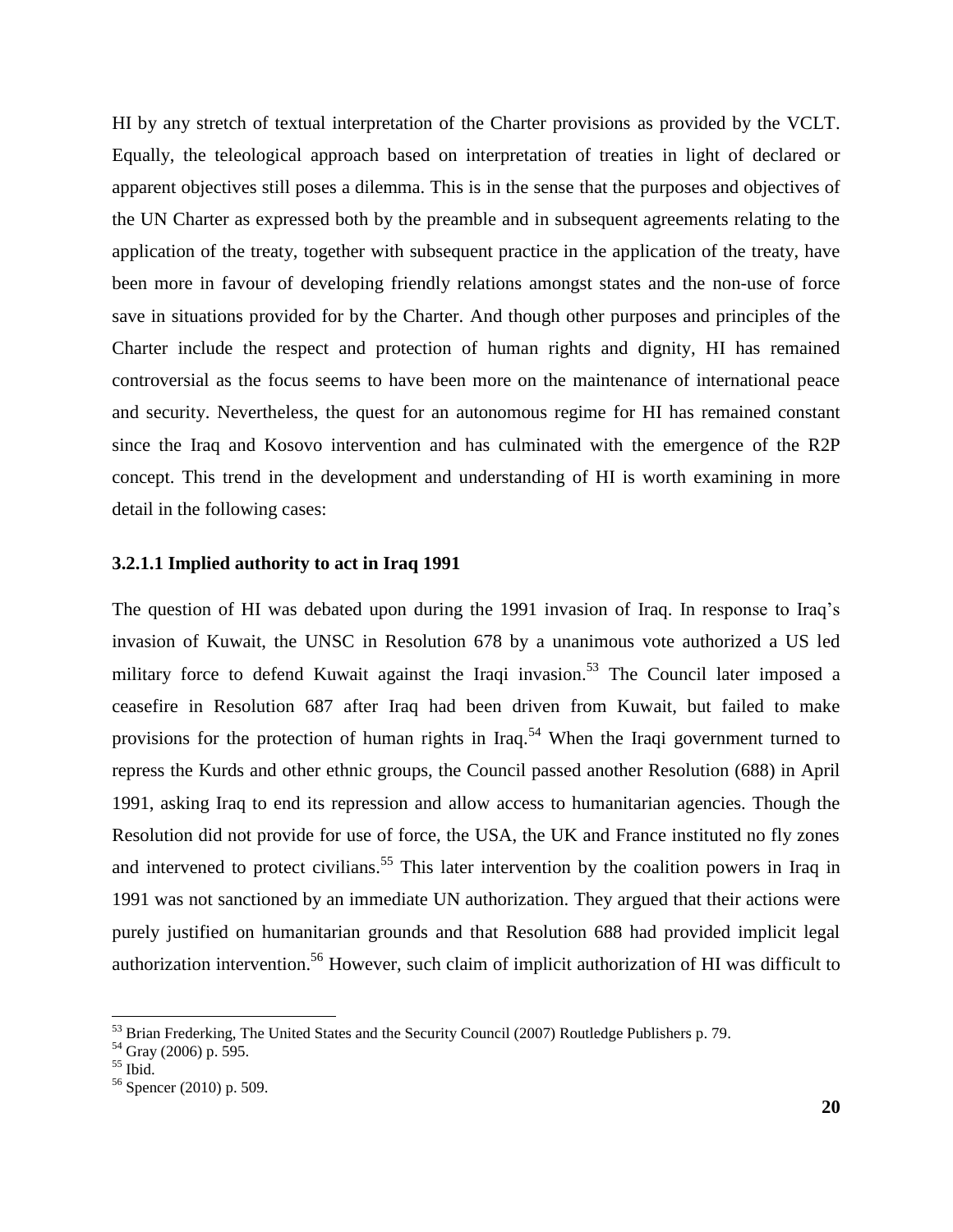justify, as the terms of the resolution did not allow for such expansive interpretation.<sup>57</sup> This has led to controversial debate on the right of a state or states to unilaterally engage in intervention on humanitarian grounds without authorization from the UNSC. These arguments in favour of such an approach to HI laid a very fragile foundation for the concept.<sup>58</sup>

## **3.2.1.2 Delayed action and failure to act in Somalia, Bosnia and Rwanda**

In other places such as Somalia, Bosnia, and Rwanda, the UNSC was either reluctant to act, had a poor strategy, or failed to act at all. The failures by the Council in such places have been attributed to structural deficiencies of the Council, and sometimes to self interest and bad faith of the Council members.<sup>59</sup> In Somalia, the UNSC justified its intervention on the fact that the obstacles to delivering humanitarian assistance to the suffering population could constitute a threat to international peace and security.<sup>60</sup> In UNSC Resolution 794 from 1992, a landmark resolution, the UNSC declared that the internal humanitarian crisis constituted a threat to international peace and security, and authorized use of force.<sup>61</sup> The overwhelming resolve of the international commitment to this crisis was to ensure a safe delivery of humanitarian assistance; this was especially the position of the US. $^{62}$  However when the situation completely degenerated into chaos, the mission could not avert the subsequent tragic out come. The killing of US soldiers and their subsequent withdrawal raised doubts about the viability of collective security without local consent.<sup>63</sup>

The UN also faced difficulties in Bosnia amongst which was the challenge of deciding the purpose and style of intervention, whether it was enforcement under chapter VII of the Charter or peace keeping and the fear of the permanent members of the Council to be drawn into another complex conflict, which made them less inclined to support firm UN action in the crisis, and

 $\overline{a}$ <sup>57</sup> Ibid.

<sup>58</sup> Ibid.

<sup>59</sup> Roberts (2004) P. 47.

 $60$  Spencer (2010) p. 507.

<sup>61</sup> UNSC Resolution 794 1992, preamble including paras 7 and 8. see also Frederking, Brian. *The United States and the Security Council: collective security since the cold,*(2007) p 49.

<sup>62</sup> Frederking (2007) p. 49.

 $63$  Ibid., 50.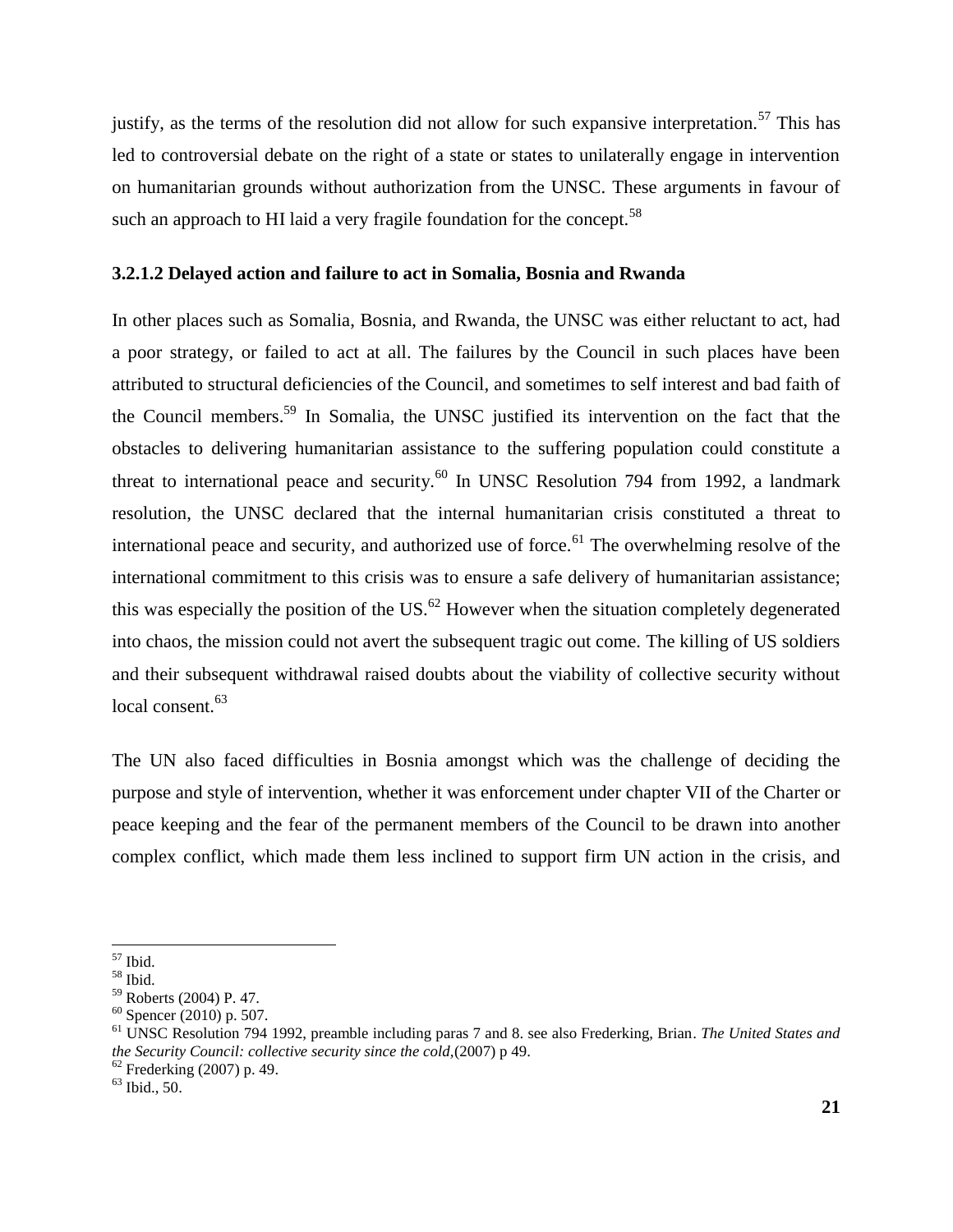instead demanded that the Europeans should take the lead.<sup> $64$ </sup> The lack of cooperation between the UN and the parties, the ambitious but unrealistic mandate given to the UN Protection Force (UNPROFOR), and its subsequent authority to use force, led to conflict between UNPROFOR and the Bosnian Serbs.<sup>65</sup> The UNSC used its authority under Chapter VII in a series of resolutions; including Resolution 770 from 1992. Once again the UNSC recognized that humanitarian crisis constituted a threat to international peace and security and called upon states to take measures for delivery of humanitarian aid to Sarajevo and other places in Bosnia and Herzegovina.<sup>66</sup>

When another crisis broke out in Rwanda, the experience of Somalia influenced the UNSC to retreat from chapter VII to VI of the Charter, and the limited peace keeping force present at the time was barely capable of defending itself.<sup>67</sup> Like the previous case, the UNSC held that that the crisis constituted a threat to international peace and security and though late, authorized the French military to intervene to prevent further mass atrocities.<sup>68</sup> However, at the start of the crisis in Rwanda, the small force had no robust mandate and could not intervene to prevent the mass slaughter of 500,000 people in three months by the Hutu government and militia.<sup>69</sup> As Mayall puts it, this crisis was the UN's worst hour in Africa.<sup>70</sup>

## **3.2.1.3 New doctrine of humanitarian intervention in Kosovo**

The 1999 NATO action in Kosovo equally led to a prolonged debate. The debate centered on a possible reinterpretation of Article 2(4), an implied authorization of the UNSC, and the implied existence of an autonomous regime for HI in cases of extreme humanitarian need.<sup>71</sup> In the case brought before the ICJ by Yugoslavia against NATO member states concerning the *Legality of Use of Force,* the various state actors gave a variety of explanations and legal justifications for

<sup>64</sup> Spyros Economides and Paul Taylor: *Former Yugoslavia*, in *United Nations Interventionism 1991-2004* by Mats Berdal and Spyros Economides (2007) p. 69.

 $65$  Gray (2006), p. 612.

<sup>66</sup> UNSC Resolution 770, August 1992, preamble and para. 2.

 $67$  Mayall (2007), p. 12.

<sup>68</sup> Spencer p. 507 See also UNSC Resolution 929 22 June 1994.

 $69$  Gray (2006), 612-613.

<sup>70</sup> Mayall (2007) p. 12.

 $71$  Gray (2006) p. 594-595.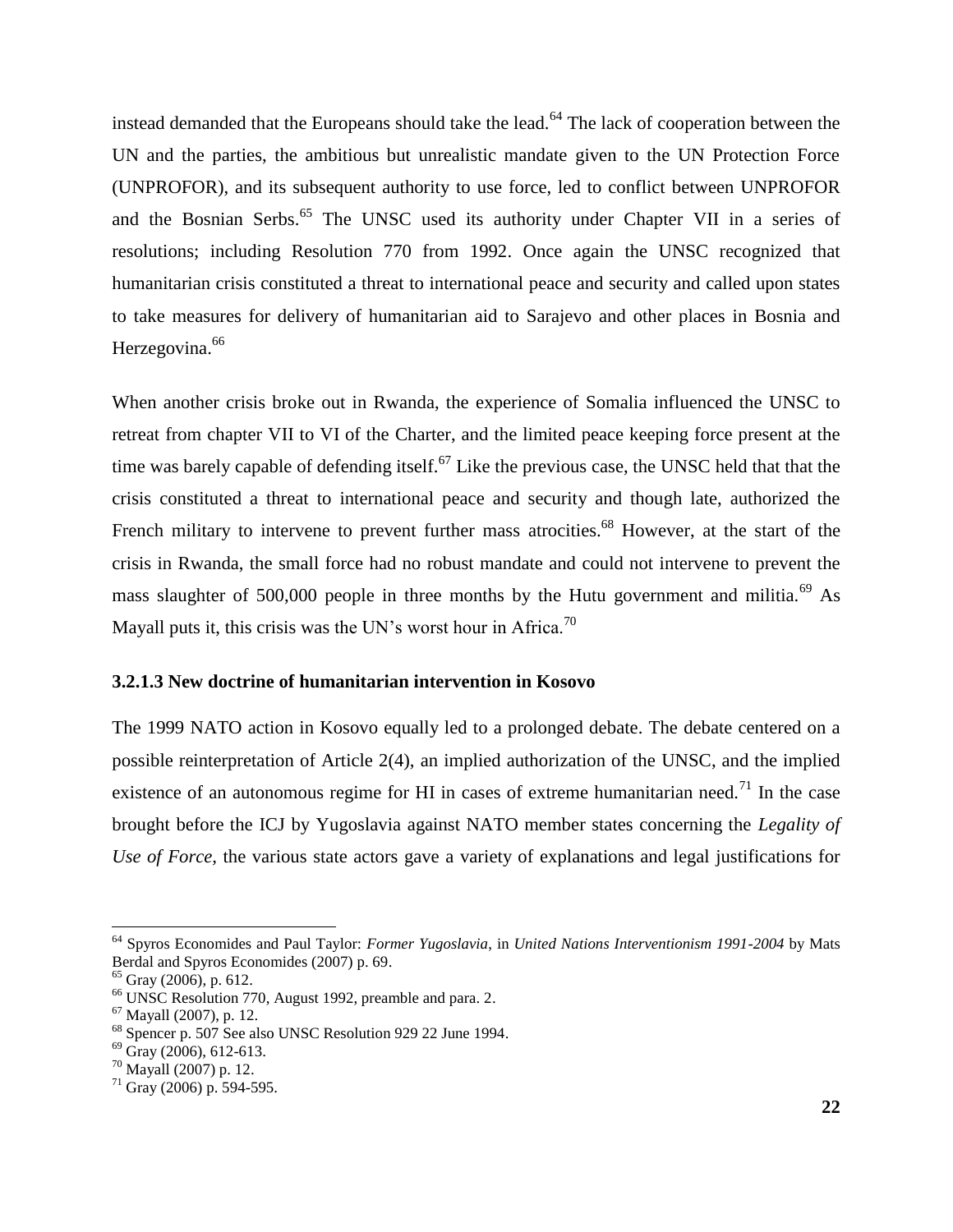their actions.<sup>72</sup> The UK argued for an autonomous regime for HI.<sup>73</sup> Belgium equally raised the argument of evolvement of Article 2(4) and that the use of force was allowed since it was not directed against the territorial integrity or political independence of Yugoslavia, but was necessary to protect those human rights which had achieved the status of jus cogens.<sup>74</sup> Other parties such as the Netherlands argued that the intervention by NATO followed directly from the Security Council Resolution 1203 and as such could not be described as unilateral.<sup>75</sup> Other countries joined Yugoslavia in vehemently opposing the action by NATO, and condemning HI in general, stating that Article 2(4) should be construed strictly as prohibiting the use of force and that only the UNSC acting under Chapter VII could authorize the use of force.<sup>76</sup> This event can be said to have further complicated the controversies surrounding the doctrine of HI. The fact that the UNSC failed to condemn NATO"s actions, though hardly surprising, raised further controversies about HI.

#### **3.2.1.4 Failure to protect in Darfur**

The violent conflict in Darfur (Western Sudan) began in 2003 and resulted in serious violations of human rights and international humanitarian law according to the reports of the International Commission of Inquiry on Darfur and a later finding of the International Criminal Court (ICC).<sup>77</sup> This commission was appointed by the UNSG acting under UNSC Resolution 1564 of 18 September 2004 requesting the UNSG to establish an international commission of inquiry to investigate the alleged violations in Darfur by the parties to the conflict.<sup>78</sup>According to the UN report, over 300,000 people lost their lives, about 2 million became displaced persons, and over 250,000 refugees.<sup>79</sup> Once again the world stood aside and watched a near repetition of Rwanda

 $\overline{a}$ 

 $^{72}$  Legality of Use of Force (Yugoslavia v Belgium), Provisional Measures, Order of 2 June 1999, ICJ Reports 1999, p. 124.

<sup>&</sup>lt;sup>73</sup> Gray (2006) p. 596.

 $74$  Ibid.

 $75$  Ibid.

 $^{76}$  E.g. the Ministerial Declaration produced by the meeting of 132 Foreign Ministers of the Group of 77 on 24 September 1999, where they reject the so-called right of humanitarian intervention as having no basis in the UN Charter or International Law. The declaration is mentioned in Ian Brownlie, Principles of International Law,  $7<sup>th</sup>$  ed. (2008) Oxford University Press, p. 744.

<sup>77</sup>UN Report on Darfur (2005) para 630 See [http://news.bbc.co.uk/2/shared/bsp/hi/pdfs/02\\_02\\_05drafur\\_report.pdf](http://news.bbc.co.uk/2/shared/bsp/hi/pdfs/02_02_05drafur_report.pdf) See also decision by the Pre-trial Chamber I on Second Warrant of Arrest for Omar Al Bashir ICC doc. No. ICC-02/05-01/09.

<sup>78</sup> UNSC Resolution 1564 para 12.

 $79$  UN Report on Darfur (2005) para 226.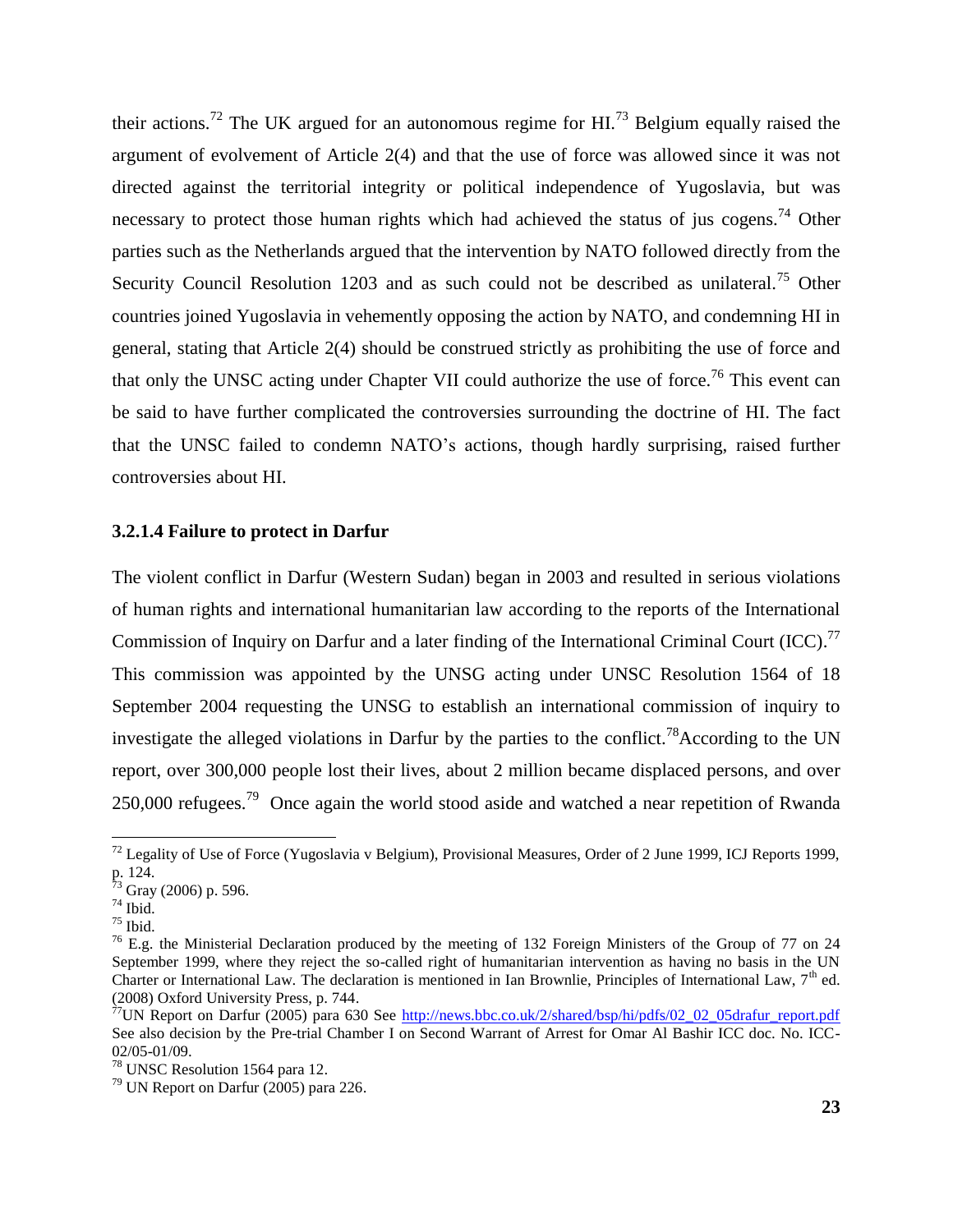and Bosnia as the government sponsored militias launched an ethnic cleansing on civilians in the western region of Darfur.<sup>80</sup> Despite the findings and condemnation of the human rights abuses in Darfur by governments, the civil society and intergovernmental organizations, the UN and the AU remained passive. A majority of the UN member states expressed reluctance in pressing for action in Darfur. The debate over imposing sanctions on the Sudanese government or taking military action remained deeply divided, and also, there was dispute over who should bear responsibility to protect the people of Darfur - the UN, AU or Sudan.<sup>81</sup> The UN, AU and member states were not willing to take action in the absence of consent by the Sudanese government. $82$ The international community left the political and military action to a feeble AU that could not effectively respond to the mass killings and destruction.<sup>83</sup> The AU's unwillingness to conduct proper inquiries into the Darfur crisis, their unwillingness to cooperate with the UN and human rights organizations to that effect, and the failure to identify the mass killing of civilians as crimes against humanity, demonstrated their lack of political will to take action according to the Constitutive Act.<sup>84</sup> Even the implementation of a UNSC proposal for a UN force or a hybrid AU/UN force with power to take action to protect civilians was delayed by the lack of cooperation from the Sudanese government.<sup>85</sup> The crisis in Darfur raised a lot of complex issues in relation to the law on HI. The UN"s unwillingness to take action coupled with the contradictory stance of the AU led to the adoption of less robust measures and the continuous sufferings of the people of Darfur. This crisis further revealed the gaps in the present legal structure on HI and the failure to match the 'responsibility to protect' rhetoric with action.<sup>86</sup> At this point, I will discuss the right to intervene by ROs and their relationship with the "mother regime' of the UNSC.

<span id="page-30-0"></span><sup>80</sup> Ibid., para 633.

 $81$  Bellamy (2005) p. 43.

<sup>&</sup>lt;sup>82</sup> Christine Gray, International law and the Use of force (2008) Oxford University Press p. 53.

<sup>83</sup> Ibid., 54.

<sup>84</sup> Alemu (2008) p. 313-314.

 $85$  Gray (2008) p. 55.

 $86$  Ibid.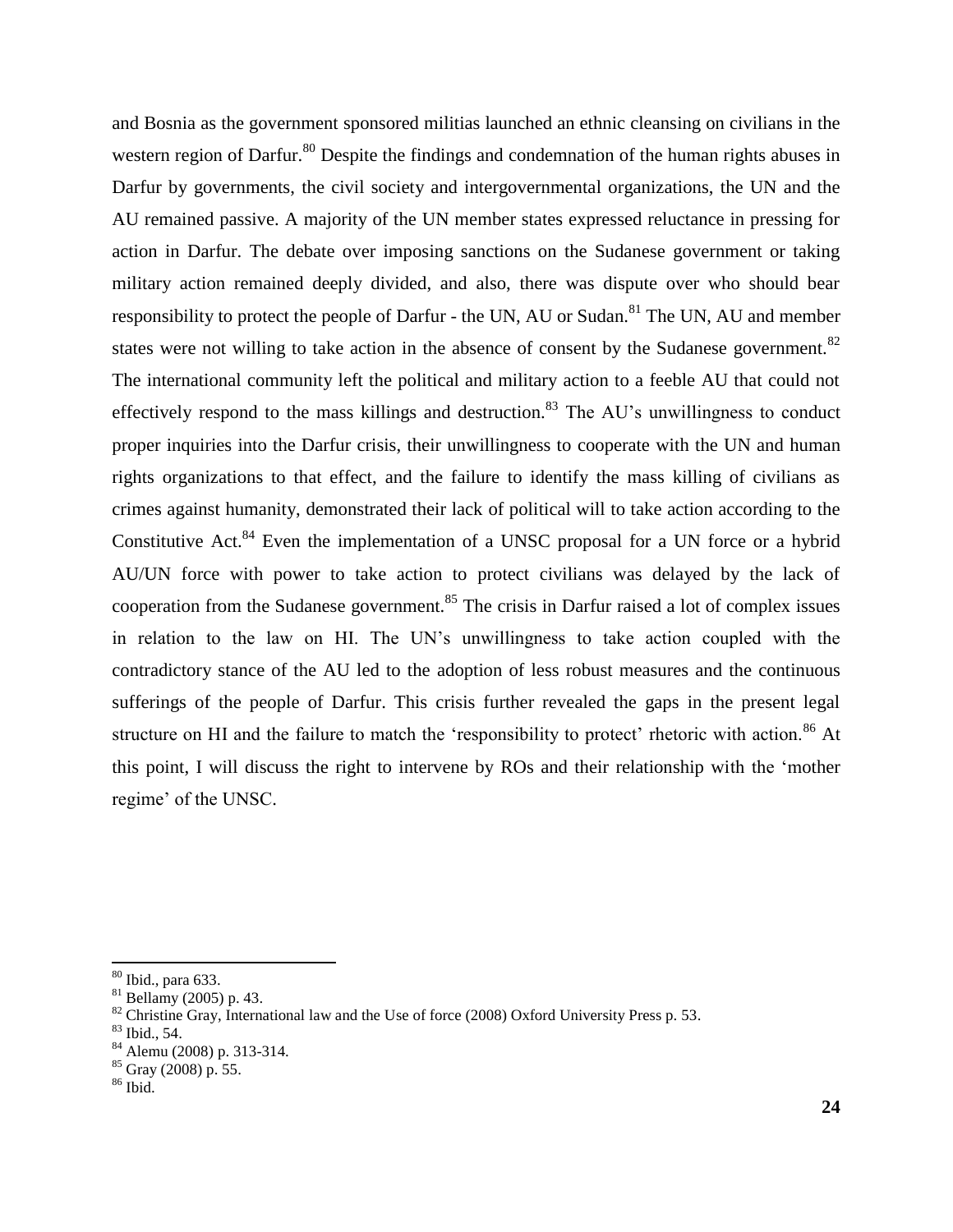## **3.2.2. The Right to Intervention by Regional Organizations**

Article 52 of the Charter provides for UN action under chapter VII to be supplemented by regional action.<sup>87</sup> The Charter gives ROs the right to intervene in such matters relating to the maintenance of peace and security as are appropriate for regional action, and such regional agencies and their actions must be consistent with the purpose and principles of the UN.<sup>88</sup> However, according to the wordings of Article 52(2), such action shall be limited to pacific settlements. And although Article 53(1) holds that the UNSC shall utilize such ROs for enforcement actions, it also states that no enforcement action shall be taken by the ROs without UNSC authorization. The role of ROs in assisting the UN in its role of maintaining international peace and security is crucial. This is seen in the increasing and significant cooperation between the UN and ROs in responding to humanitarian crisis situations in places such as the Ivory Coast, Sierra Leone, Liberia, and in Yugoslavia, where for the first time the UNSC authorized regional agencies to use force to implement economic embargoes and facilitate delivery of humanitarian aid.<sup>89</sup> However, there has been controversy over the use of armed force by ROs without the authorization of the UNSC, and whether failure by the UNSC to condemn such actions as was the case of NATO in Kosovo, amounted to acceptance, certainly contradicts the aims of UN as enshrined in the Charter.

Another important but problematic area of the right to intervene by ROs is the provision under the African Union (AU) Constitutive Act Article  $4(h)$ .<sup>90</sup> This provision gives the African Union the right to intervene in a Member State pursuant to a decision of the AU Assembly in respect of grave circumstances, such as war crimes, genocides, and crimes against humanity. Non intervention, being a peremptory norm of international law, is nevertheless also reflected in the AU Constitutive Act<sup>91</sup>. Though not similar to the provision of Article 2(7) of the UN Charter, Art. 4(g) of the Constitutive Act provides for non interference by any member State into the

 $\overline{\phantom{a}}$  $87$  Gray (2006) p. 614.

<sup>88</sup> UN Charter article 52.

 $89$  Gray (2006) p. 614.

<sup>90</sup> The AU Constitutive Act 11 July 2000 [http://www.africa-union.org/root/au/aboutau/constitutive\\_act\\_en.htm](http://www.africa-union.org/root/au/aboutau/constitutive_act_en.htm)

<sup>91</sup> *The AU Constitutive Act is a regional treaty among 53 African States adopted 11 July 2000, entered into force 26 May 2001. It is the basis of AU"s right of intervention against genocide, crimes against humanity and war crimes.*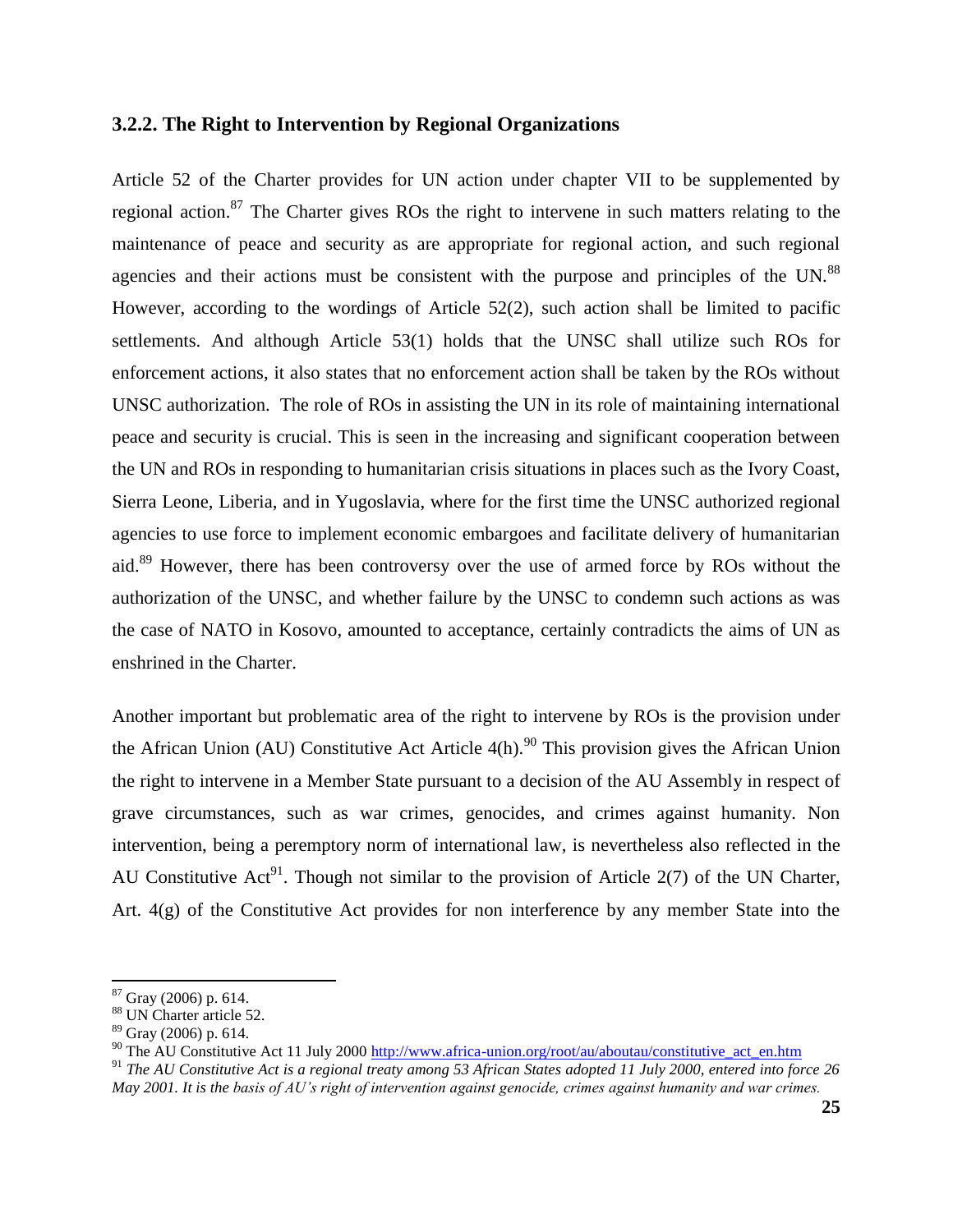internal affairs of another. Also, other principles of the AU express the non-intervention norm.<sup>92</sup> However, the numerous abuses of human rights by African states against their citizens, the failure by the then Organisation for African Unity (OAU) to stop massive human rights violations from dictators like Idi Amin in Uganda, Bokossa in the Central African Republic, and the lessons from Rwanda, led to the decision to incorporate the right of intervention in the Constitutive Act of the  $AU.<sup>93</sup>$ 

The debate has been centered on the need for prior UN Security Council authorization for the implementation of the decision to intervene under Article 4(h) of the Constitutive Act, and the need to respect the jus cogens rule in Article 2(4) of the Charter. The AU being a regional organization under the provision of Article 53 of the UN Charter requires a prior UNSC authorization for intervention. Equally, several provisions of the Constitutive Act and the AU Peace and Security Council (AUPSC) Protocol stress the need for guidance and cooperation with the UNSC. Nevertheless, neither the Constitutive Act nor the AUPSC Protocol provides explicitly for prior UNSC authorization for intervention under Article  $4(h)$ .<sup>94</sup> Even the views expressed in the 'Ezulwini Consensus'<sup>95</sup> are not clear as on the one hand it affirms the need for UNSC authorization for intervention of ROs, and on the other hand affirms the legality of use of force under Article 4(h) of the Act without referring to the UN Security Council authorization. According to the statement of the Ezulwini Consensus, Member States declared their willingness to act and get approval 'after the fact'.<sup>96</sup> Another possible way for the AU to avoid need for prior UNSC authorization for forcible intervention into a member state in grave situations is the idea of consent by treaty which is a possible future approach for African states. Under such an approach, member states would be deemed to have consented or called for intervention by invitation in grave situations upon ratifying certain regional protocols such as the AUPSC.<sup>97</sup>

 $92$  Alemu (2008) p. 40.

<sup>93</sup> Ben Kioko (2003) p. 812.

<sup>94</sup> Alemu (2008) p. 136.

<sup>95</sup>AU Executive Council (March 2005) "Ezulwini Consensus" Ext/EX.CL/2(VII) *The Ezulwini Consensus represents the common position held by the AU Executive Council on the proposed reform of the United Nations.*

<sup>&</sup>lt;sup>96</sup> Alemu (2008) p. 137.

<sup>&</sup>lt;sup>97</sup> Yoram Dinstein, War, Aggression and Self Defence (2005) p. 115.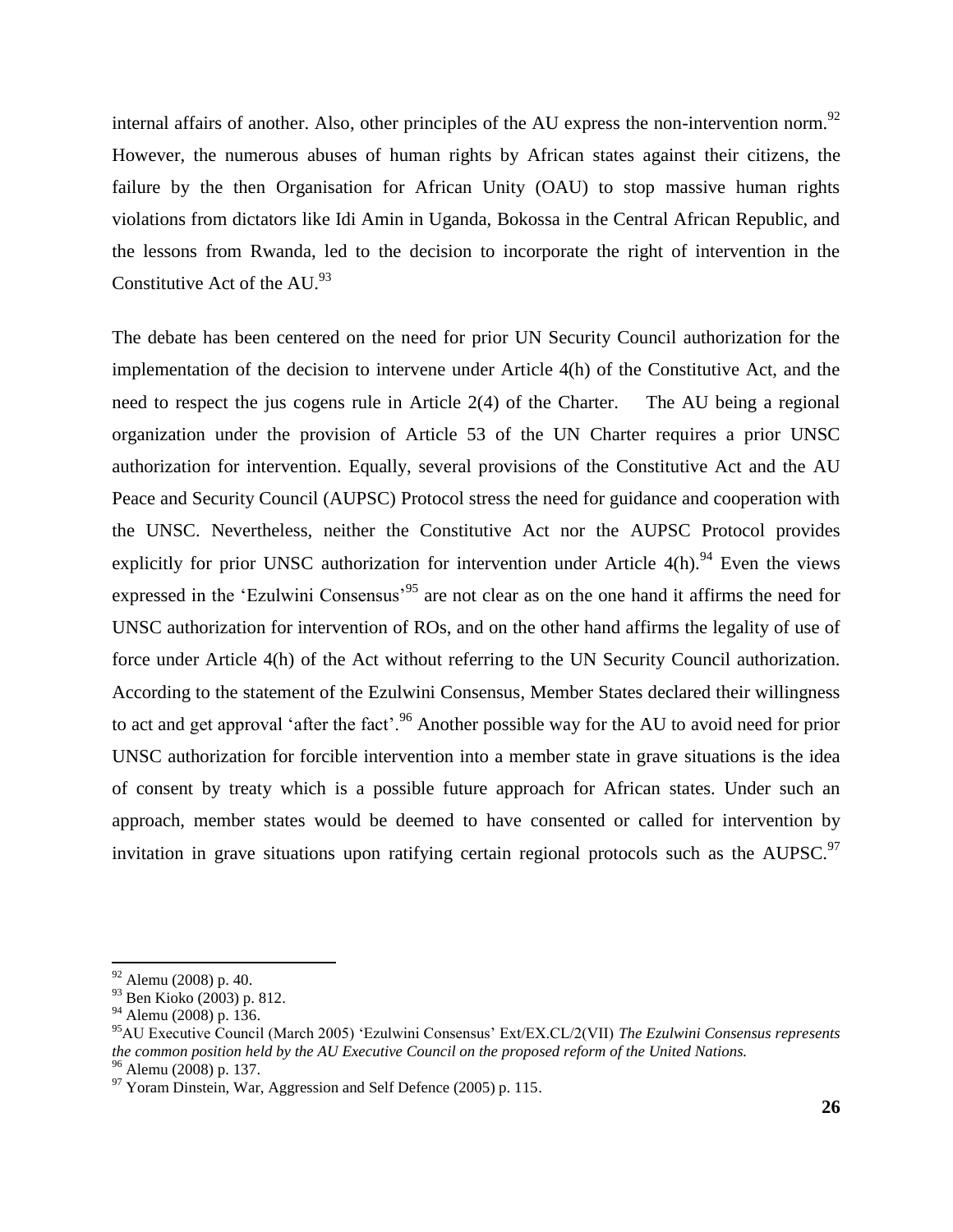However such an invitation would only be valid as long as the consent is not withdrawn by the concerned state. Given that such a consensual engagement is only valid as long as it lasts<sup>98</sup>

Moves by ROs to take security responsibility into their own hands and sometimes bypass UNSC authorization demonstrate the dwindling nature of the trust in the international peace and security machinery. As Arend observes, the conflict between the UN and ROs represents the tension in contemporary times between globalism and regionalism, and makes it more complicated to develop a well functioning international security system.<sup>99</sup>

The difficulties of the global peace and security regime, and the sometimes troubled relationship with regional security organizations, pose a threat to future interventions to protect against violations of fundamental human rights and prevent civilian loss of lives. On the other hand, some ROs like the AU have demonstrated a lack of political will and the capacity to single handedly perform the role of maintaining peace and protecting the lives and rights of civilians. Such lack of will and capacity, coupled with the sometimes lack of cooperation between the UN and ROs has led to inactions in the face of massive violations in places like Darfur. This calls for a need for more cooperation and action in other to ensure protection of people from massive violation of their rights, and doing so in accordance with the Charter and principles of international law.

## <span id="page-33-0"></span>**3.3 Conclusion**

The events of the last more than two decades have left the question of HI widely open, and therefore back to the default position of prohibition except for the acceptable exceptions. And thus the extension of the UN traditional role of maintaining international peace and security to other situations such as humanitarian based interventions still undecided. Even the question of regional bodies acting in situations where there is urgent need for action and the UNSC has failed to act has been problematic. The problem with ROs' action has not only been limited to the conflict with the UN Charter and the UNSC powers, but also their lack of political will and capacity. This situation calls for the need to adopt a new structure to guide and govern

 $\overline{a}$ 

<sup>&</sup>lt;sup>98</sup> Ibid., 116.

<sup>99</sup> Arend, Anthony Clark (1996) p. 4.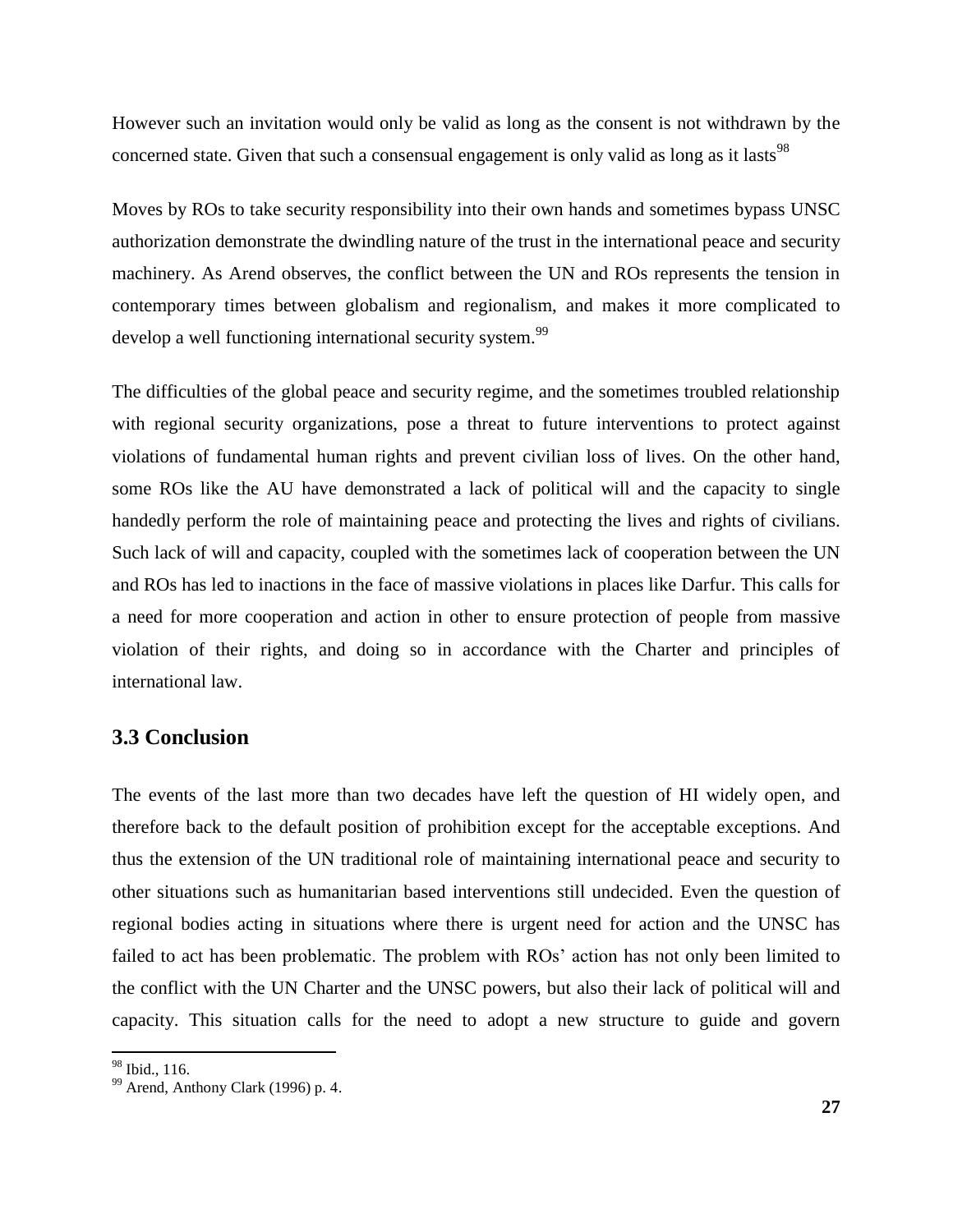<span id="page-34-0"></span>humanitarian forceful interventions. A new structure that would meet the demands for the changing dynamics of international relations and international law – from the understanding of sovereignty as a right to a more responsible sovereignty leading to respect for human rights. A new structure that will only allow a just and proportionate use of force, and as a last resort.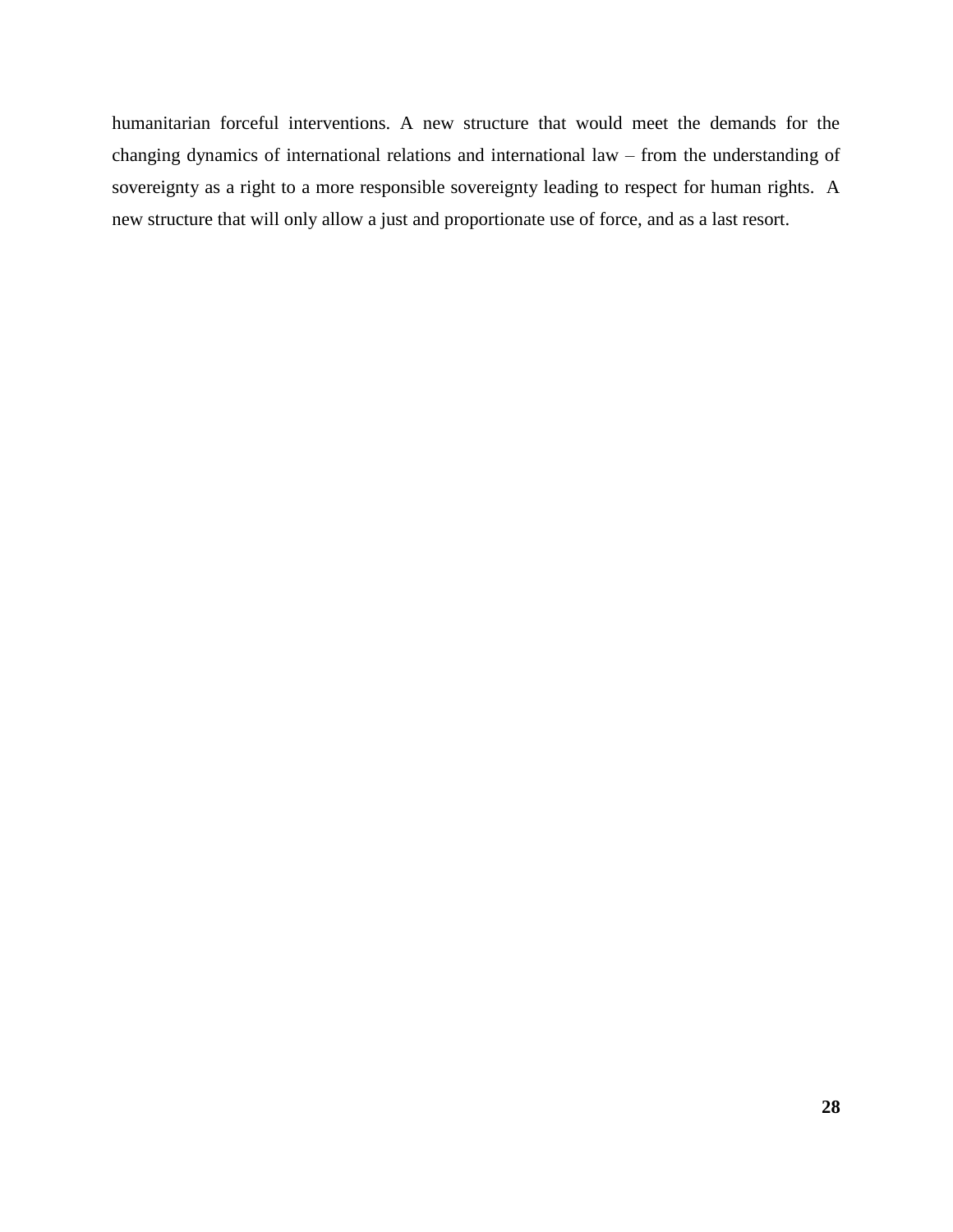## **CHAPTER IV: A LEX FERENDA VIEW BASED ON THE JUST WAR THEORY AND THE COSMOPOLITANT PERSPECTIVE**

As Frank and Zolo put it, interventions to protect peoples from the Venal acts of their government or rulers would have been *"angelic interventions"* if humans were angels. But since humans are humans and not angels, the other governments or coalition of governments who undertake to rescue peoples from the fangs of their government's brutality are equally subject to veniality.<sup>100</sup> However, though humans are not angels, they are nevertheless rational beings capable of reason and acting morally, free from egoism and self interest. Hence Kant"s categorical imperative: *"Act so as to use humanity, whether in your own person or in others, always as an end and never as a means". <sup>101</sup>* There are ethical and moral standards of how an ideal scenario of HI ought to be. Based on these views I will in this chapter present an argument in favour of HI along the lines of the just war and cosmopolitan theories. This is in a bid to further bolster the argument for the need of a new, clear and consistent legal regime for the use of force to protect peoples suffering from gross human rights violations.

Traditional JWT provides moral criteria for going to war and the conduct of war itself as it was in the ancient medieval period.<sup>102</sup> However, JWT has evolved with time to meet the realities of contemporary warfare, as intrastate conflict which was not within the realm of the pioneer scholars on the theory have been taken into consideration in contemporary writings. JWT can still be said to be relevant today as it has evolved with time to meet with the realities of contemporary conflicts; from interstate conflicts as it was traditionally understood, to intrastate conflicts in contemporary times.

On the other hand, the need to protect people from violent crimes, crimes against humanity and crimes of genocides is a universal obligation and a central idea in cosmopolitan ethics. Applying the theory of cosmopolitanism in defending HI will go a long way to further the just war arguments, and will provide an ideal scenario for its application. Despite the cosmopolitanism

 $\overline{a}$ 

<sup>&</sup>lt;sup>100</sup> Thomas Frank, Humanitarian Intervention and Danilo Zolo Humanitarian Militarism in Samantha Besson and John Tasioulas, The Philosophy of International Law (2010) Oxford University Press, p 531 and 549.

<sup>&</sup>lt;sup>101</sup> Stanford Encyclopedia of Philosophy: Kant's Moral Philosophy http://plato.stanford.edu/entries/kant-moral/

<sup>&</sup>lt;sup>102</sup> War is not used here in its technical legal understanding. The term war is commonly used in this thesis to represent armed conflict, armed confrontation or armed intervention.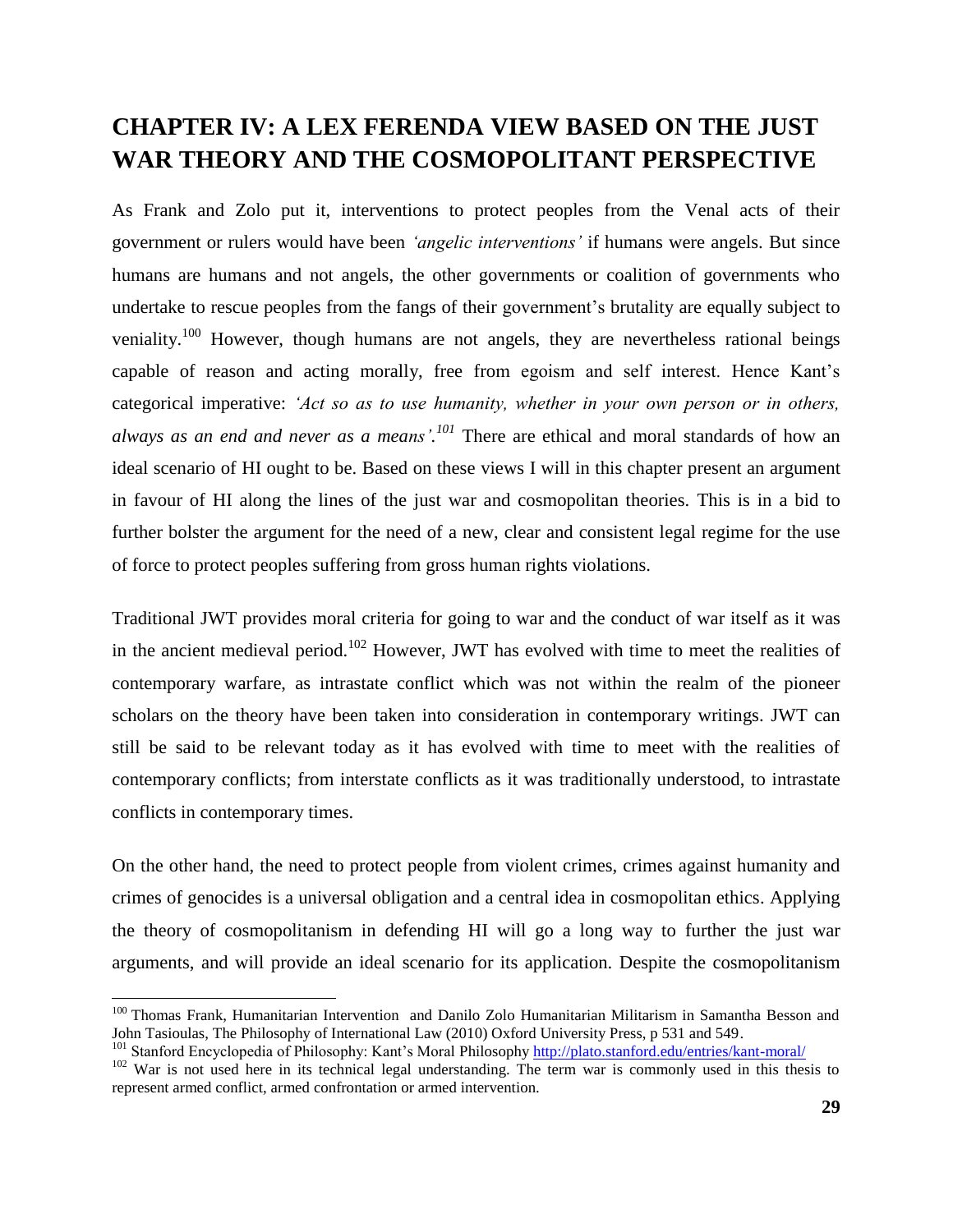ethical and universal obligation of nonmaleficence, Bohman and Lutz Bachman opine that: "*If there is any room for coercion in cosmopolitan law, it is in enforcement of human rights precisely against States that use their sovereignty to abuse human rights*".<sup>103</sup>

# **4.1 Just War Theory: A moral criteria for Humanitarian Intervention**

JWT saw its first expression in ancient Christian theology and during the medieval period. The moral theory was pioneered by Catholic bishops based on natural law and Christian theology.<sup>104</sup> However, scholarship on the JWT has evolved with time to meet with the changing vagaries of armed conflicts. From the protestant theologian Ramsey in the 1960s to Walzer and his classification of JWT under a set of ideas ("the theory of aggression" and "the war convention"), the theory spiraled in other contemporary writings on the justification for the use of armed force when and where necessary and to ensure its proper conduct. It has equally been used by policy makers, and more recently reiterated by the US president Obama in his Nobel Peace Prize Speech to justify America's involvement and role in fighting terrorism and interventions to protect the rights of people around the world.<sup>105</sup> Thus, the JWT is relevant to contemporary armed conflicts and has provided a moral criterion for humanitarian forceful intervention.

The development of JWT has been a complex one. Its variety of content from the different approaches, both Christian and secular, emphasizes the tension that its development has encountered. But as Turner observes, the just war approach to the ethics of the use of force necessitates the ongoing dialogue between the different approaches as a means of developing meaning out of the tradition for contemporary usage.<sup>106</sup> The moral questions as to when and how to use force are reflective of contemporary positive international law on the use of force as enshrined in the UN Charter and the Geneva Conventions on war. I support the argument put forward by Turner, namely that just war principles should not be understood as if they were fixed for all time. Rather, by applying the wisdom they contain in a moral discourse of contemporary

<sup>103</sup> Bohman and Lutz-Bachman Introduction in *Perpetual Peace* (1997) MIT Press p.18.

<sup>&</sup>lt;sup>104</sup> James Turner Morality and Contemporary Warfare (1999), New Haven and London: Yale University Press  $p.22.$ 

<sup>&</sup>lt;sup>105</sup> The New York Times, Obama's Nobel Remarks December 10, 2009 <http://www.nytimes.com/2009/12/11/world/europe/11prexy.text.html?pagewanted=all>  $\frac{106}{106}$  Turner p. 25.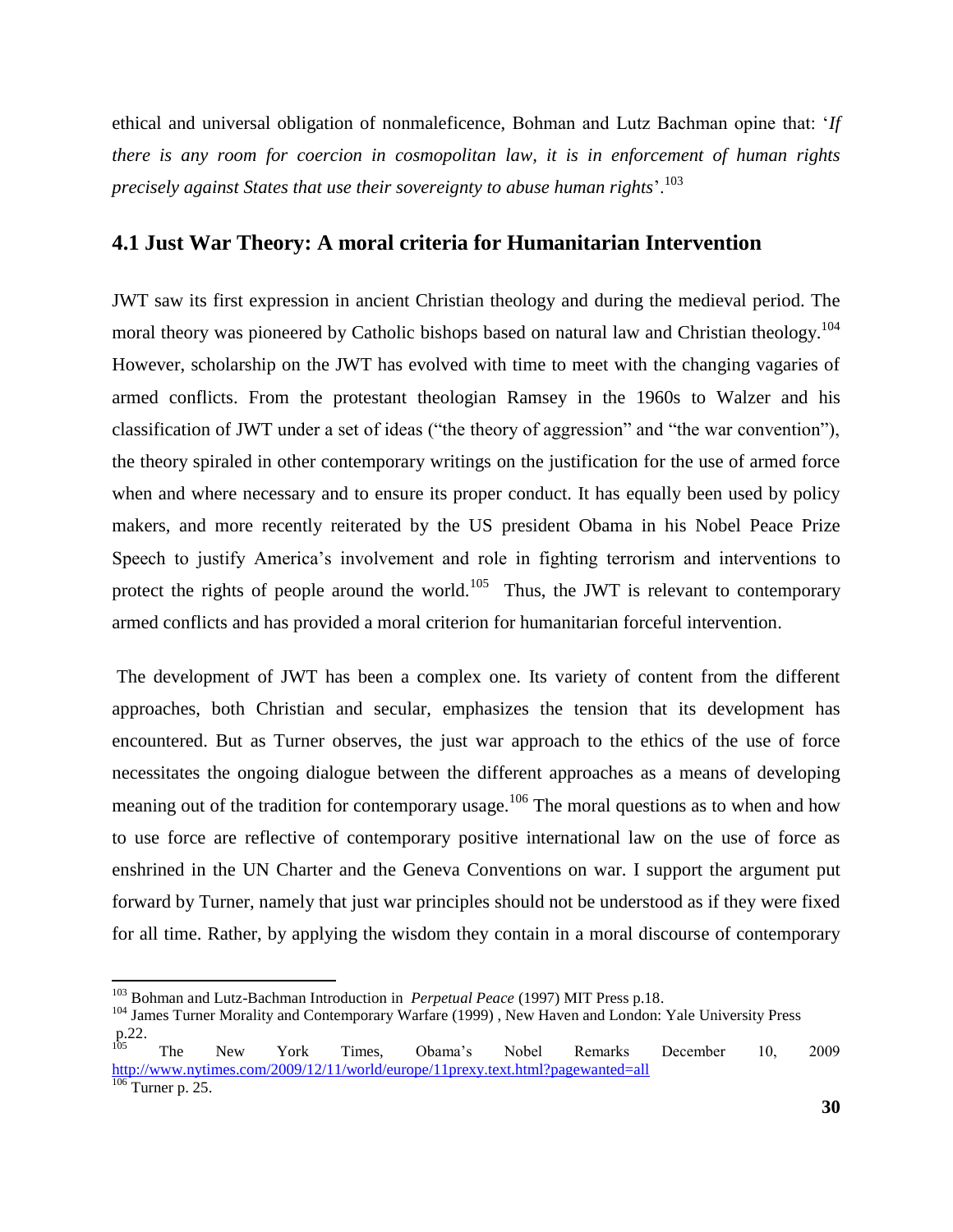armed conflicts, one may contribute to the development and enhancement of the tradition. However, as some scholars observed, the just war tradition has seldom been expressly referred to in the discussion and evaluation of HI, even though most arguments in the intervention literature fit the framework of the Just War tradition.<sup>107</sup> It is very important to consider the moral and strategic questions of HI hand in hand since they are interconnected, though the tendency has been for most scholars to separate them.<sup>108</sup>

The UN involvement either directly or indirectly in attempting to prevent a breach of international peace and security in places like Iraq (1990-1991 and 2002-2003) and Bosnia (1995), ushered in a commitment by the international community to cooperate and put an end to violent conflicts and increase human rights protection. However, a purely humanitarian motive is absent in most interventions, and this has raised concerns about the UN"s dwindling role, especially in the second US led invasion of Iraq.<sup>109</sup> This coupled with the lack of a strong and distinct legal character of the concept of HI has raised salient questions about the body charged with authorizing such interventions. As observed by Walzer, it is difficult to find examples of pure 'so called' HI – the humanitarian aspect it is often one among several motives.<sup>110</sup> The causes, motives, and outcomes of such interventions have often been characterized by contradictions, falsehood and uncertainties. But I believe that if HI is to be effective, it should be rooted and guided by the principles of JWT, no matter how difficult this may seem. I will in the following paragraphs discuss HI in the light of the just war criteria and the extent to which this has been reflected in policy.

<sup>&</sup>lt;sup>107</sup> Mona Fixdal and Dan Smith Humanitarian Intervention and Just War (1998) Mershon International Studies Review p. 283-284.

 $108$  Ibid., 284.

<sup>&</sup>lt;sup>109</sup> David M. Malone The UN Security Council: From Cold War to the 21<sup>st</sup> Century (2004) LYNNE RIENNER Publishers p. 1-2.

 $110$  Michael Walzer Just and Unjust Wars (2006) ... p. 101.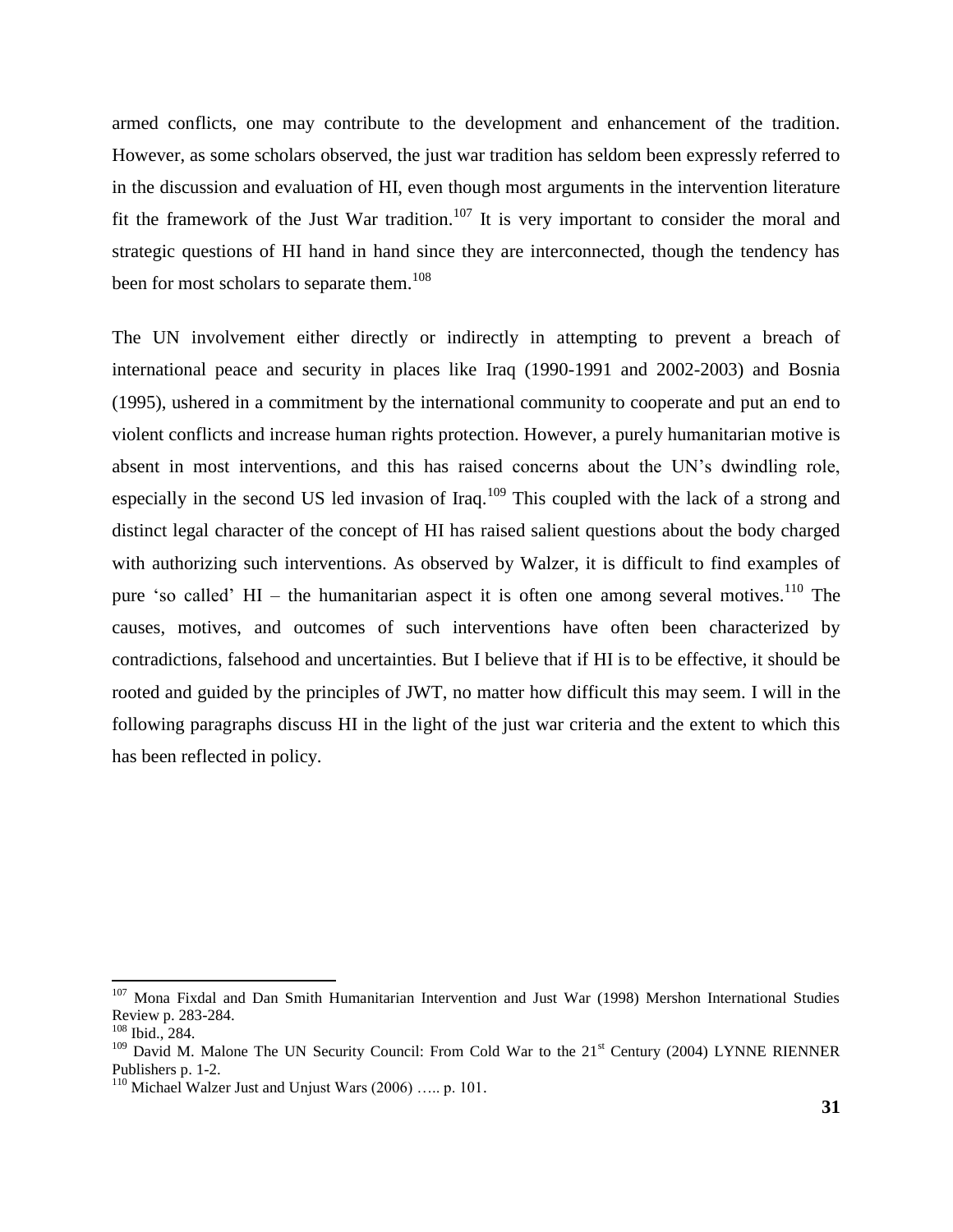#### **4.1.1 Jus ad bellum and Humanitarian Intervention**

The jus ad bellum doctrine of JWT deals with the elements to consider before resorting to the use of military force.<sup>111</sup> Jus ad bellum has developed around a set of principles for justifying a resort to the use of armed force and they include: the just cause principle, the requirement for a proper authority, a right intention, that war must be undertaken only if there is reasonable hope for success, that it is proportionate, of a last resort, and is waged to achieve a peaceful outcome.<sup>112</sup> I will now consider some of the elements in greater detail.

The classical just cause principle that allowed the use of force for defense against wrongful attack, retaking something wrongfully taken, or punishment for evil has been narrowed down or redefined in contemporary writings to mean defense against the crime of aggression as Walzer puts it, or self defense as in contemporary positive international law (Article 51 of the Charter). However, in the last one and a half decades, the language of self defense has been gradually replaced by intervention for humanitarian reasons as a 'just cause'.<sup>113</sup> Crimes of genocide and other massive violations of human rights seem to have qualified as a just cause in contemporary just war scholarship. However, while the events of the last two decades have put to bare the lapses in the international legal machinery, they have equally evidenced a serious rift between the moral/ethical and strategic concerns for resort to intervention by the international community. Most of such interventions have proved to be more for the strategic interests of the intervening states, than for the often advanced moral justifications.<sup>114</sup>

Proponents of JWT hold that the UN could have intervened in Rwanda to stop the massacre that the former government allowed or could not stop, and could equally have intervened earlier in Bosnia to prevent the massive loss of human life there. And so on. Most commentators in these cases observed that neither inaction nor neutrality is justified in the face of such horrid crimes.<sup>115</sup> In this regard, it has been observed that the gross human rights abuses perpetrated against the

 $111$  Turner (1999) p.27.

 $112$  Ibid.

<sup>&</sup>lt;sup>113</sup> Atack Iain *The Ethics of Peace and War* (2005) Edinburgh University Press p. 64.

<sup>114</sup> Fidal and Smith (1998), p.297, 298.

<sup>115</sup> Ibid., 297.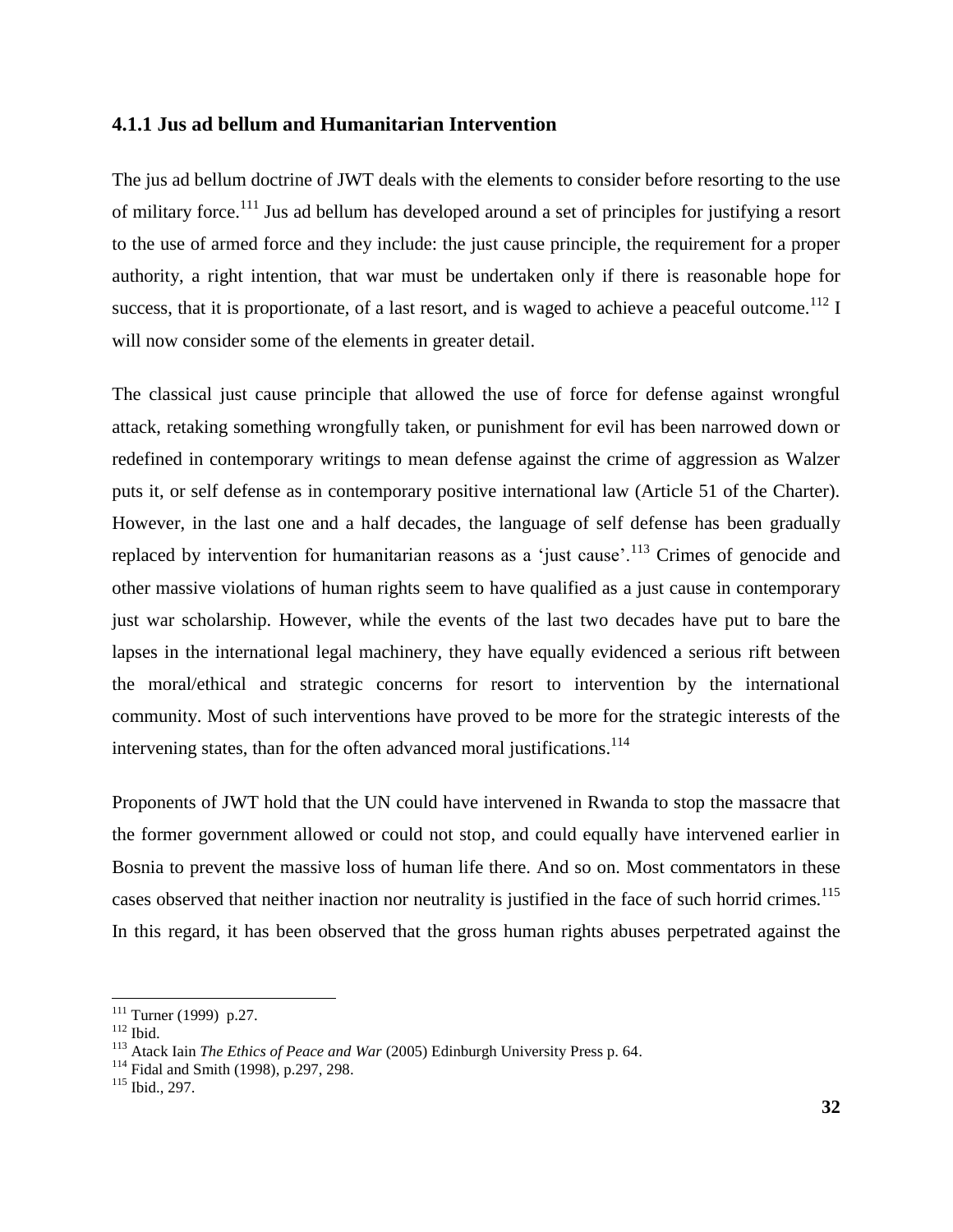Albanian population of Kosovo by the Serbian forces gave NATO a just cause to intervene.<sup>116</sup> However, the intervention by NATO raised questions as to who is the proper authority to authorize such interventions. It also brought to light the tension between self defense and HI as just cause criteria. As Atack illustrates, NATO might claim a just cause in bombing Serbia in the name of ending massive abuses of human rights, while Serbia might claim just cause in the name of self-defense against NATO's interference in its internal affairs without a UN authorization.<sup>117</sup> Hence, the need to consider the just cause criterion alongside other elements of JWT such as the right authority. This leads me to the next element of the just war theory, the question about who has the right to authorize such interventions.

The classical, secular "state centered" just war theory looked upon the sovereign state as the legitimate authority to authorize any resort to armed force. This has changed from the essentially moral and theological expressions of the likes of Aquinas who believed legitimate authority belonged to the prince who received it from God.<sup>118</sup> In contemporary times, with the dwindling role of state sovereignty in favour of protecting individual human rights, the agenda has changed. The just war tradition has evolved to accommodate modern day realities of armed conflict that piths the state against its subjects or some other form of intra-state conflicts. HI has been gradually added to self defense as the main just cause for resorting to the use of armed force.

To the detriment of the perspective which holds that the state"s role in international relations cannot be bypassed and that state sovereignty is absolute, internationalism recognizes the centrality of states and sovereignty, but stress the need for regulation of interstate relations and the moral, ethical and legal obligation to protect the human family from abuse of their fundamental rights wherever they may be. And so, if deemed necessary, intervention should be authorized by the society of states.<sup>119</sup> Cosmopolitanism on its part takes a wider stance and considers the international system to consist of individuals rather than states. It views state sovereignty as a mere usurper of the rights of the world"s citizens. Citing Reisman, Fixdal observes that sovereignty protected by international law is the peoples" sovereignty rather than

 $116$  Atack (2005) p. 65

 $117$  Ibid

 $118$  Fidal and Smith (1998), p.292

 $119$  Ibid., 293.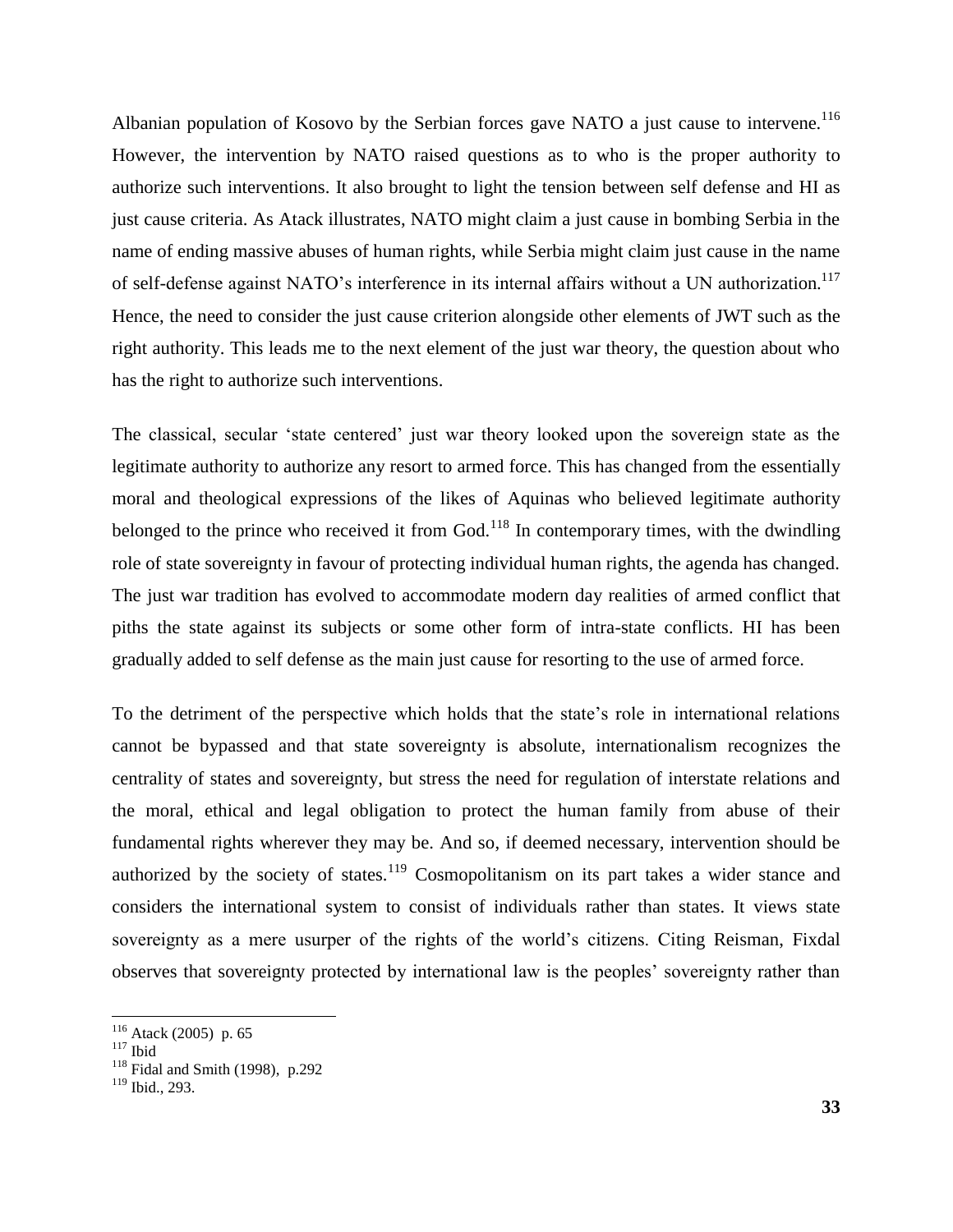the sovereigns' sovereignty.<sup>120</sup> Accordingly, internationalists and cosmopolitan scholars both agree that the UN is the model authority of the international society to be charged with this task.

However, internationalist as well as cosmopolitan scholars still face a tough challenge as to who holds the ultimate right to authorize an external intervention?<sup>121</sup> Should it ultimately remain the sole responsibility of the UN, or should other multilateral organizations like the EU, NATO, AU or even unilateral action from super powers such as the US come to the scene where the UN is unable or unwilling to sponsor the intervention? It is this back and forth debate from statism to cosmopolitanism and midway that has created a persistent dilemma. Even today, in the face of the frequent humanitarian crises and the dilemmas of intervention, there seem to exist no single right answer to the question as to who has authority. However, as Fidal observes, both the willingness and right to intervene exists only in 'rare circumstances', the first of such was in 1991 when in the face of repression of the Iraqi civilian population, the UNSC passed Resolution 688. Though the resolution did not provide for use-of force, it called on the Iraqi government to stop repression and allow foreign humanitarian organizations into the country.<sup>122</sup> Most other situations have been controversial; characterized by delays and inaction on the part of the UN, and bypassing of the UN's authority by multilateral organizations like NATO and the US's unilateral actions. All these just go to show the need for an overhaul of the current state of affairs. Global think-tanks need to go back to the drawing table and reconsider strengthening the UN's authority, encourage multilateral cooperation with the UN, and institutionalize constraints on big states so as to stop them from exploiting intervention opportunities for self interest reasons. This leads me to the next element of the just war theory, the right intention.

The motive for a decision to act on a just cause should be predicated on the creation of a just peace. According to the classical just war theorists, the motives to act on a just cause should be void of the cruel thirst for vengeance, the passion for inflicting harm, the fever for revolt, the lust for power and aggrandizement motives. Instead it should seek to achieve peace, punish evil doers and uplift the good.<sup>123</sup> According to Augustine and as cited by Turner: "*we do not seek peace in* 

 $120$  Ibid., 294.

<sup>121</sup> Ibid., 294.

<sup>122</sup> Ibid., 293.

 $123$  Turner (1999) p. 33.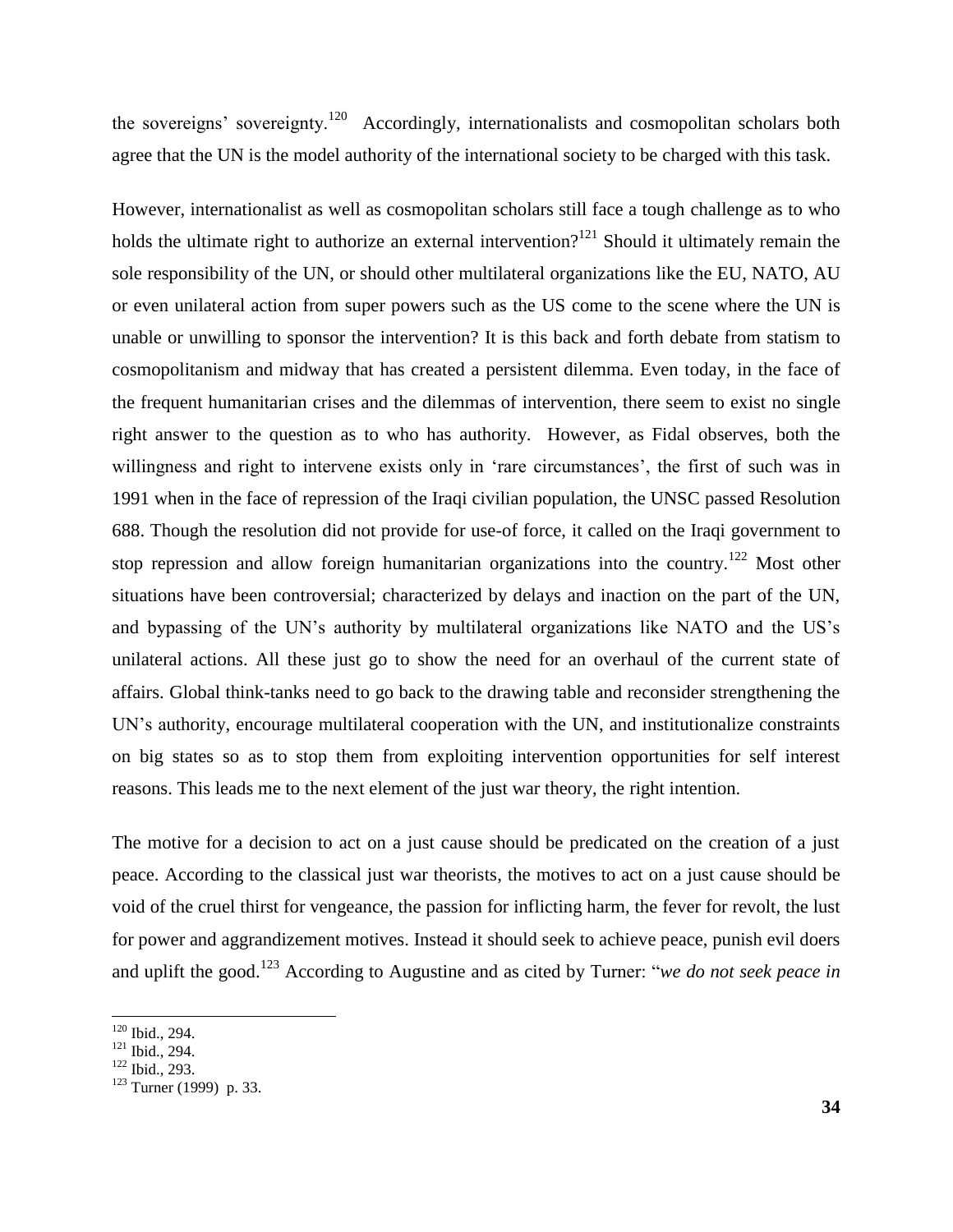*order to be at war, but we go to war that we may have peace".<sup>124</sup>* This standard has moved from its original purpose as used by medieval scholars to caution individual soldiers from fighting with wrong intentions, to cautioning sovereign authorities and the international community to ensure that the purpose of war is to be serving justice and achieving peace.<sup>125</sup> Even though not explicitly specified under positive international law, the just war rhetoric of right intention is found in every discourse on HI and forms one of the key debates. As such, it is a source of disagreement on the right to intervention.

As I mentioned earlier, the motive for actual use of armed force to protect foreign citizens is hardly ever purely humanitarian. Examples of interventions based on self interest motives abound. Scholars ascribe the Clinton administration"s intervention in Haiti not to concerns for Haiti but for short-term political considerations in the  $US<sup>126</sup>$  Equally most post colonial interventions in Africa by former colonial masters, for example France's role in Rwanda in 1994, have been seen as void of purely humanitarian reasons but the continued desire to play the role of colonial master.<sup>127</sup> Another issue that has highlighted the question of right intention is the inconsistency and selectivity of international actors. Why did the international community intervene in Bosnia but not in other war torn countries like Sudan? This inconsistency makes it difficult to know what exact motives drive the actors and as such leaves even well-intended actors open to criticism. It also exposes the weakness of the UN system with regards to its capacity of solely handling humanitarian forceful intervention. <sup>128</sup> The right intention criterion is crucial in the development and institutionalization of HI. Therefore, as theological reasoning ordains a godly duty to mean well and the just war tradition on right intention to some extent harness the resort to force for ulterior motives, so too could international law institutionalize sanctions against self interest and discipline hypocritical actions in the use of armed force.

I will now examine the last three criteria namely, reasonable hope for success, overall proportionality, and last resort jointly because they are considered to be additional measures to be applied when the above requirements are met. As Turner observes, religious just war theory

 $124$  Ibid.

 $125$  Ibid.

<sup>126</sup> Fixdal and Smith (1998) p. 300.

 $127$  Ibid.

<sup>128</sup> Ibid., 301.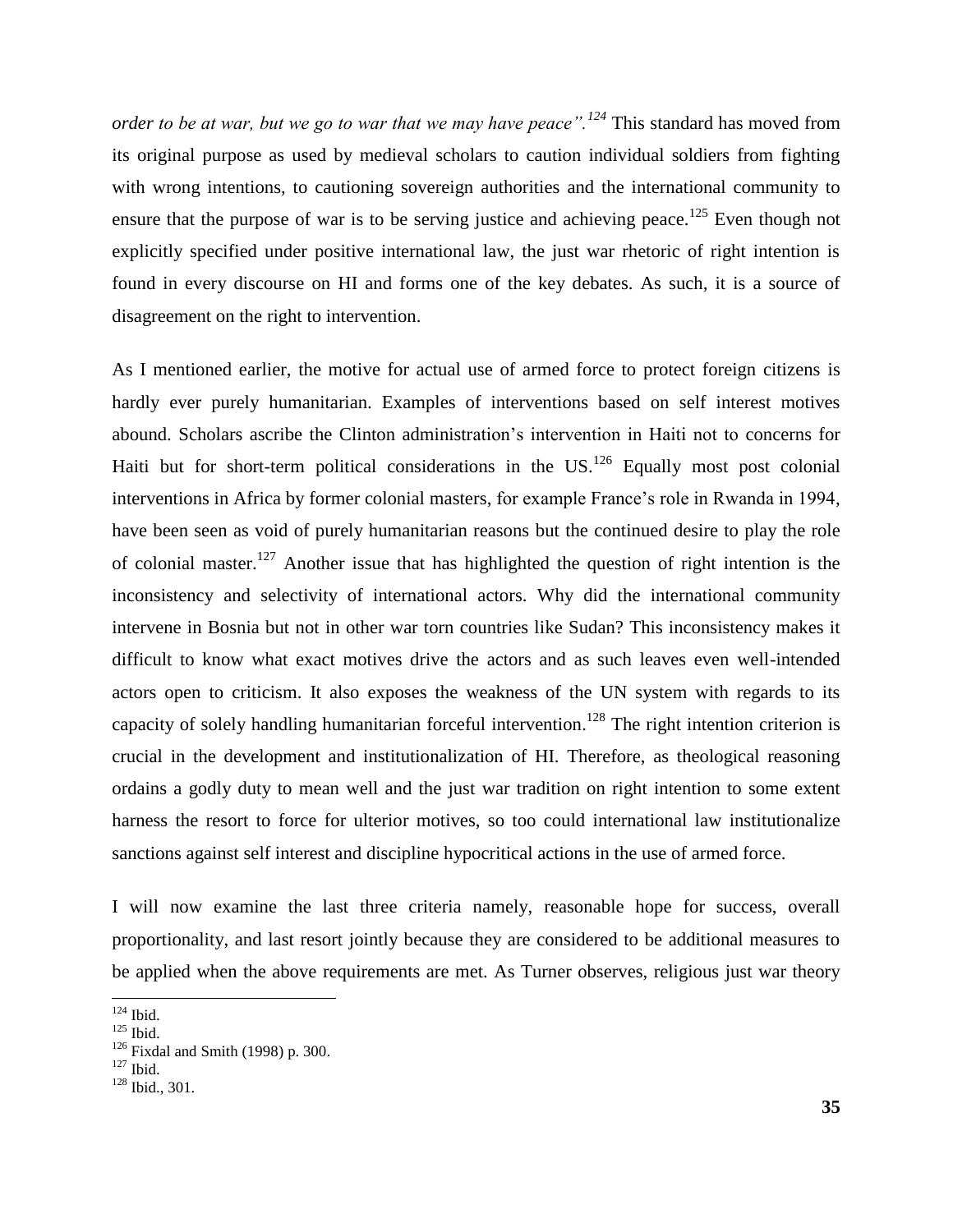and international law do not address them specifically, yet they often figure in contemporary just war reasoning.<sup>129</sup> Prominent has been the reasoning of contemporary just war theorists in redefining jus ad bellum as a jus contra bellum meaning a prima facie presumption against armed confrontations and using just war categories to deny the possibility of just war.<sup>130</sup> They argue that with the destructive capabilities of contemporary weapons, there can be no reasonable hope for success, and that contemporary armed conflict can never reasonably be a last resort for serving justice, order and peace but will instead create more injustice and disorder.<sup>131</sup>

However, as Turner argues, although such a presumption against the use of armed force appears in recent catholic thought on war, it does not feature in the classic just war tradition nor is it the view of Augustine and Aquinas who represent the classic catholic just war authorities. Rather, the concept of just war holds a presumption against injustices focusing on the need for responsible use of force in response to wrongdoing.<sup>132</sup> Force according to the just war tradition is an instrument that may be good or evil depending on what use it is put to. And so the just war tradition specifies the terms under which the powers that be are authorized to resort to force to rectify injustices. The just war tradition is based on the assumption that harm has already been done and that the loss of value has already occurred (the just cause) prior to the consideration of whether force is justified to restore the original situation.<sup>133</sup>

Proportionality as regards jus ad bellum means balancing the evil already done and the good/evil which the use of force might bring. Last resort requires that all peaceful methods must have been exhausted before the use of armed force can be justified. This in a way encapsulates JWT"s moral presumption against use of armed force and its prudential and ethical imperatives. For example if diplomatic means could achieve the objectives just quickly and efficiently, or if delays in achieving objectives do not have a damaging effect then the costly and destructive military measures could cause more harm than good.<sup>134</sup> However, some scholars have argued that outside intervention should come earlier rather than later in a conflict, citing the case of

 $129$  Turner (1999) p. 34.

<sup>130</sup> Ibid., 34.

<sup>131</sup> Ibid.

<sup>132</sup> Ibid., 35.

<sup>133</sup> Ibid.

<sup>134</sup> Fixdal and Smith (1998) p. 302.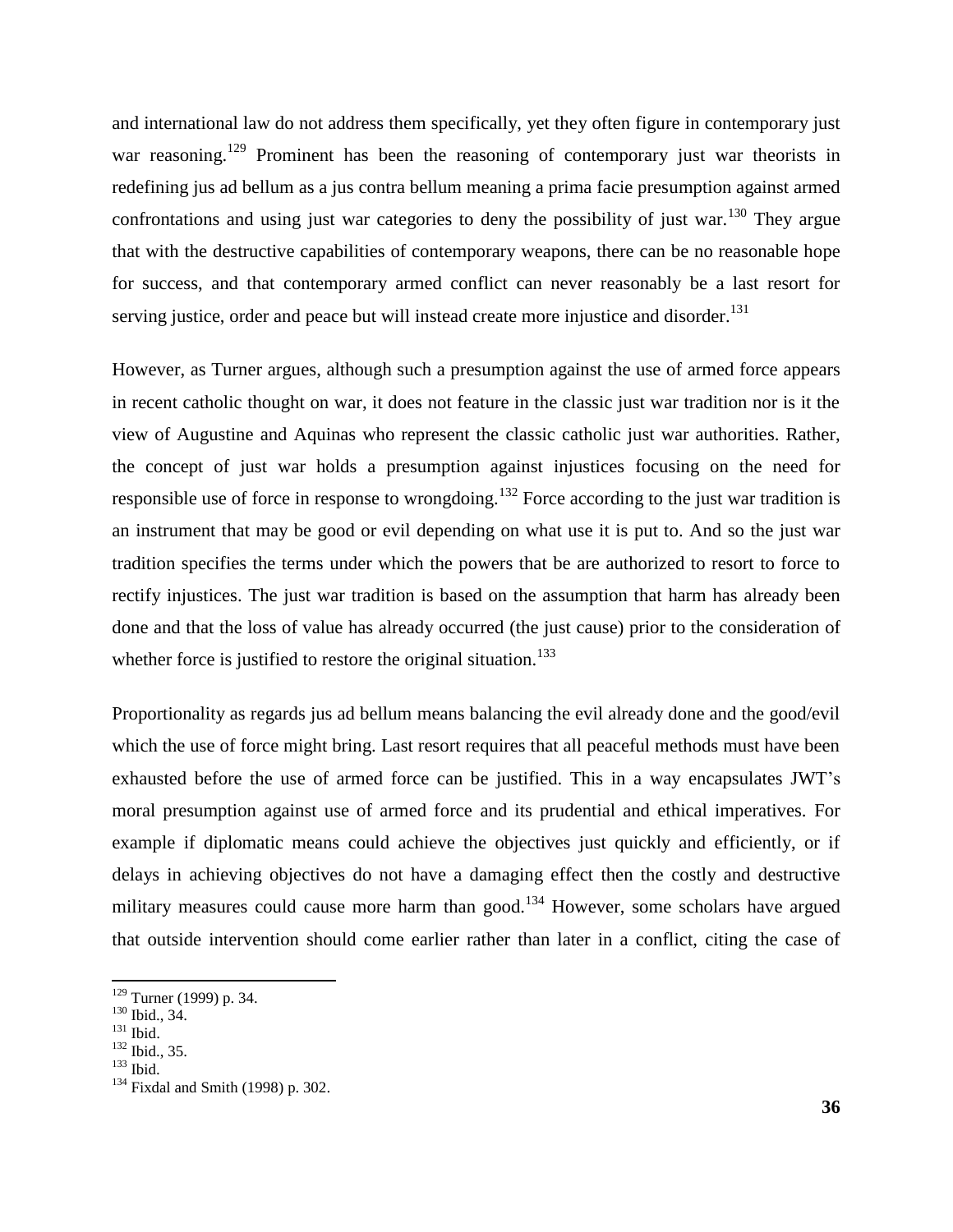Rwanda where late intervention proved fatal.<sup>135</sup> Some argue that the alternatives to the use of armed force should be effective and quick, and should be morally less destructive than the use of armed force itself. For example economic sanctions might constitute a grosser violation of morality than forceful intervention itself as it might involve a systemic attack on civilians and noncombatants.<sup>136</sup> As such, one can conclude that last resort not only requires that the alternatives to the use of force be effective and moral, but also that forceful measures be adopted immediately when the alternative peaceful measures fail to yield the required results.

### **4.1.2 The Jus in Bello Criteria**

The Jus in Bello criteria of the just war theory is the second arm of the moral theory of just war, and it applies when the jus ad bellum criteria are met and the war is ongoing. In taking into account what is justified to do when using of force, two major criteria have been developed: (1) proportionality, which is avoiding needless destruction to achieve justified ends; (2) discrimination, which involves avoiding direct or intentional harm to non combatants<sup>137</sup>. These criteria on ensuring that war is fought in an organized manner, void of unwanted destructions and civilian casualties, only goes to emphasize the relevance of the principle to contemporary armed conflicts where rules are often disregarded.

Faced with the indiscriminate destruction to property and the civilian casualties recorded during the world wars, the international community gave serious attention to updating rules for the conduct of war. This is evidenced by the signing of the Geneva Conventions and Protocols on the conduct of armed conflicts and other rules of humanitarian law. However, contemporary experiences of the conduct of war raise serious questions and doubts on whether such measures are effective. The high number of civilian casualties in recent civil wars, for example, in Sierra Leone, Liberia, and Sri Lanka, where nonconventional weapons were used against civilians, the widespread use of child soldiers and the voluntary targeting of civilians in Rwanda and Darfur etc, makes it hard to say if such rules of war can be effective. Even the most sophisticated of precision weapons such as those used in Afghanistan and Iraq cannot eliminate civilian

 $\overline{\phantom{a}}$ <sup>135</sup> Ibid., 302.

<sup>&</sup>lt;sup>136</sup>Atack (2005) p. 68.

<sup>&</sup>lt;sup>137</sup>Turner (1999) p. 36.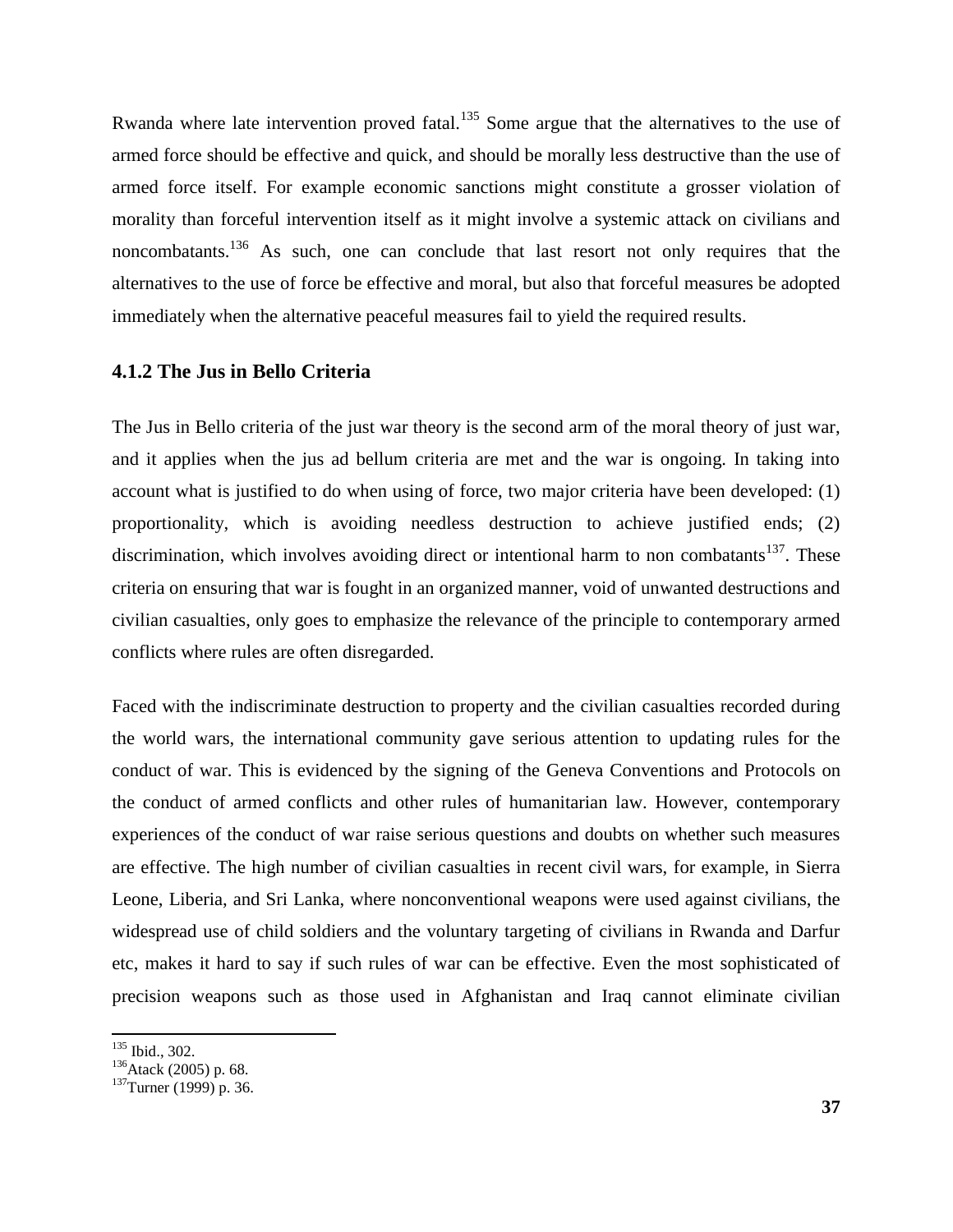casualties.<sup>138</sup> And this situation is complicated by the use of "human shields" as a tactic in fighting. However, since it is often difficult to completely eliminate civilian casualties, the criterion of noncombatant immunity is often qualified with the principle of double effect in other for the JWT to overcome this difficulty. According to this principle, the death of civilians in a war can be morally excusable if it is not the intended consequence of war but merely an unfortunate byproduct. On the other hand, just as non-combatant casualties cannot be intended as the outcome of military action, they cannot be sought as a means to other military objectives.<sup>139</sup>

The principle of discrimination together with its qualifications has been well regulated under international law in Protocol 1 of the 1949 Geneva Conventions. This is to ensure that this cardinal and fragile principle of just war be closely monitored. In addition, the just cause and proportionality principles of the just war theory by themselves further qualify the principle of discrimination. That is, the war must be aimed at pursuing a just cause, and the good of waging the war must outweigh the evil of unintended casualties to innocent civilians.<sup>140</sup> Further, as Walzer suggests, combatants have an additional positive responsibility to save civilian lives even if it means risking their own life, according to the principle of 'due care'<sup>141</sup>

Having looked at the moral basis for resorting to the use of arms and the rules of engaging in an armed conflict, I will now move further to discuss ethical and political justifications for HI from a cosmopolitan perspective.

# **4.2 The Cosmopolitanism Ideal**

Cosmopolitanism seems to idealize a world free from conflicts. The cosmopolitan ideal is compatible with JWT. The universality and respect for human rights characteristics, necessitates the use of force in some circumstances to protect these rights. Cosmopolitan scholars support the existing legal justification for HI, and advocate for a stronger and universal legal regime for intervention. Their ideal is a universal society with one world and one government. Radical

<sup>&</sup>lt;sup>138</sup> Atack (2005) p. 69.

 $^{139}$  Ibid.

 $140$  Ibid.

<sup>141</sup> Walzer (2006) p. 156.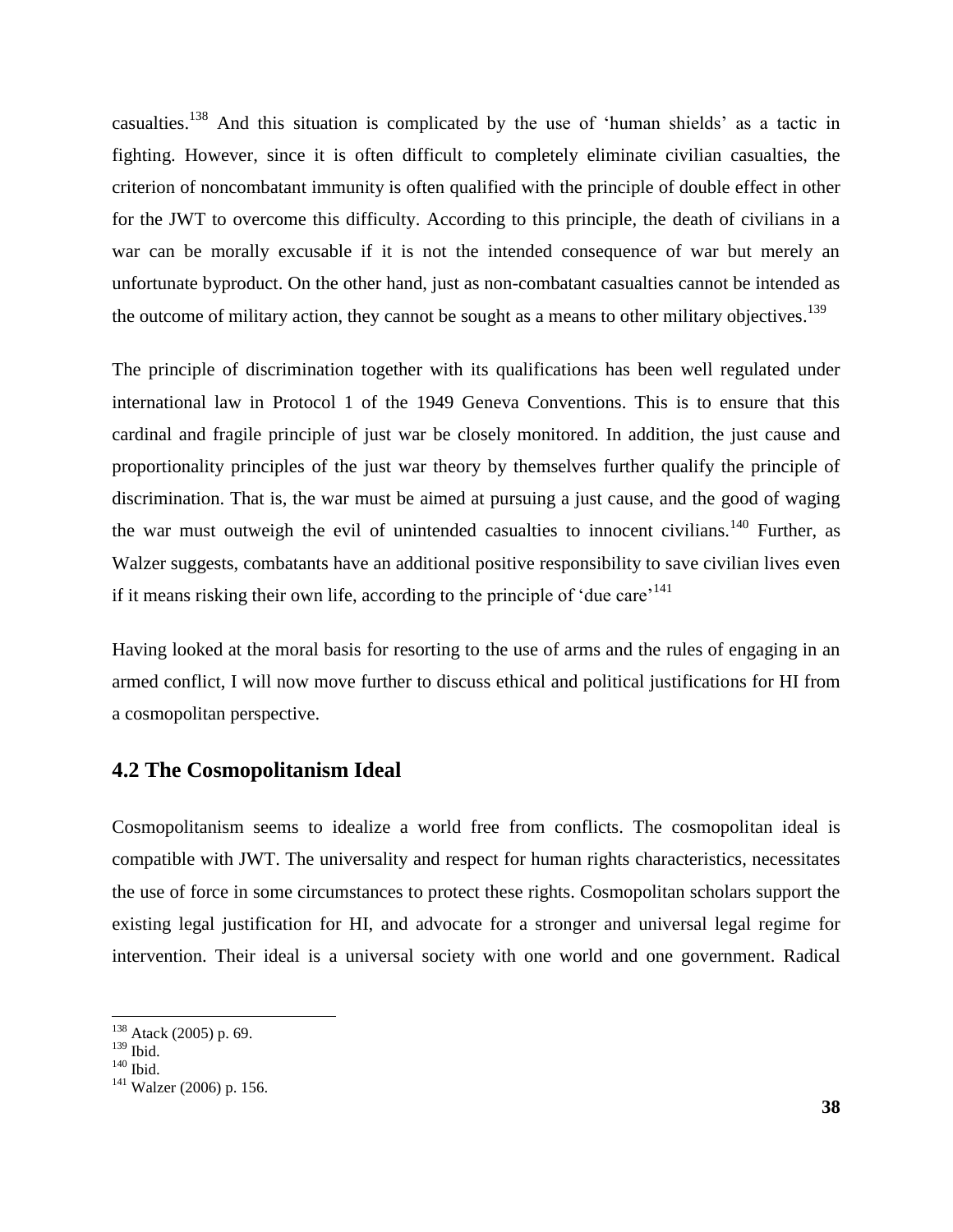cosmopolitanism breaks the barrier of state sovereignty and regards all human occupants of the world as the major actors in the international community.

According to some cosmopolitan scholars like David Held, human beings are all part of a universal moral community and all moral claims should be treated equally regardless of one"s location or cultural and political affiliation.<sup>142</sup> Based on this moral thesis, held by most cosmopolitans, some suggest a world government though some see this as a radical move and would prefer the strengthening of the current global moral and legal community.<sup>143</sup> The ethical, moral and political dimensions of cosmopolitanism are important concerns in seeking to justify the need to protect individuals whose states or governments are unwilling or unable to protect them from gross violations of their rights. Nevertheless, this role of the international community to intervene in another state to protect and prevent crimes against people such as genocide and crimes against humanity, has been the basis of conflict between the cosmopolitan responsibility to protect and promote human rights due to their universality, and the obligation to respect state sovereignty as a basis for international order.<sup>144</sup> However, in spite of the dilemma of protection of human rights, the need to respect sovereignty and the concerns about the destructive consequences of military action, the cosmopolitan ideal does not tolerate state involvement in human rights violation or state inability to prevent them.

### **4.2.1 Characteristics of Cosmopolitanism**

Cosmopolitan ethical theories share three important characteristics namely: egalitarianism, individualism and universality. As Charvet puts it, there is an ideal universal moral order to which human beings are immediately members and share rights and duties amongst them.<sup>145</sup> Egalitarianism in this sense implies impartiality. According to Beitz, in a cosmopolitan order the choices about what policies and which institutions we should establish should be based on an impartial consideration of claims of each person who would be affected.<sup>146</sup> This implies that if individuals are directly represented in making laws and directing policy at the international level,

<sup>&</sup>lt;sup>142</sup> David Held, Cosmopolitanism: Globalisation tamed? P. 470.

<sup>&</sup>lt;sup>143</sup> Nigel Dower, World Ethics (2007) Edinburgh University Press p. 78.

<sup>&</sup>lt;sup>144</sup> Atack (2005) p. 125.

<sup>&</sup>lt;sup>145</sup> John Charvet, 'The Possibility of a Cosmopolitan Ethical Order', p. 523.

<sup>&</sup>lt;sup>146</sup> Charles Beitz, Social and Cosmopolitan Liberalism, p. 519.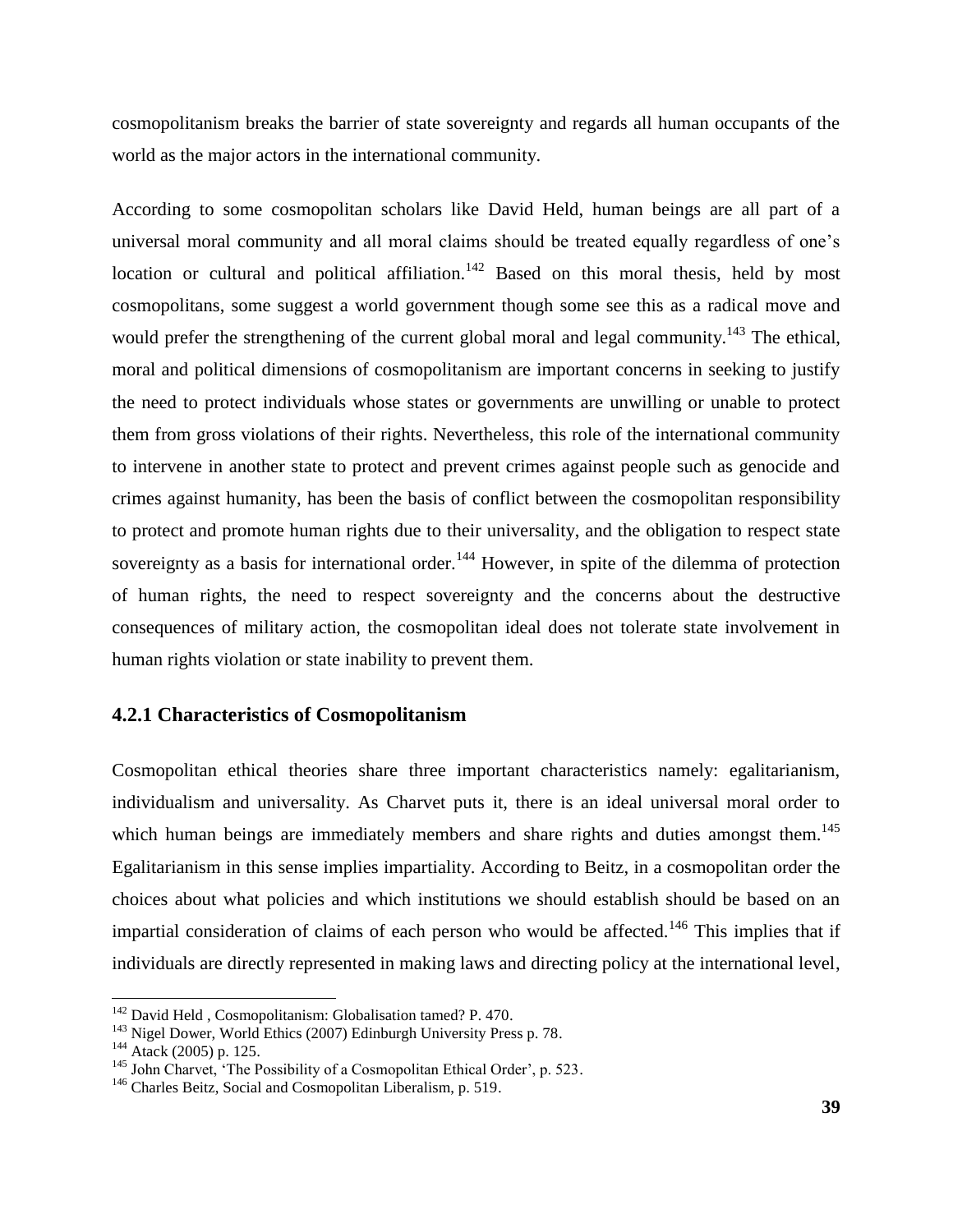then international law and policy will take into consideration their basic rights and freedoms. A core commitment of the cosmopolitan ethical perspective is the mutual respect for all persons and the recognition of the moral worth of each individual.

The principle of universality is a cornerstone for cosmopolitan thinkers. Radical cosmopolitanism sees the state as a barrier to attaining the goals of "one world one government". Kantian idealism assumes the ability of human beings to determine universally valid moral laws through the exercise of reason, and their equal ability to act according to these laws.<sup>147</sup> According to Kant, the ideal world should be a "kingdom" of free rational beings equal in humanity, treated as ends in them no matter where they dwell.<sup>148</sup> Honnett suggests that the equal and inalienable dignity of every human being exists independently of and prior to any particular legal or political order. And because of this community of the world"s people, a transgression of rights in one place is felt everywhere.<sup>149</sup> However, Kant's ideal of a universal and one moral world with individuals as the sovereigns has been put in more moderate terms by other scholars such as Shapcott. He opines in his discourse ethics that cosmopolitanism does not require the creation of a completely homogenous society but argues that individuals put in different contexts are capable of thinking in universalist terms and can determine norms which can be said to apply to all through debate and dialogue.<sup>150</sup> However, despite the different approaches adopted by cosmopolitan scholars, they all have in common, a commitment to universality, egalitarianism leading to respect and protection of human rights at the global level. The increasing focus on respect and protection for human rights in contemporary international law and politics is an indication of the growing cosmopolitan world view. This is as human rights exist by virtue of the universal moral theory which postulates the whole world as one moral sphere.<sup>151</sup>

Radical cosmopolitanism with its emphasis on universality and the preference for individual autonomy to any form of government or political order, can present a challenge to conventional political structures and theories<sup>152</sup> as it emphasizes that individuals in a cosmopolitan society

<sup>&</sup>lt;sup>147</sup> Carr, The Twenty Years' Crisis 1919-1939, p. 40.

<sup>&</sup>lt;sup>148</sup> Martha Nassbaum, Kant and Cosmopolitanism, p. 33.

<sup>149</sup> Honneth (1997), p. 167.

<sup>&</sup>lt;sup>150</sup> Shapcott, Cosmopolitan Conversations, p. 225.

<sup>151</sup> Dower (2007), p. 79.

 $152$  Atack (2005) p. 45.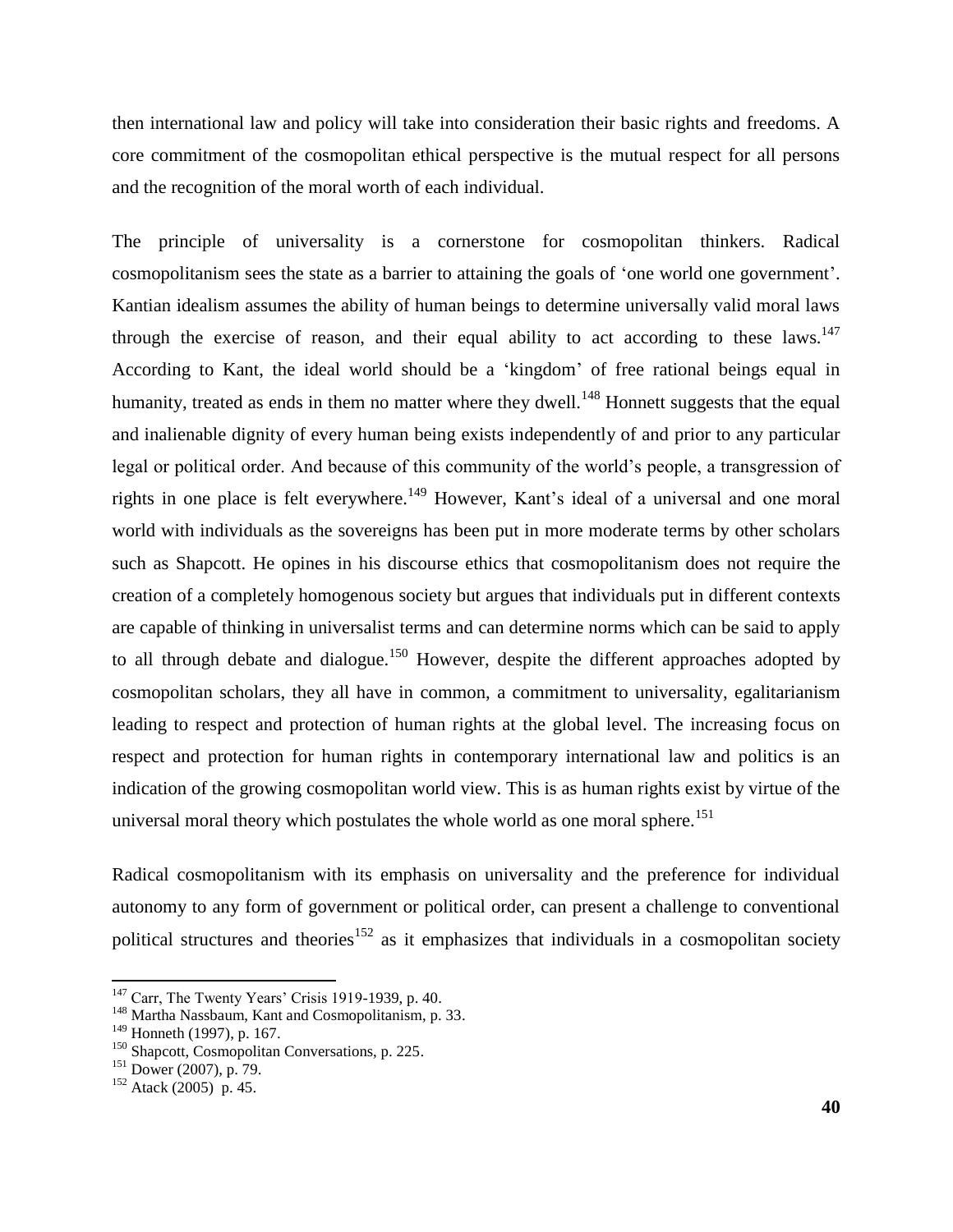have moral obligations and rights that transcend national boundaries. However, as Kant suggests in his "Perpetual Peace", the cosmopolitan order does not require dissolution of an international system based on states as a discrete political entity through the establishment of some sort of 'super state'. It however requires that states' behavior be circumscribed by international law.<sup>153</sup> And as also put forth by a moderate cosmopolitan view, cosmopolitanism need not be grossly universal to completely downplay the minimal legal principles that make possible the peaceful coexistence of peoples and states in a pluralistic society. And that any move to a cosmopolitan order would need to evolve from our current order.<sup>154</sup> Contemporary cosmopolitan scholars have expanded on Kant"s original vision of human rights as the domain of cosmopolitan law that institutionalizes basic human rights and the rule of law at the supranational level.<sup>155</sup> From this perspective, cosmopolitan theorists see the Universal Declaration of Human Rights as the turning point and a model. They hold that the respect and protection of universal human rights is a fundamental obligation of all states and governments. It is suggested by some cosmopolitan scholars like Held and Garrett that the UN system could act as a transitional measure if it lived up to its charter. This would require enforcement of the prohibition of the discretionary right to use force and the implementation of the various conventions on human rights.<sup>156</sup> The Cosmopolitan project however remains an ambitious one with divergent views on the modus operandi. While some scholars support a constitutionalism or a cosmopolitan law with an effective and accountable international police force to defend it others call for a cosmopolitan world ethic. However a complementary relationship between cosmopolitan law and world ethics as opined by Hans Kung cited by Atack could be a more favourable proposition.<sup>157</sup>

## **4.2.2 Use of Force in a Cosmopolitan Society**

Besides the compelling moral and ethical obligations of the international community which are imposed by the emphasis on universality and indivisibility of human rights, the cosmopolitan

<sup>153</sup> Ibid., 46.

<sup>154</sup> Garrett W. *Brown Moving from Cosmopolitan Legal Theory to Legal Practice: Models of Cosmopolitan Law* (2010) Polity Press p. 249.

<sup>&</sup>lt;sup>155</sup> Atack (2005) p.47.

<sup>156</sup> David Held Cosmopolitanism: Globalization tamed? ... p. 474 see also Held Principles of Cosmopolitan Order in The Cosmopolitan Reader … p. 243.

 $157$  Atack (2005) p. 51.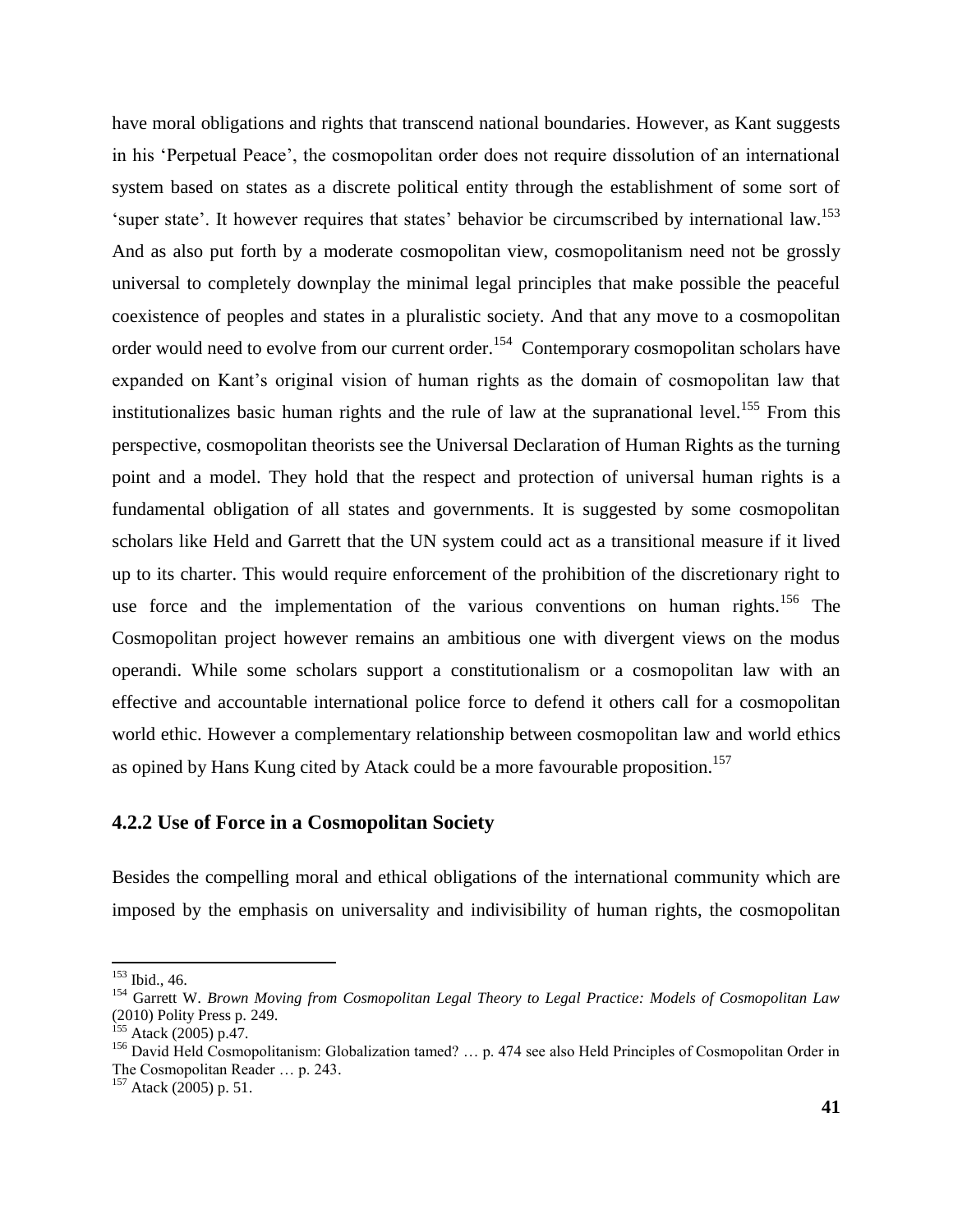ideal finds the existing legal regime for humanitarian forceful intervention a useful interim measure. The cosmopolitan ideal gives the state the primary responsibility to protect its citizens from genocide, massive suffering, gross and systemic violations of their rights. If the state itself is said to be involved in perpetrating the abuses, the responsibility shifts to the international community.<sup>158</sup> Under cosmopolitan law intervention in another state to protect human rights is a fundamental obligation of all states and is in line with the just war principle of just cause. As Bohman and Lutz Bachman suggest, *"If there is any room for coercion in cosmopolitan law, it is in the enforcement of human rights precisely against states that use their sovereignty to abuse human rights".<sup>159</sup>* Besides being a moral obligation, cosmopolitan scholars align themselves with the current regime of HI as provided under exceptions to the principle of non-use of force, Article 2(4). The UNSC authorization of the use of force to maintain or restore international peace and security (Article 42 of UN Charter) thus seemingly serves as a temporary and transitory measure to the ideal and autonomous regime advocated by cosmopolitans.

According to the cosmopolitan model of constitutionalism or cosmopolitan law, the coercive powers for forceful intervention to prevent acts of genocide are managed by a cosmopolitan institution based on world citizenship, not by existing states.<sup>160</sup> An effective and accountable international police force is necessary to ensure an organized intervention. The determination of a right and just authority to order and organize intervention is necessary for such to be justified under cosmopolitan law. According to many cosmopolitan scholars, the current UN system if well organized and respected could act as a model for a world government, and a reformed UNSC could effectively approve intervention.

The cosmopolitan ideal of restraint during the conduct of armed conflict is compatible with the just war elements of discrimination and proportionality to ensure a fair, just and proportionate use of armed force to achieve the intended results of lasting peace. Nevertheless, the cosmopolitan claim for morality which reaches beyond boundaries is often tested by the realities of armed conflict as it is often difficult there to maintain the sense of shared humanity with the

<sup>&</sup>lt;sup>158</sup> Atack (2005) p. 126.

<sup>&</sup>lt;sup>159</sup> Bohman and Bachman (1997) p. 18.

<sup>160</sup> Daniele Archibugi Architecture of Cosmopolitan Democracy in *The Cosmopolitan Reader,* Garrett W. Brown and David Held (2010) Polity p. 322.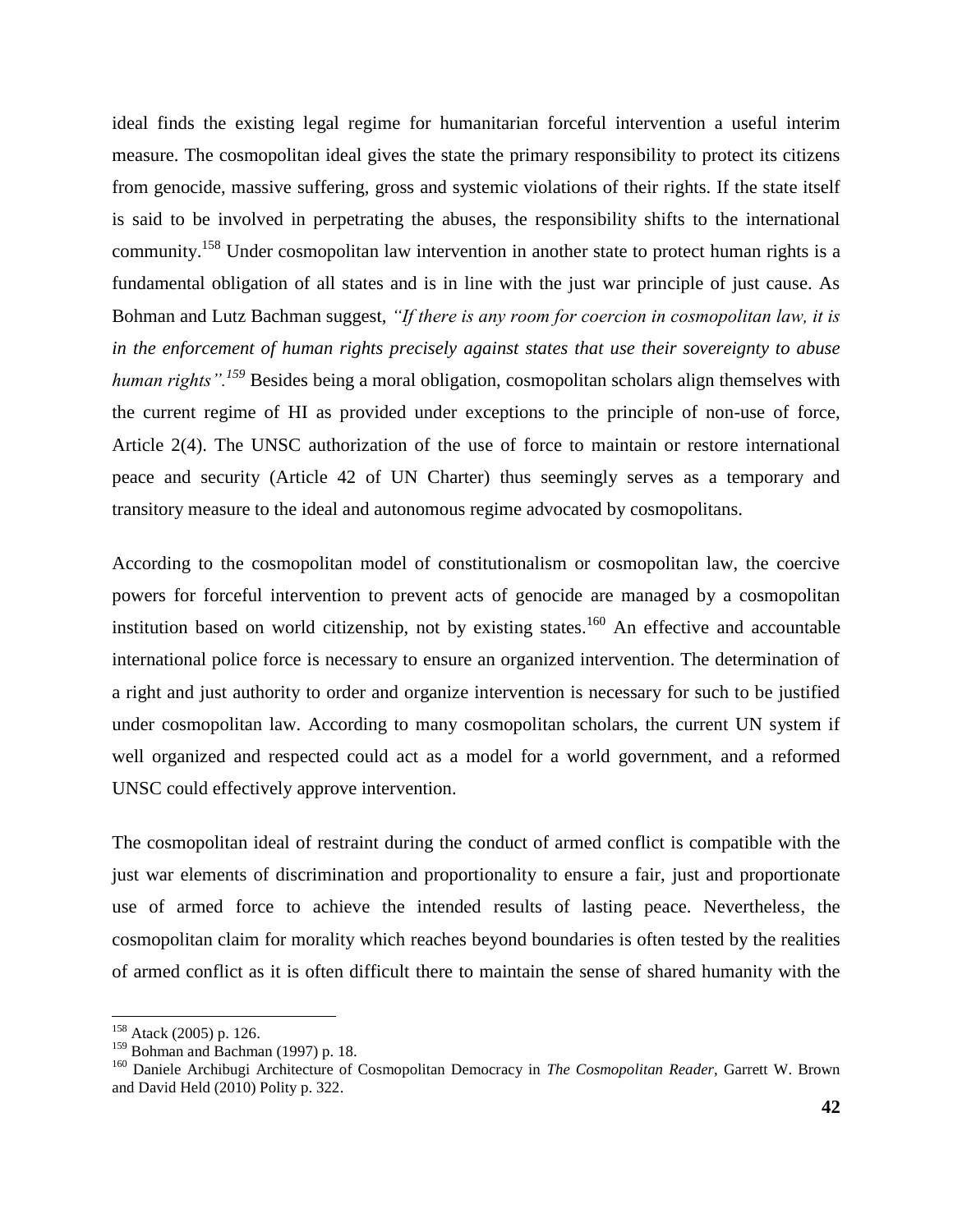enemy.<sup>161</sup> This is especially seen in contemporary intra state armed conflicts and other forceful external interventions where civilian casualties are rife due to 'collateral damages', deliberate targeting, use of noncombatants as instruments and objectives of warfare, gross abuses and crimes against humanity often perpetrated by both government and opposition groups as was the case in the Balkans, Rwanda, Somalia, Darfur, Sri Lanka and so on.<sup>162</sup> Such restraints in the conduct of armed conflict are made possible by the acceptance and acknowledge of the cosmopolitan approach and built on the cosmopolitan ethical foundation as espoused by Erskine namely that: *"the enemy must be granted moral standing, even in the midst of violent conflict".<sup>163</sup>*

## **4.3 Conclusion**

Cosmopolitanism and JWT are compatible and even complementary in nature. They both acknowledge the need to use force to protect human rights of people whose governments are unwilling or unable to do so. They equally acknowledge the need for a universal and just authority to authorize such use of force. And to this effect, they view a well representative and well organized UNSC as such ideal authority. As such, the cosmopolitan and just war perspective would regard the current exceptions to the principle of non-use of force under Article 2(4) of the UN Charter especially with respect to the UNSC mandate under Article 39, as important transitory measures to the ideal humanitarian forceful intervention regime they advocate for. Nevertheless, applying the current UN mandate under Article 39 to use of force for humanitarian reasons has been challenging. It is not one of the exceptions to Article 2(4), neither has there emerged an acceptable practice to be called customary law. Also, most controversies in this domain of international law have been centered on the lack of strict respect for some normative and precautionary standards of use of force, embodiments of cosmopolitanism and JWT. This is seen in the inconsistency in determining threshold for intervention, the lack of respect for authority, the lack of proportionality in the resort to force, self interest-motivated interventions leading to double standards, etc. This has posed enormous challenges to the doctrine of use of force and the current UN mandate, and has led to the move to adopt a new

<sup>&</sup>lt;sup>161</sup> Erskine, 'Embedded Cosmopolitanism and the Case of War: Restraint, Discrimination and Overlapping Communities (2000) Global Society, p. 570.

<sup>162</sup>Atack (2005) p. 95.

<sup>163</sup>Erskine (2000) p. 570.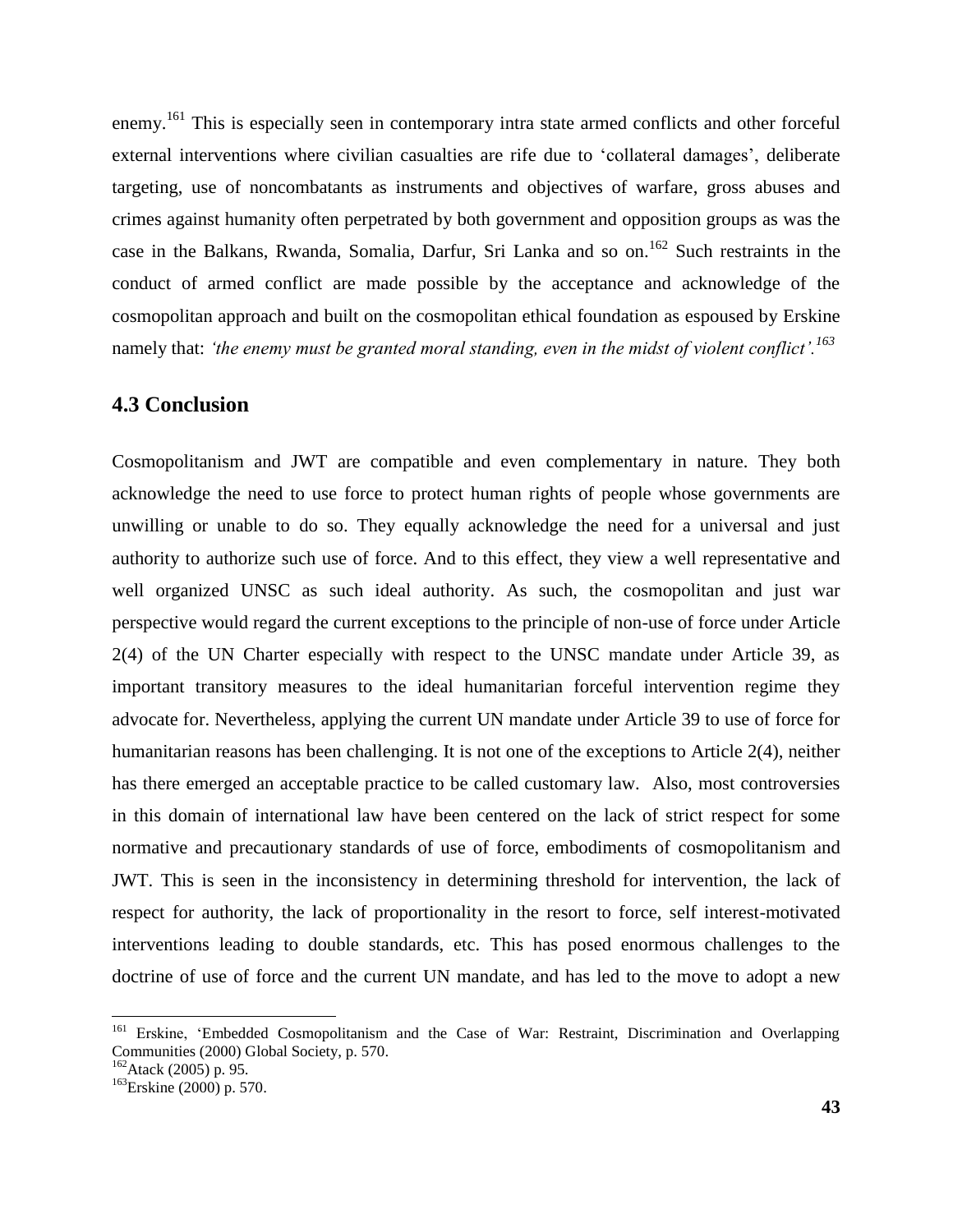approach under the R2P concept. Therefore, put together, the cosmopolitan ideal principles and the JWT will be useful ingredients in my attempt to make a case for a new legal regime for use of force to protect foreign citizens. The moral and ethical ideals and the philosophical implications of the theories of just war and cosmopolitanism discussed above, and coupled with the weaknesses of the current legal regime of HI as seen in the previous chapter, give credence to a case for a new legal regime for intervention along the line of R2P.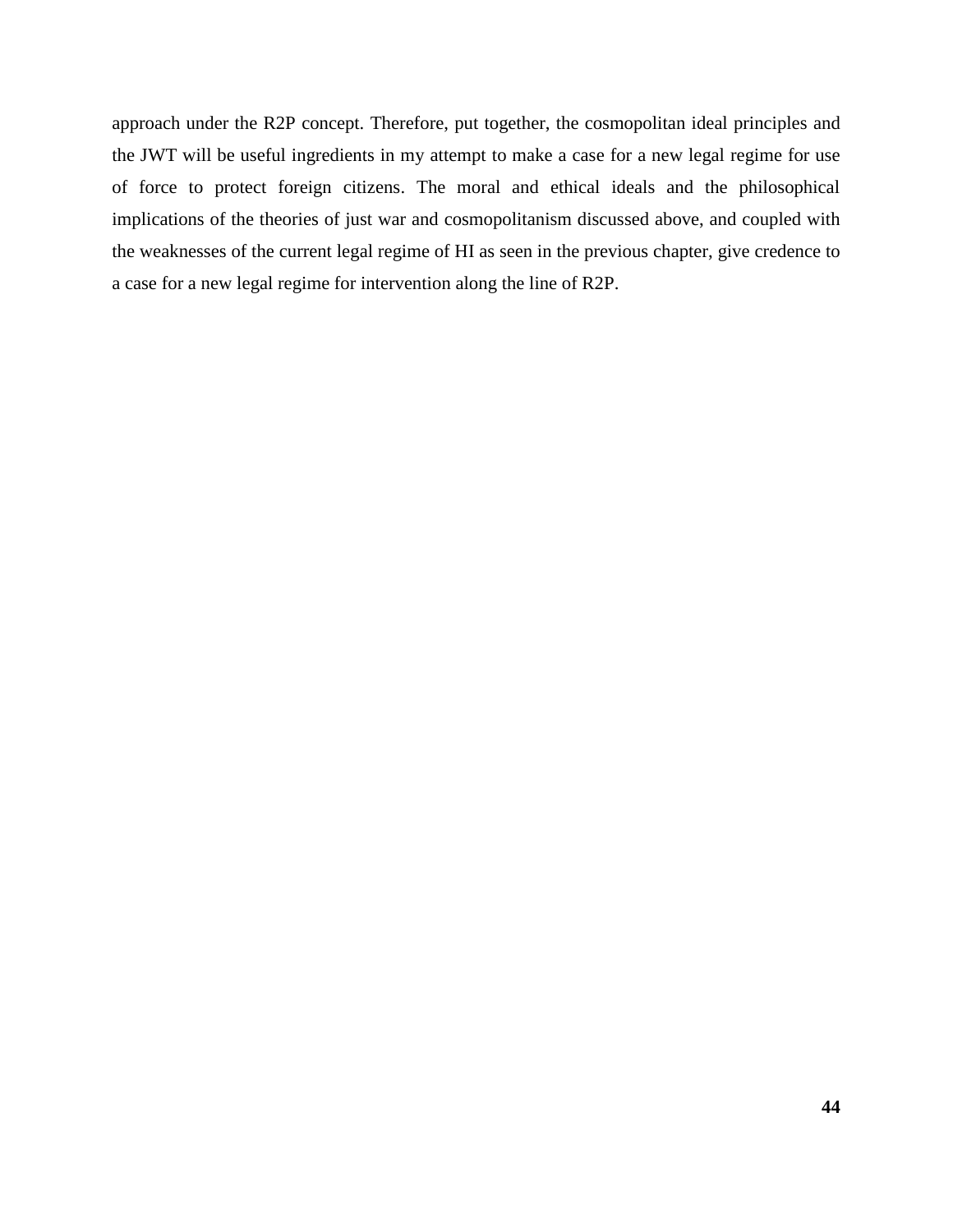# **CHAPTER V: THE RESPONSIBILITY TO PROTECT PROJECT: A NEW LEGAL REGIME?**

The emergence of the R2P doctrine with its foundation in moral and ethical principles of just war and cosmopolitanism is evidence of the will to do good to protect and promote the dignity of the human family. R2P emerged as a desperate attempt by the international community to salvage the battered image of the predecessor regime of HI. It is commonly referred to as the "R2P Project' presumably because it is still undergoing development and more work is still to be done to properly define and operationalise same. The basis of the concept is presented in the 2001 ICISS Report titled *The Responsibility to Protect*. The commission was an initiative of the Canadian government in September 2000 after a call from the then UNSG Kofi Anan. The phrase R2P has largely replaced HI in the discourse on intervention for humanitarian reasons. There is a gradual move towards reconceptualising and reforming the approach to HI. There is also a growing change in the understanding of humanitarian forceful interventions from "right to intervene" to a "responsibility to protect" of each state and the international community. R2P as a legal notion is the idea that sovereign states have a responsibility to protect their own citizens from avoidable catastrophes such as mass murder and rape, and other gross violation of international human rights and humanitarian law. However, if they are unwilling or otherwise fail to do so, that responsibility must be borne by the broader community of states.<sup>164</sup>

The underlying principle of R2P is that state sovereignty implies responsibility, and that primary responsibility for the protection of its people lies with the state itself. Furthermore, it is said that where a population is suffering serious harm as a result of internal war, insurgency, repression or state failure, and the state in question is unwilling or unable to halt or avert it, the principle of non-intervention yields to the international responsibility to protect.<sup>165</sup> There is an ongoing debate on the R2P project as to whether it is the way forward for intervention in another state for humanitarian reason. The question is whether R2P is the new legal regime for HI by stretching the UN mandate under Article 39 or whether it may turn into an adjustment of Article 2(4) of the Charter, or as a new exception to this provision. My discussions in this part of my thesis will

<sup>&</sup>lt;sup>164</sup> Report of the International Commission for Intervention and State Sovereignty (ICISS) 2001: XI.

 $165$  Ibid.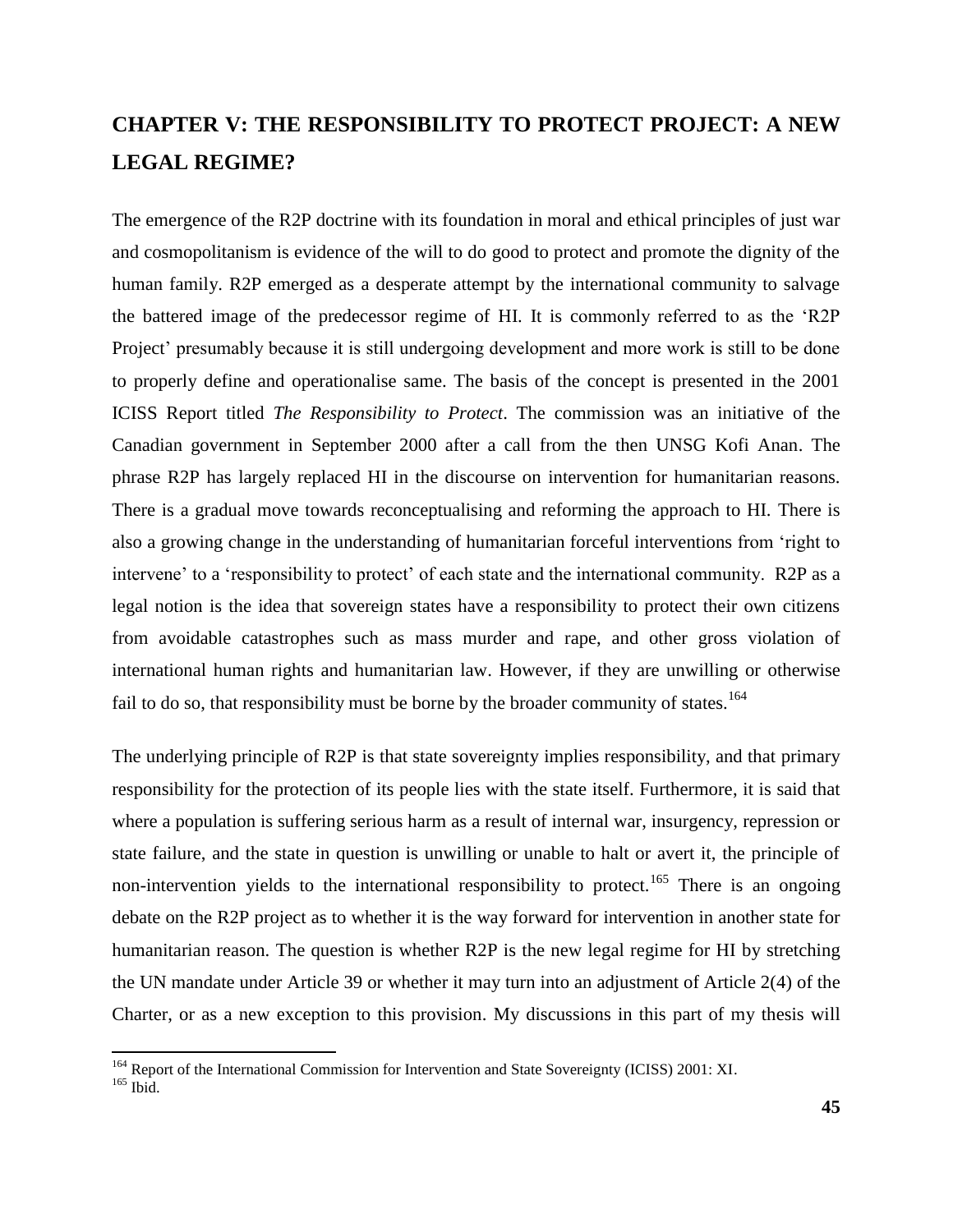focus more on R2P as an emerging legal norm for use of force for humanitarian reasons, and less on the integrated, political approach of responsibility to prevent, responsibility to react and responsibility to rebuild as presented by the ICISS Report. I will therefore only present a short description of the responsibility to prevent and rebuild.

### **5.1 Evolution**

The statement of the former UNSG Kofi Annan in his address to the  $54<sup>th</sup>$  session of the UN General Assembly was quite illuminating and promising on the question of HI. In view of the conflicts surrounding the principles of sovereignty/non-intervention and intervention for humanitarian reasons; coupled with conflicting legal dispensations; the UNSG advocated for consensus between states to protect fundamental values of humanity.<sup>166</sup> He reminded the world of the failures of the international community in places like Rwanda and Bosnia, and challenged member states to find common grounds to uphold the Charter. He challenged state sovereignty as being redefined by the forces of globalization and international cooperation, according to him: "*the state is now widely understood to be the servant of its people and not vice versa".<sup>167</sup>* He emphasized that the changes in world geopolitics, economics and technology requires the UN to adapt to a world of new actors, new responsibilities and new possibilities to peace and progress. To this end, the SG challenged the UNSC and the UN as a whole to forge unity behind the principle that massive and systemic violations of human rights, wherever they may take place, should not be allowed.<sup>168</sup> In his Millennium Report to the UN, the UNSG restated the dilemma of HI as follows:

*"… if humanitarian intervention is indeed an unacceptable assault on sovereignty, how should we respond to a Rwanda, to a Srebrenica – to gross and systemic violations of human rights that offend every precept of our common humanity?"<sup>169</sup>*

The Canadian government responded to this call by initiating the ICISS, an International Panel of Experts to engage in finding solutions to this problem.<sup>170</sup> After a series of consultations with

 $166$  Spencer (2010) p. 511.

<sup>&</sup>lt;sup>167</sup> Annual Report of UN SG (1999) para 7.

 $168$  Ibid paras 5 and 15.

<sup>&</sup>lt;sup>169</sup> Millennium Report of the UNSG (2000) P.48.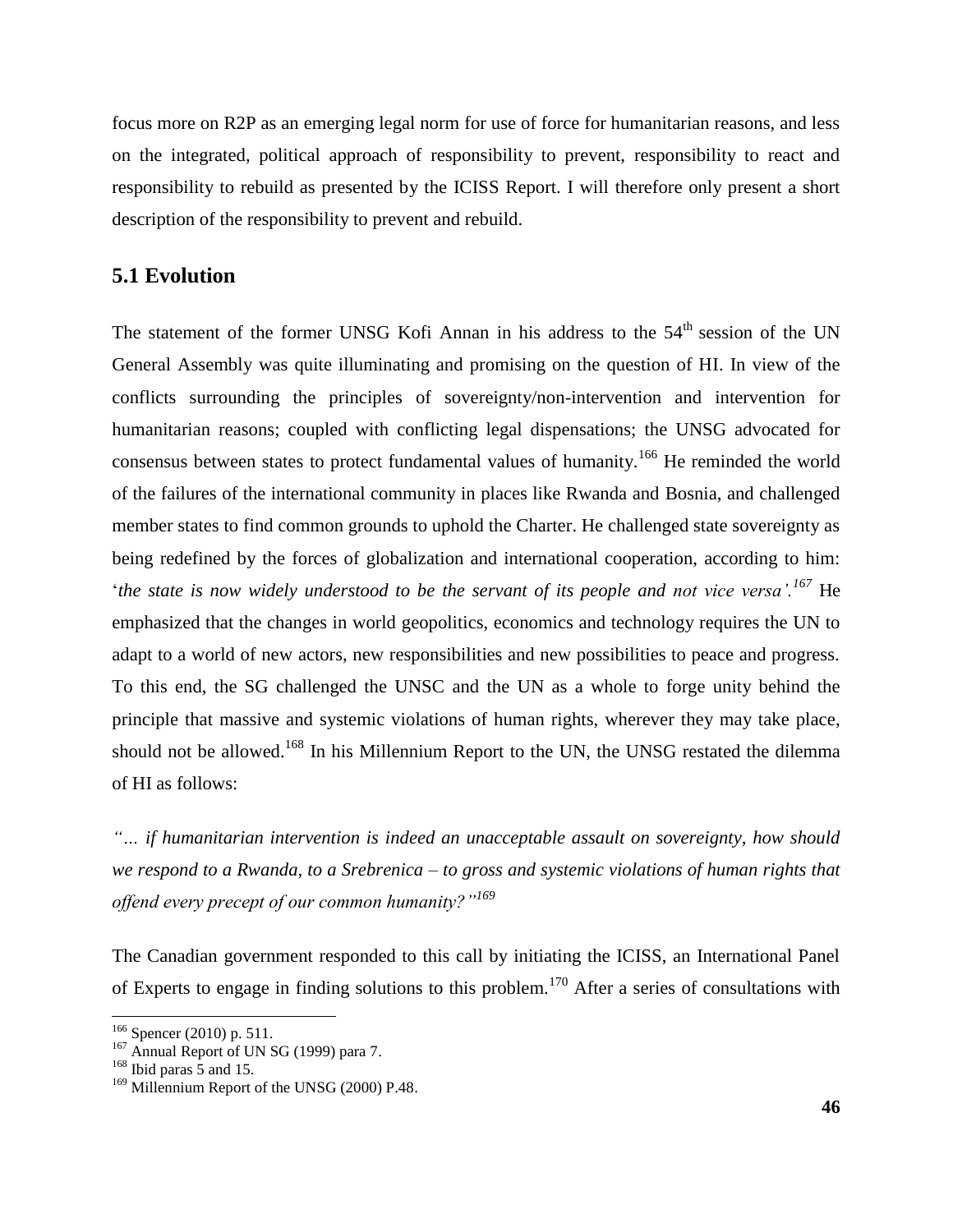governments, international governmental organizations, non-governmental organizations, and scholars, the result was the final report entitled *Responsibility to Protect.<sup>171</sup>* This report raised debates and disagreements between states, and led to a more cautious approach by the UNSG in his own 2004 report: *A More Secure World: Our Shared Responsibility* where he endorsed the R2P norm for protection from genocide, large scale killings, ethnic cleansing and other serious violation of human rights and humanitarian law.<sup>172</sup> The UNSG's High-Level Panel on Threats, Challenges and Change equally endorsed the emerging norm of R2P. Many states at the UN World Summit of political leaders in 2005 endorsed the norm as well.<sup>173</sup> At the close of the Summit, while acknowledging the primary responsibility of the concerned state to protect its citizens, and stressing the need for the General Assembly to continue deliberations on the R2P question, the world leaders addressed the question of international responsibility to protect as follows:

*"…we are prepared to take collective action, in a timely and decisive manner, through the Security Council in accordance with the UN Charter, including Chapter VII, on a case by case basis and in cooperation with relevant regional organizations as appropriate, should peaceful means be inadequate and national authorities manifestly failing to protect their populations from genocide, ethnic cleansing and crimes against humanity"<sup>174</sup>*

The consensus arrived at the 2005 World Summit and the formal recognition of the doctrine of R2P by the UNSC and world leaders has been widely acclaimed despite the professed gaps in its present status and in the operationalisation of the concept.<sup>175</sup> The UNSC in Resolution 1674 from 2006 reaffirms paragraphs 38 and 39 of the outcome document of the World Summit, on the responsibility to protect populations from mass murder and humanitarian catastrophes.<sup>176</sup> In its Resolution 1706 from 2006 concerning the situation in Darfur, the UNSC, when authorizing the deployment of a UN peacekeeping force, also recalled its endorsement of the outcome of the

 $170$  Spencer (2010) p. 512.

 $171$  ICISS Report, 2001.

<sup>172</sup> Gray p. 52.

<sup>173</sup> Spencer (2010) p 513, see also Report of the High-Level on Threats Challenges and Change: *A more secure world: Our shared responsibility* (2004) para 203.

<sup>174</sup> UN doc A/60/L. 1 para 139.

<sup>&</sup>lt;sup>175</sup> Spencer (2010) p. 516.

<sup>176</sup> UNSC Res 1674 para 4.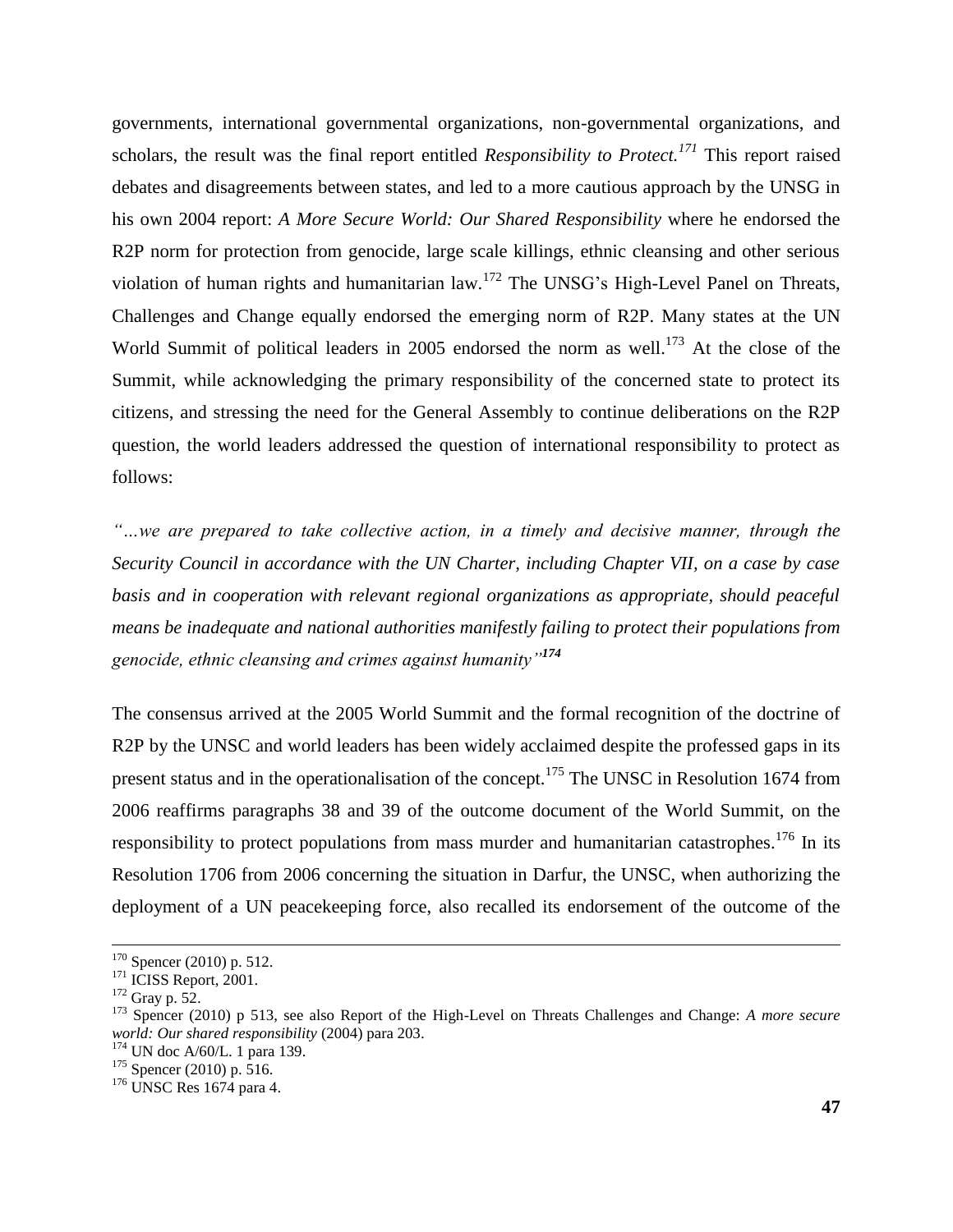2005 World Summit in its Resolution 1674.<sup>177</sup> The R2P doctrine and the standards adopted at the World Summit have been subject of further debate at the UN General Assembly and other international governmental and non-governmental fora in a bid to establish and consolidate its actual meaning, legal status and implementation. The current UN SG Ban Ki Moon has pledged his support and furtherance of the doctrine in his report to the GA implementing the Responsibility to Protect.<sup>178</sup>

### **5.2 Responsibility to Protect: The new approach**

The new approach re-conceptualizes the use of force by the international community to halt a humanitarian crisis from HI to R2P. In so doing, it attributed primary responsibility upon the sovereign government for taking action to prevent a humanitarian crisis. Only when that responsibility has not been exercised would the international community under the auspices of the UNSC engage its responsibility to intervene for the sake of humanity.<sup>179</sup> The ICISS Report proposed that three forms of responsibility be engaged; (1) *the responsibility to prevent:*  addresses both the root causes and direct causes of internal conflict and other human made crises that put populations at risk, and adopt preventive strategies such as good governance and respect for human rights; (2) *responsibility to react*: involves actively responding to situations of compelling human need with appropriate measures such as diplomacy, economic means and in extreme cases military intervention, and finally, a (3) *responsibility to rebuild:* provides, particularly after a military intervention, full assistance with recovery, reconstruction and reconciliation, addressing the causes of the harm which the intervention was designed to halt or avert.<sup>180</sup> This tripartite approach seems to provide an integrated response to internal conflicts. It includes preventive measures to limit the occurrence of such gross violation of human rights, the resort to measures that allow a non-militarily and militarily response when need arises, and finally ensure post conflict peace building measures. Below, i will limit my discussion to the responsibility to react arm of the R2P project.

<sup>&</sup>lt;sup>177</sup> UNSC Res 1706.

<sup>178</sup> Report of the UNSG, *Implementing the Responsibility to Protect*, UN Doc. A/63/677.

 $179$  ICISS Report (2001) p XI.

 $180$  Spencer (2010) p. 512.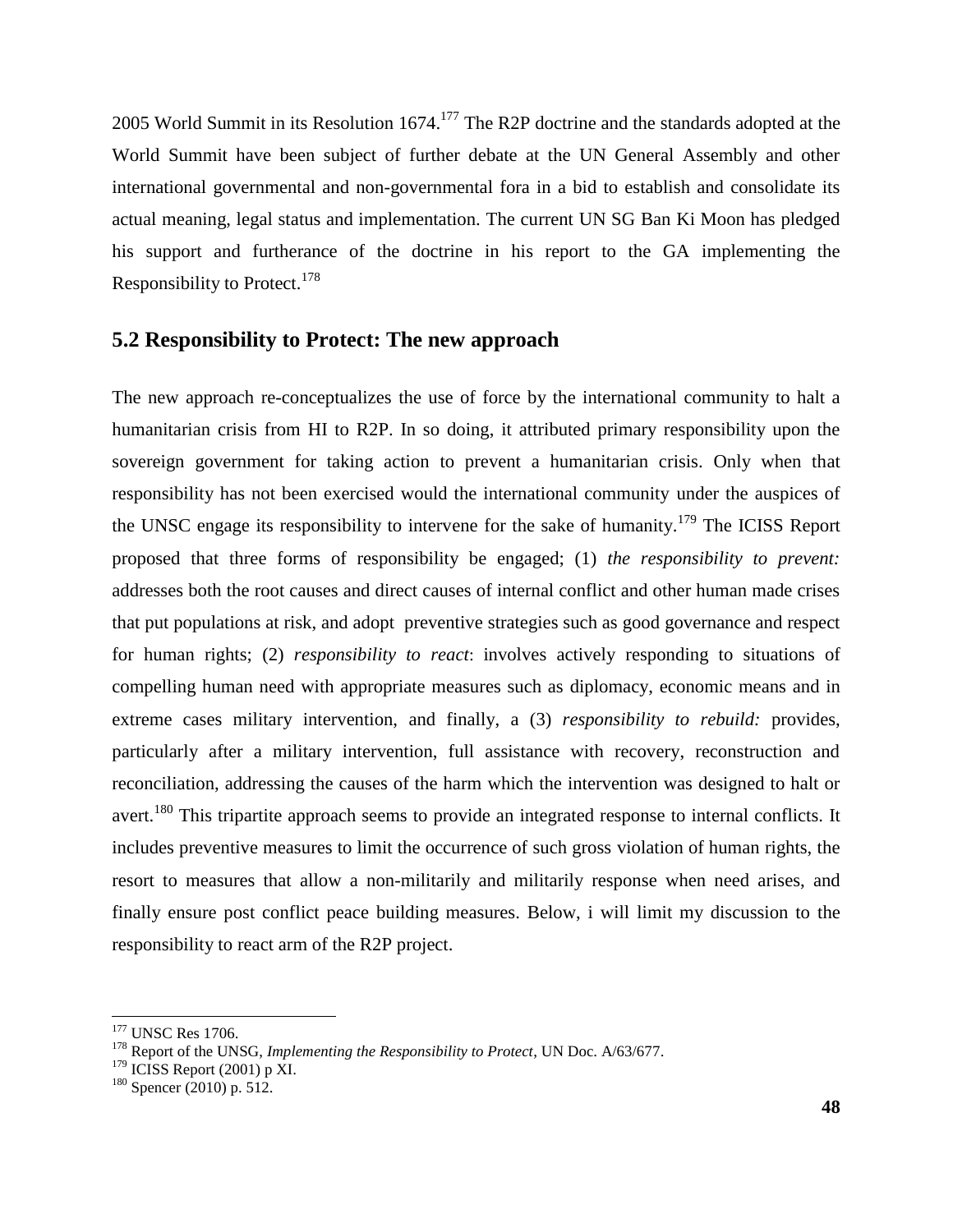Inspired by the *jus ad bellum* principles of the JWT, the R2P demands new criteria for military intervention as proposed in the 2001 ICISS report and later endorsed by the International Panel of Experts in their 2004 report.<sup>181</sup> The recommended criteria for military intervention include the following:

**a) A Just Cause:** According to the commission"s report, the just cause threshold requires that there is proof of occurrence of a genocide or large scale ethnic cleansing etc, as a result of a deliberate action of the state involved or its inability or failure to act. The commission's intention is to allow intervention only in situations of extreme need and irreparable harm so as to limit the exceptions to the principle of non-intervention.<sup>182</sup>

**b) Proper Intention**: The primary purpose of intervention must be to halt humanitarian catastrophes and anything short of or further than that, for example "regime change" or "territorial occupation" is not prima facie justified. However, the report goes further to state that disabling the regime's capacity to harm its people may be essential to discharging the mandate of protection and that any unavoidable occupation of territory must be subject to returning the territory to its sovereign owners at the end of hostilities. To ensure that the right intention criterion is satisfied, the ICISS report advices that the intervention be carried out on a multilateral basis, with regional support and direct support of the people concerned.<sup>183</sup>

**c) Last Resort**: Military intervention must be a last resort; all other peaceful means such as negotiations, ceasefires, and peacekeeping operations must have been explored.<sup>184</sup>

**d) Proportionality and Reasonable Prospects**: Military action is permissible only if it is carried out with the minimum scale, duration and intensity necessary to secure the humanitarian objective, and should ensure a maximum possibility of success if it is to be justified. If the intervention results in more harm than good, it is not considered justified.<sup>185</sup>

**e) Right Authority**: The question of who has the authority to order intervention is crucial for the future of R2P. The ICISS as well as the Panel of Experts acknowledge that the UNSC is the ideal institution to authorize such sensitive critical actions. Though they equally

<sup>&</sup>lt;sup>181</sup> ICISS Report (2001) XII, see also High Level Panel Report (2004) para 207.

<sup>&</sup>lt;sup>182</sup> ICISS Report (2001) para 4.18-19.

<sup>183</sup> Ibid., para 4.33-34.

<sup>184</sup> Ibid., para 4.37-38.

<sup>185</sup> Ibid., para 4. 39-41.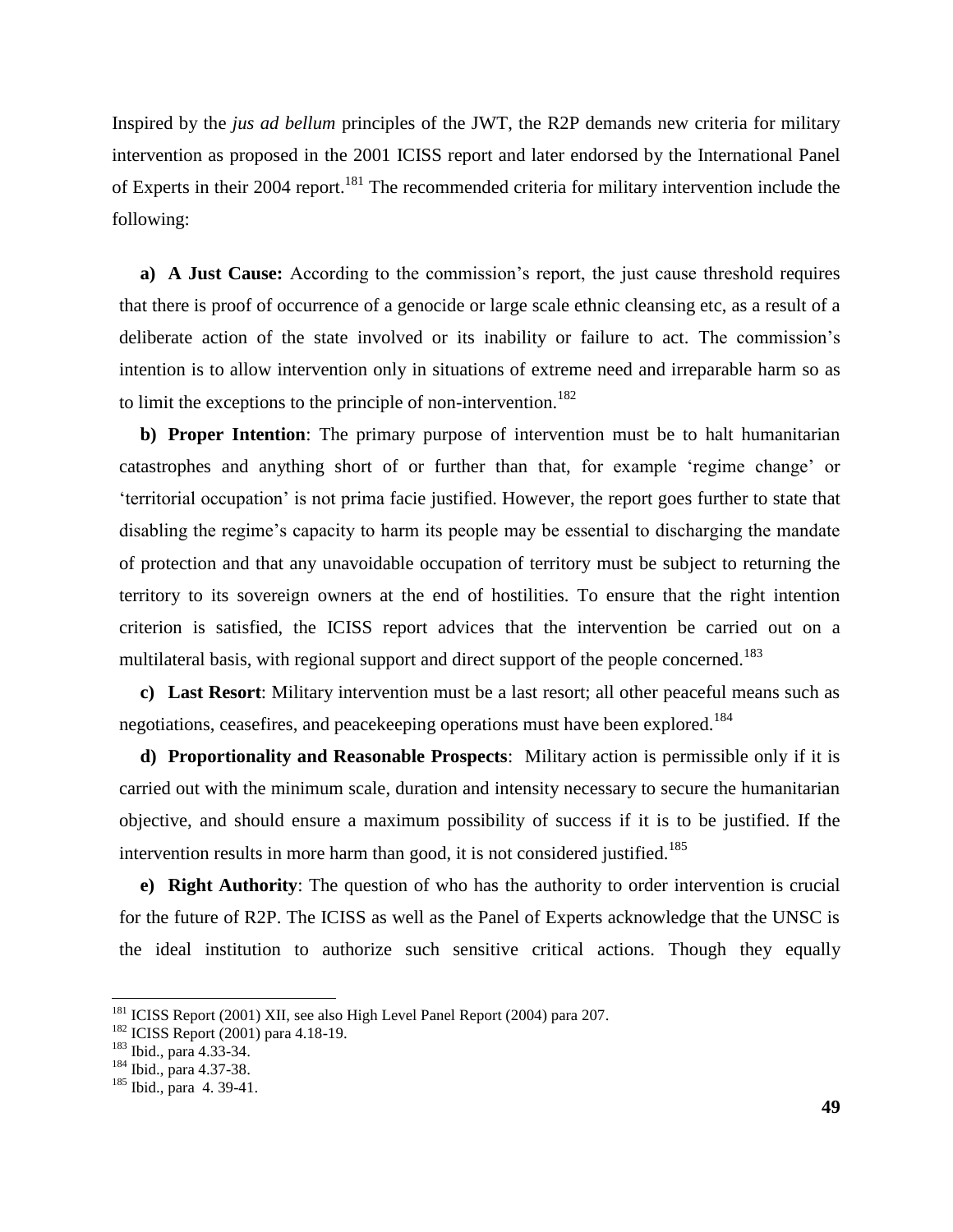acknowledge the need for cooperation with ROs, and the inherent weaknesses present in the current role of the UNSC, they rather recognize a need for the Council to work better, than a need for replacing it.<sup>186</sup>

The idea behind these new criteria for intervention as explained by the panel of experts, is to ensure that the decisions of the collective security system under the UNSC are not only seen as legal but also legitimate - that is being made on solid evidentiary grounds, and for the right reasons morally and legally.<sup>187</sup> The panel equally suggests that for such important decisions of the UNSC to be made better and be better substantiated and communicated, it is important for the Council to adopt and systematically address a set of agreed guidelines. These are then meant to guide the Council in deciding whether or not to use force. According to the panel of experts, such guideline should not necessarily be meant to determine whether force can legally be used, but whether as a matter of good conscience and good sense it should be.<sup>188</sup>

# **5.3 R2P: A Panacea for the Humanitarian Intervention Dilemma?**

R2P can be considered a cosmopolitan project that has culminated from the progressive and near universal acceptance of human rights protection as a priority for all. The idea of protecting people from the brutal acts of their government cannot be achieved without compromising the state sovereignty principle. International law has been in favour of the non-intervention principle, and its derived principle of non-use of force which can only be violated by the use of armed force in exceptional circumstances as seen above. However, international law has seen some inclination towards respect and protection of human rights against the strict respect for the state sovereignty principle. But this has not come without resistance from states, especially weaker states that see interventionism as an excuse for stronger states to meddle into their affairs in order to protect their own interests.

<sup>&</sup>lt;sup>186</sup> ICISS Report (2001) para 6.13-14, see also High Level Panel Report (2004) para 198.

 $^{187}$  High Level Panel Report (2004) para 204.

<sup>188</sup> Ibid., para 205.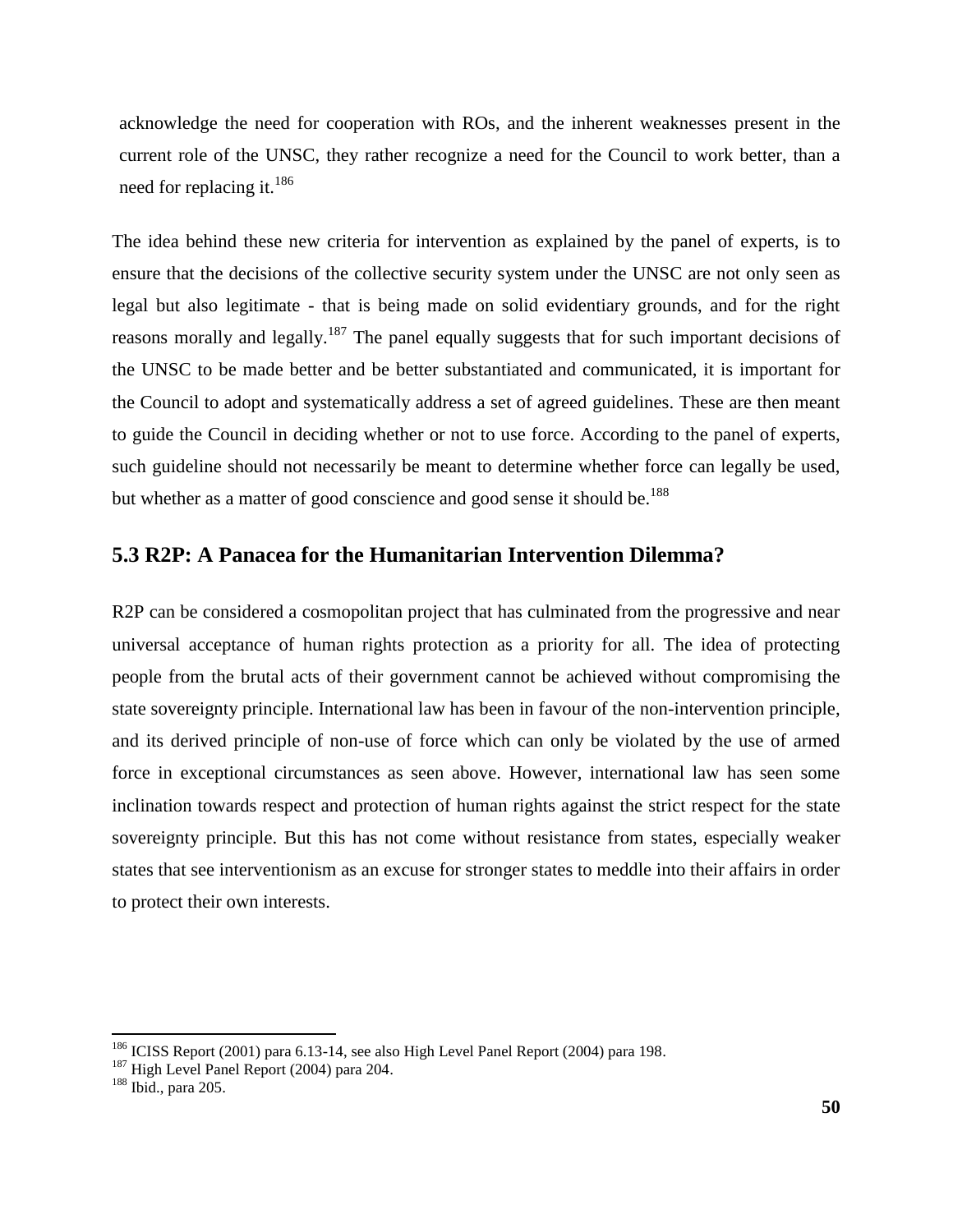#### **5.3.1 The R2P Principle is full of challenges**

This dilemma of state sovereignty and the need for interventionism, the inherent constraints in international law making and the possibility of abuse by intervening states or bodies have hampered the development of the law of HI. The emergence of the new doctrine of R2P has been welcomed by many as a possible panacea to the HI dilemma, but with all the surrounding uncertainties, it would be challenging to make a case for it as representing "de lege lata".

The first major problem is its conflict with the sovereignty and non-intervention principles. The principles of state sovereignty and non-intervention remain until the present date, the principal guarantors of global legal order. Its replacement by a clear and distinct legal regime for intervention might jeopardize this world order strenuously put in place by the international community over a long time. And if this order is to be compromised, it would presumably require an exceptional commitment, a greater resolve and stringent guiding principles to be followed by state parties to ensure that such intervention is carried out in good faith based on a just cause. Smaller and weaker states have been very critical of any further move to interfere with the Charter provisions and the provisions of the 1970 UN Declaration of Friendly Relations on Principles of International Law Concerning Friendly Relations and Co-operation among States in accordance with the Charter of the United Nations. To them, the sovereignty and nonintervention principles are the only guarantees for their protection and autonomy from stronger states that might use the R2P principle as an open window to go in and out of a state as it suits their whims and caprices. To these states the principle of sovereignty equally ensures recognition of their equal worth and dignity, a protection of their unique identities and national freedom and the affirmation of their right to determine their own future.

The established principle in Article 2 (1) of the UN Charter is seen as a means to ensure the protection of the sacred values of international relations that allow equal existence and coexistence. Even the drafters of the R2P report recognize the importance of this core principle of international relations.<sup>189</sup> This protective stance adopted by developing states was reflected in the negotiations preceding the 2005 World Summit as they objected to the UNSC authority to

<sup>&</sup>lt;sup>189</sup> ICISS Report (2001) para 1.32.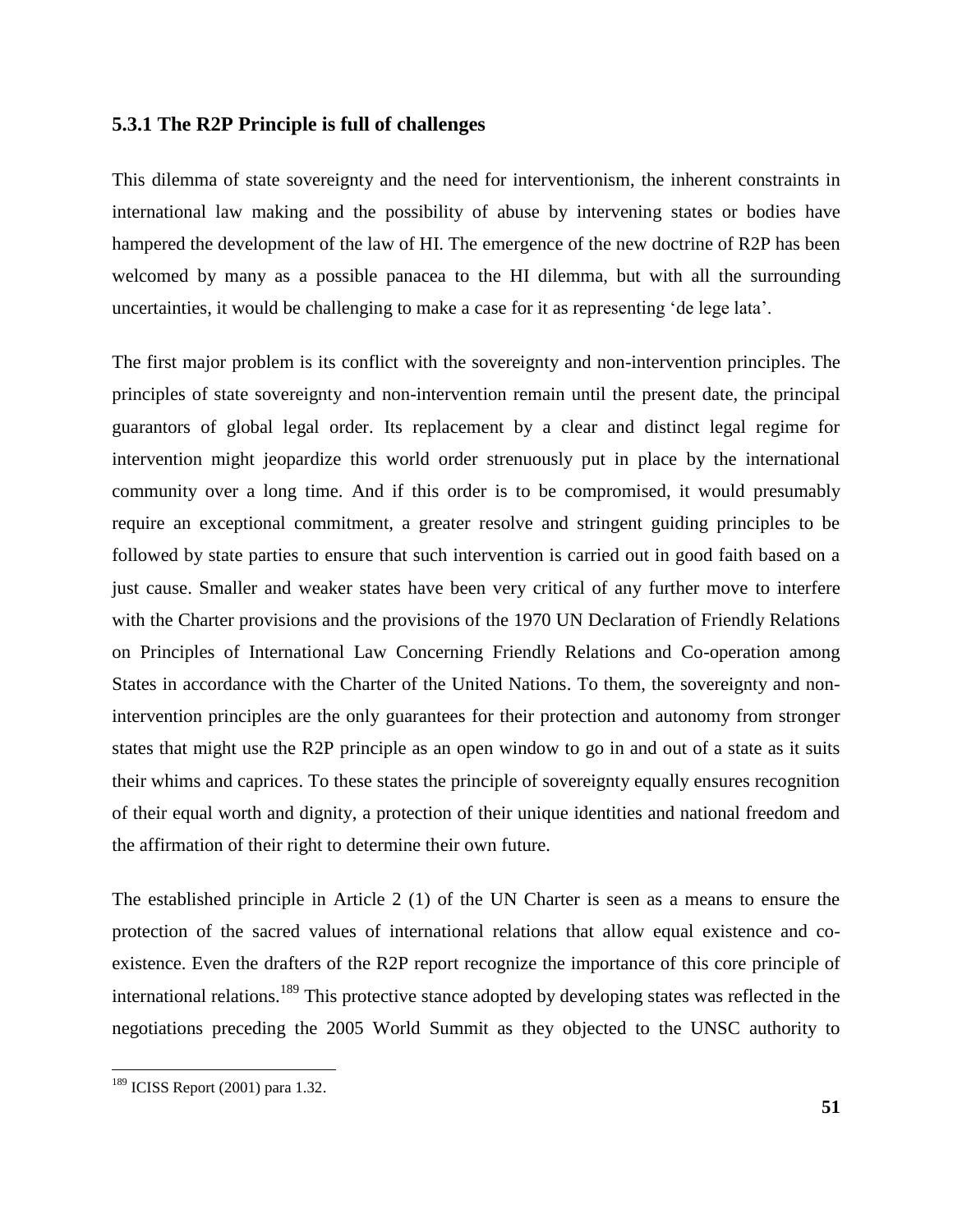authorize coercive measures in matters within their borders.<sup>190</sup> The Algerian Permanent Representative is quoted as saying in a discussion on the UNSG"s 2005 Report "In Larger Freedom' that:

*"…interference can occur with the consent of the state concerned… we do not deny that the United Nations has the right and duty to help suffering humanity. But we remain extremely sensitive to any undermining of our sovereignty, not only because sovereignty is our last defense against the rules of an unequal world, but because we are not taking part in the decision making process of the Security Council…".<sup>191</sup>*

Further debates at the UNGA, such as those on the 2009 UNSG"s report on implementing R2P, have seen a cautious approach to the sovereignty and intervention dilemma, especially from many developing states. They consider sovereignty as inviolable and that any intervention should be permissible only upon invitation of the state concerned. And even when they choose to support the principle they do so cautiously.<sup>192</sup> This sort of precautious attitude of states when it comes to the sovereignty and intervention question shows how delicate this area of international law is. Even the cautious support by a majority of states at the World Summit and during the UNGA debates that followed could be attributed to the fact that R2P is considered by some as soft law. And that they could shy away when it comes to taking legally binding dispositions and implementations.

The next difficult question in relation to the R2P regime is its current legal standing and its possibility of becoming hard law, should it not already constitute this. In the 2009 UNGA debate on the SG"s report on implementation of the R2P, the Assembly president was quick to remark that R2P had no binding status in international law and that there had been no genuine agreement as to its terms.<sup>193</sup> This sort of reservation only echoes the fact that R2P is yet to mature as a binding principle in international law and that much still needs to be done to achieve the required binding consensus. Although some member states accept R2P as an evolving norm of

 $190$  Spencer (2010) p. 513.

<sup>&</sup>lt;sup>191</sup> Ibid Spencer, citing Abdallah Baali, Permanent Representative of Algeria's Statement to the informal Thematic Consultations of the General Assembly to discuss Secretary General"s Report "In Larger Freedom".

 $192$  Ibid Spencer (2010) p. 518.

<sup>193</sup> Ibid.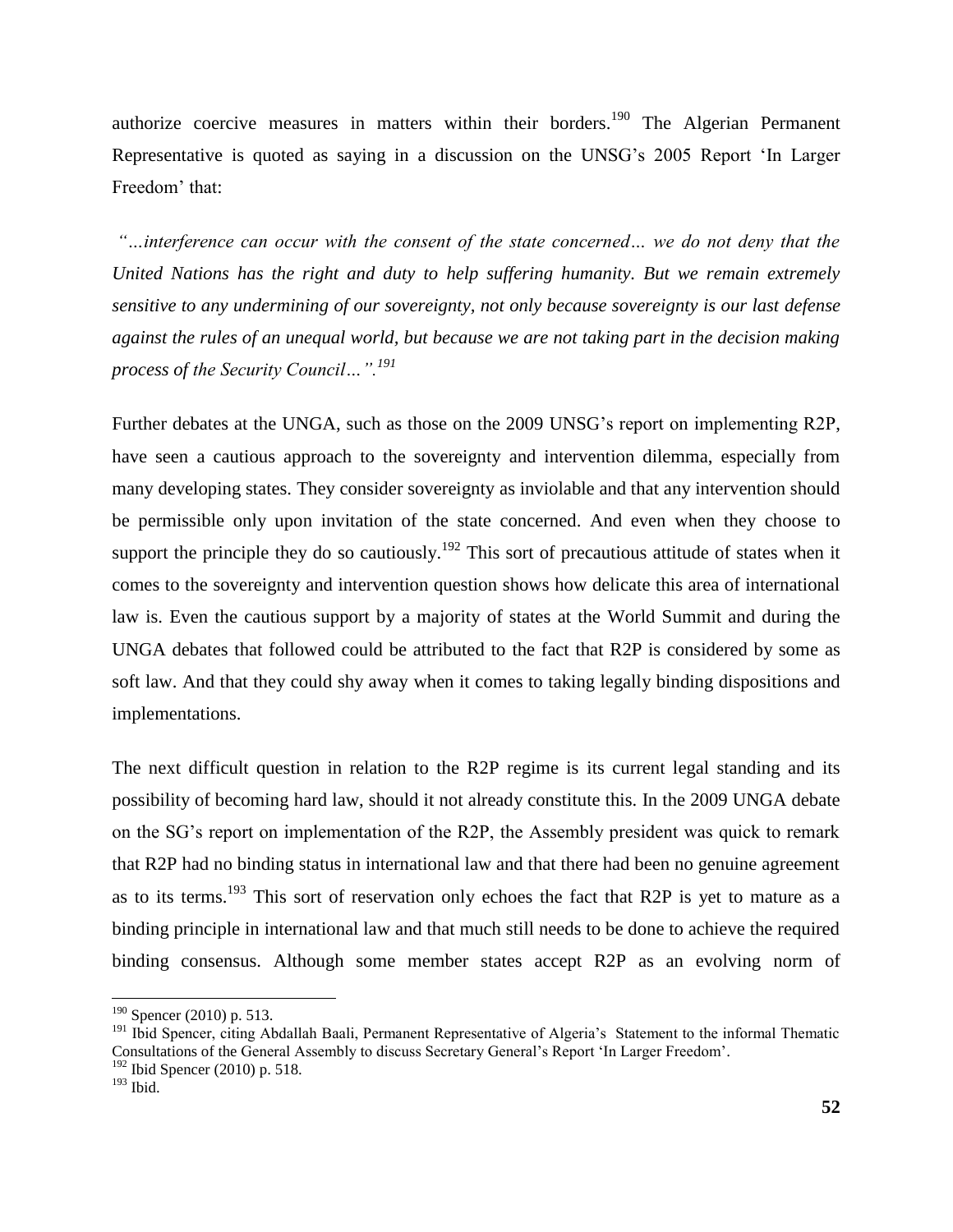international law and even as one that could possibly be inferred from the UN Charter, others see it as a mere political commitment that has no specific legal content or obligation.<sup>194</sup>

Some hold that HI already exists as law within the scope of UN Charter. Proponents for this argument such as the UK in its post Iraq and Kosovo intervention, view HI or the intervention to protect civilians as not falling within the scope of the prohibition on the use-of force under Article 2(4) of the Charter, based on their own interpretation of that provision. According to them, Article 2(4) of the Charter has evolved with time to exclude forceful interventions in cases of extreme humanitarian need from its prohibition. This would be the case as long as the use of force is not directed against the territorial integrity or political independence of a state, and is necessary to protect human rights, which is consistent with the Charter's fundamental purpose.<sup>195</sup> Others who support R2P as an existing legal norm argue that the interpretation of Article 39 could be stretched to provide the UNSC powers to authorize intervention when the prerequisite requirements for intervention under R2P are met, i.e. presumably where the situation does not strictly constitute a threat to international peace and security. The Council has in the past interpreted such crimes as a threat to or breach to international peace and security and has correspondingly taken necessary action.<sup>196</sup> Such gaps between the law and practice only reveal the need for a well established and consistent approach.

Even though the above arguments are plausible, it is a well known fact that R2P for the moment has no place in international treaty law. Instead, the explicit prohibition on intervention in the Charter and the later UN Declaration on Friendly Relations from 1970, were both aimed at protecting smaller or weaker states from frivolous interference with their internal affairs.<sup>197</sup> Admittedly, treaty provisions have the ability to change over time through the practice of states as per Article 31 (3) (a) of the VCLT.

Also, prior to the Libyan intervention, R2P had so far not been invoked to justify collective use of force, and so there is very little development of the concept under customary international law. Even proponents of the principle aim to distinguish it from the old HI regime, thus severing

<sup>194</sup> Ibid., 520

<sup>&</sup>lt;sup>195</sup> Gray (2006), p. 596.

<sup>&</sup>lt;sup>196</sup> For example in places like Somalia, Rwanda and Haiti mentioned above.

 $197$  Spencer (2010) p. 506.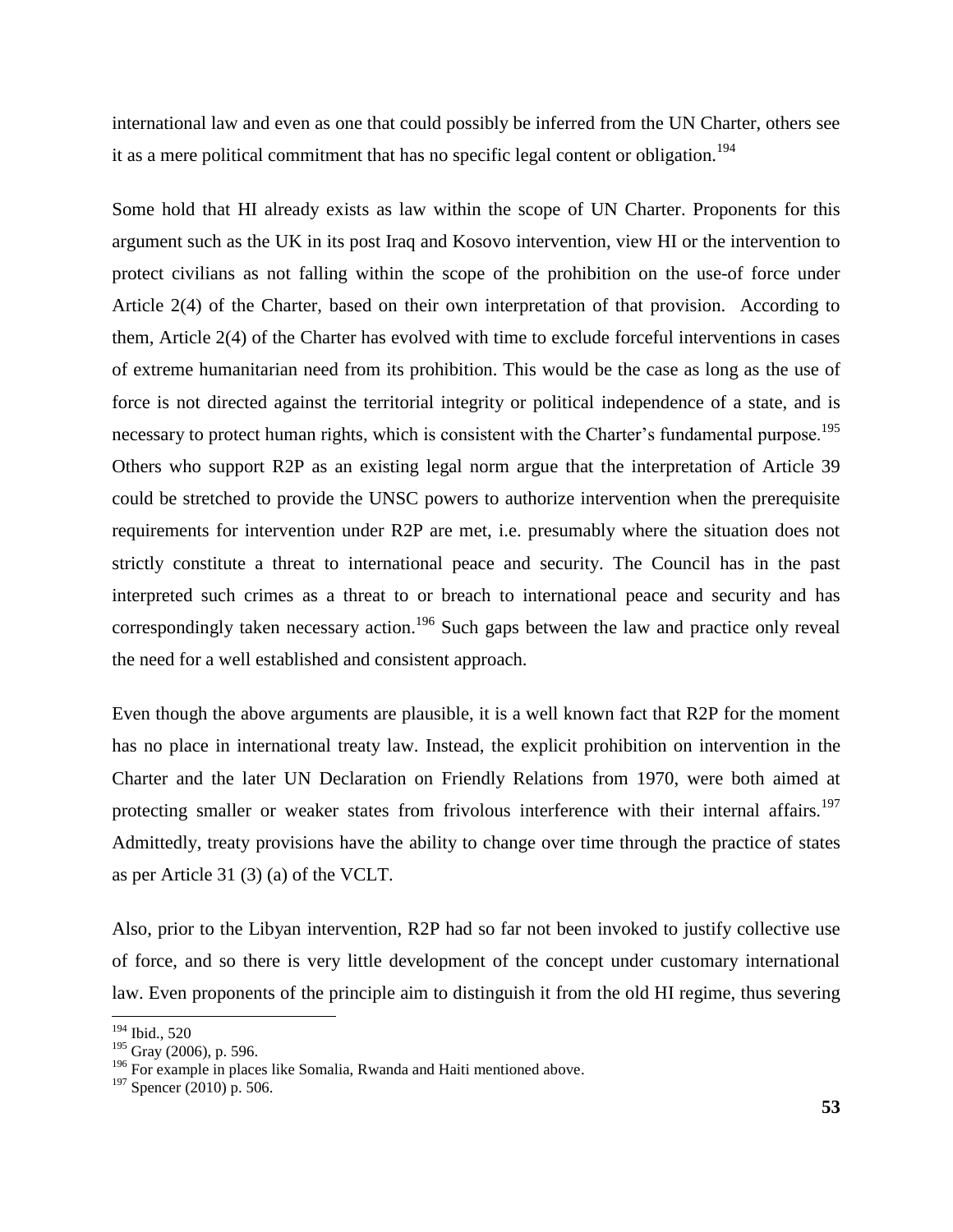any alleged connections between the two that could have constituted state practice. Actually, even the alleged existence of consistent customary practice on HI has been disputed. The legal justifications for interventions by states themselves have been far from clear, they are often mixed with political and security concerns. Also, the limited development of case law by international courts and tribunals, and the often conflicting stances by the UNGA and the UNSC leaves the former HI regime more obscure.<sup>198</sup>

However, as much as there exist objections to the legal character of the R2P regime, such objections might not necessary be against interventions as such but to other circumstances surrounding the exercise of such a right. Popular amongst these is the argument that HI is a 'right' claimed by strong states against the weak.<sup>199</sup> That argument would also fit R2P. The question for example as to who authorizes such an intervention is settled by the recommendation of both the ICISS and the International Panel of Experts" report proposing the UNSC as the best organ to take charge of such exceptional measures. However, the problem doesn"t stop here; even the ICISS questioned the authority and credibility of the Council.<sup>200</sup> The UNSC in its present composition has been blamed for inactions that have marred the intervention regime. The use of the veto power has stopped or delayed possible interventions to rescue civilians in the past, and could still be a threat to the R2P regime. Equally, the report observes the lack of political will by the Council, its uneven performance, the unrepresentative membership and the often double standards of the five veto powers as inherent flaws of the Council"s functionality. These are some of the reasons why smaller and weaker states are concerned about the effectiveness of the UNSC and are calling for reform. An example is the declaration by the Algerian Permanent Representative quoted above. But a proposed reform of the UNSC, especially as to rules concerning the use of the veto power, has not been welcomed by the five permanent members. The ability for the veto powers to obstruct such changes using their powers under Articles 108 and 109 (2) poses a big challenge.<sup>201</sup> Equally, there has been no consensus on

<sup>&</sup>lt;sup>198</sup> Ibid., 507.

<sup>&</sup>lt;sup>199</sup> Thomas Franck p. 541.

<sup>200</sup> ICISS Report (2001) para 6.13.

 $201$  See UN Charter Articles 108 and 109 (2).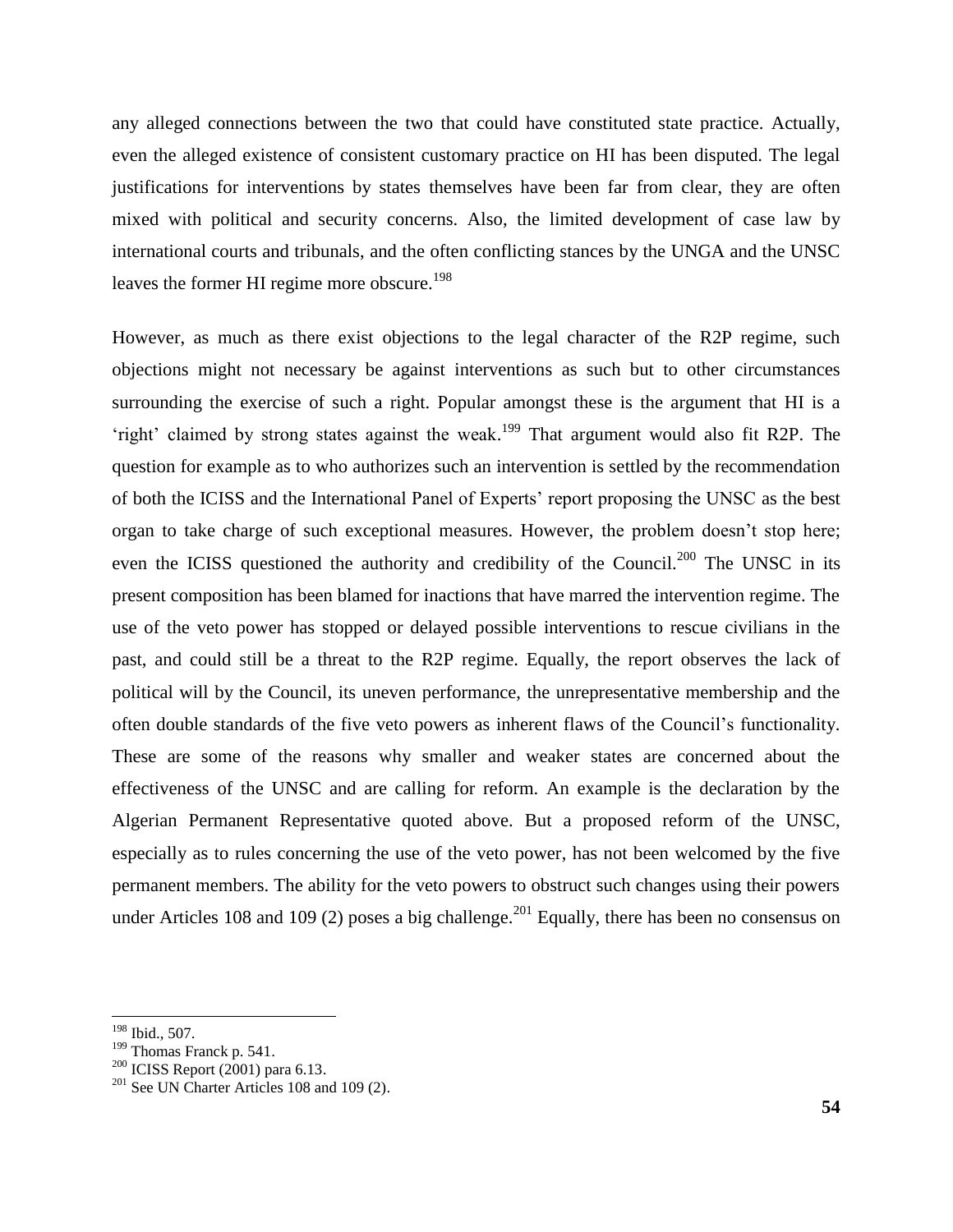a proposal that the UNGA should play a role in authorizing intervention in the event of failure by the Council. $202$ 

Another issue that has been raised is what should be the threshold for intervention and who should determine such? This is a very critical issue when it comes to determine when it is right to intervene in a given crisis. The ICISS proposed as just cause threshold for intervention that there is evidence of large scale loss of life, genocide or large scale ethnic cleansing or other serious violation of international humanitarian law actually taking place or being about to take place. Additionally, the sovereign government must have proved unable or unwilling to prevent it. These criteria have been widely approved. However, critics of this doctrine have raised the problem whereby the intervening powers carry on their act in circumstances where the facts do not support the intervener's assertion of a humanitarian crisis.<sup>203</sup> The US intervention in Iraq in 2003 exposed the weakness of indiscriminate intervention when proper evidence of the existence of circumstances to warrant intervention is missing, when no weapons of mass destruction were found or no links to Al-Qaeda were established.<sup>204</sup> The skepticism created by the invasion of Iraq as to the threshold for intervention, has not been assuaged by the coming of R2P. The issue of proper instruments<sup>205</sup> and what institution in each case should determine when a particular situation justifies intervention has not been settled by the Commission. The recent UNSC sanctioned intervention to protect civilians in Libya has further brought to light such worries.

Finally, the establishment of the R2P doctrine, however well-intentioned, could be hampered by the poor precedence of past interventions characterized by inconsistency, self interest motives and double standards of the intervening powers. Prior to the Libyan intervention, some legal scholars expressed their worry over the issue of lack of congruence of action with existing law, and shared norms. Such fears being inferred from the past US and UK led actions in Iraq in 2003 and the NATO actions in Kosovo in 1999 - all actions arguably violating existing rules.<sup>206</sup> Thus the emphasis on the need for a sense of obligation amongst states and a commitment to act

 $202$  Spencer (2010) p. 520.

 $203$  Thomas Franck (2010) p. 541

<sup>204</sup> Thomas G. Weiss *The Responsibility to Protect in a Unipolar Era* (2004) Security Dialogue p. 149.

 $^{205}$  Thomas Franck (2010) p. 541.

<sup>206</sup> Jutta and Stephen p. 77-78.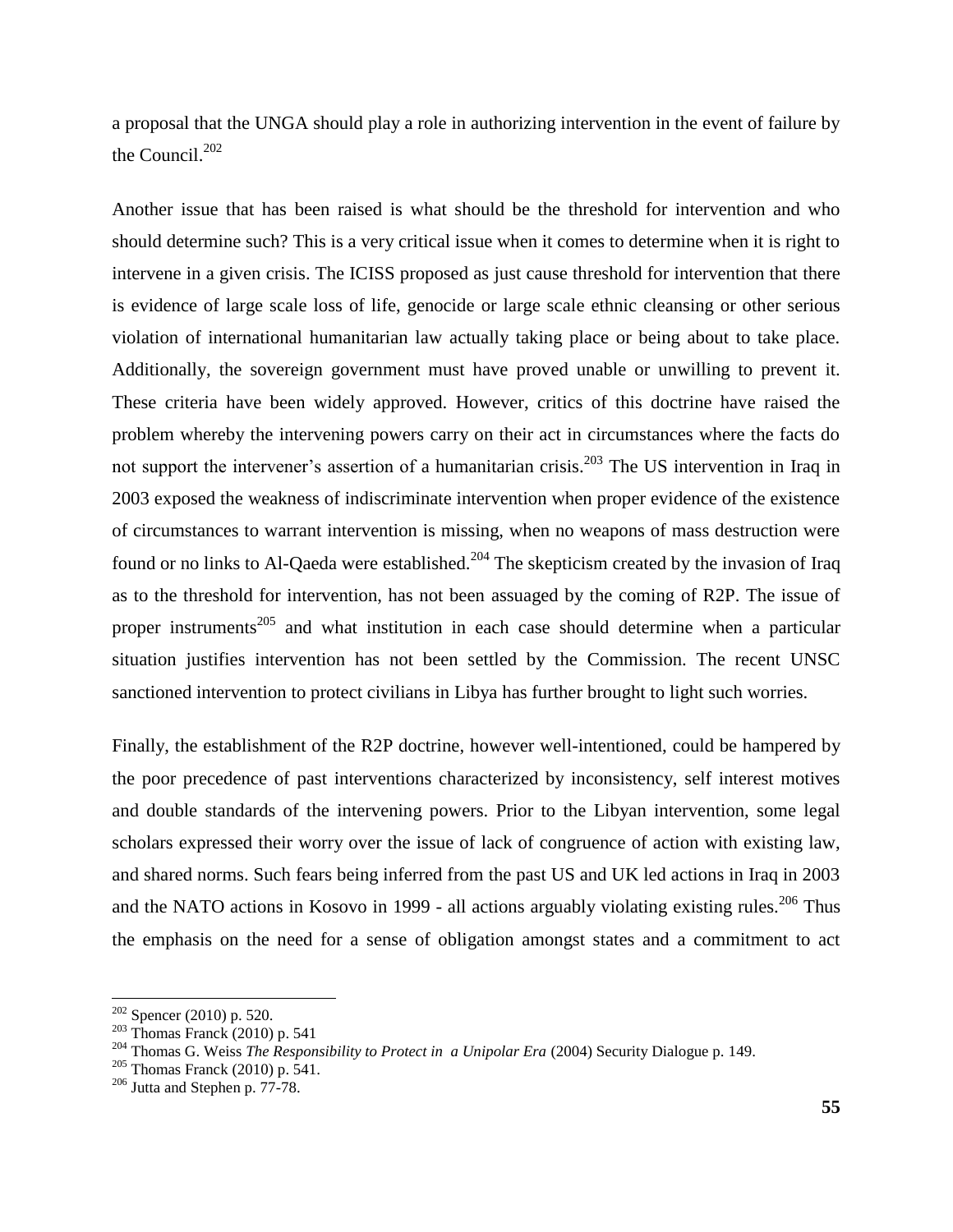according to established law.<sup>207</sup> This is the crucial gap which the new R2P regime needs to fill in order to be dissociated with the former regime for HI that was marred by inconsistency and unevenness. This is an issue I will echo a bit more in chapter VII.

The critics of the R2P totally castigate the idea of a new legally binding norm for intervention which would undermine the sovereignty principle. They worry that such would lead to the legitimization of a unilateral and unbalanced right to use force by powerful states against small and weak states.<sup>208</sup> According to them, it is preferable to maintain the ambiguous nature of the present regime of HI and thus allow for a flexible 'case by case' evolution of a consensus on HI amongst the world community.<sup>209</sup>

### **5.3.2 Despite the challenges, a case may be made for R2P**

### **5.3.2.1 R2P: Political commitment to act on shared moral beliefs**

R2P is a cosmopolitan project rooted in the increasingly shared understanding that human rights are one and indivisible, and as such a violation in one place could be felt everywhere. This is in the spirit of the cosmopolitan ideal of equality of human rights, egalitarianism, and universality. The 1948 United Nations Declaration of Human Rights, recognized by many states and incorporated in their national constitutions, is an indication of such universality of human rights since at least the middle of the last century. Various categories of human rights have been incorporated in many conventions and ratified by states: the 1966 UN Convention on Civil and Political Rights, the 1948 Genocide Convention and so on. The international commitment to guarantee respect and protection of human rights and the elimination of genocidal crimes is not a novelty in international law. The R2P doctrine is merely an extension of such a commitment. The near global acceptance of UN authority with respect to interventions to protect people from gross violations of their rights, crimes against humanity and genocide, despite some reservations, emphasizes such universality and the need for a consistent, coherent and global approach towards such delicate problems of the international community.

 $\overline{\phantom{a}}$ <sup>207</sup> Ibid., 78.

 $208$  Zolo (2010) p. 564.

 $209$  Ibid., 563.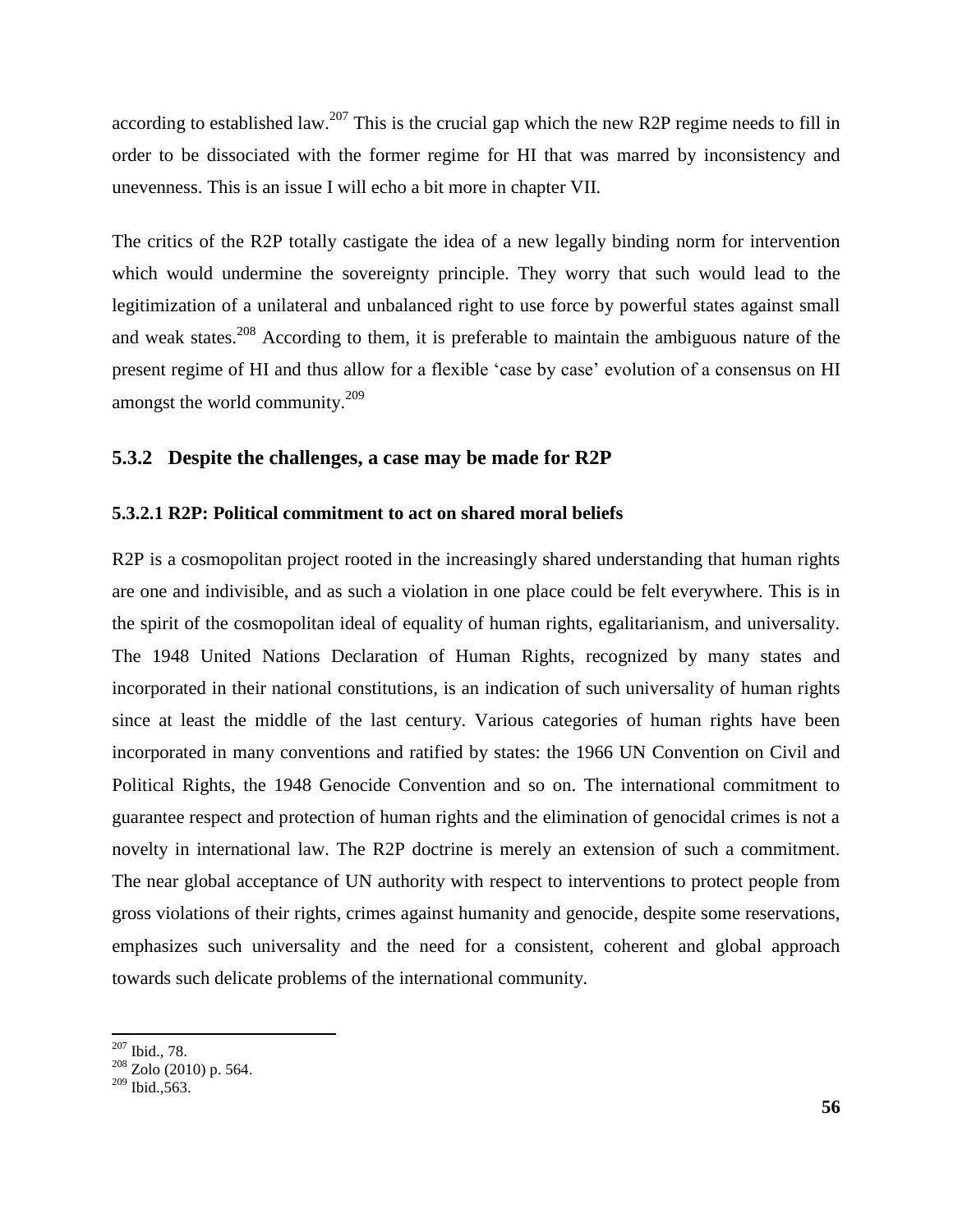R2P is equally rooted in and guided by the moral principles of engaging in the use of armed force as enshrined in the principles of JWT. As indicated above, the use of force under cosmopolitan law can only be permitted if such is meant to protect people from the brutality of their own states, and that such use of force should be guided by the moral principles of engaging in warfare. R2P clearly endorses this by institutionalizing JWT. This is a step beyond the traditional international law rules on the use of armed force which, though often reflecting such principles has not expressly referred to them. Having institutionalized JWT, the R2P regime is moving towards transforming the existing legal regime for intervention which has been criticized for its lack of coherence and for being based on achieving the interests of the strong nations against the weak. If applied according to its standards, it could transform HI into "angelic interventions' to save the lives of innocent civilians at risk of their states' failure or inability to protect them.

The just cause threshold of genocide, large scale killings, ethnic cleansing or other serious violation of international humanitarian and human rights law, according to the ICISS report and the report of the International Panel of Experts, will warrant the use of military force only as an exceptional and extraordinary measure.<sup>210</sup> The delicate nature of the resort to military force, its destructive capabilities, could be of more harm than good to the people it is meant to protect and this is the reason why the threshold for intervention is raised to a high bar. This coupled with the inviolability of the concept of sovereignty and the need for it to be upheld, have led policy makers to allow interventions only as an exceptional measure.

Equally, in the spirit of JWT, an intervention on a just cause should be sanctioned by a right authority. And according to the ICISS, that right authority should be based on a reformed UNSC rather than an alternative to it.<sup>211</sup> From the above analysis it is clear that the issue of the UNSC authority is not the major problem, but rather that there is need for it to be reformed to meet with demands of contemporary global security and fairness. This could not only provide enhanced legitimacy, but equally a clearer and more consistent approach to all cases where forceful

 $^{210}$  ICISS Report (2001) p. XII.

 $^{211}$  Ibid.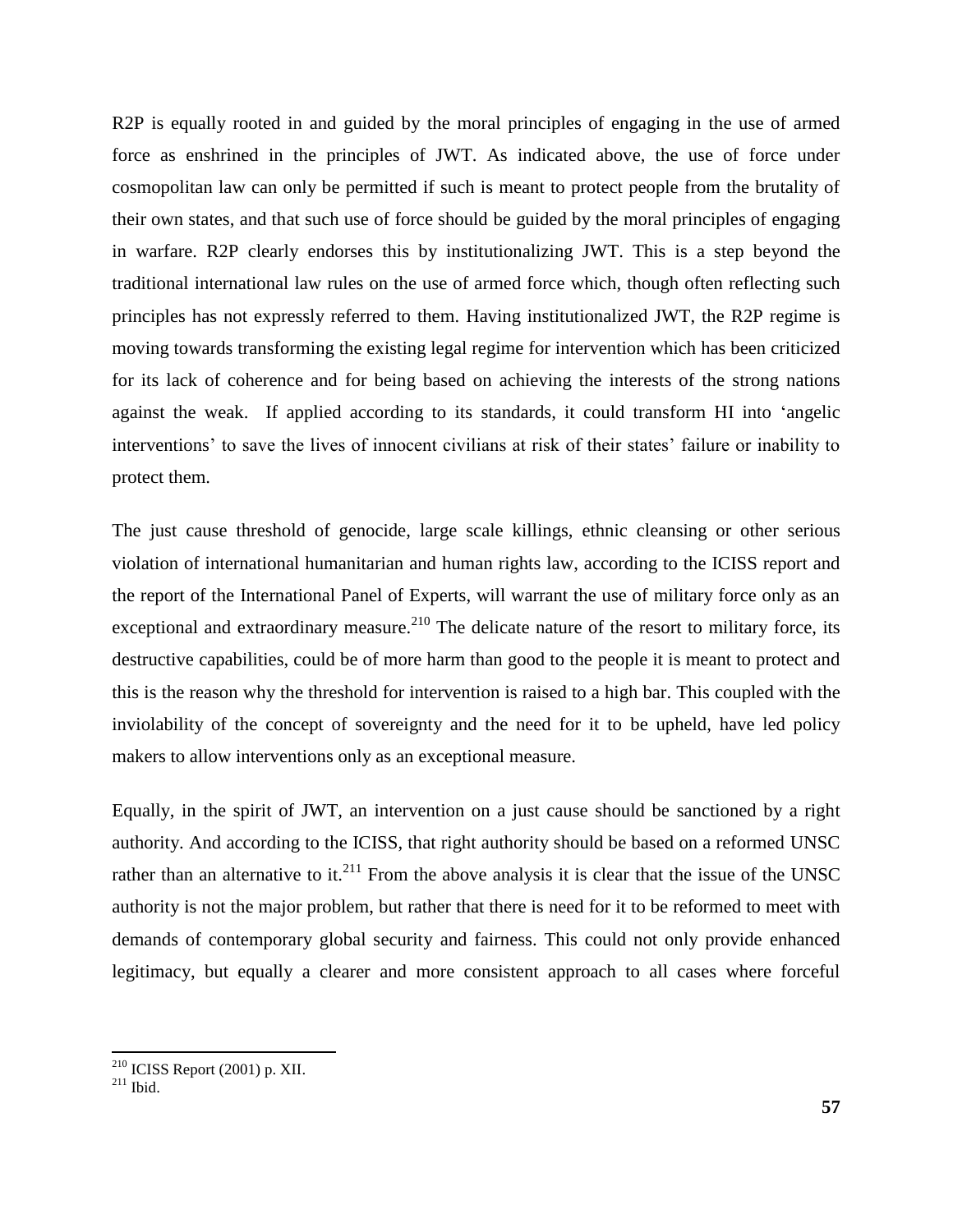intervention is necessary. The problem remains how such a reform could be realistically achieved.

As rightly stated in the ICISS report, "*finding a consensus about intervention is not simply a matter of deciding who should authorize it and when it is legitimate to undertake. It is also a matter of figuring out how to do it so that decent objectives are not tarnished by inappropriate*  means<sup>'</sup>.<sup>212</sup> Enforcing decisions on intervention in the past have attracted a lot of criticisms due to the inappropriate means adopted. And this has caused even well intended objectives to be blurred by hasty decisions to intervene without any hope of success, and the lack of respect for proportionality often leads to additional and unnecessary suffering among the people. It can be said that the internal function and the enforcement of UNSC decisions have provided even more controversy. This has been attributed to the failure of UNSC consensus on intervening to protect people in situations where they should have intervened, and the lack of international support for the Council"s decisions to intervene forcefully whenever it has managed to go that far.

In seeking to solve this problem, the R2P regime addresses which other considerations the UNSC may take into account besides threshold, prior to authorizing any interventions. The High Level Panel suggests that this could be in the form of agreed guidelines adopted and addressed by the Council in deciding whether or not to use force.<sup>213</sup> However, the point of adopting such guidelines, according to the panel, must not be to guarantee that the objectively best outcome will always prevail. These considerations include as mentioned above: proper intention, last resort, proportionality and the hope for success. It is hoped that if decisions of the UNSC to use military force are based on such considerations, they could ensure a higher degree of success, continuity and reliability.

I find the need to seek peaceful means to settle conflicts in the spirit of the R2P regime a worthwhile attempt to mitigate civilian casualties. This is exemplified by the "last resort and proportionality" conditions in resorting to military force. All other peaceful means of settling the conflict such as negotiations, diplomacy, ceasefire agreements, sanctions, peace keeping missions, and other forms of international pressure must have been sought or deemed insufficient

 $212$  Ibid., para 1.23.

 $213$  High Level Panel Report (2004) para 205.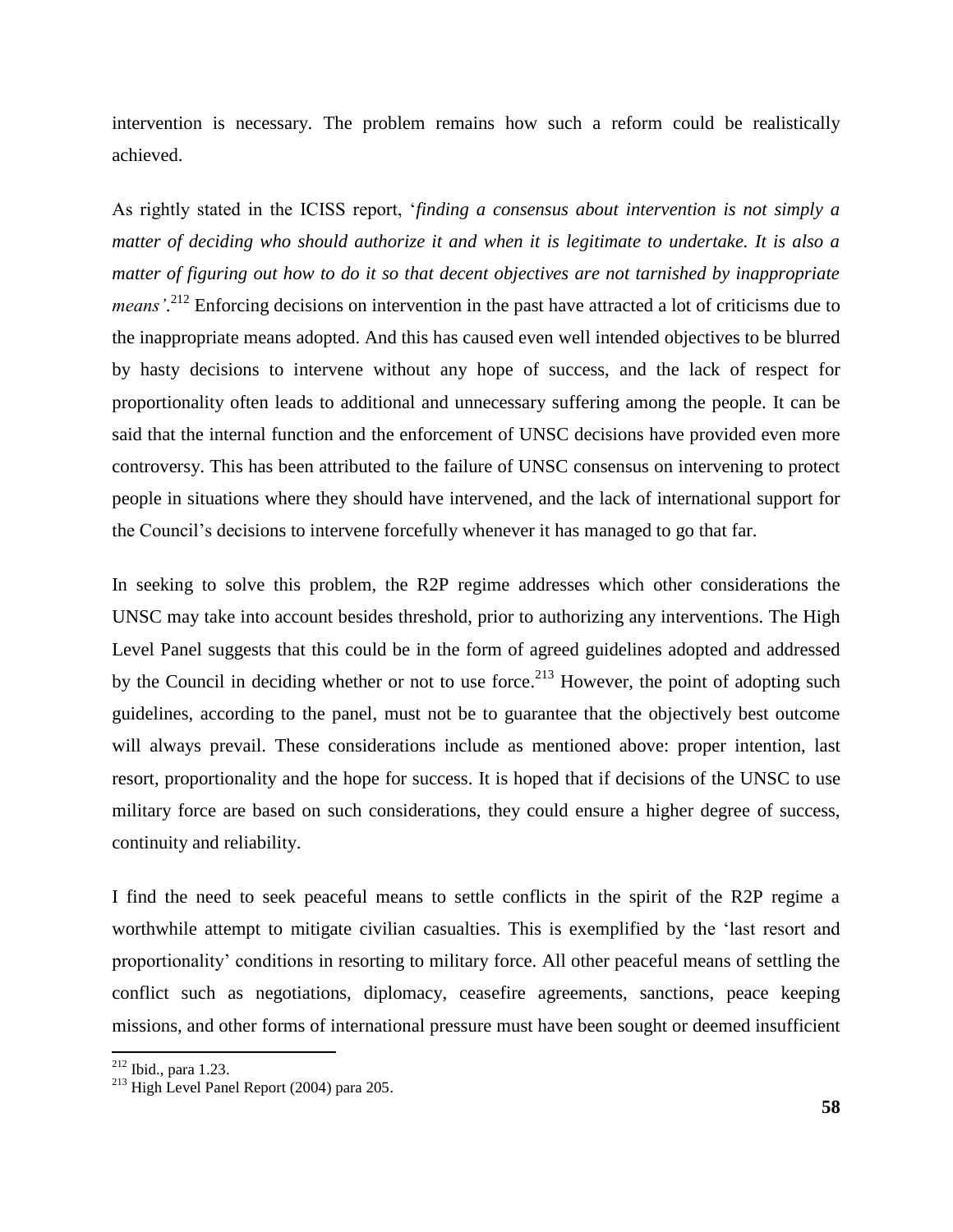before any resort to the use of military force may be undertaken. This as mentioned earlier is the spirit of JWT"s moral presumption against war and its prudential and ethical imperatives. This need to explore all other peaceful means before resorting to armed force is nothing new in the international law on the use of armed force. The R2P concept in this sense reaffirms Article 41 of the UN Charter which prescribes the use of such measures not involving the use of force in maintaining or restoring international peace and security and further emphases in the opening statement of Article 42 the need to exhaust such measures before resorting to force.<sup>214</sup> However, if all such peaceful means are exhausted and do not achieve the intended results of stopping civilian repression and killing, then such use of force which only target combatants, and which is proportionate to the humanitarian outcomes, can be allowed. However it is also argued that forceful measures should come earlier than later in a humanitarian crisis. The pro and con arguments for last resort could be deeply divided, however, I believe that any intervention to protect civilians in a conflict should not wait until the last hour like was the case in Rwanda, but come in earlier in order to avert a regrettable loss of life.

#### **5.3.2.2 Understanding sovereignty as responsibility**

Sovereignty as seen above plays a vital role in balancing the overwhelming inequalities that characterize the existing system of states and ensures equality in international relations. However, overreliance on respecting the state sovereignty principle could risk allowing gross violations of human rights within states. The notion of sovereignty has indeed changed over time with the emergence of human rights and the growing complexities of international security. There has been an ongoing debate since the beginning of the  $21<sup>st</sup>$  century on whether the protection of human rights should perhaps be regarded as having equal weight with the principles of sovereignty and nonintervention.<sup>215</sup> In this light, some scholars have interpreted the first three words of the preamble of the Charter, "*we the peoples*" to express the fact that the UN was not dedicated exclusively to the realization of interests and concerns of states, but that the activity of the state is also bound by its responsibility towards the people who inhabit it.<sup>216</sup> The R2P project

<sup>214</sup> UN Charter Article 41 and 42.

<sup>215</sup> Gareis (2005) p.18.

 $216$  Ibid.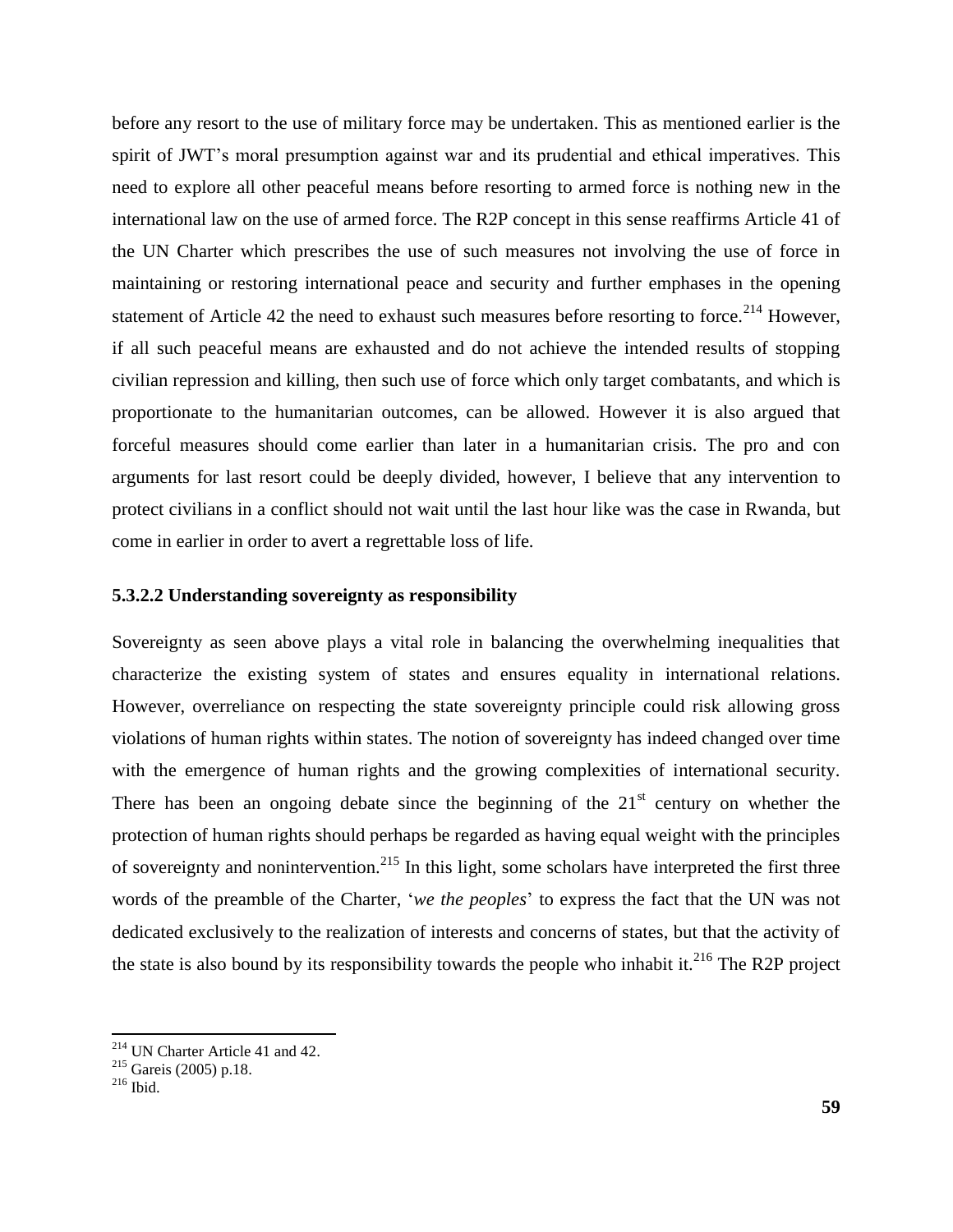has given more light and laid the ground work towards a possible change in the normative understanding of sovereignty in this direction.

There has been a continuous call in recent times for a change in the understanding of the notion of sovereignty from a right to control, to more of an obligation to respect the rights and dignity of the people within the state, while equally upholding the sovereignty of other states. $217$  Kofi Annan in his 1999 address to the GA as cited above emphasized the changing role of states from merely being the masters, to being the servants of their people, and that individual sovereignty has been enhanced by the growing respect for human rights. By this the UNSG must have replicated some of the elements of Rousseau"s social contract theory wherein he postulates a system whereby individuals unite in a society by mutual consent, agree to give up sovereignty to an authority in return for social order, and where the sovereign should be committed to the good of the individuals who constitute it.<sup>218</sup> Such a contractual relationship must equally be guided by mutual respect of each others' rights and obligations.

The early signals for a change in the understanding of the concept of sovereignty in the post cold war era were received after the Deng Commission's findings on the growing number of Internally Displaced Persons (IDPs) as a result of the upsurge of armed conflict within states.<sup>219</sup> Deng and his colleagues pioneered the acknowledgement of sovereignty as responsibility, when they ensured recognition of the primary responsibility for protecting IDPs lying with the host government.<sup>220</sup> The US and UK foreign policies in the late 1990s and early 2000s have been guided by the idea of "contingent sovereignty", the idea that sovereign rights are not absolute but dependent on the observance of fundamental state obligations,<sup>221</sup> though this idea been criticized for its selectivity and bias towards the third world. Equally, the AU"s development in the 1990s of the right to intervention echoed this shift towards sovereignty as responsibility within the African context.

 $2^{17}$  ICISS (2001) para. 1.35.

<sup>&</sup>lt;sup>218</sup> Jean Jacques Rousseau's Social Contract Theory, Internet Encyclopedia of Philosophy [www.iep.utm.edu/soc](http://www.iep.utm.edu/soc-cont)**[cont](http://www.iep.utm.edu/soc-cont)** 

<sup>&</sup>lt;sup>219</sup> Alex J. Bellamy Global Politics and the Responsibility to Protect (2011) Routledge p. 10.

 $220$  Ibid.

<sup>221</sup> Ibid., 12.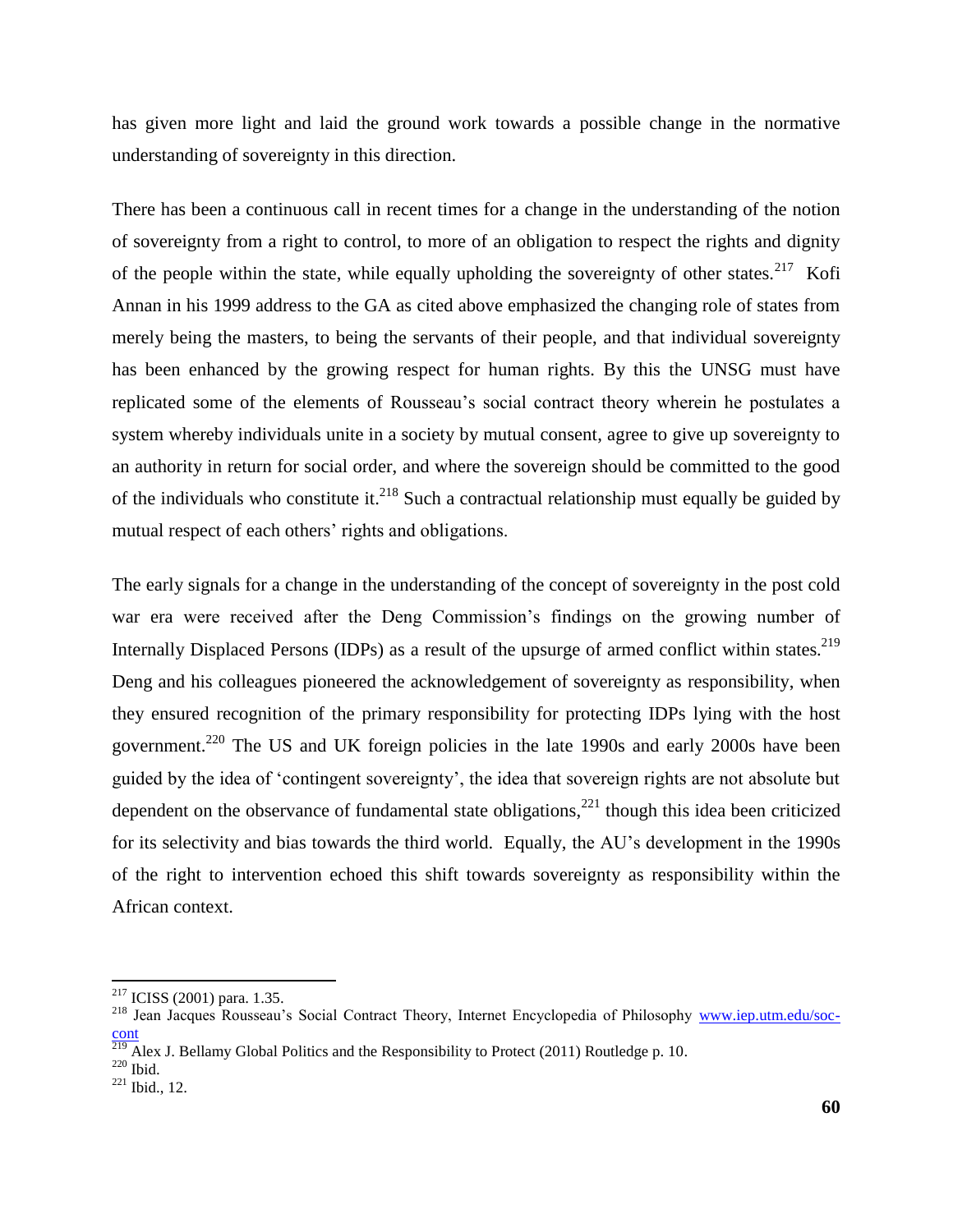Annan"s challenge to world leaders for achieving consensus was taken up by the Canadian government when it initiated the ICISS and the R2P report published thereafter. The report allots the primary responsibility to the state for protecting its people and when the state is unable or unwilling to protect its people from serious violations, non-intervention yields to the international responsibility to protect. However, this understanding of sovereignty as being conditional on responsibility has met with resistance. Only after protracted debates preceding the 2005 World Summit and after compromises from the various actors did the states arrive at a consensus. However, despite raising the threshold for intervention higher than originally proposed by the ICISS, amongst other things, the consensus favoured a more "responsible" notion of sovereignty.<sup>222</sup> The adoption by a great majority of states of the R2P concept at the summit meant an acceptance to uphold sovereignty not only with its endowed rights to control but equally with the ensuing responsibilities towards the citizens of that state and the international community at large. This near universal adoption and acclamation of R2P equally marked an important milestone in its normative recognition.<sup>223</sup>

#### **5.3.2.3 Progress towards legal recognition?**

Though the R2P concept would seem to remain non-legally binding, there have been significant steps towards its legal recognition. Some scholars even argue that despite it not being agreed upon and ratified in treaty form, it has met with other significant criteria in international law.

First, as an emerging legal norm, R2P like most legal norms is rooted in a shared normative understanding. Generally, legal norms do not come out of nowhere, they are rooted in shared social understandings, and if accompanied by other criteria of legality such as generality, prohibiting or permitting certain conduct, non-retroactivity, clarity, and promulgation, it can be called law.<sup>224</sup> Legal norms such as the emerging R2P arise when shared normative understandings evolve to meet the criteria of legality, as per Jutta and Stephen"s "interactional"

<sup>&</sup>lt;sup>222</sup> Ibid., 24, see also UN General Assembly Resolution A 60/L.1 '2005 World Summit Outcome' (2005) paras 138-139.

 $223$  Bellamy (2011) p. 24.

<sup>224</sup> Jutta Brunnee and Stephen J. Toope, *The Responsibility to Protect and the Use of Force: Building Legality*? In Alex J. Bellamy, Sara E. Davis, Luke Glanville *The Responsibility to Protect and International Law* (2011) Martinus Nijhoff p. 73-4.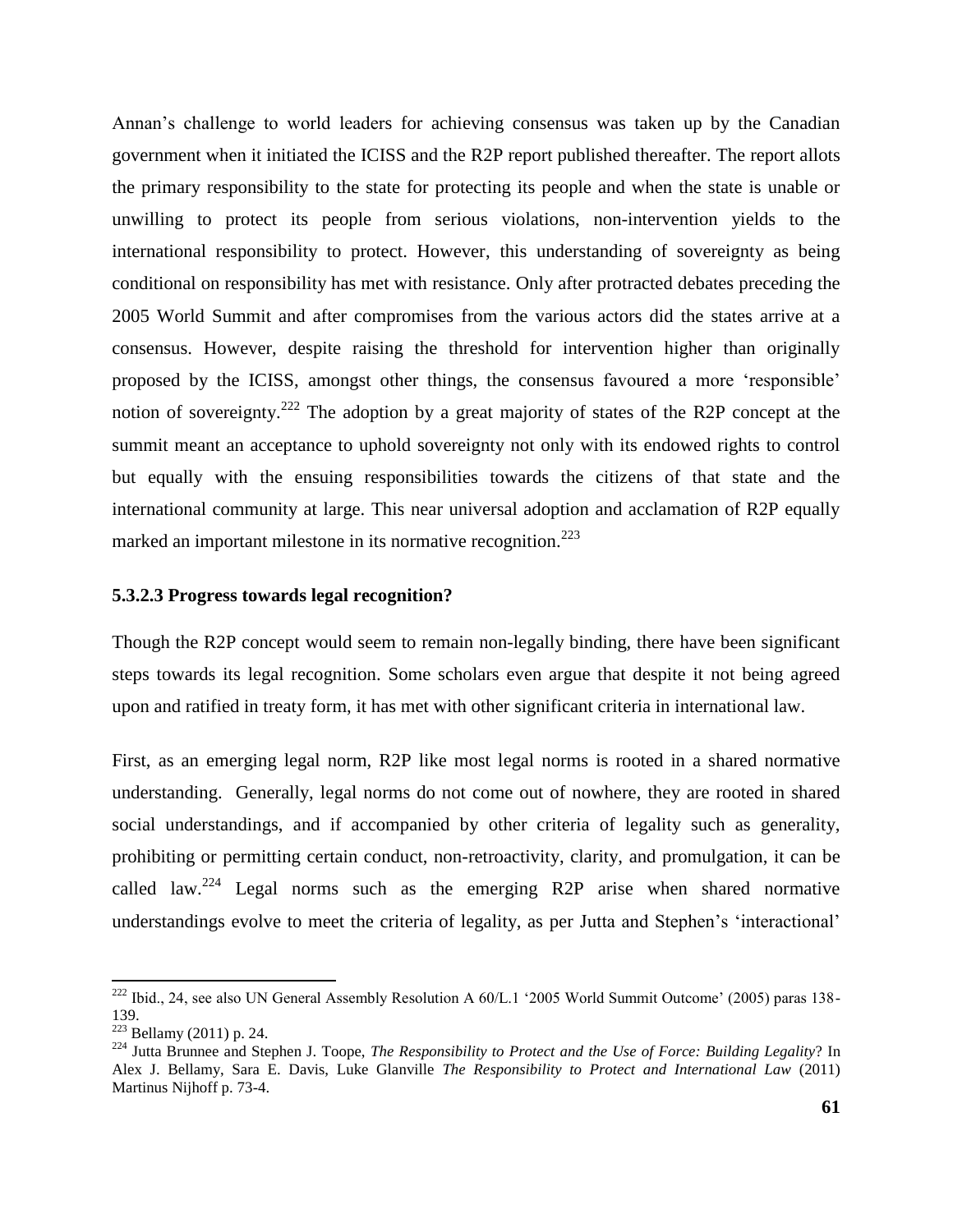account of international law.<sup>225</sup> This kind of shared understanding and need has been considered in the development of R2P as a legal norm. And one needs not overemphasize the fact that the need for a novel concept or approach to the protection of civilians has been highly and widely anticipated in this era of typically intrastate conflicts and the accompanying hostilities towards civilians. The general consensus on some key issues from the ICISS proposals at the 2005 summit was a significant milestone towards the development of R2P as a legal norm. As per Jutta and Stephen, though textual representation cannot be taken as reflective of a social norm, they can be helpful in the process.<sup>226</sup> Thus the conclusions at the 2005 summit based on a compromise, the ensuing debates, deliberations and the recognition of a commitment to R2P in the UNGA have all served as an important platform for further development of the norm. The adoption and recognition by a majority of states at the 2009 UNGA debate of the R2P provisions in the 2005 World Summit outcome document could be a further attestation to the growing understanding and gradual recognition of the R2P norm.<sup>227</sup> Equally significant is the UNSC's unanimous reaffirmation of the provisions in Articles 38 and 39 of the Summit document in its 2006 Resolution No. 1674. 228

R2P has been associated with existing principles and practices of international law. First, the crimes of genocide, crimes against humanity etc, based on whose commission the principle is to be operational, are already crimes under international criminal law.<sup>229</sup> Though hesitantly, the R2P doctrine has also been associated with the HI regime. Its supporters would not want to associate the new doctrine with the old regime of HI due to the intricacies attached to the latter; but, one cannot deny the proximity between the two concepts. As such one would not be wrong to opine that R2P has gained significant practice in international law under its predecessor doctrine, however inconsistent.

Also, as an independent legal regime, and though not fully promulgated into law, R2P is making significant strides towards international legal recognition. As well as R2P meets some of the above mentioned criteria for legality, it has equally acquired some of the elements of the formal

 $225$  Brunnee and Toope (2011) p. 71.

 $226$  Ibid., 72.

 $227$  Bellamy, Davis and Glanville (2011) p. 81.

<sup>&</sup>lt;sup>228</sup> UNSC Resolution 1674, para. 4.

 $229$  Bellamy, Davis and Glanville (2011) p. 9.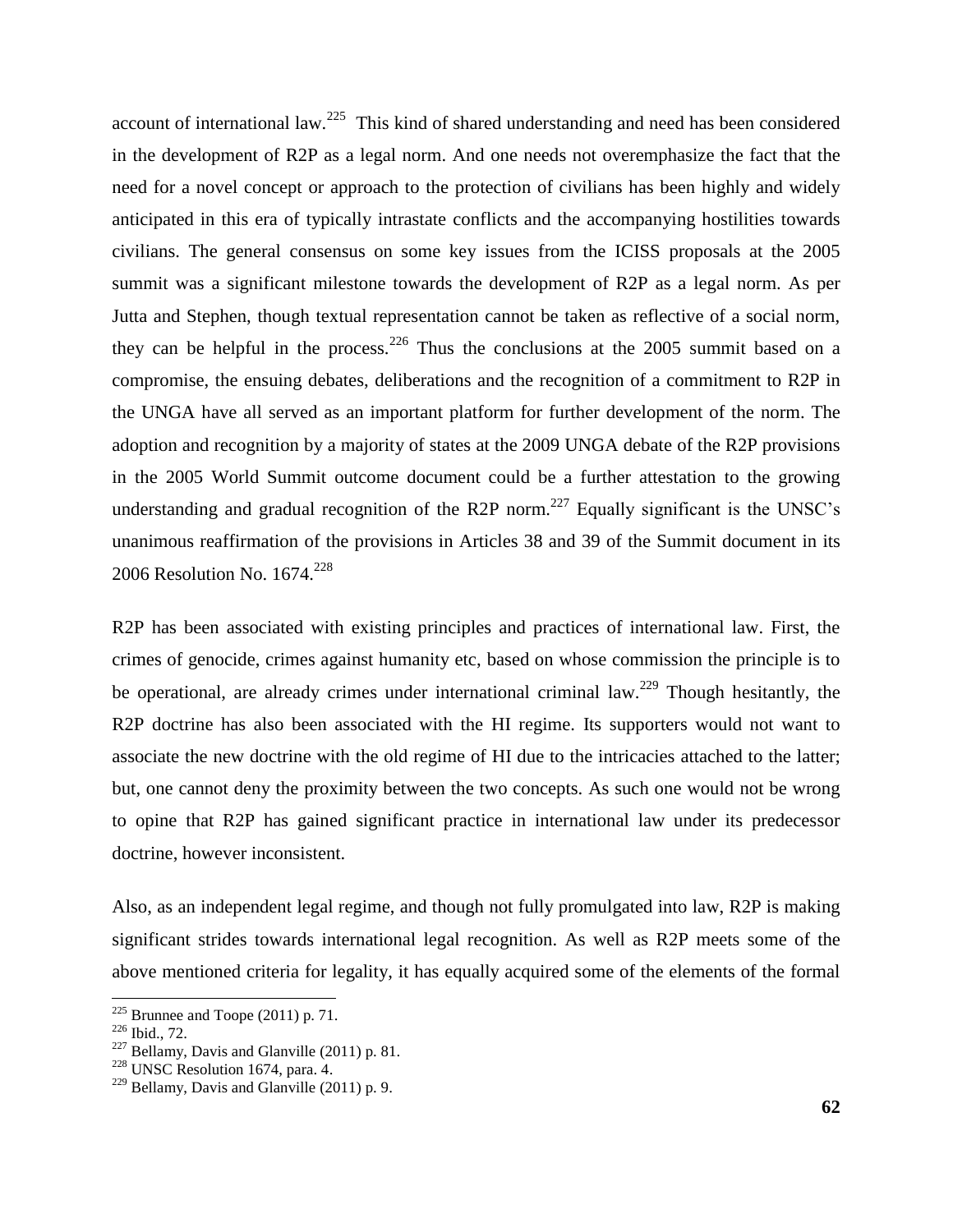requirements of international law according to Article 38(1) of the ICJ Statute. An opinio juris seems to be gaining ground and if it is accompanied by consistent state practice, this would constitute customary law under Article 38 (1) of the ICJ Statute. Such required state practice could be said to be establishing itself even though it is still in its early stages. The articulation of R2P in recent conflict situations in Darfur 2003, and in Kenya after the post election violence in  $2008^{230}$ , though not culminating to the application of forceful measures, signifies some degree of acknowledgement and acceptance of the norm. Moreover, the UNSC in its Resolution 1973 on Libya, for the first time authorized an intervention for the sole objective of protecting civilians. <sup>231</sup> The above examples are such that could constitute significant evidence of practice accepted as law, and thus a source of international law as per Article 38(1) (b). Moreover, the proliferation of writings by highly skilled international jurists could be classified as teachings of qualified publicists as per Article 38(1) (d) and thus constitute a subsidiary source of international law.

# **5.4 Conclusion**

R2P, as many commentators agree, has not yet fully acquired the status of an international legal norm. This is partly because of its lack of some important qualifiers for legality such as clarity and the absence of legislation.<sup>232</sup> However, R2P certifies other important requirements for legality, and above all has made significant strides in the domain of international law making. Equally, one should not undermine the importance of R2P as a soft law instrument in the process of international law making. Referring to Thurlway on the importance of soft law, the less compelling nature of the R2P concept could considerably influence state practice that generates customary law. This is seen in the ability of states to gradually take measures that conform to international standards, even when they are unwilling to accept binding regulations on the same subject. All in all R2P is a rapidly emerging legal norm which so far is still regarded as a political commitment to act on shared moral beliefs, much of which is embedded in already existing international law'.

<sup>&</sup>lt;sup>230</sup> See report of the ICRtoP<http://www.responsibilitytoprotect.org/index.php/crises/crisis-in-kenya>

 $231$  UNSC Resolution 1973, 14 March, 2011.

<sup>232</sup> Alex J. Bellamy and Ruben Reike, *The Responsibility to Protect and International Law,* in Alex J. Bellamy, Sara E. Davis, Luke Glanville *The Responsibility to Protect and International Law* (2011) Martinus Nijhoff p. 82.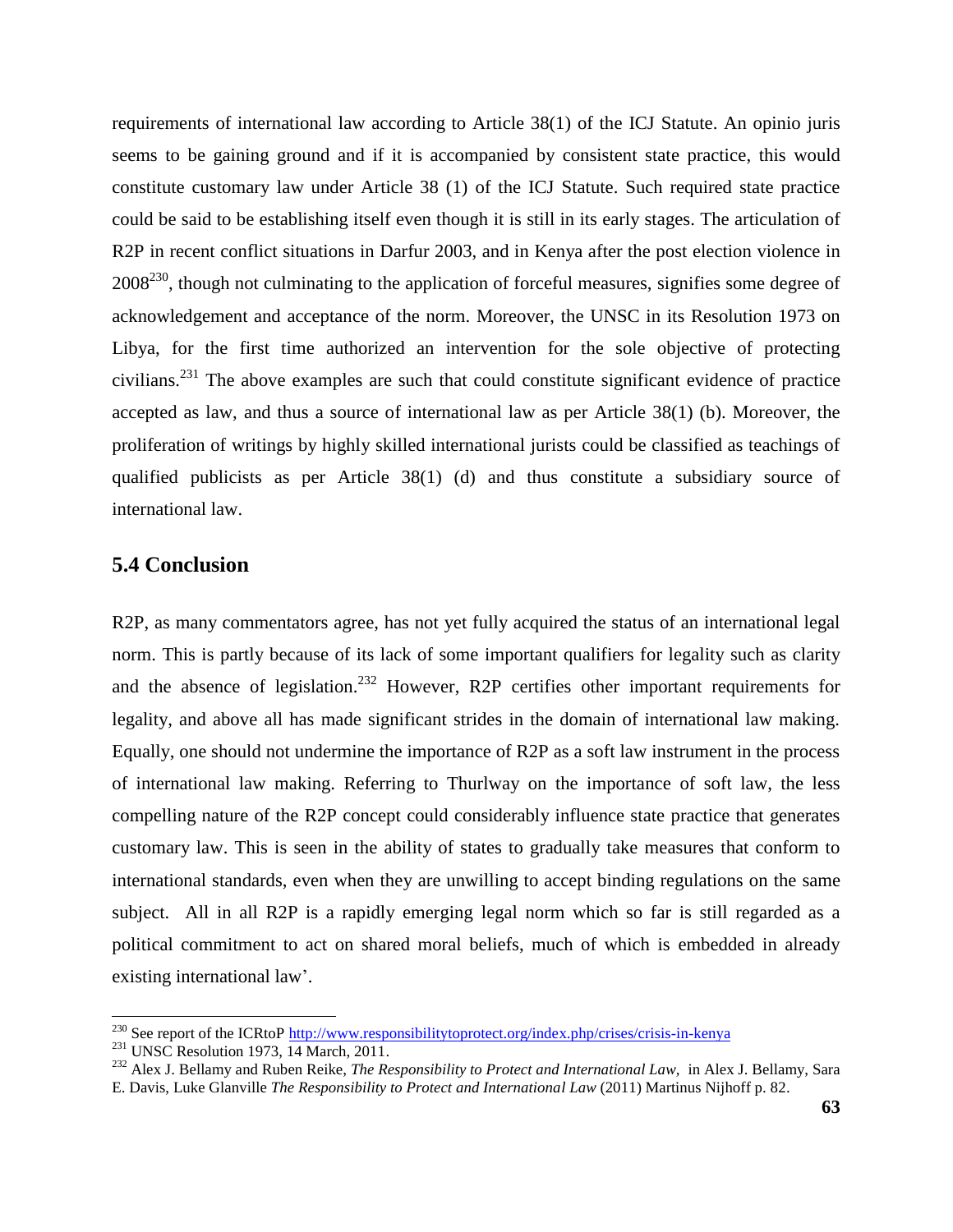# **CHAPTER VI: R2P IN ACTION: THE LIBYAN INTERVENTION**

# **6.1 The Decision to Intervene**

The UNSC decision to intervene in Libya is said to be the first time that the international community is setting in motion the new R2P concept for forceful intervention in another state.<sup>233</sup> When taking the decision to intervene in Libya using its Chapter VII powers, the UNSC equally found in accordance with the R2P principle, namely that the Libyan government had failed to protect its citizens by itself committing gross violations of their rights.<sup>234</sup> This phrasing and the actual move towards adopting a new approach to intervention for humanitarian reasons has led to the argument that the action in Libya was based on R2P. Thus, as espoused in this study, the extension of the UNSC powers under Article 39 to cover situations of purely humanitarian crisis where there is no actual threat to international peace and security could be one of the possible ways of practicing R2P. Based on this assumption, I will proceed to bring out the R2P elements in the Libyan action while still taking into consideration the lex lata. Though, this does not make R2P the current lex lata.

### **6.1.1 The Humanitarian Crisis**

The crisis began on 15 February 2011 with anti government protests asking for an end to Colonel Gaddafi's 41 years in power.<sup>235</sup> The early days in the Libyan uprising saw the government's resolve to brutally crack down on the protesters by dispatching the national army. Colonel Gaddafi in a speech on 22 February, called upon his supporters to attack the protesters and 'cleanse Libya house by house'.<sup>236</sup> The bloody confrontations that ensued saw the antigovernment protesters seize the important opposition stronghold of Benghazi in the east including other strategic towns such as Misrata, Ras Lanuf, Tobruk Zawlya, Bin Jawad, Brega and Ajdabiya on their way westwards.<sup>237</sup> This progress by the protesters was brutally countered

<sup>233</sup> Gregg Calstrom: *Responsibility to Protect or right to meddle*? Al Jazeera In Depth analysis March 24, 2011 <http://aljazeera.com/indepth/features/2011/03/2011324121253913547.html><br>234 See assessed to NNSS

 $^{234}$  See preamble for UNSC resolution 1973.<br> $^{235}$  International Coalition for Be

International Coalition for Responsibility to Protect (ICRtoP): The crisis in Libya <http://www.responsibilitytoprotect.org/index.php/crises/crisis-in-libya>

<sup>&</sup>lt;sup>236</sup> BBC News as it happened 22-02-11<http://news.bbc.co.uk/2/hi/africa/9405325.stm>

<sup>&</sup>lt;sup>237</sup> BBC News as it happened 02-03-11  $\frac{http://www.bbc.co.uk/news/world-africa-12626496}{http://www.bbc.co.uk/news/world-africa-12626496}$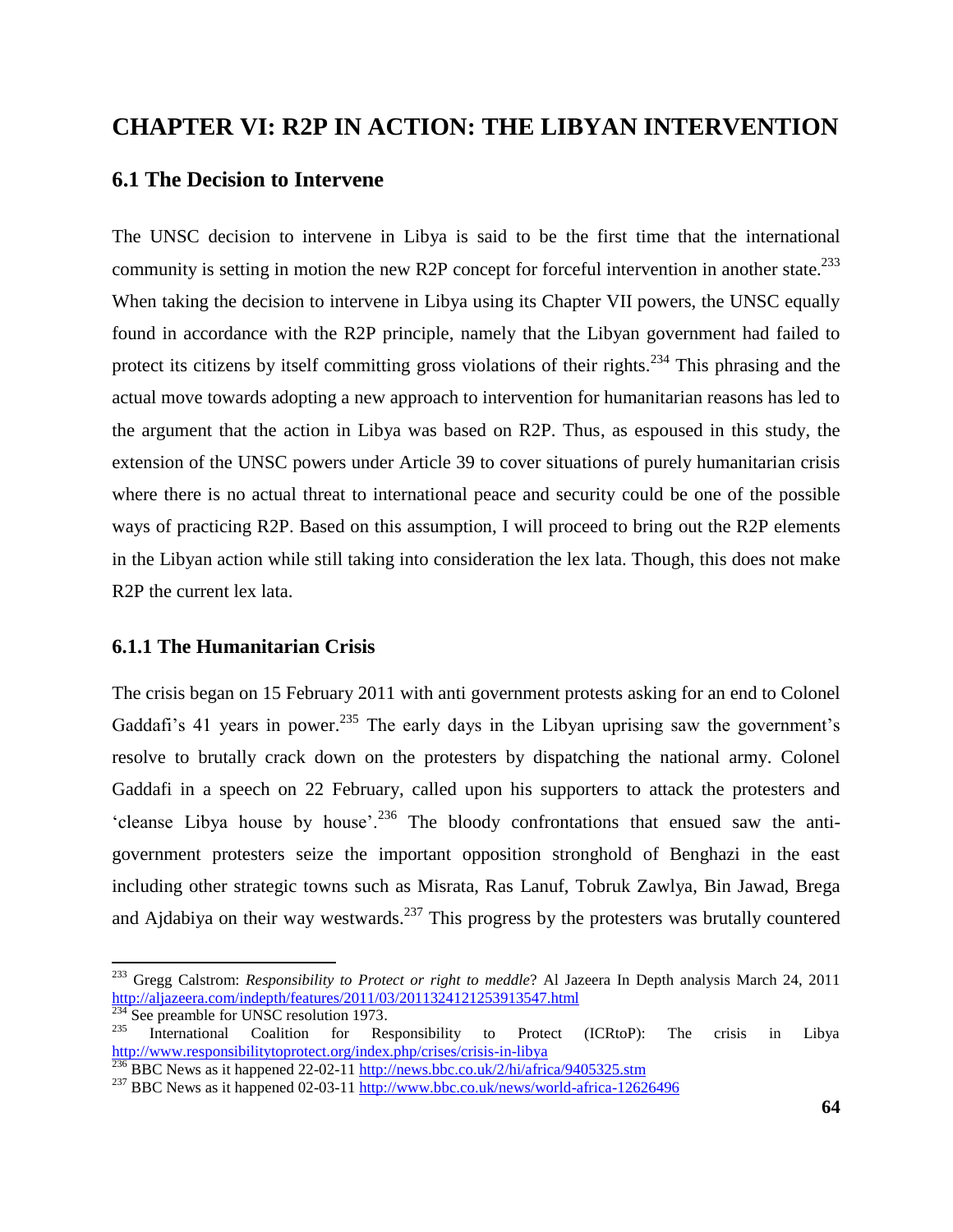by government forces bent on quelling the uprising. This crackdown saw the death of hundreds of civilians. And according to early reports of the UNHCR a mass refugee crisis was underway on the borders with Tunisia and Egypt. In their update no. 1 on the humanitarian situation in Libya on 2 March 2011, the UNHCR reported a huge humanitarian crisis and that thousands of people were stranded in the borders between Libya and Tunisia and Egypt.<sup>238</sup>

The situation in Libya had already deteriorated into a humanitarian crisis when the UNSC in condemning the actions of the Libyan government against civilians and imposing sanctions on the regime in UNSC resolution 1970, also found that the Libyan government was committing gross and systemic violation of human rights.<sup>239</sup> The turning point of the crisis came when the government succeeded in taking over some rebel captured cities and vowed to launch a more virulent crack down on the opposition protesters in the densely populated city of Benghazi. Several media outlets and sources from Libya reported of violent fighting in the eastern towns along the road to Benghazi. Government forces were reported to be pounding the city of Ajdabiya with tanks, artillery, and war planes, and according to Libyan state TV, the government was cleansing the city of armed gangs. $240$  This was the point in the crisis that saw the UNSC yielding to calls from the Libyan people, the Arab League, and a cross section of the international community to vote for Resolution 1973. Non-forceful measures yielded to measures involving the use of force.

# **6.1.2 International Condemnation**

 $\overline{\phantom{a}}$ 

The international community was shocked by the development of events in Libya, and the unrepentant nature of Colonel Gaddafi and the Libyan government bent on using sophisticated military hardware to maintain power. The international condemnation of Gaddafi has been overwhelming. The UNSG, the US President, the UK prime minister, the French President, the EU, the Arab League, the Organisation of Islamic Conference (OIC), the African Union, the UNSC and a host of other governments and personalities termed the use of force by a

<sup>&</sup>lt;sup>238</sup> UNHCR Update no. 1 on the humanitarian situation in Libya,  $2^{nd}$  March 2011 [http://www.unhcr.org/cgi](http://www.unhcr.org/cgi-bin/texis/vtx/home/opendocPDFViewer.html?docid=4d7788729&query=libya)[bin/texis/vtx/home/opendocPDFViewer.html?docid=4d7788729&query=libya](http://www.unhcr.org/cgi-bin/texis/vtx/home/opendocPDFViewer.html?docid=4d7788729&query=libya) <sup>239</sup> UNSC Resolution 1970.

<sup>&</sup>lt;sup>240</sup> BBC News March  $2<sup>nd</sup>$  2011 <http://www.bbc.co.uk/news/world-africa-12756874>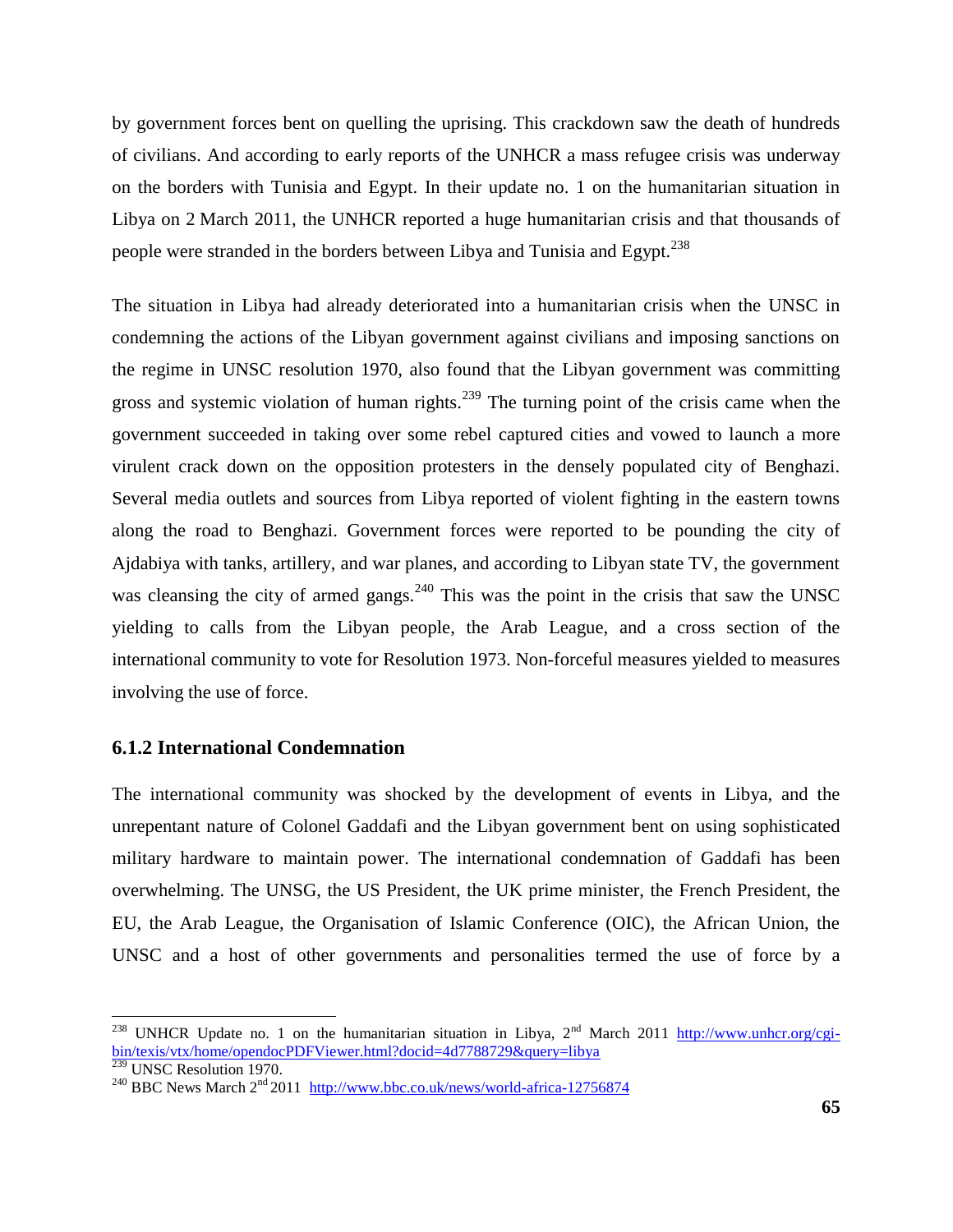government against the anti-government protesters as outrageous and urged the government of Libya to meet with its responsibility to protect its people.

UNSG Ban Ki Moon emphasized that the attack on civilians constituted a gross violation of humanitarian and human rights law, and that those responsible must be held accountable.<sup>241</sup> On 22 February, in a press release on the situation in Libya, the UNSC called upon the Libyan government to meet its responsibility to protect its population.<sup>242</sup> The African Union's Peace and Security Council in its  $265<sup>th</sup>$  meeting on 10 March 2011 decried the humanitarian situation and condemned the use of lethal weapons causing loss of civilian lifes.<sup>243</sup> In a meeting held in Abu Dhabi on 7 March 2011, the member states of the Gulf Cooperation Council demanded that the UNSC should take all necessary measures to protect civilians including the imposition of a nofly zone.<sup>244</sup> The Arab League on its part strongly condemned forceful suppression of antigovernment protest by the Gaddafi regime and proceeded on 12 March to call on the Security Council to impose a no-fly zone.<sup>245</sup> It is this international condemnation of the crisis in Libya by statesmen, leaders of international governmental and non-governmental organizations, regional organizations and the UN, coupled with the enormous threat it posed to the civilian population, that led to the UNSC"s decision to take additional measures against the Gaddafi regime.

At the peak of the fighting in Libya, the UN High Commission for Refugees (UNHCR) declared that tens of thousands of people were made to flee their homes and were stranded at the Libya-Tunisia boarder. This caused a serious and large scale humanitarian crisis, as most of these people were waiting for several days to cross the border in search for safe havens and had to go without food, water and shelter.

<sup>&</sup>lt;sup>241</sup> International Criminal Law Bureau February 24<sup>th</sup> 2011<http://www.internationallawbureau.com/blog/?p=2499>  $2^{242}$ UNSC Press Statement, SC10180,  $22^{nd}$  February 2011. <http://www.un.org/News/Press/docs/2011/sc10180.doc.htm>

 $^{243}$  A.U PSC/PR/Communique of 265<sup>th</sup> meeting <sup>244</sup>Gulf States back Libya no-fly zone [http://www.heraldsun.com.au/news/breaking-news/gulf-states-back-libya-no](http://www.heraldsun.com.au/news/breaking-news/gulf-states-back-libya-no-fly-zone/story-e6frf7jx-1226017478548)[fly-zone/story-e6frf7jx-1226017478548](http://www.heraldsun.com.au/news/breaking-news/gulf-states-back-libya-no-fly-zone/story-e6frf7jx-1226017478548)

 $^{245}$ Arab League backs no-fly zone in Libya, BBC News Africa, March 12 2011.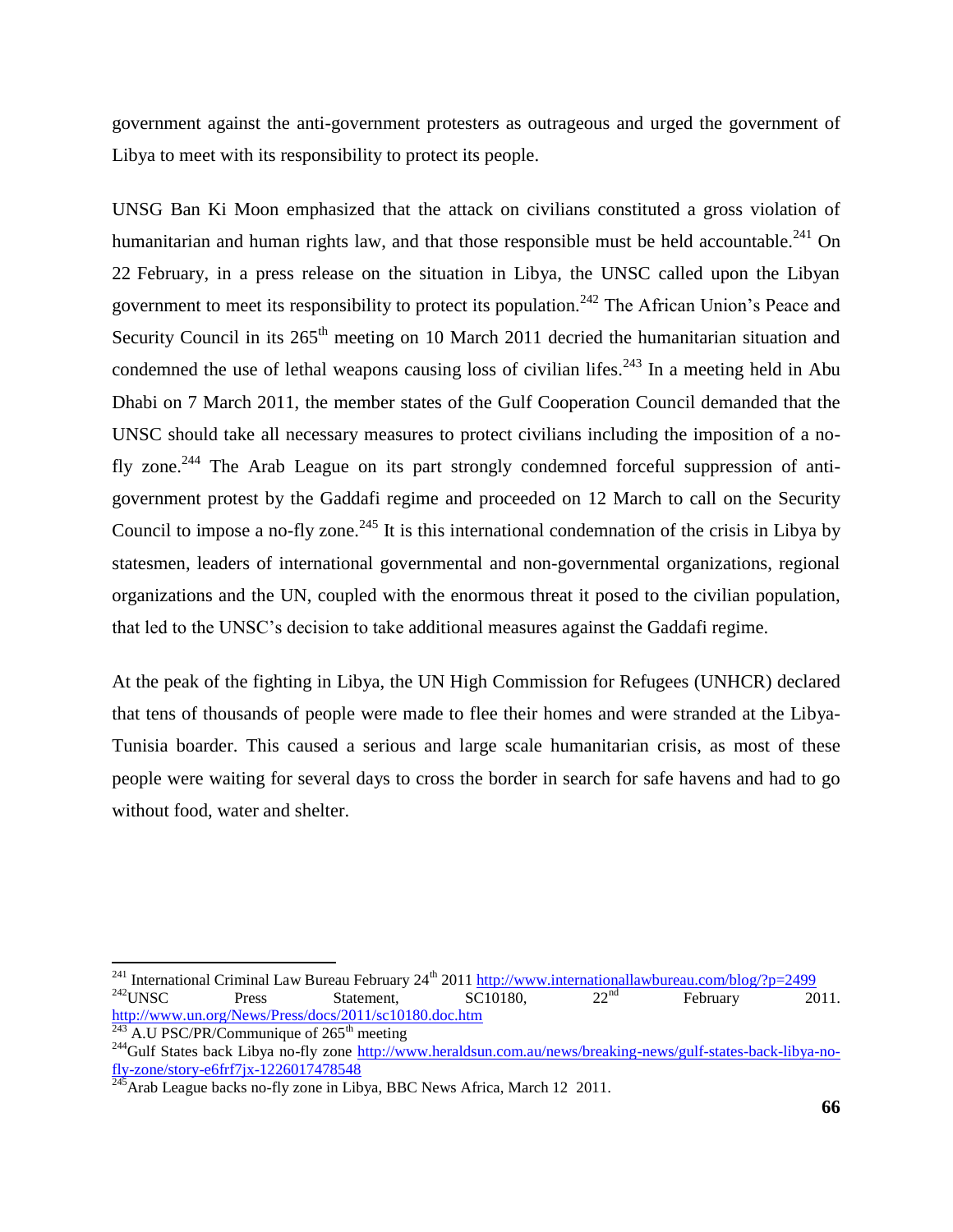#### **6.1.3 Non-military measures**

The international condemnation of the Libyan government for its atrocious activities led to certain early and non military measures being taken to deter the government from continuing to brutally suppress the movement for democratic change. First, the UN Human Rights Council suspended Libya from the Council and urged the international community to step in and stop the brutal crackdown on anti government protesters.<sup>246</sup>

The UNSC on 26 February 2011, by a unanimous vote, passed Resolution 1970 adopting certain non-forceful measures, while emphasizing the government's responsibility to protect its people.<sup>247</sup> The resolution also referred the Libyan crisis to the International Criminal Court (ICC) for investigation into reports of crimes against humanity.<sup>248</sup> The resolution equally imposed travel bans on 16 key figures in Libya and froze the assets of Colonel Gaddafi and his family members.<sup>249</sup> Resolution 1970 moreover imposed an arms embargo on Libya and included a provision facilitating humanitarian assistance.<sup>250</sup> In response to this UN Resolution, NATO decided to put in place measures to monitor the arms embargo. Other countries such as the US and UK have put in place unilateral measures including sanctions targeting key Libyan government officials, freezing their assets and severing of diplomatic relations with the Gaddafi government. Several former diplomats, government officials and top military officers defected from the Gaddafi administration to join the pro-democracy movement.

#### **6.1.4 Resolution 1973**

The UNSC on 17 March 2011, acting under the Chapter VII of the Charter, passed Resolution 1973. Ten of the fifteen UNSC permanent members voted in the affirmative, none voted against, and five abstentions from India, Germany, Brazil and more importantly China and Russia which hold veto power but nevertheless abstained to use it.<sup>251</sup> The resolution not only reinforced the

Press release 26 February 2011, SC/10187/Rev.1 <http://www.un.org/News/Press/docs/2011/sc10187.doc.htm>

<sup>246</sup> <sup>246</sup> Libya suspended from HRC, Aljazeera News/English , 02 March 2011 <http://english.aljazeera.net/news/africa/2011/03/201131202637185959.html><br>
UNSC Press release 26 February

 $\frac{248}{248}$  UNSC Resolution 1970 para 4

<sup>249</sup> Ibid., para 15-17

<sup>250</sup> Ibid., para 9

<sup>&</sup>lt;sup>251</sup> [http://www.un.org/apps/news/story.asp?NewsID=37808&Cr=libya&Cr1=](http://www.un.org/apps/news/story.asp?NewsID=37808&Cr=libya&Cr1)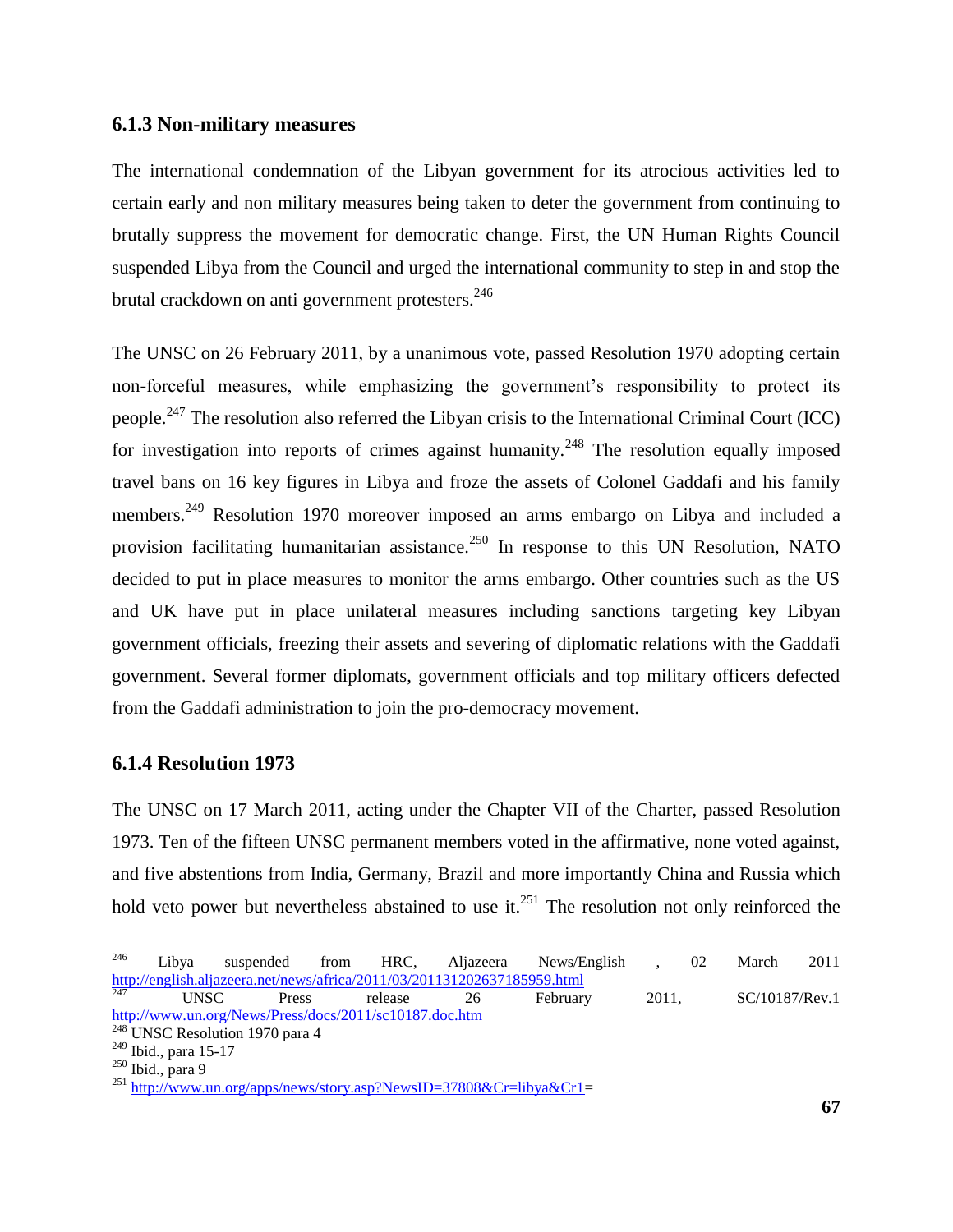provisional measures adopted under Resolution 1970, but also established more coercive measures involving the use of armed force.<sup>252</sup> In paragraph one of the resolution, the council demands a ceasefire and an end to all violence and attacks against civilians.<sup>253</sup> More importantly, the resolution imposes a no-fly zone over the airspace of Libya in order to help protect civilians from attacks.<sup>254</sup> Even more crucial is paragraph four titled 'protection of civilians' which authorizes concerned member states and regional groupings to take all necessary measures to ensure the protection of civilians and civilian populated areas including Benghazi.<sup>255</sup> However, the resolution prohibits any foreign occupation force of any form on any part of the Libyan territory.<sup>256</sup> The resolution reinforces and strengthens the arms embargo passed in Resolution 1970, and calls for its enforcement by member states through inspection of suspect vessels in their territorial waters and on the high sea of any vessels and aircrafts bound for Libya.<sup>257</sup> It equally reinforces the assets freeze on top Libyan officials close to and cooperating with the Gaddafi regime in committing violence against civilians.<sup>258</sup>

# **6.2 Evaluation**

The intervention in Libya is said to be a milestone in the development of the R2P regime of interventionism. Although the R2P concept has been invoked in different conflict situations in the past decade, for example in the Darfur conflict and in Kenya during the 2008 post electoral violence, it is the first time the UNSC has applied the R2P concept for intervention in a state for the protection of civilians using Article 41 (peaceful measures), and Article 42 (use of force) of the Charter. This argument linking the Libyan intervention with the practice of R2P by extension of the UNSC powers under Chapter VII to cover same is presumably based on the recent developments around the R2P such as its wide recognition at the 2009 UNGA debates and its progressive normative development. Despite the prevailing disagreements over the R2P principle, as the first test, the Libyan case could serve as an assessment of the R2P regime in

 $252$  UNSC Resolution 1973.

<sup>253</sup> Ibid., para 1.

<sup>254</sup> Ibid., para 6.

 $255$  Ibid., para 4.

<sup>256</sup> Ibid.

<sup>&</sup>lt;sup>257</sup> Ibid., para 13.

 $258$  Ibid., para 19.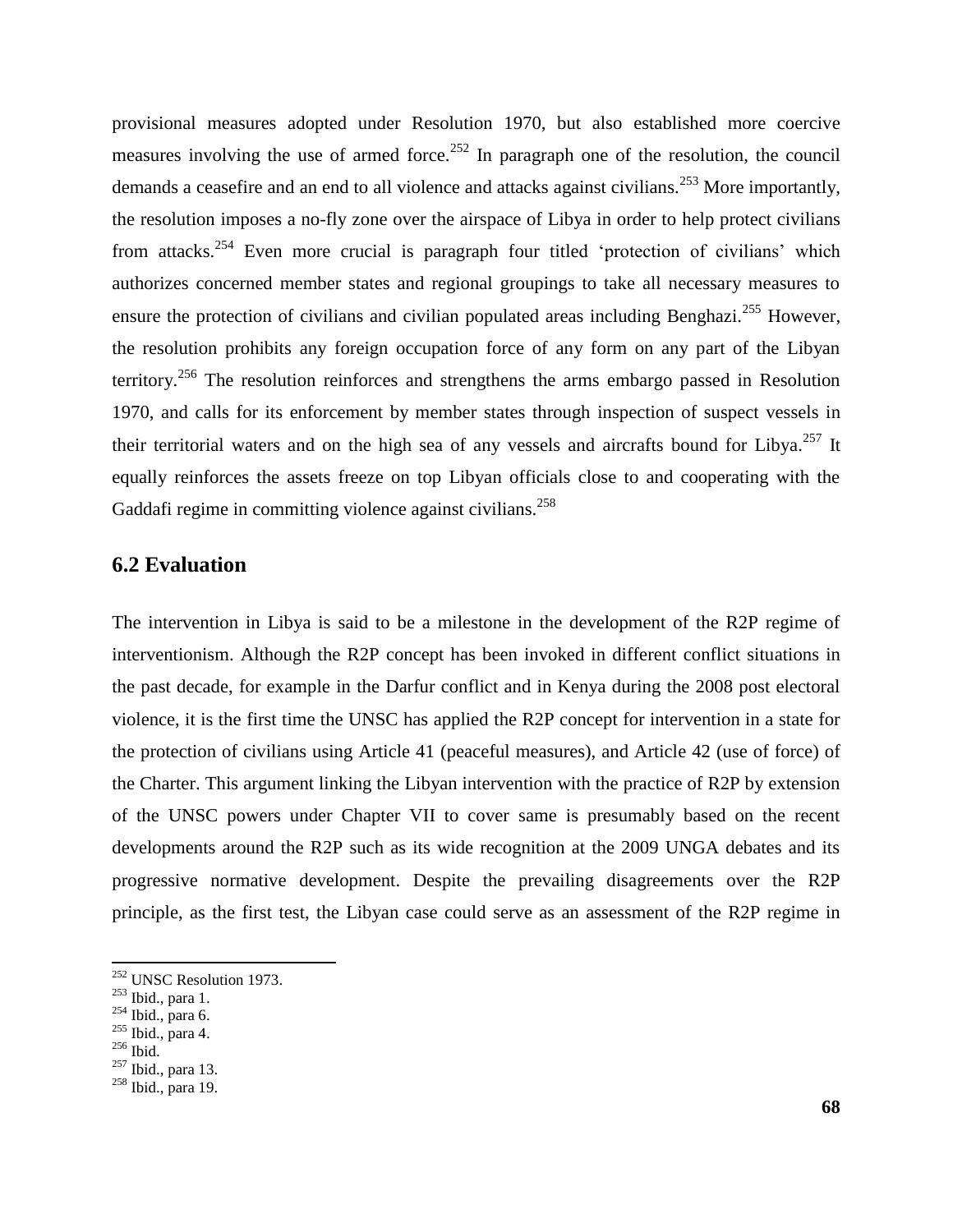general, whether it satisfactorily reflects certain requirements of legality and legitimacy, and whether there has been congruency of actions with established law/rules and shared norms. This could be important in determining the progress of the R2P principle as an international legal norm. A success in the enforcement of the intervention mandate in Resolution 1973 in accordance with R2P standards would limit criticism that could contradict its acceptance as relevant practice in the development as customary international law.

The civilian protection agenda of R2P was very prominent in the UNSC Resolution 1973 on the use of force in Libya. This is despite the use of the traditional Chapter VII grounds for the use of force as entry point and legal basis. Once again, there was an even more significant absence of any threat to international peace and security in the literary sense of the term. Although the resolution in its preamble stated that there was such a threat presumably based on the refugee crisis and the fragile situation at that time in the neighboring Egypt and Tunisia. Yet the existence and scale of such cross-border dimension is highly disputable. Whereas, the resolution reiterated the R2P principle, stating that the primary responsibility to protect the Libyan people was on the government and its failure to do so establishes international responsibility.<sup>259</sup> The condemnation of the violence against pro-democracy protesters by many states, NGOs, IGOs, and ROs, all reiterating the need to protect civilians in Libya, was testimony of the growing shared social and normative understanding of R2P. The initiation and success of this vote could symbolize a gradual acceptance and development of R2P as a legal norm based on practice that could constitute customary international law.

The decision to intervene in Libya was legal under international law and justified under the R2P preconditions for intervention and the jus ad bellum principles of JWT. It could be said that the just cause threshold of actual or imminent occurrence of irreparable harm to humans such as large scale loss of life, genocide or ethnic cleansing or other serious violations of international humanitarian law was met. Colonel Gaddafi"s forces were brutally crushing the protesters using heavy artillery and were heading for a bloodier campaign in the densely populated city of Benghazi; there was thus a likelihood of an imminent occurrence of irreparable harm. Many scholars and statesmen argued that inaction at this point could have led to a disaster that would

<sup>&</sup>lt;sup>259</sup> UN Resolution 1973.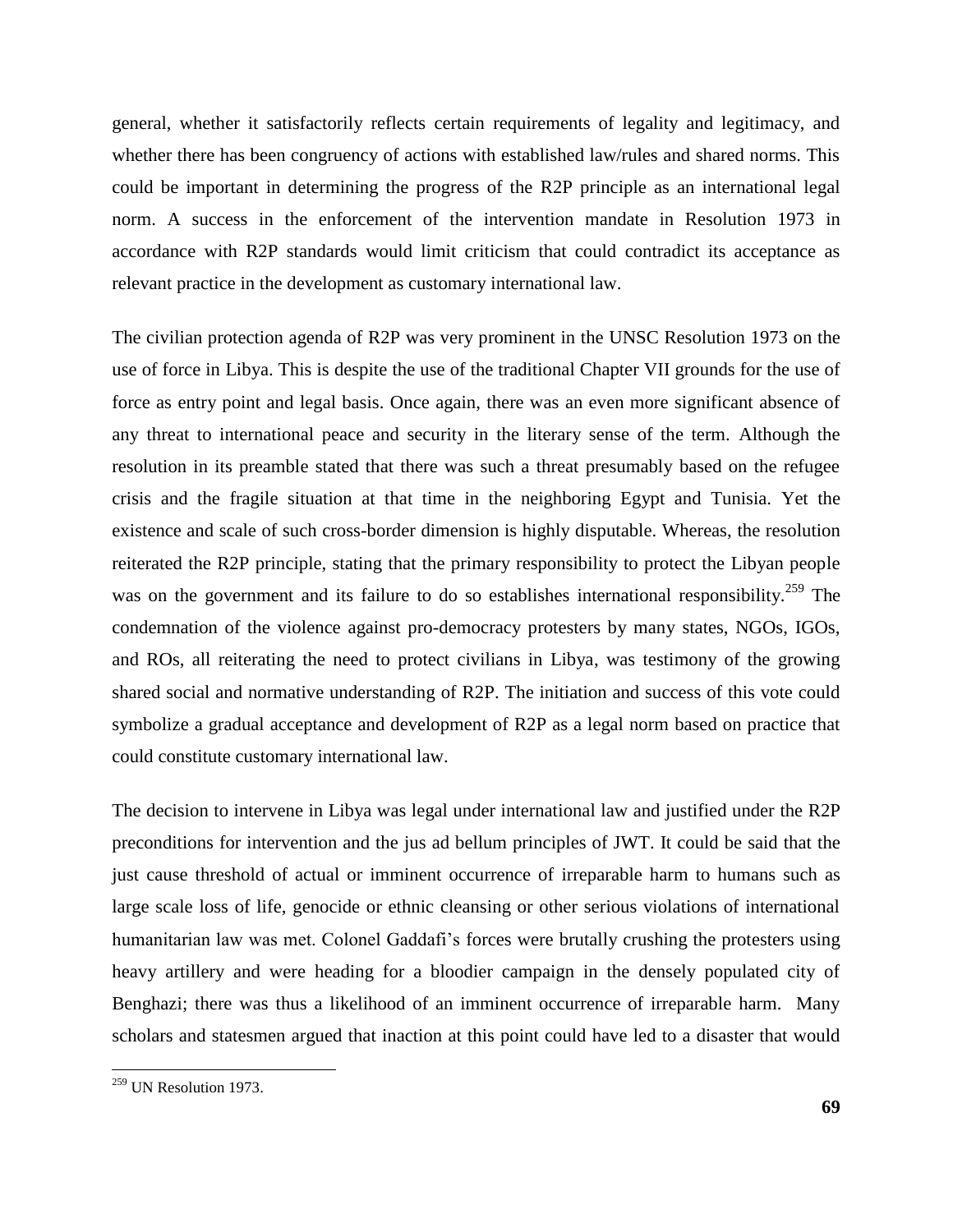once again leave a stain on the conscience of the international community like that of Rwanda"s 1994 genocide.

The UNSC accorded the necessary prior authorization for any military intervention to go ahead using its authority under Article 39 of the Charter. Despite the contradictory use of this provision, this authorization did not only conform to the JWT requirement for right authority, but did also conform to the cosmopolitan ideal of 'one world, one government' with a right and just authority to approve any use of force in another state. The Council"s vote was once more a testimony of the recognition of its continued role under the current lex lata and the move towards expanding same to situations where there is no actual threat to international peace and security but a threat to the lives of foreign citizens. Even the critics of the Council"s decision seldom suggest its replacement, rather its possible reformation.

Equally, the decision to intervene forcefully in Libya came only after other peaceful measures did not stop the killing of civilians. Even after the heavy sanctions against key figures in the Gaddafi regime, the arms embargoes and other unilateral measures by states, the Gaddafi regime still attacked and threatened to clamp-down on protesters in the densely populated cities of its eastern region. One could argue at this point that the last resort requirement of both JWT and R2P was fulfilled though some critics question whether all other peaceful measures were exhausted.<sup>260</sup> However, the potential damaging effect of any delays to act requires that any peaceful measures be quick and effective and that there is an immediate shift to forceful measures immediately peaceful measures fail. This last resort argument is likened to the provision for non-forceful measures according to Article 41 of the UN Charter.

Furthermore, the motives at the outset of the intervention were given, namely to protect civilians. This was in accordance with the R2P requirement for guarantees to support 'right motive' based on multilateral rather than on a single country basis of intervention, regional support and the support of the people concerned. All these conditions were satisfied prior to the decision to intervene in Libya. However, there have been worries about the manifestation of mixed motives of the intervening state. This was the case for example according to the declarations of China and

<sup>&</sup>lt;sup>260</sup> UNSC MEETING 10 MAY 2011 (Venezuela) [http://www.un.org/News/Press/docs//2011/sc10245.doc.htm](http://www.un.org/News/Press/docs/2011/sc10245.doc.htm)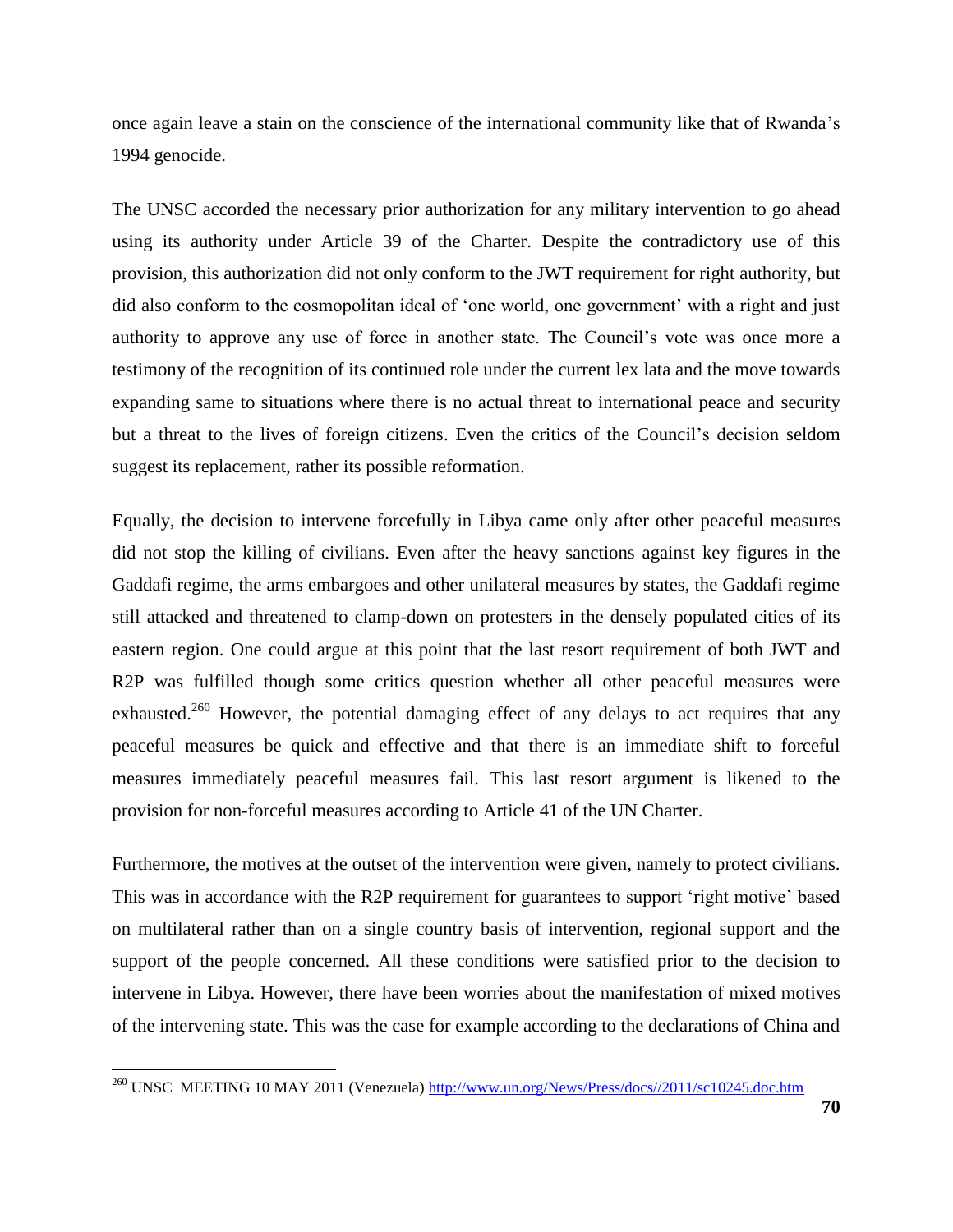other countries in the May 2011 UNSC meeting to debate the protection of civilians in armed conflicts. $^{261}$ 

The decision to intervene in Libya received widespread support from the international community at its inception, but did not go without criticism regarding its implementation. At the time of writing, there are already questions about the lack of proportionality, mixed motives, and the double standards involved in the action.<sup>262</sup> There have been rising concerns over civilian casualties resulting from airstrikes from coalition forces; there have equally been records of heavy bombardments of both military and non-military infrastructure, an act openly admitted by NATO.<sup>263</sup> This act of NATO has even been condemned by some NATO members like Italy who called for a halt to the bombing raid, equally, the Arab League which initially called for the action expressed it reservations on the intensity of the bombing campaign.<sup>264</sup> Moreover, the decision by France to supply the Libyan rebels with arms has raised a lot of controversy. This has raised questions over the ulterior motives of some NATO members and the apparent violation of resolution 1973 and the arms embargo in resolution  $1970$ <sup>265</sup>. This has led to worries about how proportionate the action to protect civilians really was. A potential disproportionate action risk tainting the continuing legitimacy of the action carried out to protect civilians. And this also risks tainting the entire credibility of the emerging R2P doctrine. The inability of the UNSC to take any steps to protect the civilians in Syria corroborates the latter assertion.

However, the question of overall proportionality when it comes to HI often requires balancing the overall good/evil the use of force will bring, and the evil of not resorting to force.<sup>266</sup> There have often been divergent views when it comes to assessing the overall good and evil of an

<sup>263</sup>The New York Times, NATO admits missile hit civilian home in Tripoli, June 19, 2011 [http://www.nytimes.com/2011/06/20/world/middleeast/20libya.html?\\_r=1](http://www.nytimes.com/2011/06/20/world/middleeast/20libya.html?_r=1)

<sup>&</sup>lt;sup>261</sup> UNSC MEETING 10 MAY 2011 (China) [http://www.un.org/News/Press/docs//2011/sc10245.doc.htm](http://www.un.org/News/Press/docs/2011/sc10245.doc.htm) <sup>262</sup> UNSC MEETING 10 MAY 2011 (Russia) [http://www.un.org/News/Press/docs//2011/sc10245.doc.htm](http://www.un.org/News/Press/docs/2011/sc10245.doc.htm)

<sup>&</sup>lt;sup>264</sup> UK Guardian: UK and France dismiss Italy's call for pause in NATO bombing of Libya June 22, 2011 <http://www.guardian.co.uk/world/2011/jun/22/libya-nato-bombing-uk-france-italy>

<sup>265</sup> UK Guardian: NATO reviews Libya campaign after France admits arming rebels June 29, 2011 <http://www.guardian.co.uk/world/2011/jun/29/nato-review-libya-france-arming-rebels> See also EJIL: Talk [http://www.ejiltalk.org/can-gaddafi-invoke-self-defence-against-nato-have-nato-leaders-committed-the-crime-of](http://www.ejiltalk.org/can-gaddafi-invoke-self-defence-against-nato-have-nato-leaders-committed-the-crime-of-aggression/)[aggression/](http://www.ejiltalk.org/can-gaddafi-invoke-self-defence-against-nato-have-nato-leaders-committed-the-crime-of-aggression/) 

 $266$  Fixdal and Smith (1998) p. 304.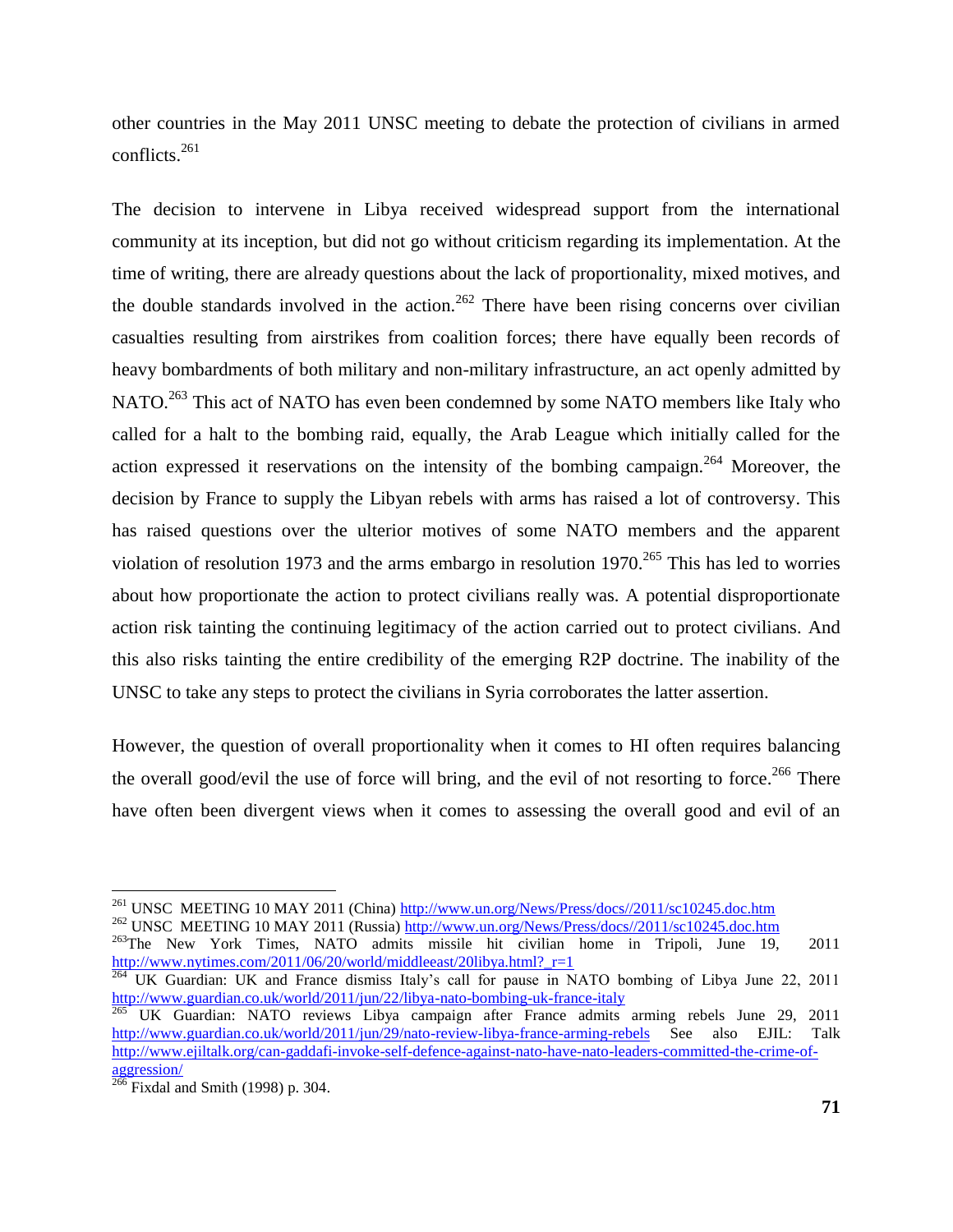operation.<sup>267</sup> Like in the case of Libya, it is often difficult to get a true picture of the events on the ground in an ongoing operation in other to measure the overall good and evil. This coupled with the fact that the cause for intervention or the evil to be avoided is not necessarily based on calculation but sometimes on speculation, makes the issue of proportionality more complex. Nevertheless, the destructive capacity of armed force and the possibility of harm inflicted upon civilians seemingly call for more caution and a stricter application of the rule of proportionality.

There have also been controversies over the mixed messages sent by some members of the coalition forces about the need for Colonel Gaddafi to leave office, and other allegations of self interest motives of the individual powers involved in the enforcement of resolution 1973. This is contrary to the R2P principle against self interest motives and the overthrow of regimes. The decision to intervene in Libya and not in Syria, Yemen and Bahrain which saw similar gross violations, abuses and threats to civilians, has raised serious questions about double standards and how it could affect future decision making. These worries have been expressed by some veto powers of the UNSC like China and other major states and ROs.<sup>268</sup> And has even culminated to Russia and China vetoing a UNSC resolution that threatened sanctions against the Syrian regime<sup>269</sup>

At the UNSC meeting on 10 May 2011 to discuss the protection of civilians in armed conflicts, the members of the Council, several other representatives of UN member states, and representatives of international governmental institutions expressed their concerns over the plight of civilians in armed conflicts.<sup>270</sup> While commending the UNSC for taking action in time to stop the massacre of civilians, most participants at the meeting lamented the continuous killing of civilians and cautioned against lack of proportionality, mixed motives or hidden agenda which compromise the noble civilian protection objectives, the double standards, the need for a consistent and comprehensive approach to civilian protection and above all, the respect for fundamental principles of international law. The UN Under-Secretary-General for Humanitarian Affairs Ms Amos specifically cautioned against the potential undermining of the civilian

 $\overline{a}$  $267$  Ibid.

<sup>&</sup>lt;sup>268</sup> UNSC MEETING 10 MAY 2011 (China, Cuba) [http://www.un.org/News/Press/docs//2011/sc10245.doc.htm](http://www.un.org/News/Press/docs/2011/sc10245.doc.htm)

<sup>&</sup>lt;sup>269</sup> UK Guardian: Russia and China veto UN Resolution against the Syrian regime October 5, 2011 <http://www.guardian.co.uk/world/2011/oct/05/russia-china-veto-syria-resolution?INTCMP=SRCH>

<sup>&</sup>lt;sup>270</sup> Ibid UNSC MEETING 10 MAY 2011 [http://www.un.org/News/Press/docs//2011/sc10245.doc.htm](http://www.un.org/News/Press/docs/2011/sc10245.doc.htm)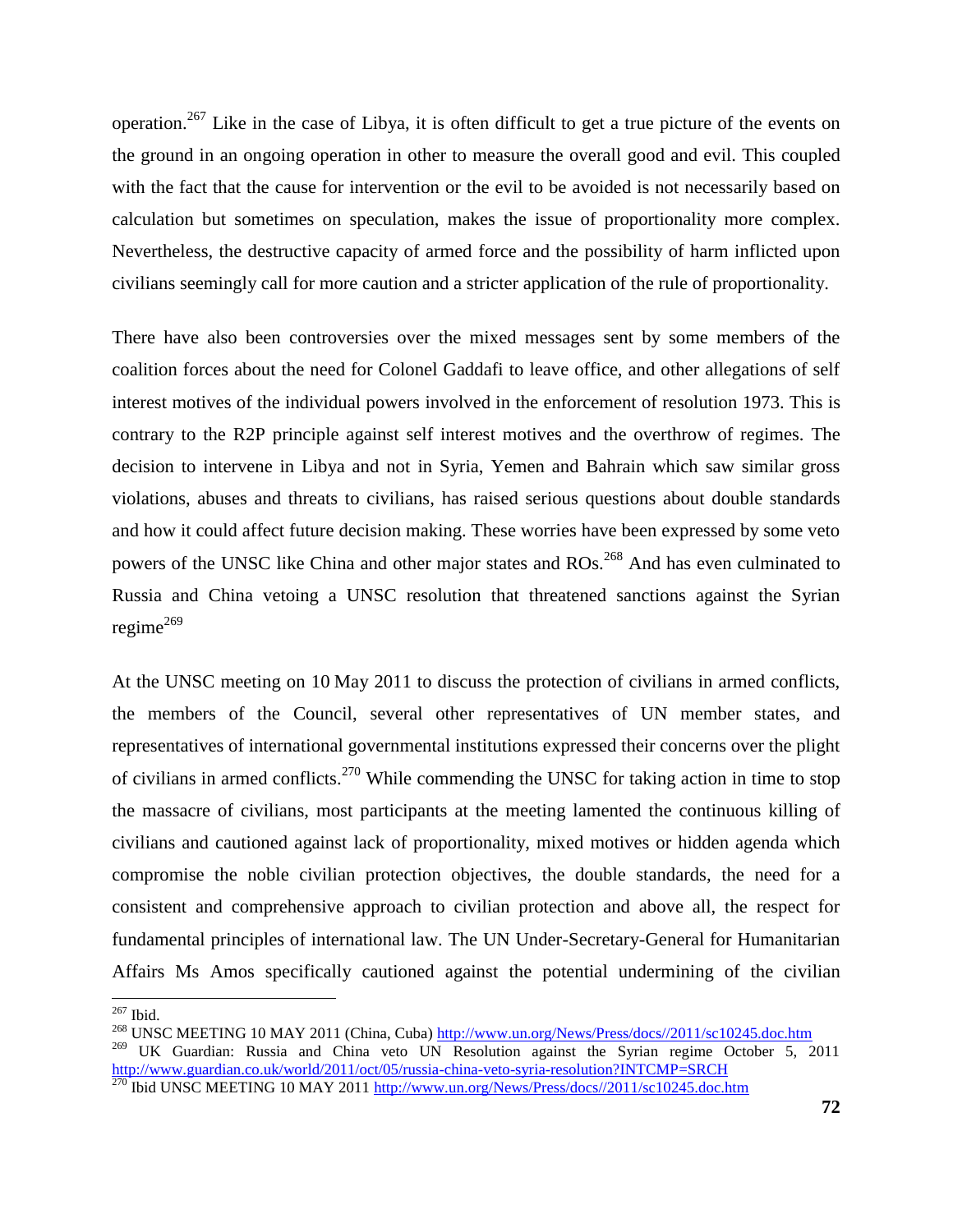protection agenda in Libya, and reiterated the important role of the action in providing a framework for action in future crisis. $271$ 

#### **6.3 Conclusion**

From the above, one can conclude that the Libyan action is a major case were R2P has been put to test. It serves as a further platform for states to test the practice and boundaries of the R2P doctrine. The condemnation of the Libyan government for failing to protect its people by many states and some ROs, and the eventual implementation of non-forceful and forceful measures, proved once again the degree of international recognition of the principle. However, the R2P principle did not serve as a legal basis for intervention; rather, the UNSC preferred once again the more established and legally binding proviso of threat to international peace and security despite the apparent lack of any such threats. This is an apparent move to extend the threshold under Article 39 of the Charter to cover not only situations where there is breach of international peace and security but equally where there are gross violations of rights of foreign citizens. Nevertheless, this action proved the ability of soft law to influence states action that conform to international standards and one that could lead to customary law.

One can equally draw from the above that some of the major obstacles to the noble principle of the protection of civilians include the failure to match action with established laws and shared norms, and the violation or misuse of an intervention mandate which might affect future decision making. As observed above, the ICISS report holds that finding a consensus on the intervention regime would require more than determining who authorizes an intervention and when. That enforcement action must equally be based on clear and strict rules that are objective and proportionate. Equally it is important for the purpose of legitimacy and continuity, that each mandate for intervention is based on clear and specific terms which are respected. According to Jutta and Stephen, a mere UNSC vote will not be enough, and the R2P will not emerge as a

 $271$  UNSC Meeting  $10^{th}$  May 2011, Briefing by Ms Valerie Amos.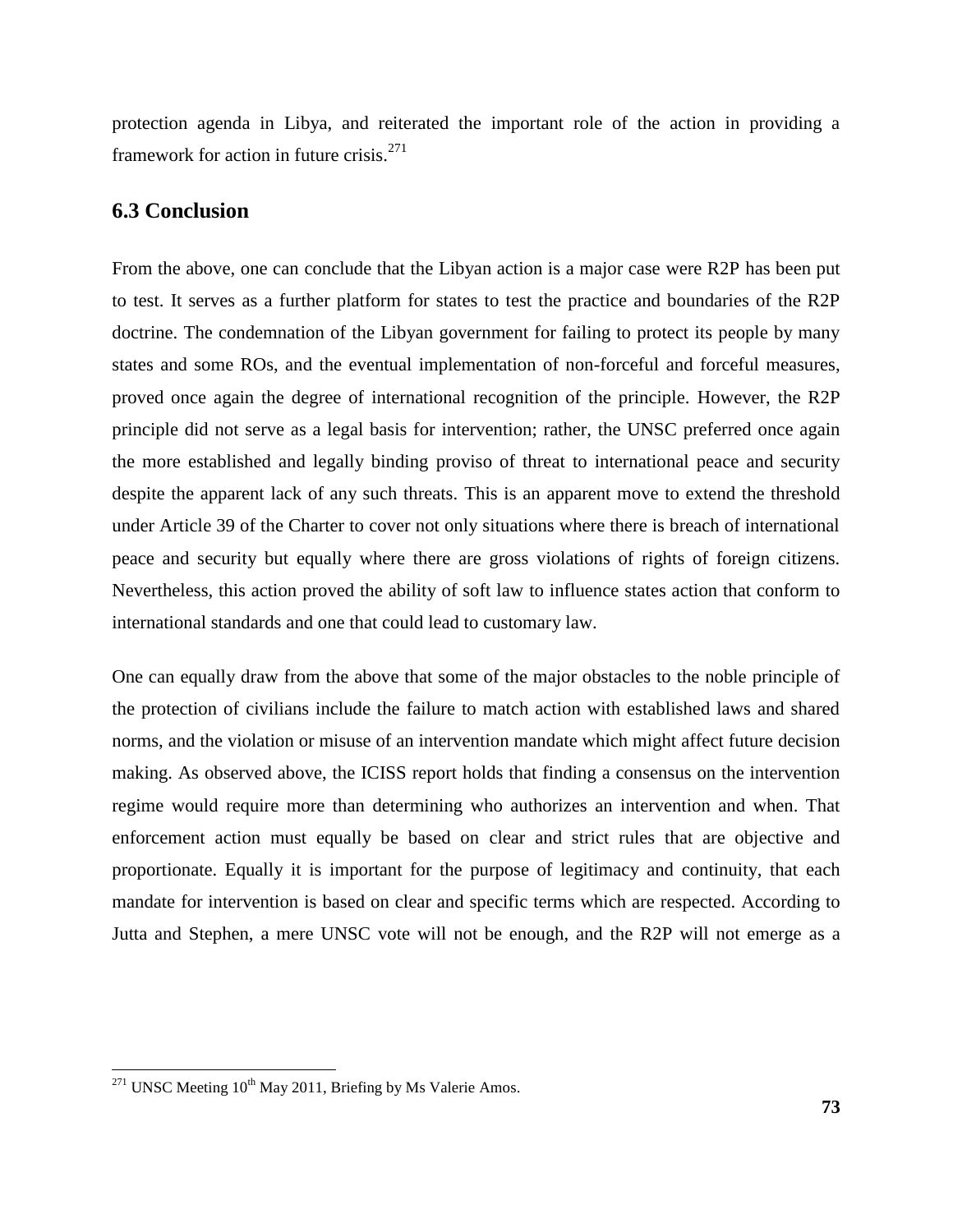global legal norm unless there emerges a consistent practice that adheres to requirements of legality and upholds shared norms. $^{272}$ 

The failure to act in Syria is perhaps the best example of the effects of such failure to match action with established norms, and the abuse or violation of intervention mandates. The crisis in Syria which is still ongoing at the time of writing had resulted in the killing of more than a thousand people and other gross human right violations.<sup>273</sup> Yet the UNSC has been reluctant to react to the situation. It took a long struggle and hesitation for the UNSC to issue a mere statement condemning the massive killing of civilians and other acts of violations of human rights. And yet hundreds of civilian lives continue to be in danger every day as the protesters remain defiant and the government is bent on brutally cracking down on the protests. This delay to take action in Syria to protect civilians may be attributed partly to the reluctance of some members of the UNSC to give their accord to another military mandate that might end up being misinterpreted and overstretched according to the priorities of the intervening powers. This is evidenced by the vetoes of Russia and China of any serious UNSC resolutions on Syria, arguing that they are against any resolutions in Syria that could herald a Libya-style intervention.<sup>274</sup>

 $272$  Brunnee and Toope (2011) p. 79.

<sup>&</sup>lt;sup>273</sup> Human rights watch, June 1 2011<http://www.hrw.org/sites/default/files/reports/syria0611webwcover.pdf>

<sup>274</sup> UK Guardian October 5, 2011.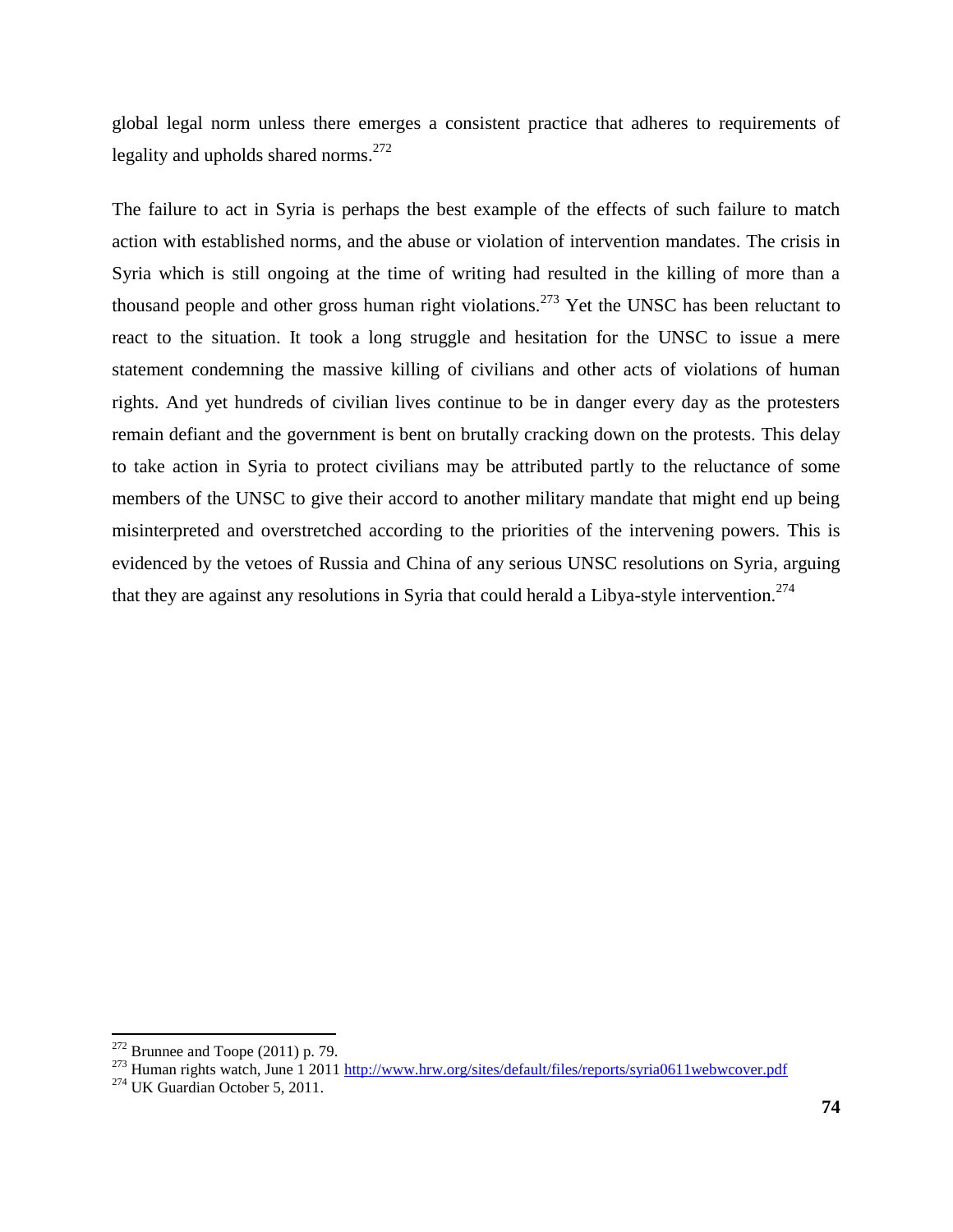# **CHAPTER VII: CONCLUSION AND RECOMMENDATIONS**

#### **7.1 Summary**

I have been arguing for the need of a new legal regime for intervention for humanitarian purposes. In doing this, I have attempted to respond to two overarching questions namely; whether the current legal construction of HI is still tenable, and if not whether a new legal structure under R2P is the way ahead. From the above questions emerged other sub-questions which are: (1) Is HI in conformity with international law as traditionally understood? (2) Does the R2P provide sufficient doctrinal remedies for the controversies surrounding HI? (3) What is the normative status of the R2P principle? (4) Has there emerged an effective practice of R2P? My working hypothesis has been that the current regime humanitarian forceful intervention has failed to provide sufficient answers to the question of intervention in another state to prevent humanitarian tragedies and protect civilians. And that a new regime is necessary that would meet the changing understandings of international relations, international human rights and international law.

# **7.2 Findings**

In approaching the first main question as to whether the current construction of HI is still tenable, I posed a further sub-question to wit: Is HI in conformity with international law as traditionally understood? In other words, does it conform to the requirements of treaty law or has it emerged from an effective practice that could qualify as customary international law? The response to these questions raised first, the dilemma of sovereignty and non-intervention (peremptory norms of international law) vis a vis the need to intervene for humanitarian reasons. I found that the traditional sovereignty and non intervention principles have been a strong force guiding the relations between states. However, this controversial section of international law has witnessed a growing compromise between the respect for sovereignty and non-intervention with the need to intervene in exceptional circumstances. This could be a result of the consequences of a strict adherence to the principles of sovereignty and non-intervention. Another worrying issue remained the fact that HI is not explicitly provided for as one of the exceptions from UN Charter Article 2(4). This has been one of the main problems with the need to intervene for humanitarian purposes and has been the cause of most controversies surrounding the principle of HI. However,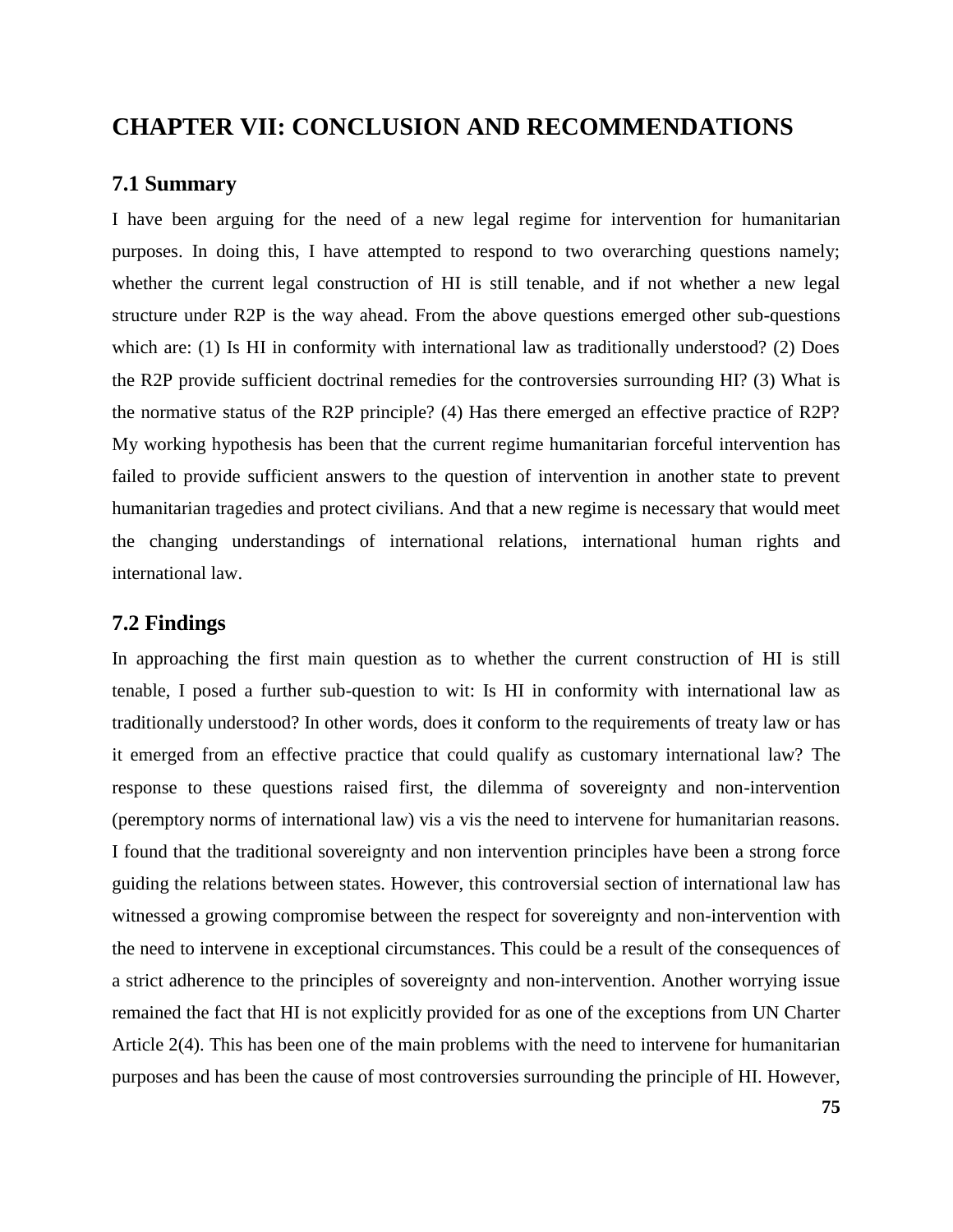the growing importance of human rights, especially the need to protect people from gross violations of their rights, have however seen the UN through the UNSC in some rare cases invoke its powers under Chapter VII of the Charter to intervene for humanitarian purposes. Other states and ROs have equally invoked the doctrine to intervene in some places where the UN was delaying to act or failed to act at all. These actions have been seen as not in conformity with the UN Charter and have been subject to a lot of criticisms. And the principle of HI itself has hardly gained universal acceptance or recognition. It is on this basis - the lack of HI in the Charter, the inconsistencies in the UN actions, and the lack of sufficient opinio juris and state practice - that there has failed to emerge a consistent and customary practice of HI. Thus, the doctrine of HI has not lived up to expectations, hence the move to reconceptualize and adopt a new approach under the R2P principle.

In responding to the second overarching question, namely whether the R2P principle is the panacea, other sub-questions (two to four above) arose namely, whether the R2P concept provides sufficient doctrinal remedies for the controversies surrounding HI, what the normative status of the R2P principle is and finally whether an effective practice of R2P has emerged. I answered the second overarching question by finding that, R2P is the way forward for intervention for humanitarian purposes despite its current legal status and the challenges to its application. This conclusion follows from the findings namely that, R2P is rooted in ideal moral and ethical principles of JWT and cosmopolitanism. R2P has been widely accepted as a shared social norm and is fast emerging as an international legal norm, though for the moment still remains non-binding. However, that despite the widespread recognition of the principle, there has not emerged an effective and consistent practice. Even the recent practice of R2P in Libya has raised serious worries regarding its credibility and its ability to set precedence for customary international law. There has already been some implications on subsequent policy and practice on intervention. The Syrian case and the inaction of the UNSC in the face of gross violations against civilians is evidence of this gap. The reluctance of the UNSC members to act and condemn the violence is seemingly linked with the apparent failure of the enforcing states in Libya to act fully in accordance with the mandate and shared normative standards (the congruency test).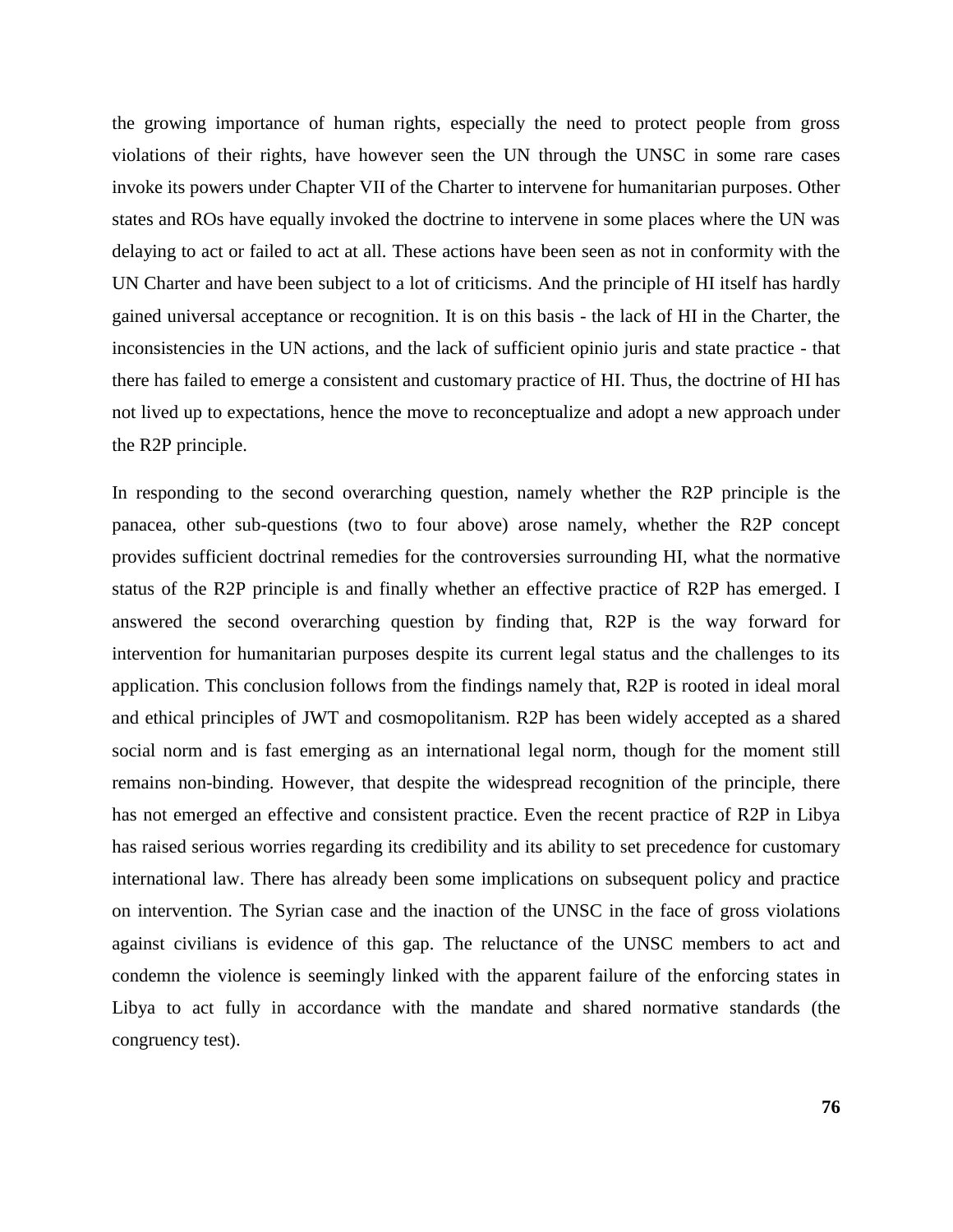Summing up, though the R2P doctrine has gained widespread support and is developing rapidly as a legal norm, like its predecessor regime of HI, it has yet to gain a universal acceptance and legal recognition. However, its current status as soft law and its ability to mobilize state practice and provide opinio juris could signal the direction of future legal development. There is no doubt that the foundations of the R2P principle are solid but it requires continuous dialogue to achieve the necessary compromises. Also, there is need for its precise normative character to be clearly defined and for the criteria for its legality to be met and applied to the letter. If the cosmopolitan ideals of universalism and egalitarianism leading to respect for human rights are held to be true, the need to prevent violation of rights anywhere would be a moral obligation. And when we decide to act forcefully based on the acknowledgement of our cosmopolitan nature, it would be based on a just cause and with restraint. Interestingly enough, the R2P project provides a bridge between the radical and ambitious just war and cosmopolitan ideals, and the realities of our current international community of sovereign states. This is as the R2P adopts position of contemporary just war scholars by for example developing new threshold for what constitutes just cause to fit the realities of contemporary conflicts. Also, the R2P acknowledges the possibility of a universal protection of human rights in the current system of community of sovereign states rather than the 'one world one government' approach of some radical cosmopolitans.

#### **7.3 Recommendations**

Therefore, if R2P is the way forward for a new legal regime for humanitarian forceful intervention, it goes without saying that there is need for more to be done for it to become a legally binding norm of international law. Though the ICISS report and the 2004 High Level Panel Report provide guidelines on how a new R2P concept should be operationalised, there is still much to be done to clearly define what is and what is not part of R2P. Also, in the view of Brunee and Toope"s interactional account of international law; on how international law is created and maintained through an interaction of three elements, namely our shared understanding of social norms, the specific criteria for legality and application,one can say that the R2P concept has not so far met with some elements of the specific criteria of legality such as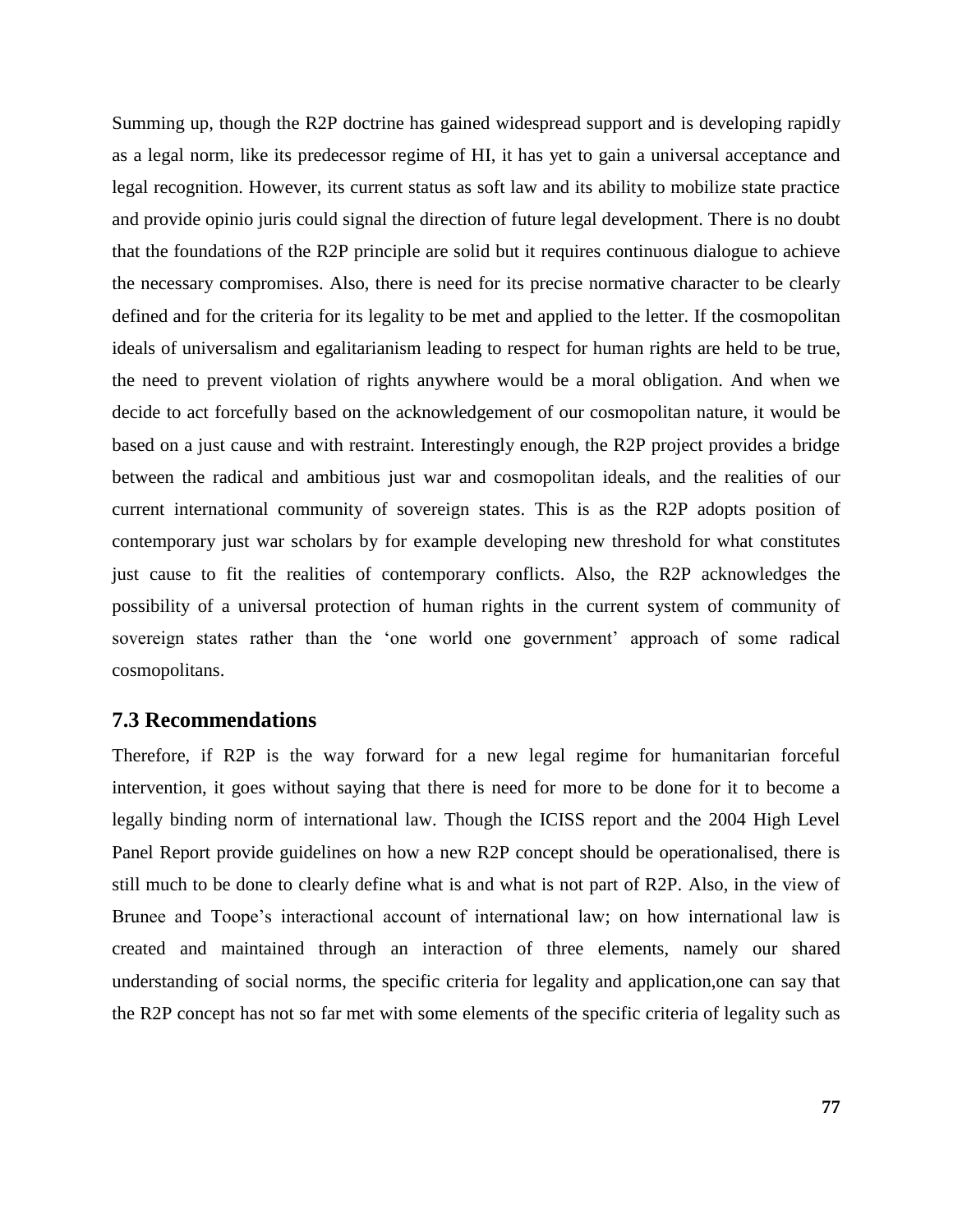clarity and promulgation.<sup>275</sup> Even its application in the Libyan conflict, which I consider the major first test of the principle, did not emerge a complete success due to the challenges with the implementation of the UNSC mandate on forceful intervention. Thus, the R2P concept has not acquired a well defined character, is still non-binding and without a consistent practice. This leaves open the debate for suggestions or recommendations.

First, I believe that if R2P is well operationalized, this could significantly enhance its legal character. Operationalization here would mean making the concept clearer and distinguish what is and what is not a part of it. For example it is still unclear whether R2P should apply as a component of the UNSC mandate under Article 39 of the Charter, or if it should be considered as not being covered by the prohibition in Article 2 (4), or as a fourth exception to the latter article. However, the wide recognition of a UNSC role by many states and scholars with regards to authorizing humanitarian forceful interventions under R2P seems to suggest the relevance of the UNSC authorization in no matter what approach is adopted for R2P. I will therefore advocate for continuous dialogue and debate e.g. in the UNGA in a bid to properly define and determine the precise character of R2P and encourage state practice that could test its boundaries. By so doing it is possible to go a long way to establishing the necessary opinio juris and state practice that constitutes customary international law. However, it is worth emphasizing that any such dialogue or debate on collective action under R2P should take into consideration the progressive development of relevant principles of international law.

Also, to further enhance the legality of R2P besides the three elements of Brunee and Toope"s interactional account of international law, there has been a widely held view that certain institutional reforms are necessary within the UNSC to further enhance predictability and wider representation in this body widely regarded as ideal to authorize humanitarian forceful intervention. Any such reforms should be geared towards increasing the credibility and effectiveness of the Council. One could also seek to motivate other institutions to work more effectively with the UNSC in assisting in this critical task of civilian protection, for example the collaboration with international human rights or humanitarian organizations to determine when such crimes have reached the bar that would warrant intervention under the R2P doctrine. Also,

 $275$  Brunee and Toope (2011) p. 61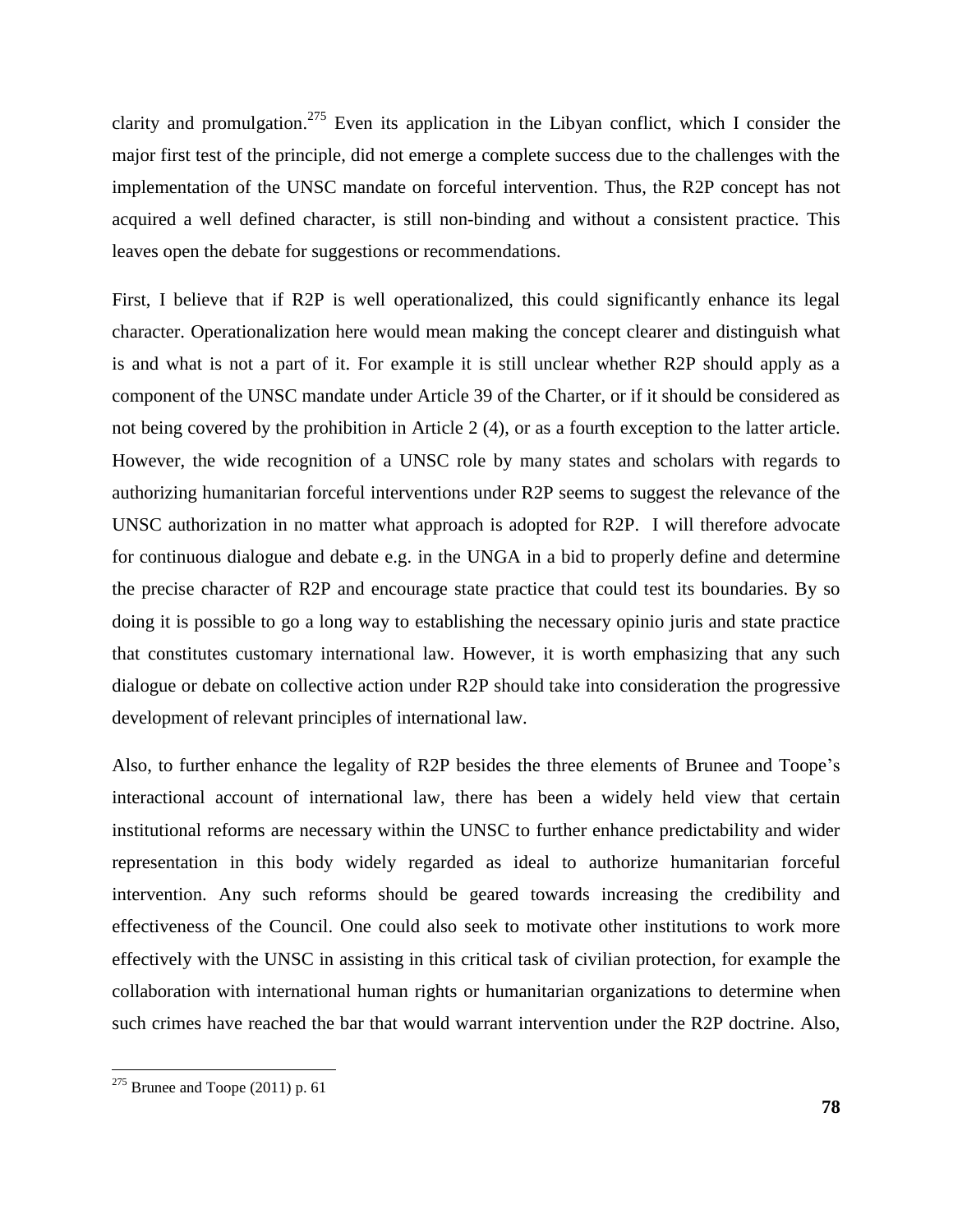other measures could be taken to ensure accountability of member states charged with implementing UNSC mandates for forceful humanitarian interventions. Such may include, implementing sanctions or actions against states for overstepping intervention mandates. Moreover, future UNSC mandates should have clearer terms and be as void as possible of ambiguities. However I will only consider the proposed UNSC reform in more detail below.

The debate on the UN Charter and UNSC reform has been recurrent in recent times in international fora, especially at the UNGA. It is often considered that the present composition of the UNSC is anachronistic. It is considered unrepresentative of the growing membership and changing dynamics in world politics,  $276$  and its functioning has been flawed by the veto politics. This has partly been the reason behind the inconsistencies of the UNSC in the face of massive human rights violations and crimes against humanity. There has been a persistent outcry from other major powers and developing countries for the need for more representation on the Council. This is seen as a reasonable request that could enhance the functioning and legitimacy of the UNSC and could be decisive for the new R2P doctrine. To this end, there are plausible suggestions tabled by the high-level panel report which are worth considering by the UNGA in other to fill this gap and meet with the expectations and the changing global dynamics. The first suggestion proposes six new permanent seats with no veto, and three new two-year nonpermanent seats, divided amongst the major regional areas as stated in the report. The second proposal provides for no new permanent seats but creates a new category of eight four-year renewable term seats and one new two-year non-permanent and non-renewable seat, divided amongst the major regional areas as stated in the report.<sup>277</sup> Both proposals are crucial for meeting the growing need for a broader representation on the UNSC. However, I believe the second proposal may serve more in terms of continuity and review of effectiveness of the Council by avoiding the creation of more permanent members who might at a given time be found unsuited for the role. It can possibly also avoid the trouble of constantly reviewing permanent membership according to the changing demands of the respective regional areas or new demands from other states. Equally important is that both proposals seem to answer the question of expansion of the veto with a categorical no.

 $\overline{a}$ 

<sup>&</sup>lt;sup>276</sup> Thomas G. Weiss, The Illusion of UN Security Council Reform (2003) Washington Quarterly p. 148.

 $277$  See Panel of Experts Report (2004) Paras 252 and 253.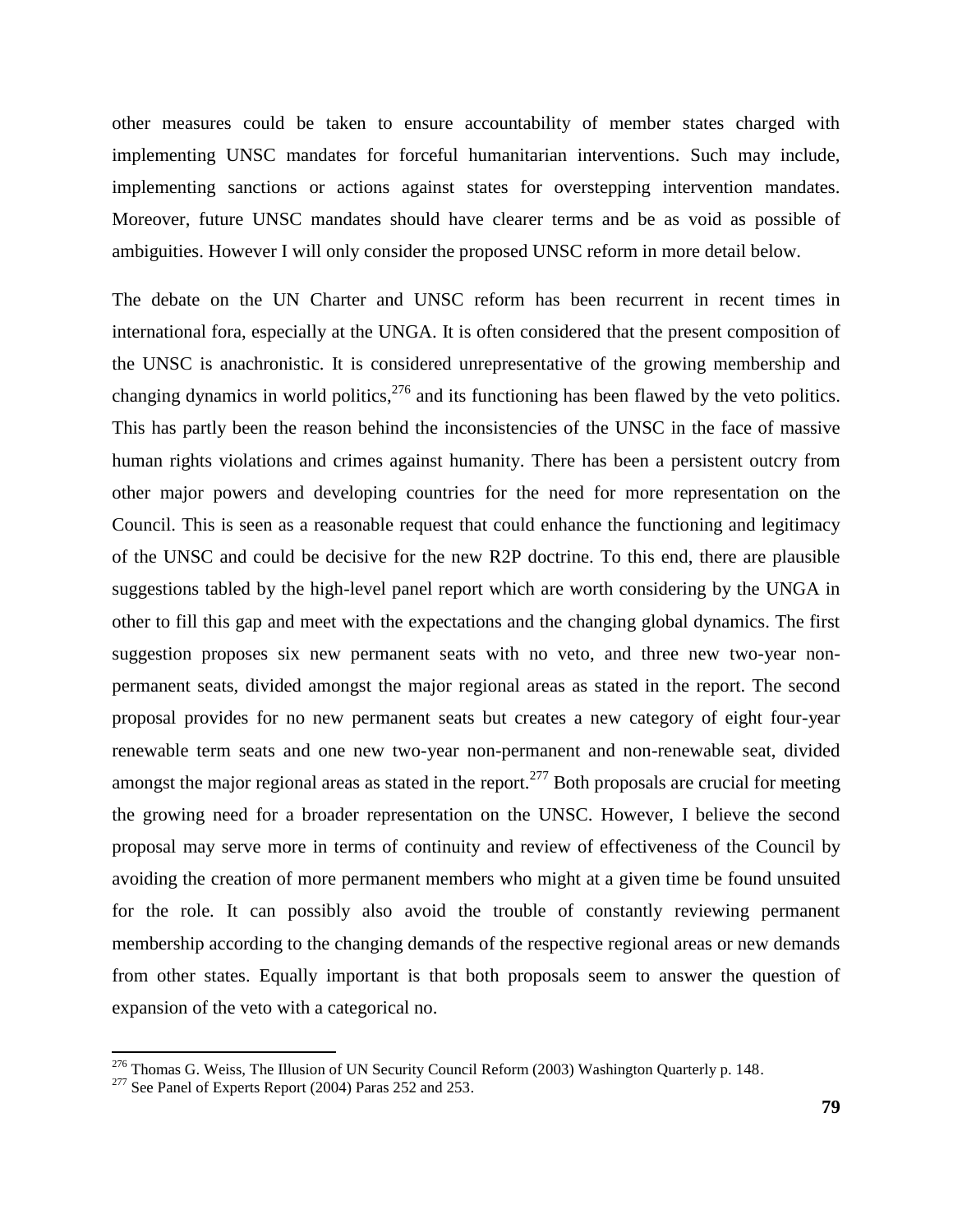However, the question still remains as to what proper criteria should be followed for the selection of the new permanent or more non-permanent representatives. The panel of experts' report mentions in paragraph 249 four items to be taking into consideration: a more representative and broader membership including especially developing countries, new members should not impair the effectiveness of the Council, the new set-up should increase the democratic and accountable nature of the Council, and above all the requirement in line with Article 23 of the Charter, to involve in decision making those states who contribute most to the UN, militarily, financially and diplomatically.<sup>278</sup> The above requirements seem reasonable to me and it is important that the overall purpose of broader representation and increased effectiveness be ultimately prioritized. This process of reform may seem farfetched or unrealistic, but, it is important to have in mind that these are very important decisions hinging on the very important foundational roles of the UN, the infrastructure of world peace and security, so it would require caution and due diligence.

Also, the issue of veto remains complicated. The veto wielding UNSC permanent members have in the past used or threatened to use their veto powers to either delay or bar actions irrespective of the human cost and international condemnation. Amongst the scenarios often cited are the violent and largely failed attempts to stem armed conflicts in Iraq and Kosovo, and the less robust action or inaction in stopping genocide and crimes against humanity in Rwanda and Sudan. It is worrying that this anachronistic and undemocratic embodiment of the UNSC could be a major obstacle for the new commitment to avoid the repetition of scenarios such as that of Rwanda in 1994. However, with the practical difficulties involved such as the powers of the veto powers under Articles 108 and 109 (2), it could be very difficult to change this status quo. Thus, avoiding a further expansion of the veto powers as suggested by the panel of experts will be the right thing to do. However, there is another plausible way out of the veto problem or any UNSC failure to act in the event of genocide or other crimes against humanity, not involving any unilateral or bilateral forceful interventions of states. This could be as proposed by the panel of experts, to recourse to the entire community of states through the UNGA for a vote in the form

<sup>&</sup>lt;sup>278</sup> See Panel of Experts Report, para 249, see also Article 23 of UN Charter.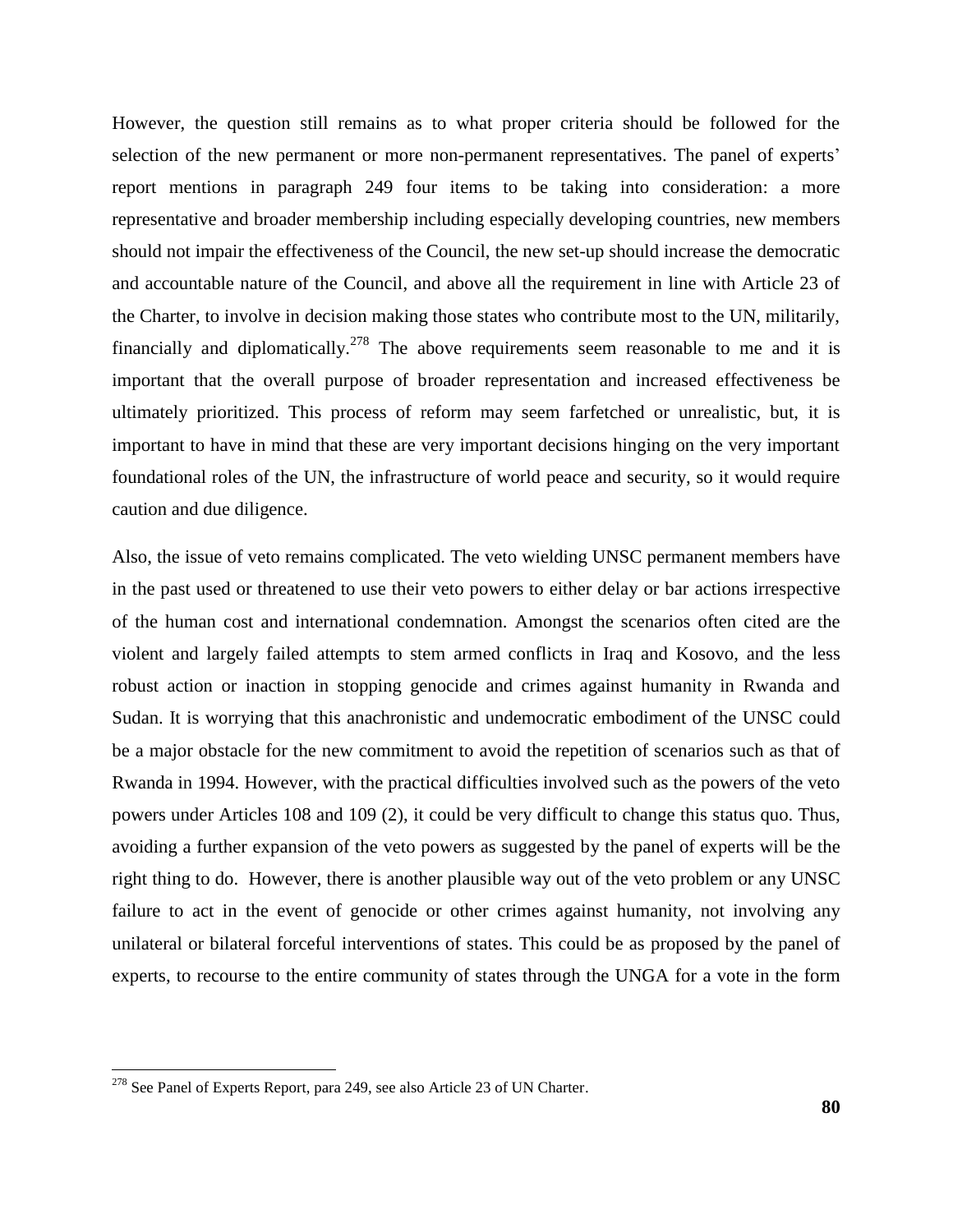of the 1950 'Uniting for Peace Resolution'.<sup>279</sup> This is an approach that could fit well in the category of a possible fourth exception to the prohibition on use of force. That is where the UNSC fails to take action.

l

<sup>&</sup>lt;sup>279</sup> The UNGA in 1950 passed Resolution 377 A (V) November 3, 1950 titled 'Uniting for Peace'. (UNGA Resolution 1950 Para 1). This resolution was a result of the concern by the UNGA over the lack of unanimity amongst the permanent members of the UNSC or their misuse of veto leading to failure to act according to its powers provided by the UN Charter and in the event of threat to the peace, breach of the peace or acts of aggression. The UNGA resolved to act immediately with view of making recommendations to members with respect to collective security measures which include use of armed force if necessary. The UNGA resolution equally adopted the "the emergency special session" wherein the UNGA will be convened for an emergency session if not in session at the time. The above resolution came about as a result of the strategy of the former USSR to block any determination by the UNSC on measures to be taken to protect the former Republic of Korea from aggression from North Korea during the 1950 conflict. The UNSC had earlier adopted Resolution 83 (1950), recommending member states to take measures to assist the Republic of Korea in repelling aggressions from North Korea. This resolution was only possible as a result of former USSR"s boycott of UNSC sessions at the time. It was their later decision to return to the UNSC sessions to block further votes by the Council condemning the continued aggression of North Korea that led to the adoption of the Uniting for Peace Resolution. The resolution has been used about ten time though seldom for use of force, but to challenge the use of veto, for example during the Suez canal crisis in 1956, to overturn the veto of France and Britain when the UNSC called for their withdrawal. The "Uniting for Peace" session passed a withdrawal resolution. See Christine Gray (2008) p. 259-260, and Koerner (2003) (In the debate on UNSC veto where he argues that UNSC vetoes can be bypassed by "Uniting for Peace" Resolution). Despite the lack of consistent actions on the Uniting for Peace Resolution, it is still possible to revitalize it especially taking into consideration the recent developments of the panel of experts on the need of the UNGA to take action in the event of a failure to act by the UNSC. However, the current lex lata restricts the UNGA to merely making recommendations, and referring questions which require action to the UNSC. See UN Charter Article 11 (2) and Certain Expenses of the United Nations (Art. 17 (2) of the Charter) Advisory Opinion, ICJ Reports 1962, p. 164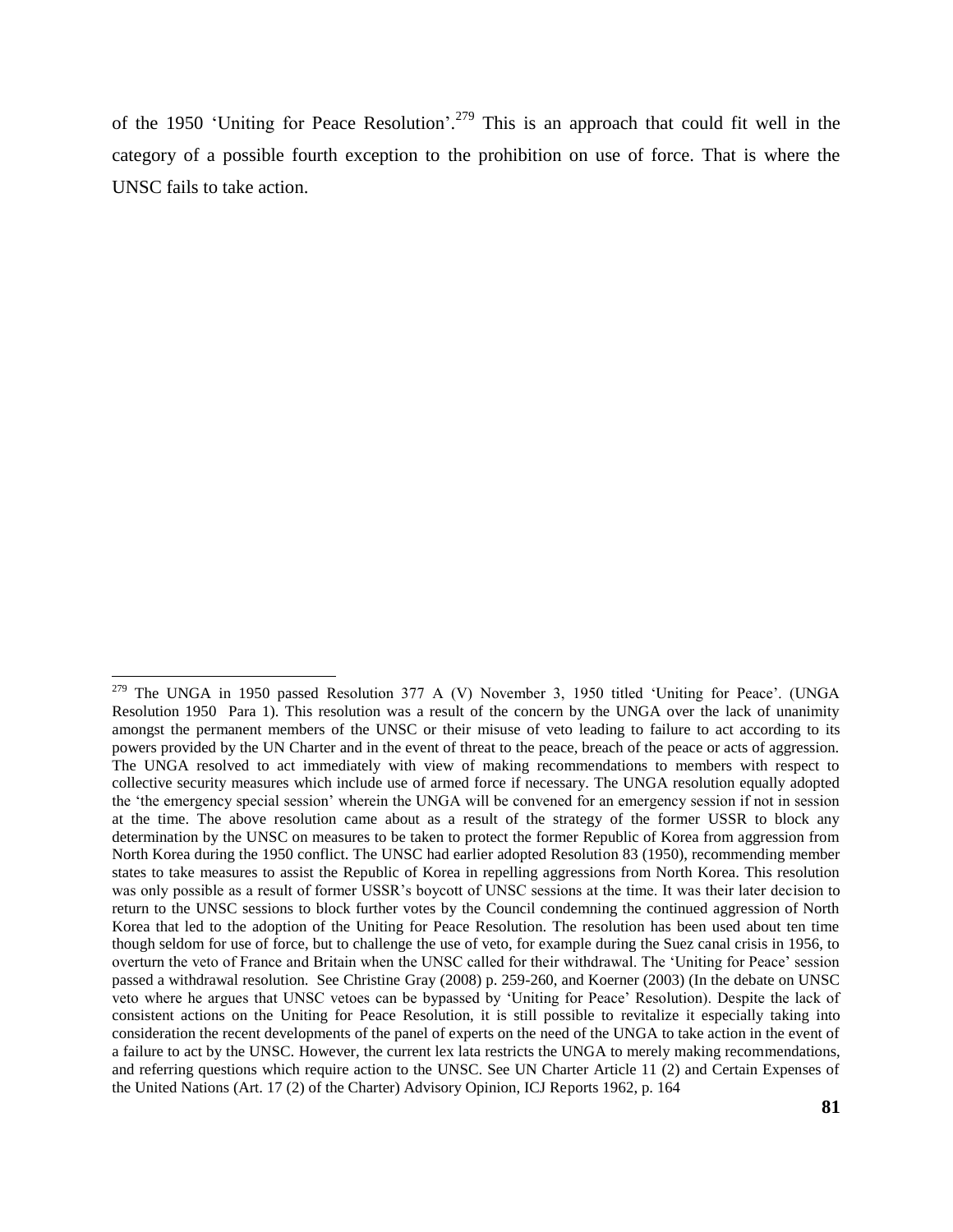# **REFERENCES**

#### **BOOKS AND ARTICLES**

Ago, Roberto, "Positive International Law" (51 AJIL, 1957) 691

Alemu, Girmachew Aneme, "The Study of the African Union"s Right of Intervention against Genocide, Crimes against Humanity and War Crimes' (Faculty of Law University of Oslo 2008).

Archibugi, D. "Architecture of Cosmopolitan Democracy" in Garrett W. Brown and David Held (eds.), *The Cosmopolitan Reader* (Polity Press 2010) pp. 312-333.

Arend, Anthony Clark, "United Nations, Regional Organisations and Military Operations: The Past and the Present" ( Duke Journal of Comparative and International Law, 1996) Vol.7.

Ayoob, M "Humanitarian Intervention and State Sovereignty" (International Journal for Human Rights, 2002) Vol. 6

Beitz, C. R. 'Social and Cosmopolitan Liberalism' (International Affairs, 1999) Vol. 75, No. 3.

Bellamy, A. J. 'Global Politics and the Responsibility to Protect' (Routledge 2011).

Bellamy, A. J. and S. E. Davis, Luke Glanville, "The Responsibility to Protect and International Law" (Martinus Nijhoff, 2011).

Bellamy A. J. and Ruben Reike, "The Responsibility to Protect and International Law" in Alex J. Bellamy, Sara E. Davis, Luke Glanville (eds.), *The Responsibility to Protect and International Law* (Martinus Nijhoff, 2011) pp 81-100.

Bohman, J. and Lutz Bachman, M. "Introduction" in Bohman and Lutz Bachman (eds.) *Perpetual Peace* (MIT Press 1997) pp.1-22.

Boyle, A.E. "Some Reflections on the Relationship between Treaties and Soft Law" ICLQ (1999)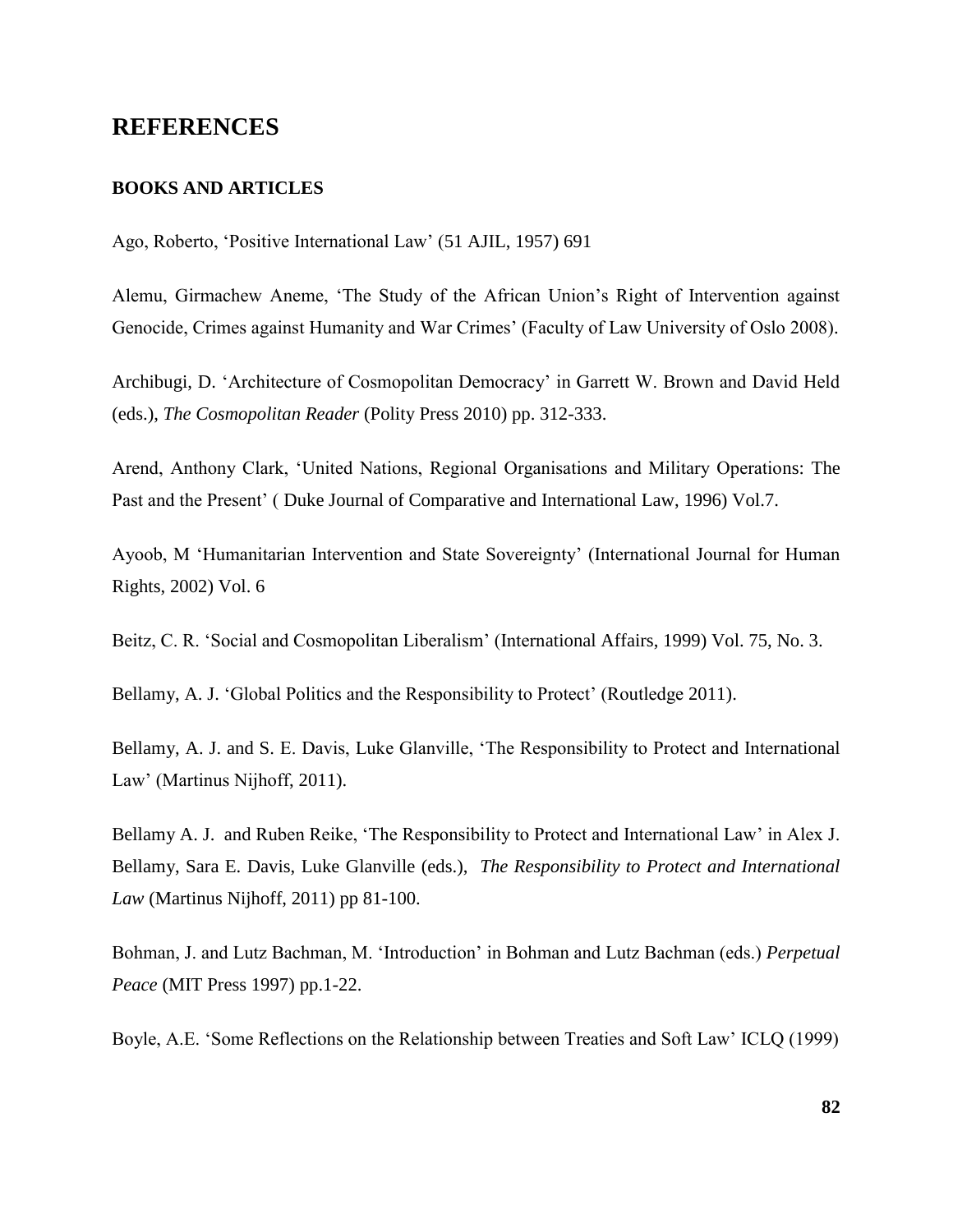Brendan I. Koerner, "Can you bypass a U.N. Security Council Veto?"Slate.com. March 12, 2003

Brownlie Ian, 'Principles of Public International Law',  $7<sup>th</sup>$  ed. Oxford University Press (2008)

Brunnee J and S. J. Toope, "The Responsibility to Protect and the Use of Force: Building Legality?" in Alex J. Bellamy, Sara E. Davis and Luke Glanville (eds.), *The Responsibility to Protect and International Law* ( Martinus Nijhoff Publishers, 2011) pp 59-80

Buchanan, A. and Keohane, R. O., "The Preventive Use of Force: A Cosmopolitan Institutional Proposal" (Ethics and International Affairs, 2004) Vol. 18, No. 1

Carty, Anthony "The Decay of International Law?" Manchester University Press (1989)

Carr, H. E., "The Twenty Years" Crisis 1919-1939: An Introduction to the Study of International Relations'  $(2<sup>nd</sup>$  edition Harper and Row, New York 1946)

Cassese Antonio, 'International Law'  $(2^{nd}$  edition Oxford University Press 2005)

Charvet, J., "The Possibility of a Cosmopolitan Order Based on the Idea of Universal Human Rights" (Millennium Journal of International Studies, 1998) Vol. 27 No. 3

David Malone, 'The UN Security Council: From Cold War to the 21<sup>st</sup> Century' (Lynne Reinner) Publishers 2004)

Dower, N. "World Ethics" (Second Edition, Edinburgh University Press 2007)

Erskine, Toni, "Embedded Cosmopolitanism and the Case of War: Restraint, Discrimination and Overlapping Communities" (Global Society, 2000) Vol. 14, No. 4 pp 569-590

Fixdal, M. and Smith, D. "Humanitarian Intervention and Just War" (Mershon International Law Studies Review 1998) 42: 283-312

Frank Thomas, "Humanitarian Intervention" in Samantha Besson and John Tasioulas (eds.), *The Philosophy of International Law* (Oxford University Press 2010)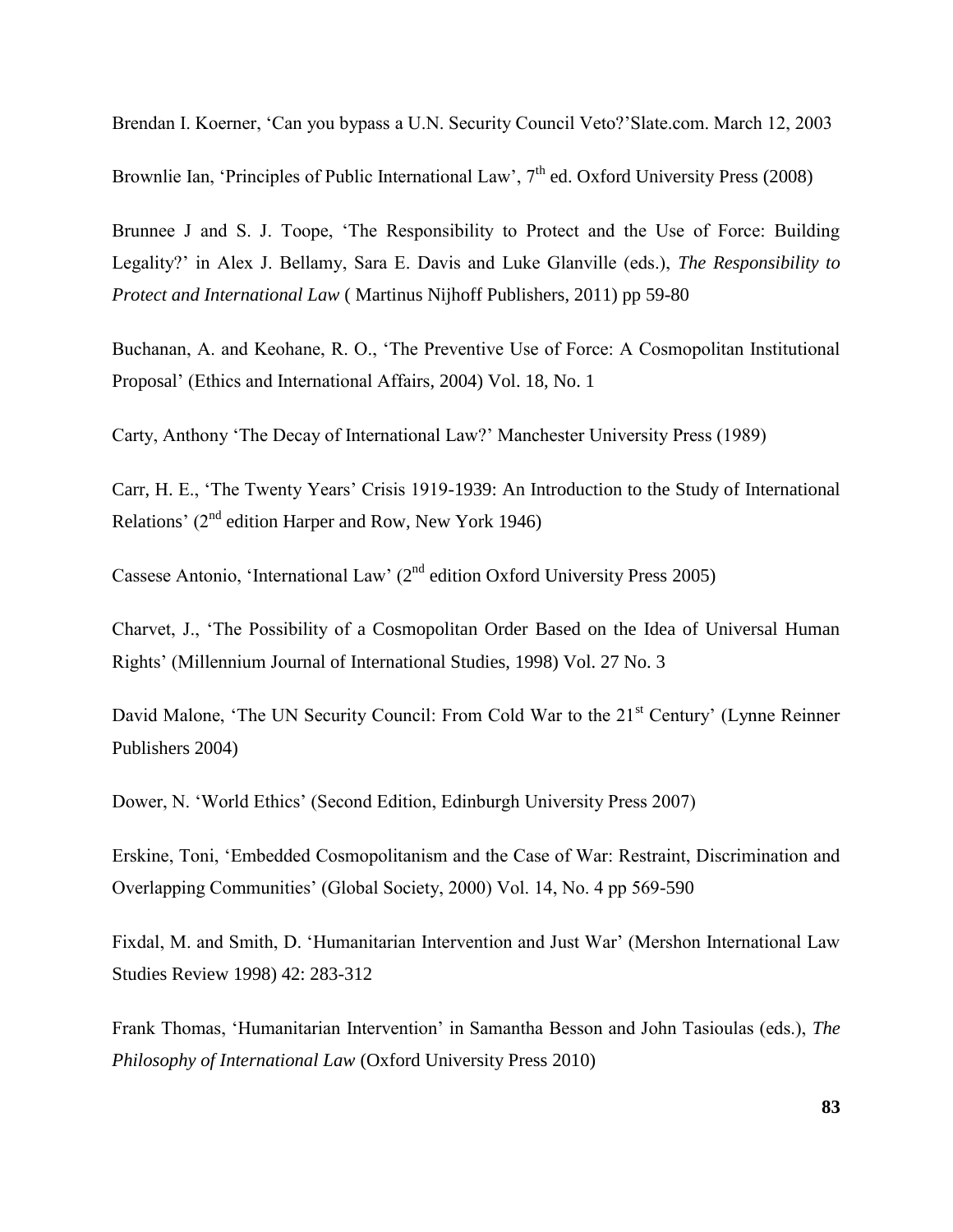Frederking, Brian "The United States and the Security Council: Collective Security Since the Cold War" (Routledge Publishers 2007)

Gareis, Sven Bernhard and Johannes Varwick, "The United Nations: An Introduction" (Pelgrave Macmillan, London 2005)

Garrett W. Brown, "Moving from Cosmopolitan Legal Theory to Legal Practice: Models of Cosmopolitan Law" in Garrett W. Brown and David Held (eds.), *The Cosmopolitan Reader* (Polity Press, 2010) pp. 248-266

Garrett Wallace Brown and David Held, "The Cosmopolitan Reader" (Polity Press, 2010)

Gray Christine "The Use of Force and International Legal Order" in Malcolm D. Evans (ed.), International Law (Oxford University Press, 2006) pp. 589-618

Gray Christine "International Law and the Use of Force" (Oxford University, Press 2008)

Held, D. "Cosmopolitanism: Globalization tamed?" (Review of International Studies, 2003) Vol. 29 pp. 465-480

Held, D. "Principles of Cosmopolitan Order" in Garrett W. Brown and David Held (eds.), *The Cosmopolitan Reader* (Polity Press, 2010)

Honneth, A. "Is Universalism a Moral Trap? The Presuppositions and Limits of a Politics of Human Rights" in Bohman and Lutz-Bachman (eds.), *Perpetual Peace: Essays on Kant"s Cosmopolitan ideal* (MIT Press, 1997) pp 155-178

Ian, Atack "The Ethics of Peace and War" (Edinburgh University Press 2005)

Johnson, James Turner, 'Morality and Contemporary Warfare' (New Haven and London: Yale University Press 1999)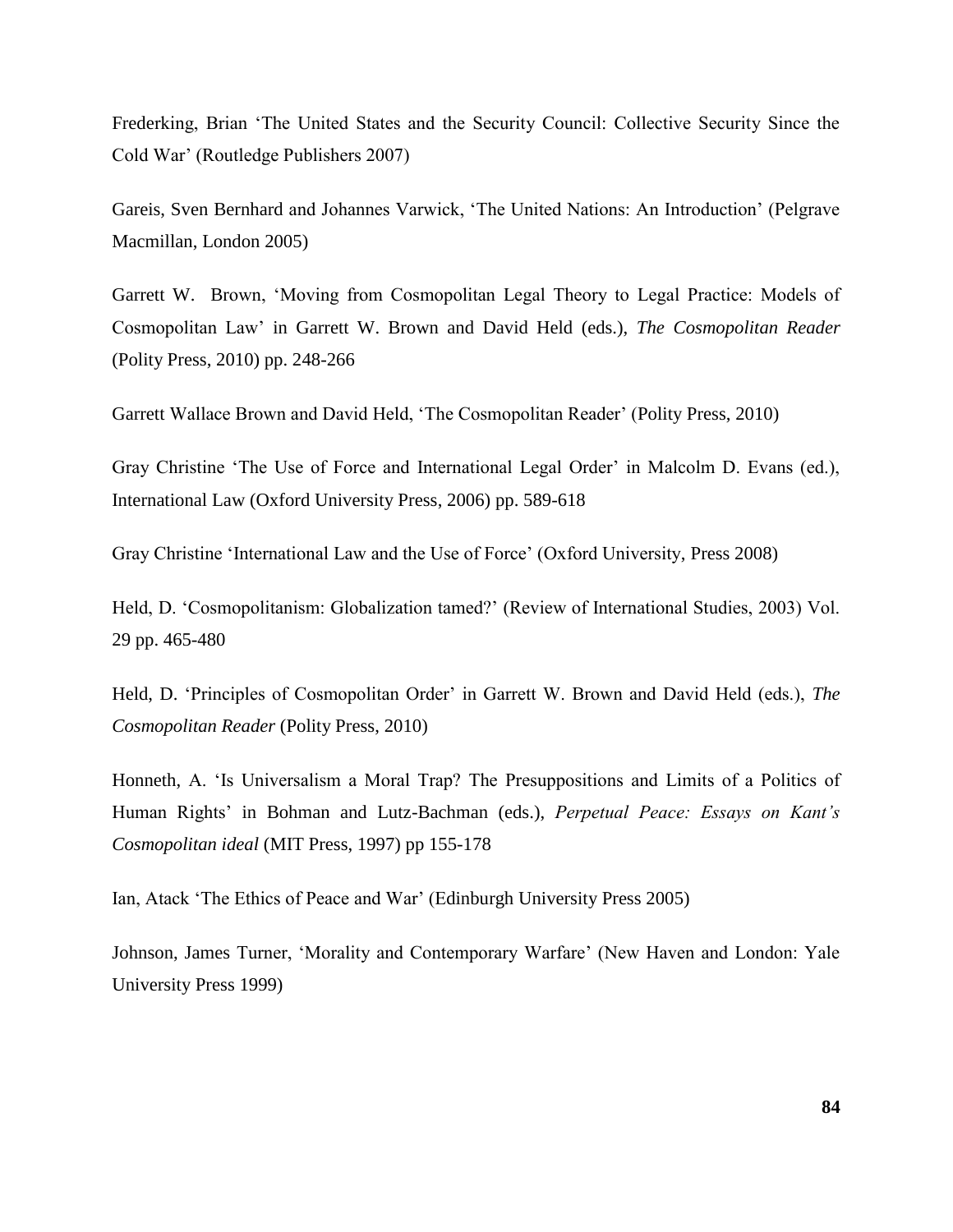Kioko, Ben, "The Right of Intervention Under the African Union"s Constitutive Act: From noninterference to non-intervention" (International Review of the Red Cross 2003) Vol. No. 85 No. 852 pp. 807-825

Mayall, James, "Introduction" in Mats Berdal and Spyros Economides (eds.), *United Nations Interventionism 1991-2004* (Cambridge 2007) pp. 1-32

Nassbaum, M. C. "Kant and Cosmopolitanism" in Garrett Wallace Brown and David Held (eds.), *The Cosmopolitan Reader* (Polity Press 2010)

Oppenheim, L. "The Science of International Law: Its Tasks and Methods" (2 AJIL 1908) 313.

Roberts, Adam "The Use of Force" in *The UN Security Council* by David M. Malone Lynne Rienner Publishers London (2004) pp. 133-152

Shaw, Malcolm N. "International Law" (Cambridge University Press 2008)

Simma, Bruno, and Paulus, Andreas L. "The Responsibility of Individuals for Human Rights Abuses in Internal Conflicts: A Positivist View" (93 AJIL 1999) 302.

Spencer Zifack , "The Responsibility to Protect" in Malcolm D. Evans (ed.), *International Law* (Oxford University Press 2010)

Spyros Economides and Paul Taylor, "Former Yugoslavia" in Mats Berdal and Spyros Economides (eds.), *United Nations Interventionism 1991-2004* (Cambridge 2007) pp.65-107

Thirlway, Hugh "The Sources of International Law" in Malcolm D. Evans (ed.), *International Law* (Oxford University Press 2010)

Thurer, Daniel, "Soft Law" Max Planck Encyclopedia of International Law <http://www.mpepil.com/>

Walzer, M. "Just and Unjust Wars" (Fourth Edition, Basic Books New York 2006)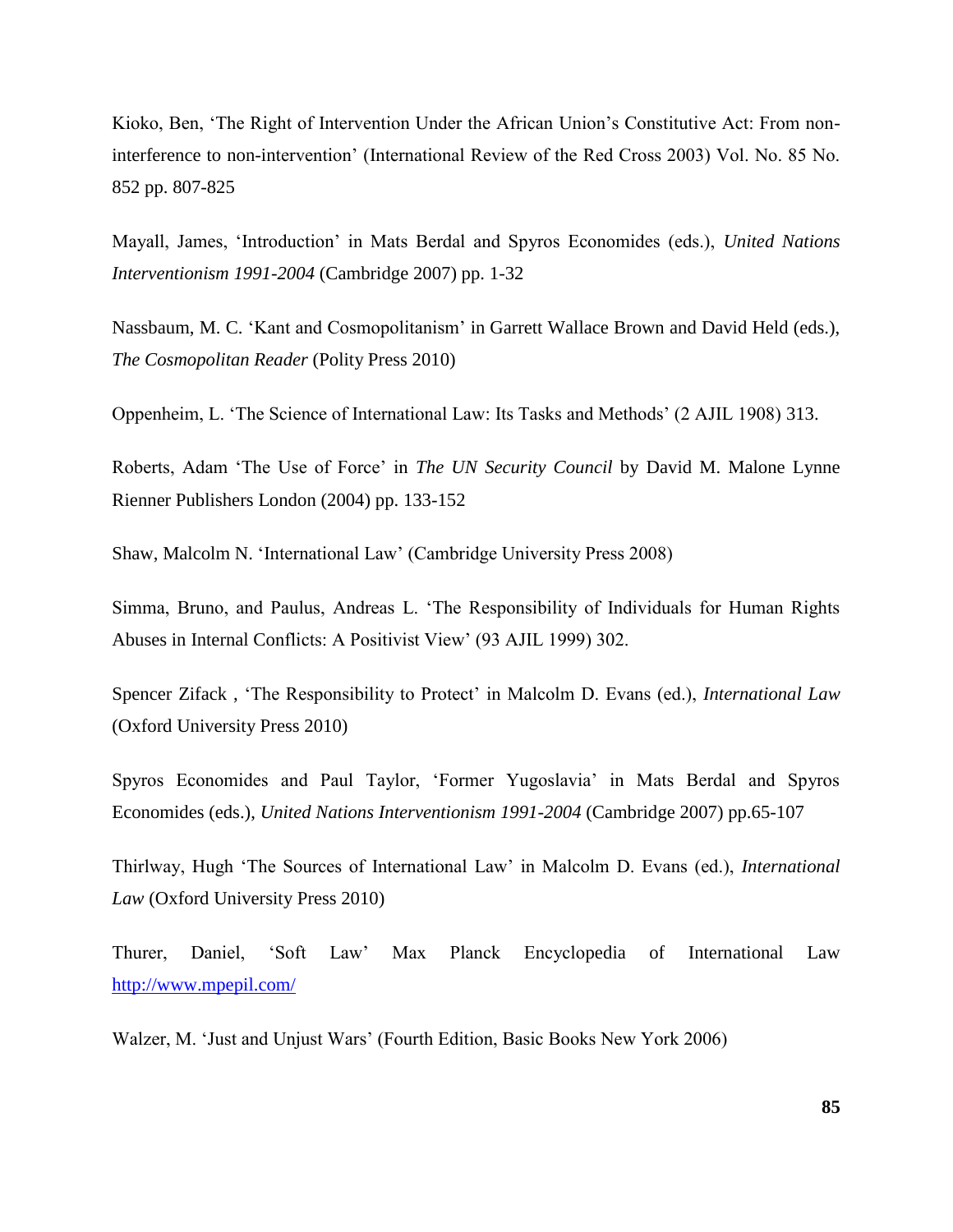Weiss, Thomas G. "The illusion of UN Security Council Reform" (Washington Quarterly 2003)

Weiss, Thomas G. "The Responsibility to Protect in a Unipolar Era" (Security Dialogue 2004)

Zolo, Danilo, "Humanitarian Militarism" in Samantha Besson and John Tasioulas (eds.), *The Philosophy of International Law* (Oxford University Press 2010)

# **MAIN TREATY SOURCES**

Charter of the United Nations (adopted 26 June 1945, entered into force 24 October 1945)

Vienna Convention on the Law of Treaties (adopted 23 May 1969, entered into force 27 January 1980)

Constitutive Act of the African Union (adopted 11 July 2000, entered into force 26 May 2001)

# **UNITED NATIONS SOURCES**

**UNITED NATIONS SECURITY COUNCIL RESOLUTIONS**  [http://www.un.org/Docs/sc/unsc\\_resolutions.html](http://www.un.org/Docs/sc/unsc_resolutions.html)

UNSC RESOLUTION 1564 (18<sup>th</sup> September 2004) on the Report of the Secretary General on the Sudan

UNSC RESOLUTION 688 (5 April 1991) on Iraq

UNSC RESOLUTION 770 (13 August 1992) on Bosnia and Herzegovina

UNSC RESOLUTION 794 (3 December 1992) on Somali

UNSC RESOLUTION 795 (1992) on Former Yugoslavia

UNSC RESOLUTION 929 (22 June 1994) on Rwanda

UNSC RESOLUTION 1674 (28 April 2006) on the protection of civilians in armed conflicts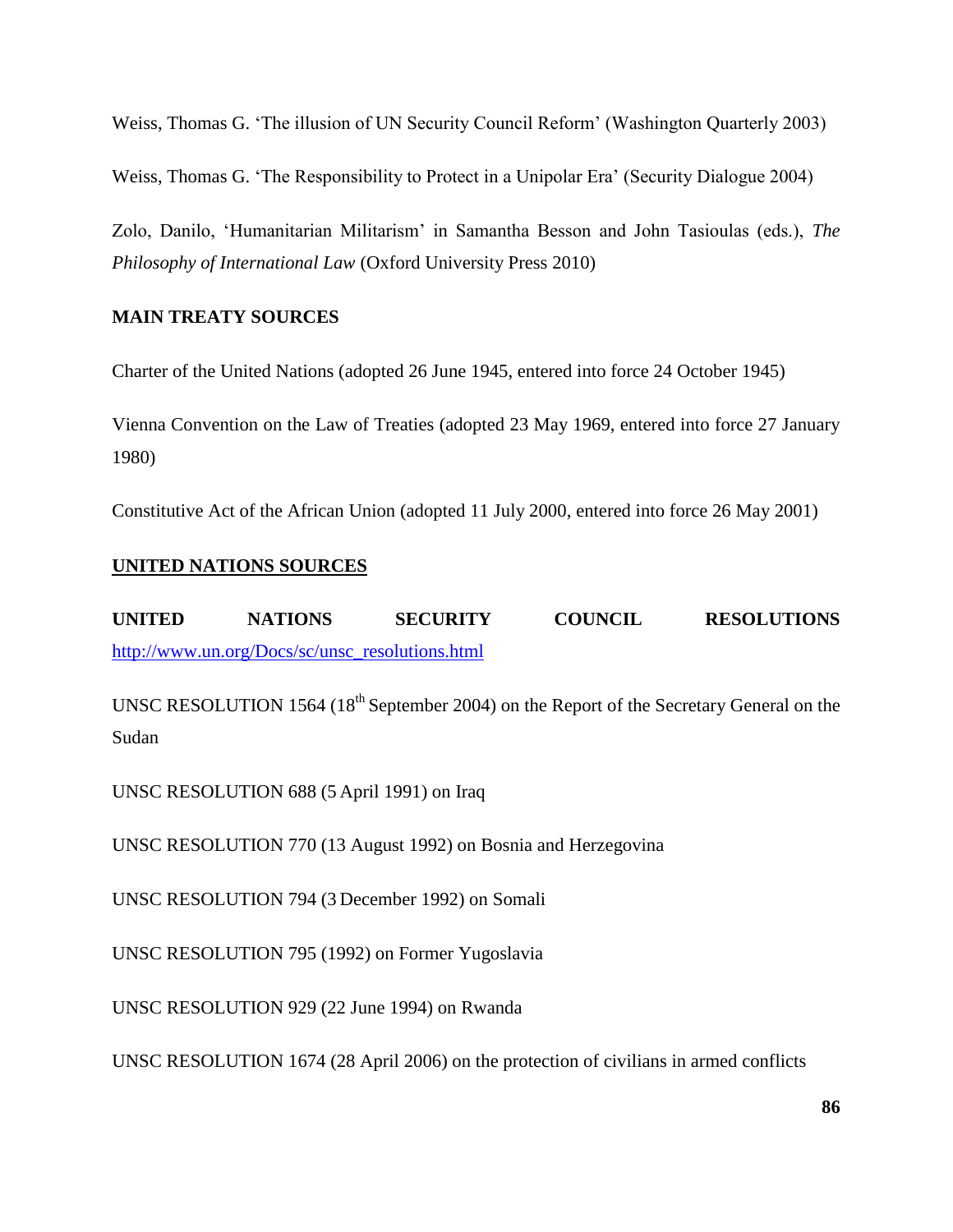### UNSC RESOLUTION 1706 (31 August 2006) on the Sudan

UNSC RESOLUTION 1970 (26 February 2011) on peace and security in Africa [http://www.un.org/Docs/sc/unsc\\_resolutions11.htm](http://www.un.org/Docs/sc/unsc_resolutions11.htm)

UNSC RESOLUTION 1973 (17 March 2011) on the situation in Libya [http://www.un.org/Docs/sc/unsc\\_resolutions11.htm](http://www.un.org/Docs/sc/unsc_resolutions11.htm)

# **UNSC PRESS RELEASE AND STATEMENTS**

UNSC Press Statement on Libya (22 February 2011) <http://www.un.org/News/Press/docs/2011/sc10180.doc.htm>

UNSC Press release on the crisis in Libya (26 February 2011) <http://www.un.org/News/Press/docs/2011/sc10187.doc.htm>

UNSC Press Release on the crisis in Libya (17 March 2011) <http://www.un.org/apps/news/story.asp?NewsID=37808&Cr=libya&Cr1>

UNSC  $6531<sup>st</sup>$  Meeting on the protection of civilians in armed conflicts (10 May 2011) <http://www.un.org/News/Press/docs/2011/sc10245.doc.htm>

# **UNGA REPORTS, RESOLUTIONS AND RELEASES**

Annual Report of UNSG (20 September 1999) [http://www.un.org/News/ossg/sg/stories/statments\\_search\\_full.asp?statID=28](http://www.un.org/News/ossg/sg/stories/statments_search_full.asp?statID=28)

International Commission of Inquiry on Darfur: Report to the Secretary-General [http://www.un.org/News/dh/sudan/com\\_inq\\_darfur.pdf](http://www.un.org/News/dh/sudan/com_inq_darfur.pdf)

Millennium Report of the UNSG (2000)<http://www.un.org/millennium/sg/report/full.htm>

Report of the Secretary-General"s High-Level Panel on Threats, Challenges and Change: "A more secure world our shared responsibility' (2004)<http://www.un.org/secureworld/report2.pdf>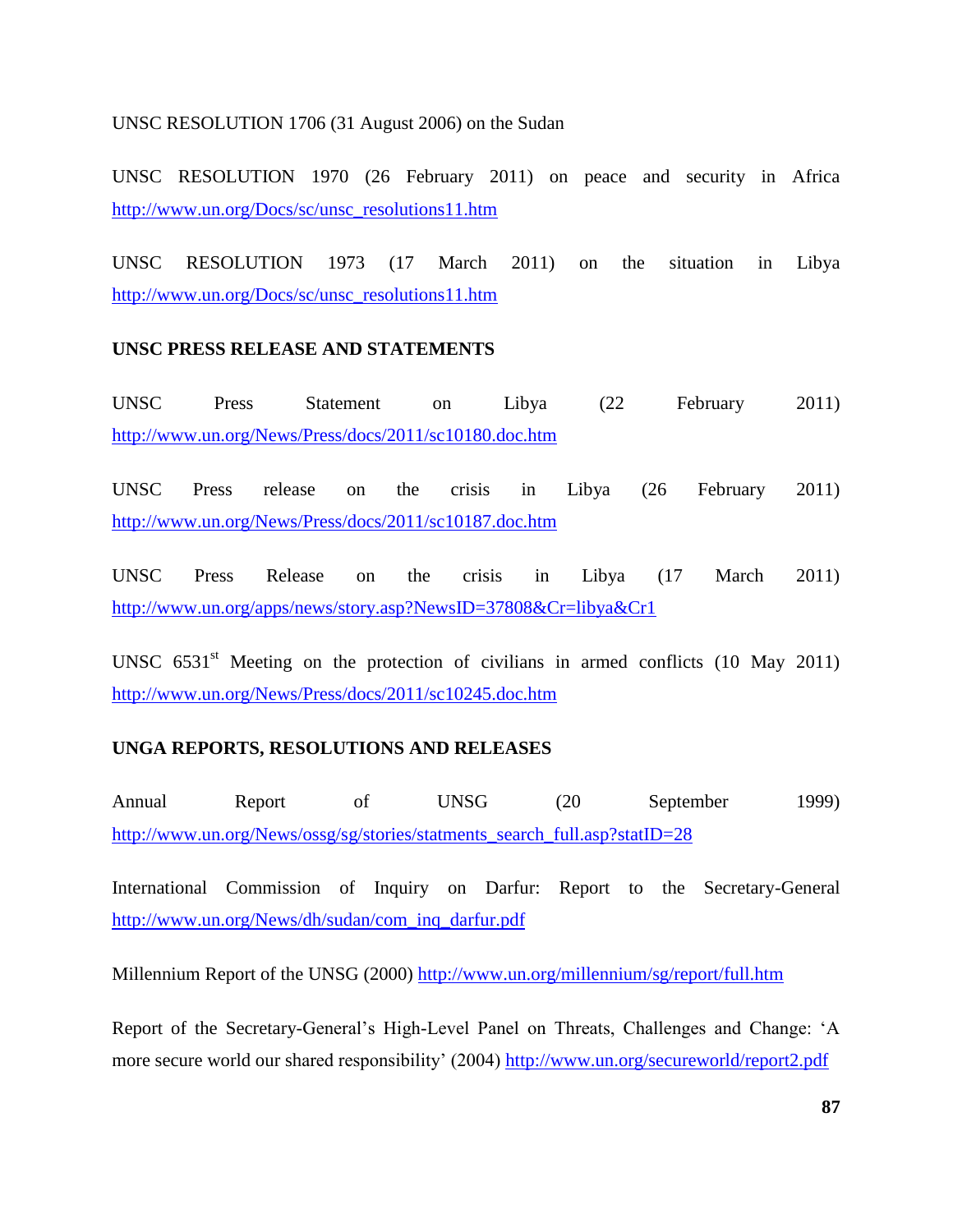Report of the UNSG, "Implementing the Responsibility to Protect" (2009) UN Doc A/63/677 <http://daccess-dds-ny.un.org/doc/UNDOC/GEN/N09/206/10/PDF/N0920610.pdf?OpenElement>

UNGA RESOLUTION 377, "Uniting for Peace" [http://daccess-dds](http://daccess-dds-ny.un.org/doc/RESOLUTION/GEN/NR0/059/75/IMG/NR005975.pdf?OpenElement)[ny.un.org/doc/RESOLUTION/GEN/NR0/059/75/IMG/NR005975.pdf?OpenElement](http://daccess-dds-ny.un.org/doc/RESOLUTION/GEN/NR0/059/75/IMG/NR005975.pdf?OpenElement)

UNGA RESOLUTION 60/1 (24<sup>th</sup> October 2005), World Summit Outcome UN Doc A/60L.1 <http://daccess-dds-ny.un.org/doc/UNDOC/GEN/N05/487/60/PDF/N0548760.pdf?OpenElement>

# **ICJ JUDGMENTS**

Military and Paramilitary Activities in and against Nicaragua (Nicaragua v. United States of America), Merits Judgment (ICJ Reports 1986) [www.icj.cij.org](http://www.icj.cij.org/)

Legality of Use of Force (Yugoslavia v. Belgium), Provisional Measures, Order of 2 June 1999 (ICJ Reports 1999) [www.icj.cij.org](http://www.icj.cij.org/)

ICJ Judgment between Bosnia and Herzegovina v. Serbia and Montenegro (ICJ Reports 2007) [www.icj.cij.org](http://www.icj.cij.org/)

Certain Expenses Case of the United Nations (Article 17 (2) of the Charter) Advisory Opinion, (ICJ Reports 1962) [www.icj.cij.org](http://www.icj.cij.org/)

# **SOURCES FROM OTHER IGOS AND NGOS**

The Responsibility to Protect, Report of the International Commission on Intervention and State Sovereignty (2001)<http://www.iciss.ca/pdf/Commission-Report.pdf>

Report of the International Coalition for Responsibility to Protect (ICRtoP), "The crisis in Libya" <http://www.responsibilitytoprotect.org/index.php/crises/crisis-in-libya>

Report of the International Coalition for Responsibility to Protect (ICRtoP), "Kenya" <http://www.responsibilitytoprotect.org/index.php/crises/crisis-in-kenya>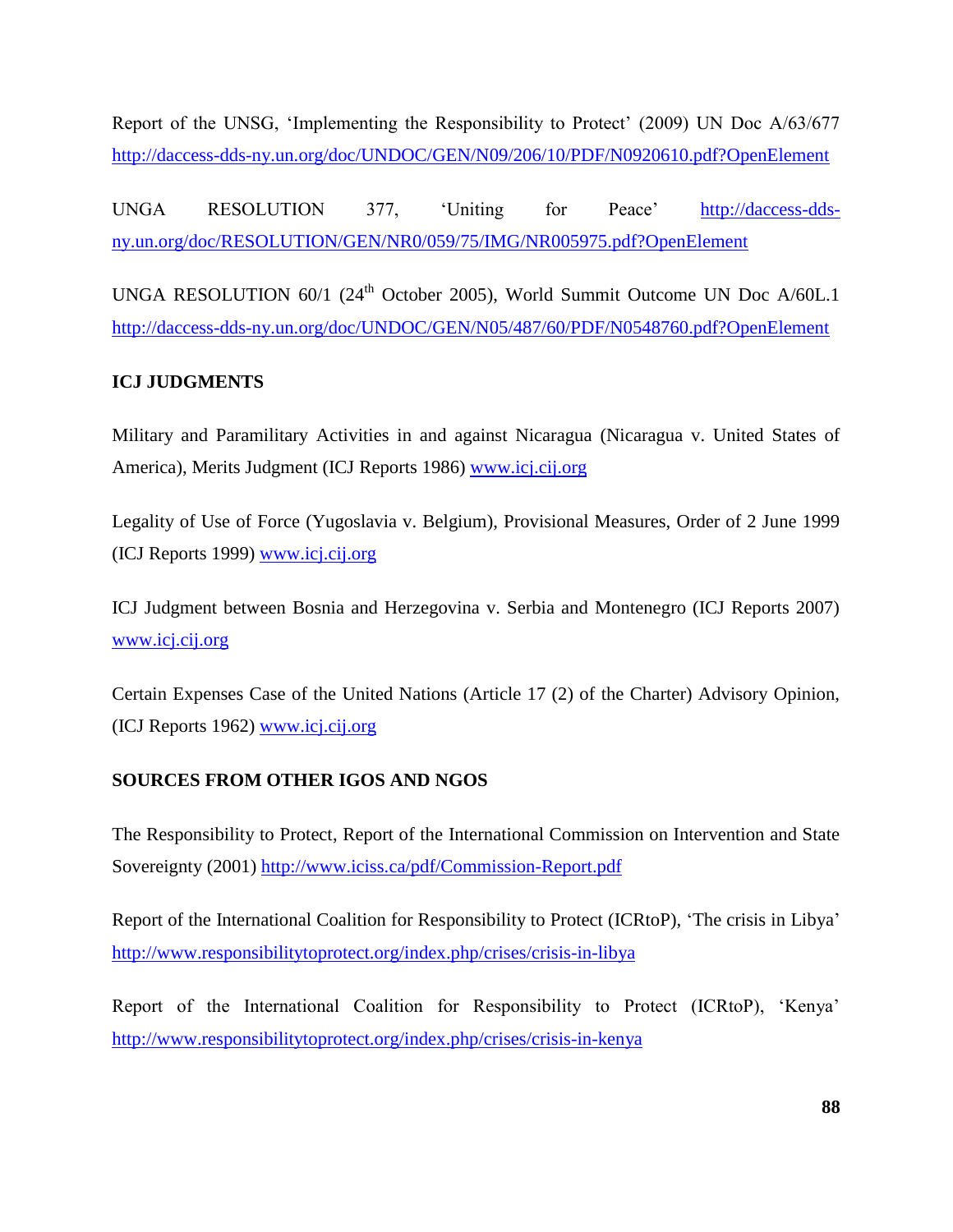UNHCR, "Update no. 1 on the humanitarian situation in Libya" (2 March 2011) [http://www.unhcr.org/cgi-](http://www.unhcr.org/cgi-bin/texis/vtx/home/opendocPDFViewer.html?docid=4d7788729&query=libya)

[bin/texis/vtx/home/opendocPDFViewer.html?docid=4d7788729&query=libya](http://www.unhcr.org/cgi-bin/texis/vtx/home/opendocPDFViewer.html?docid=4d7788729&query=libya)

African Union Peace and Security Council, Communiqué of the 265<sup>th</sup> meeting

The African Union Executive Council  $7<sup>th</sup>$  Extraordinary Session (8<sup>th</sup> March 2005), 'The Ezulwini Consensus", Ext/EX.CL/2 (VII)

EJIL: Talk (6 July 2011) [http://www.ejiltalk.org/can-gaddafi-invoke-self-defence-against-nato](http://www.ejiltalk.org/can-gaddafi-invoke-self-defence-against-nato-have-nato-leaders-committed-the-crime-of-aggression/)[have-nato-leaders-committed-the-crime-of-aggression/](http://www.ejiltalk.org/can-gaddafi-invoke-self-defence-against-nato-have-nato-leaders-committed-the-crime-of-aggression/)

International Criminal Law Bureau, "UN SG Ban Ki Moon condemns Gaddafi"s actions against protesters' (February 24<sup>th</sup> 2011)<http://www.internationallawbureau.com/blog/?p=2499>

#### **MEDIA SOURCES**

The New York Times, December 10, 2009 "Obama"s Nobel Remarks" <http://www.nytimes.com/2009/12/11/world/europe/11prexy.text.html?pagewanted=all>

BBC News as it happened 22-02-11<http://news.bbc.co.uk/2/hi/africa/9405325.stm> last accessed 20.08.2011

BBC News as it happened 02-03-11 <http://www.bbc.co.uk/news/world-africa-12626496>last accessed 20.08.2011

BBC News 02-03-2011 "Libya revolt: Gaddafi targets Ajdabiya and Misrata" [http://www.bbc.co.uk/news/world-africa-12756874 lastly accessed 20.08.2011](http://www.bbc.co.uk/news/world-africa-12756874%20lastly%20accessed%2020.08.2011)

BBC News Africa, 03-12-2011, "Arab League backs no-fly zone" <http://www.bbc.co.uk/news/world-africa-12723554> last accessed 20.08.2011